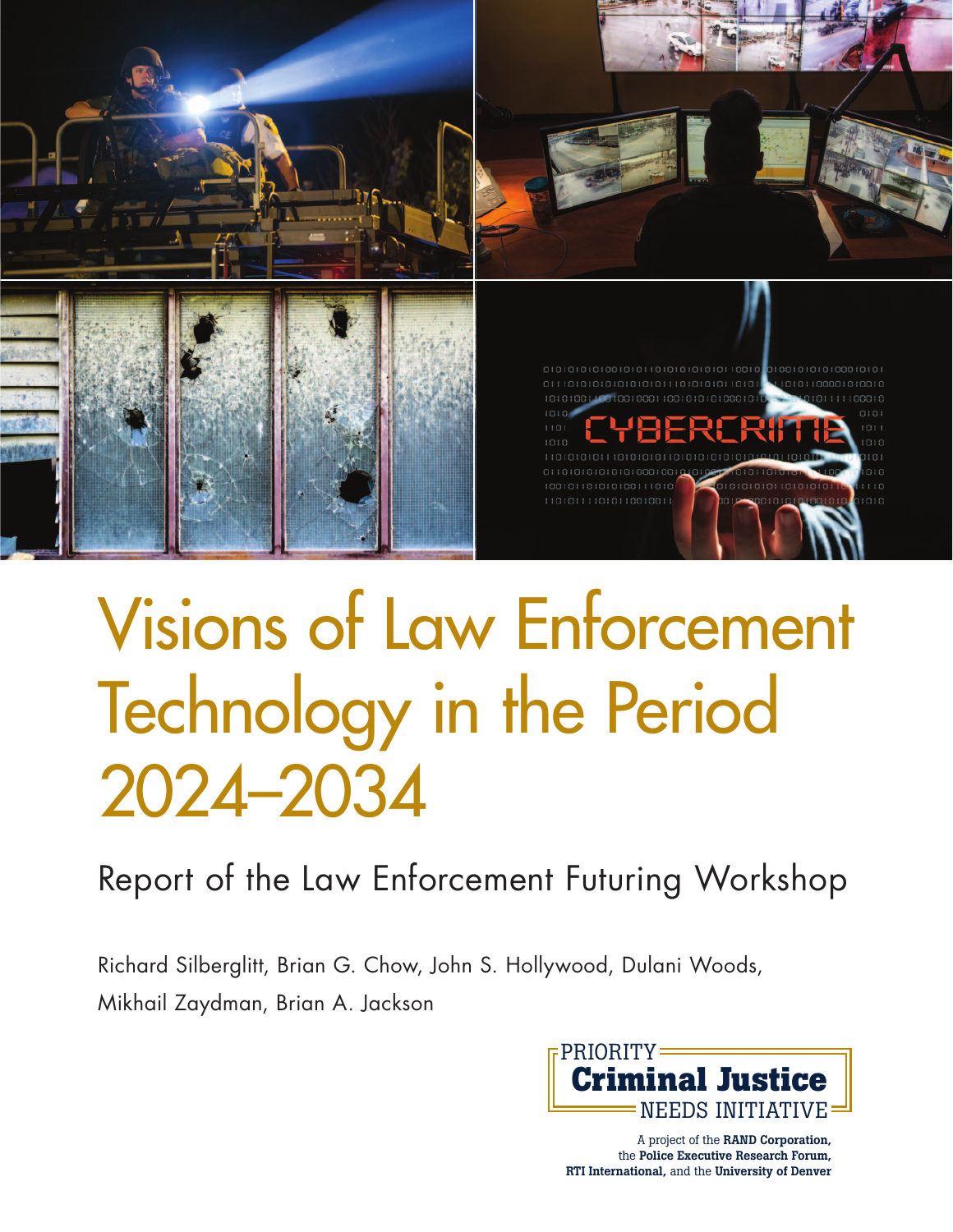For more information on this publication, visit [www.rand.org/t/rr908](http://www.rand.org/t/rr908)

**Library of Congress Cataloging-in-Publication Data** is available for this publication. ISBN: 978-0-8330-8879-6

> Published by the RAND Corporation, Santa Monica, Calif. © Copyright 2015 RAND Corporation RAND<sup>®</sup> is a registered trademark.

*Cover images (clockwise from top left): Reuters/Lucas Jackson, AP Images/Ann Hermes, iStock/loveguli, iStock/MGovantes*

#### Limited Print and Electronic Distribution Rights

This document and trademark(s) contained herein are protected by law. This representation of RAND intellectual property is provided for noncommercial use only. Unauthorized posting of this publication online is prohibited. Permission is given to duplicate this document for personal use only, as long as it is unaltered and complete. Permission is required from RAND to reproduce, or reuse in another form, any of its research documents for commercial use. For information on reprint and linking permissions, please visit [www.rand.org/pubs/permissions.html.](http://www.rand.org/pubs/permissions.html)

The RAND Corporation is a research organization that develops solutions to public policy challenges to help make communities throughout the world safer and more secure, healthier and more prosperous. RAND is nonprofit, nonpartisan, and committed to the public interest.

RAND's publications do not necessarily reflect the opinions of its research clients and sponsors.

Support RAND Make a tax-deductible charitable contribution at [www.rand.org/giving/contribute](http://www.rand.org/giving/contribute)

[www.rand.org](http://www.rand.org)

This project was supported by Award No. 2013-MU-CX-K003, awarded by the National Institute of Justice, Office of Justice Programs, U.S. Department of Justice. The opinions, findings, and conclusions or recommendations expressed in this publication are those of the authors and do not necessarily reflect those of the Department of Justice.

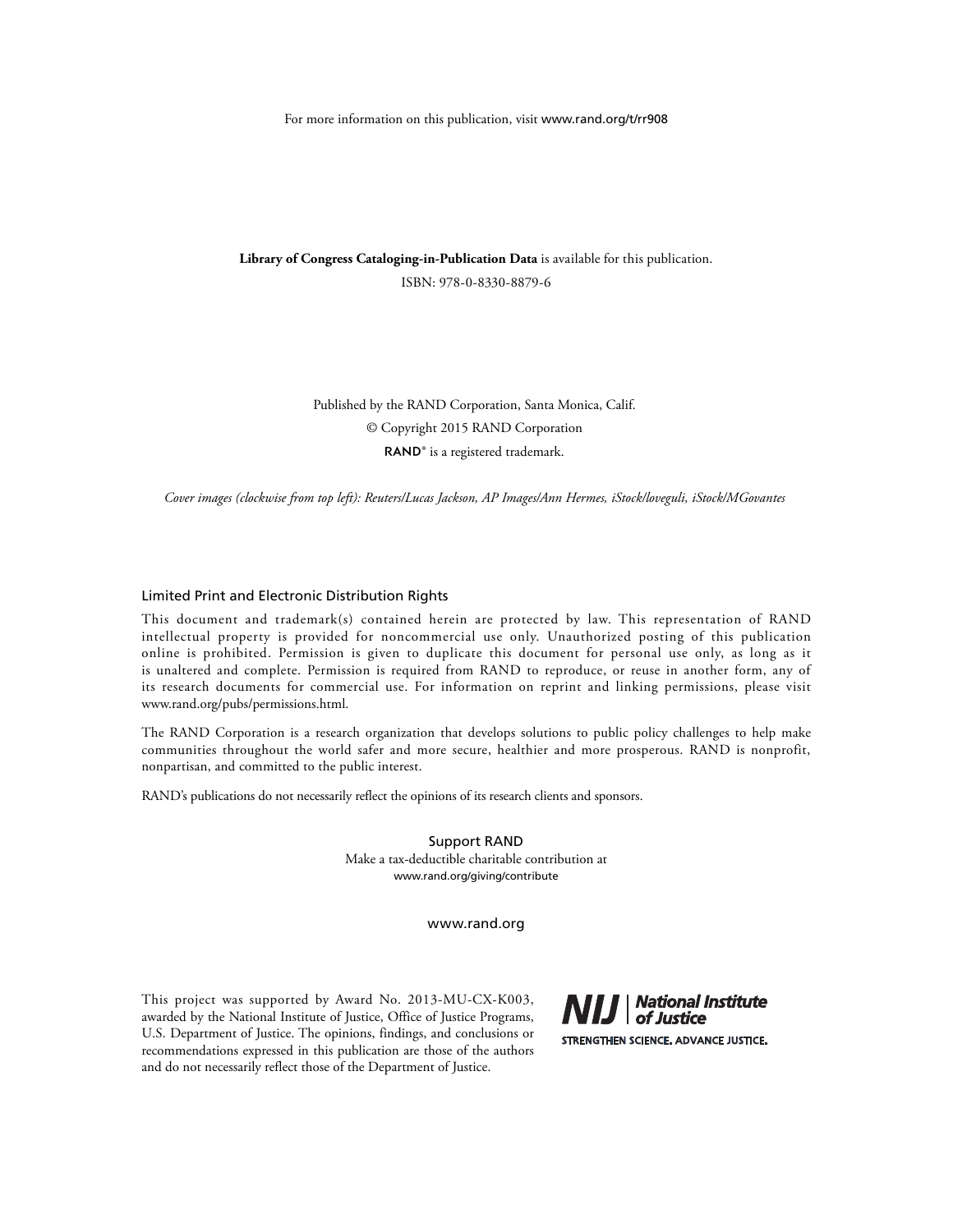In support of the U.S. Department of Justice's National Institute of Justice (NIJ), the RAND Corporation, in partnership with the Police Executive Research Forum, RTI International, and the University of Denver, is carrying out a research effort to assess and prioritize technology and related needs across the criminal justice community. This initiative is a component of NIJ's National Law Enforcement and Corrections Technology Center (NLECTC) system and is intended to support innovation within the criminal justice enterprise.

This report is one product of that effort. It describes the results of a workshop held at the RAND Corporation's Washington Office in Arlington, Virginia, from July 22 to 25, 2014. The workshop was conducted as part of the NIJ/NLECTC Priority Criminal Justice Needs Initiative to explore future visions of law enforcement and identify and prioritize needs in technology, policy, and practice based on those visions. Participants consisted of a diverse group of law enforcement practitioners from municipal, state, and federal law enforcement organizations and representatives from academic institutions. The report describes future scenarios of law enforcement over a ten- to 20-year time horizon that were developed by the participants. It also provides a prioritized list of technology needs to enable the scenarios that the participants deemed desirable and to prevent or mitigate the effects of those they deemed undesirable.

This report should be of interest to NIJ and other government agencies involved in research on technologies for law enforcement, private-sector technology providers, agencies within the law enforcement community, and those looking at the future of law enforcement and technology more generally.

The opinions, findings, and conclusions or recommendations expressed in this publication are those of the authors and do not necessarily reflect the views of the Department of Justice.

#### **The RAND Safety and Justice Program**

The research reported here was conducted in the RAND Safety and Justice Program, which addresses all aspects of public safety and the criminal justice system, including violence, policing, corrections, courts and criminal law, substance abuse, occupational safety, and public integrity. Program research is supported by government agencies, foundations, and the private sector.

This program is part of RAND Justice, Infrastructure, and Environment, a division of the RAND Corporation dedicated to improving policy and decisionmaking in a wide range of policy domains, including civil and criminal justice, infrastructure protection and homeland security, transportation and energy policy, and environmental and natural resource policy.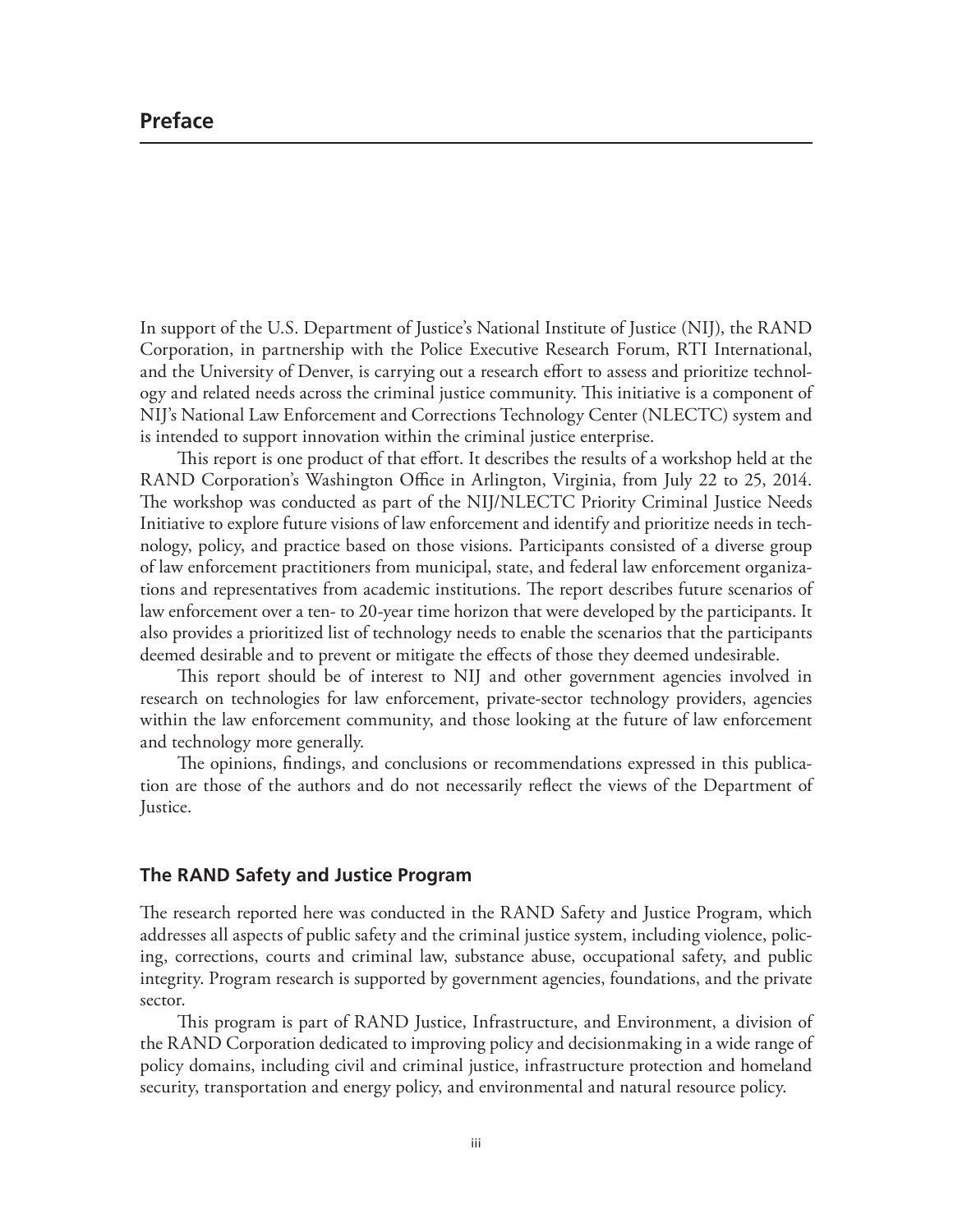Questions or comments about this report should be sent to the project leader, Richard Silberglitt [\(Richard\\_Silberglitt@rand.org\).](mailto:Richard_Silberglitt@rand.org) For more information about the Safety and Justice Program, see <http://www.rand.org/safety-justice>or contact the director at [sj@rand.org.](mailto:sj@rand.org)  For more information about the NLECTC Priority Criminal Justice Needs Initiative, see [http://www.criminaljusticeneeds.org.](http://www.criminaljusticeneeds.org)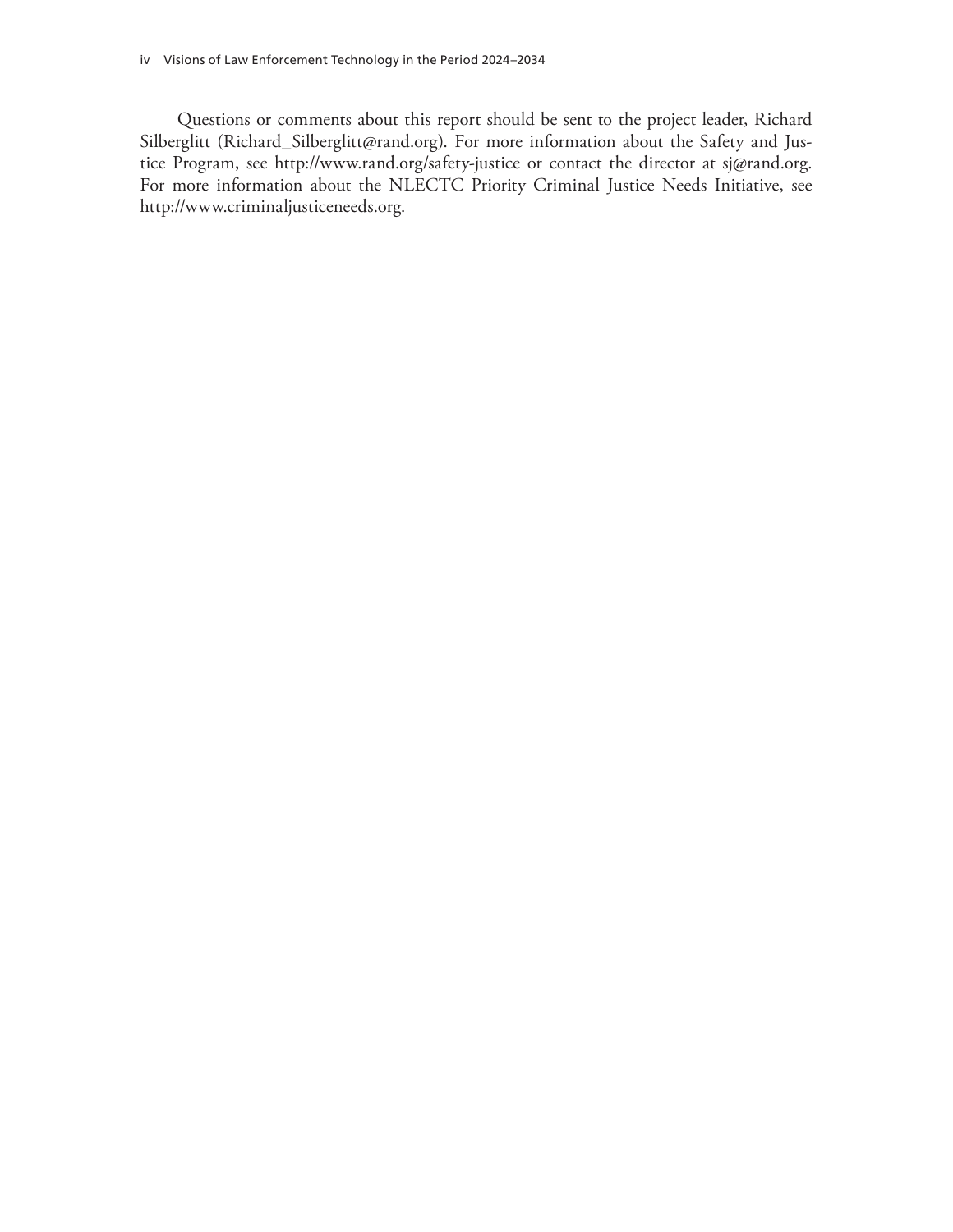# **Contents**

| <b>CHAPTER ONE</b>   |  |
|----------------------|--|
|                      |  |
|                      |  |
|                      |  |
|                      |  |
|                      |  |
| <b>CHAPTER TWO</b>   |  |
|                      |  |
|                      |  |
|                      |  |
|                      |  |
|                      |  |
|                      |  |
| <b>CHAPTER THREE</b> |  |
|                      |  |
|                      |  |
|                      |  |
|                      |  |
|                      |  |
| <b>CHAPTER FOUR</b>  |  |
|                      |  |
|                      |  |
|                      |  |
|                      |  |
| <b>CHAPTER FIVE</b>  |  |
|                      |  |
|                      |  |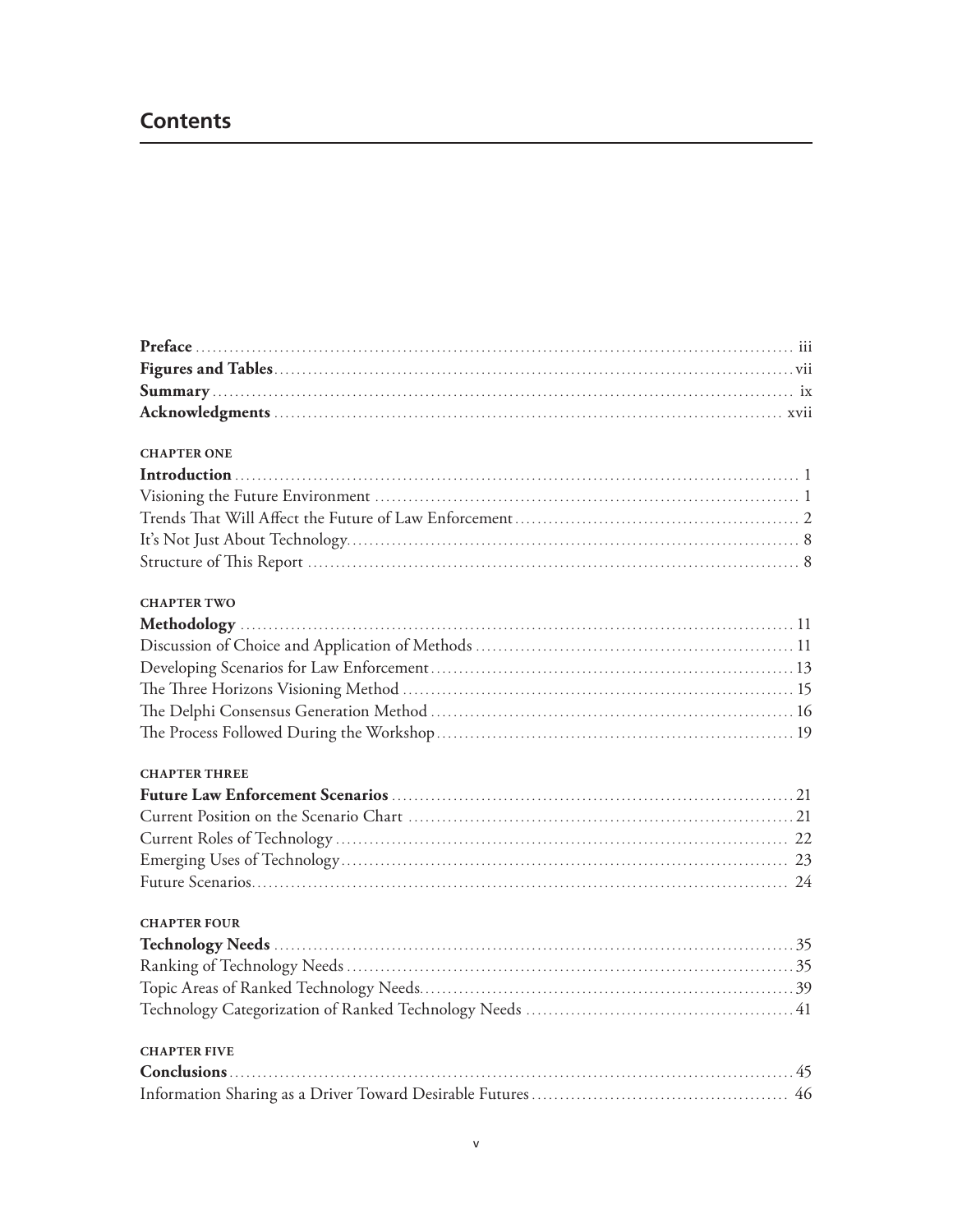| Technology Research and Development as a Driver Toward Desirable Futures  48 |  |
|------------------------------------------------------------------------------|--|
|                                                                              |  |

| <b>APPENDIXES</b> |  |
|-------------------|--|
|                   |  |
|                   |  |
|                   |  |
|                   |  |
|                   |  |
|                   |  |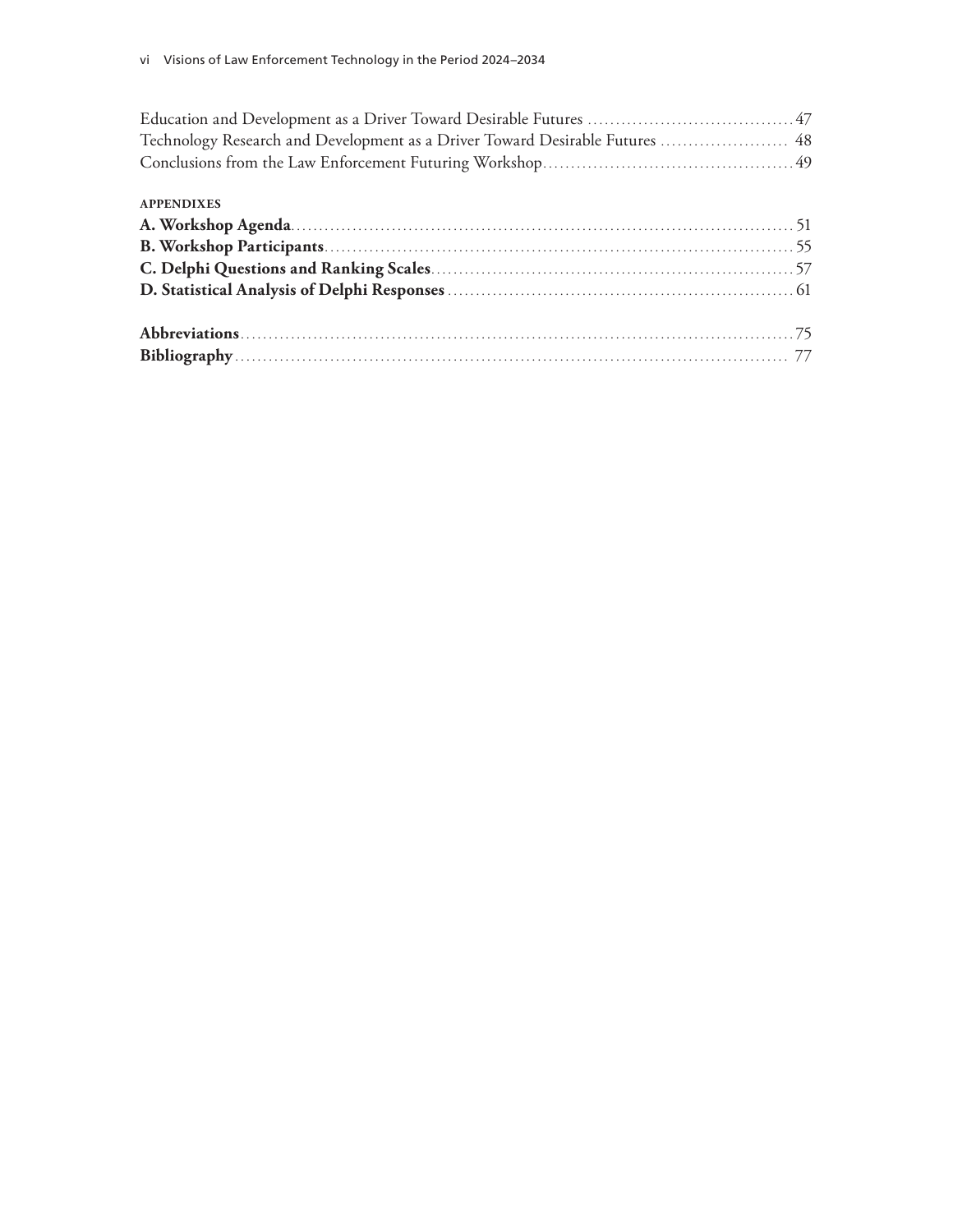# **Figures and Tables**

# **Figures**

| 2.1. Scenario Format for Law Enforcement Futuring Workshop  14                       |  |
|--------------------------------------------------------------------------------------|--|
| 2.2. Schematic Representation of the Three Horizons Visioning Method  16             |  |
|                                                                                      |  |
| 3.2. Desirable Scenarios That Initially Move into the "Tough Love" Quadrant  25      |  |
| 3.3. Desirable Scenarios That Initially Move into the "Safe Streets" Quadrant 28     |  |
| 3.4. Scenarios Showing Continuous Movement into an Undesirable Quadrant 30           |  |
| 3.5. Undesirable Scenarios in Which Initial Movement Is into a Desirable Quadrant 31 |  |
|                                                                                      |  |
|                                                                                      |  |

# **Tables**

| S.1. |                                                                              |  |
|------|------------------------------------------------------------------------------|--|
| 4.1. |                                                                              |  |
| 4.2. |                                                                              |  |
| 4.3. |                                                                              |  |
| D.1. |                                                                              |  |
| D.2. |                                                                              |  |
| D.3. | Wilcoxon Rank-Sum Test for Comparing the Rankings of Need 1 and Need 21 66   |  |
| D.4. | Probabilities That Need 7 Should Be Ranked at Least as High as Higher-Ranked |  |
|      |                                                                              |  |
| D.5. | Probabilities That Needs Should Be Ranked at Least as High as Higher-Ranked  |  |
|      |                                                                              |  |
| D.6. |                                                                              |  |
| D.7. | Probabilities That Needs Should Be Ranked at Least as High as Higher-Ranked  |  |
|      |                                                                              |  |
| D.8. |                                                                              |  |
|      |                                                                              |  |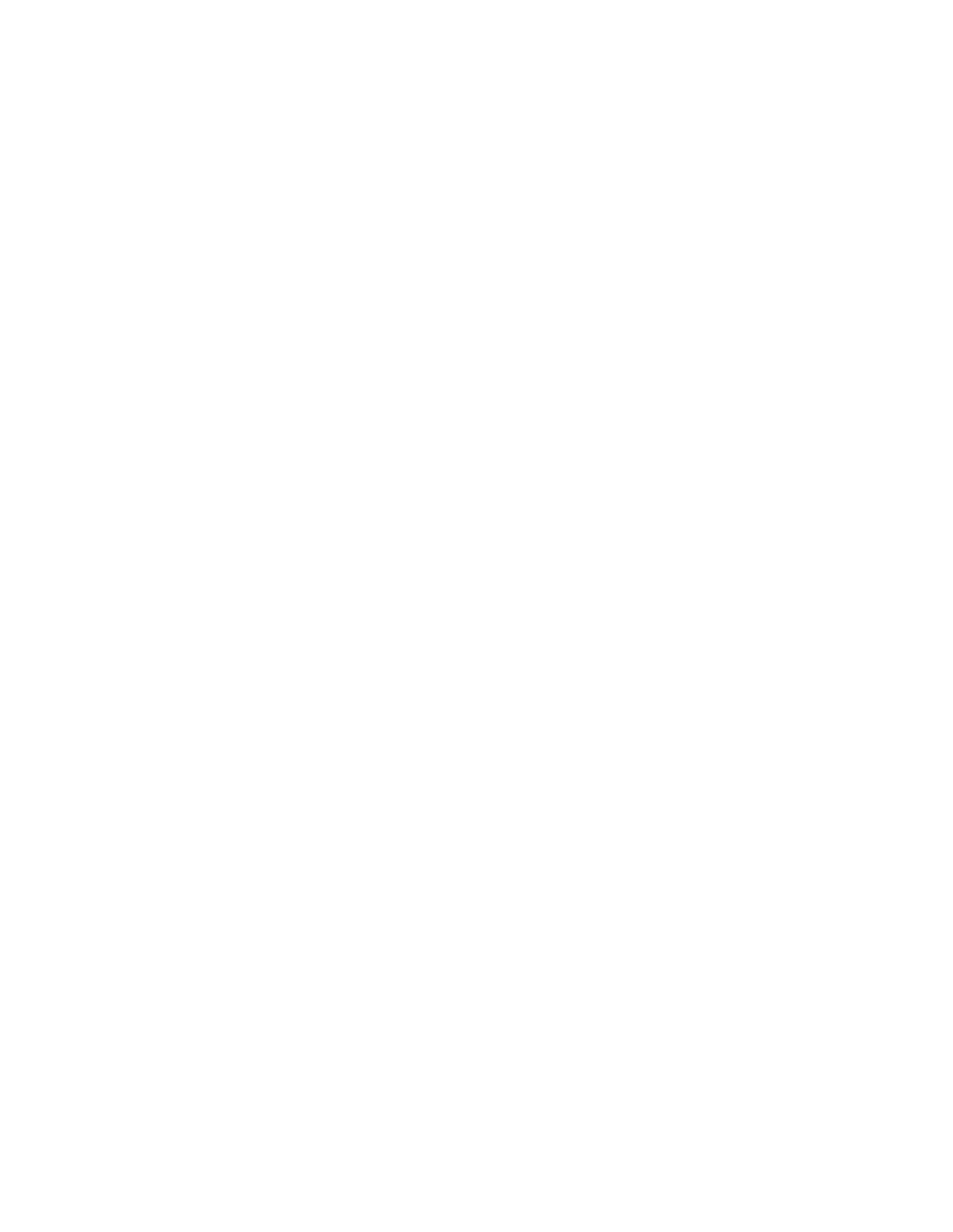The Law Enforcement Futuring Workshop was held at the RAND Corporation's Arlington, Virginia, offices from July 22 to 25, 2014. Participants were law enforcement practitioners and academics, selected to balance representation of different experiences and perspectives, e.g., geographical location, academic versus government, federal versus state and local agencies, size of agency, rank of individual, and type of job responsibility. (The list of participants is given in Appendix B.) This workshop was a visioning exercise to explore the range of possible future law enforcement methods and operations that may be enabled by, or may be required to respond to, technology developments and applications over the next two decades. The objective of the workshop was to explore a range of futures—which could be desirable or undesirable from the perspective of the balance between law enforcement and criminal offenders—and identify technology needs (including policy and practice related to technology) that would enable desirable futures or either avoid or mitigate the effects of undesirable ones. The specific research questions to be investigated were threefold:

- 1. How might technology and society evolve in the future?
- 2. How might the evolution of technology and society affect the use of technology by law enforcement?
- 3. What are the priority needs of law enforcement related to technology, including research and development, training, policy, and practice?

In the future, law enforcement will have to function in an environment in which advances in *technology* and the evolution of *society* may significantly affect both *the nature of laws and of their enforcement*. To achieve their missions, law enforcement organizations will need to utilize advanced technologies. The balance between law enforcement and those planning or committing crimes or endangering public safety and security will also be shaped by new technology, with the advantage in some cases going to law enforcement and in some cases to the perpetrators. The interaction between police and criminal offenders will play out within a *context set by society*—a context that may by its nature give the advantage to either party. The workshop provided an opportunity for its participants to grapple with such issues and collaborate to identify and evaluate potential paths for the future of law enforcement.

While the participants were a well-experienced and talented group, the results of the workshop necessarily reflect their subjective assessments. As with any exercise of this type, a different group may well have produced a different set of results. And, of course, in any visioning exercise, especially one that seeks to prioritize technology needs, unforeseen future events in society or technology may challenge or invalidate the results. Nonetheless, the findings of this workshop can provide a useful guide to researchers, research sponsors, technology provid-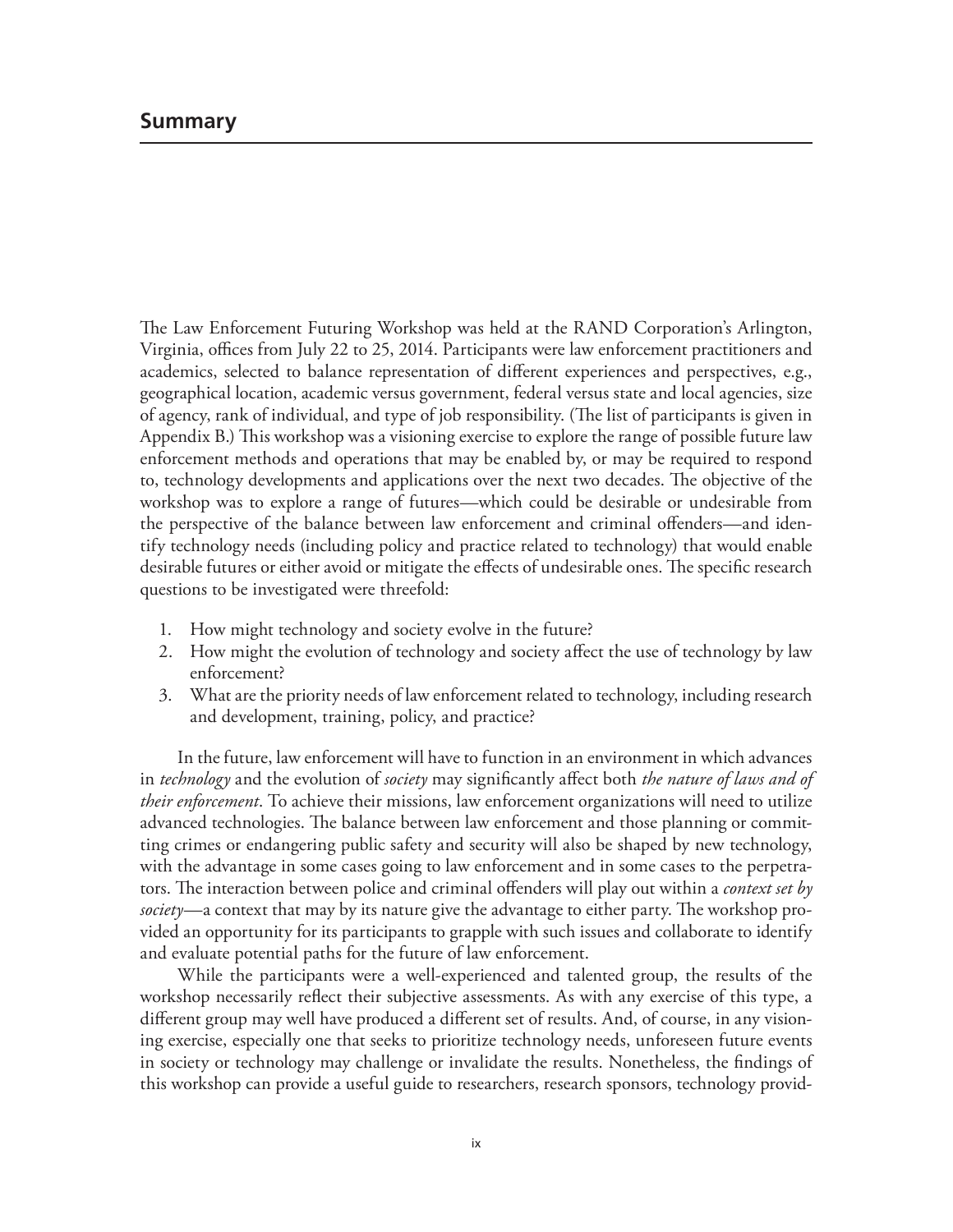ers, and law enforcement agencies when thinking about the future and law enforcement technology needs.

# **Trends That Will Affect the Future of Law Enforcement**

Prior to the workshop, RAND staff reviewed the literature on law enforcement futures and the more general futures and trends literature, and considered the broad societal and technology trends that may affect the future environment. At the start of the workshop, the following trends were presented to the participants, together with questions for thought about their potential ramifications for law enforcement (description of these trends and the questions for thought can be found in Chapter One of this report):

- The dysfunction and uncertainty in the national political environment
- The aging of the population of the United States
- The legalization and decriminalization of formerly illegal drugs
- The changing expectation and capability to live anonymously
- The new risks and opportunities arising from new means of exchange for products and services through the Internet
- The free accessibility of information and knowledge that was historically difficult to obtain and interpret
- The increasingly dynamic nature of knowledge: the amount of time for which knowledge is useful shortening while the amount of available knowledge is exploding
- The shortening or elimination of supply chains, enabling at-home fabrication of weapons and biological materials
- The increased automation and augmentation of law enforcement functions, manufacturing, and personal lives
- The increasing effectiveness of management of mental health
- The increased persistence of biometric, biologic, geographic, transactional, and environmental data
- The accelerating development of technology.

# **Workshop Activities and Results**

During the workshop, the participants developed scenarios using a 2x2 scenario logic in which one axis represented the effectiveness (or ineffectiveness) of law enforcement use of technology to perform future missions, and the other axis represented the extent to which law enforcement was supported (or opposed) by society in the future. Three workshop breakout groups (see Appendix A for the workshop agenda) generated scenarios by creating alternative visions of the future in the period 2024–2034 and then considering possible pathways to futures that they regarded as either desirable or undesirable. (Descriptions of the methods used can be found in Chapter Two and descriptions of the scenarios in Chapter Three.) The breakout groups also identified technology needs to enable pathways to futures they regarded as desirable or to prevent pathways to futures they regarded as undesirable or to mitigate the impacts of these futures if they occurred. The technology needs from the breakout groups were consolidated to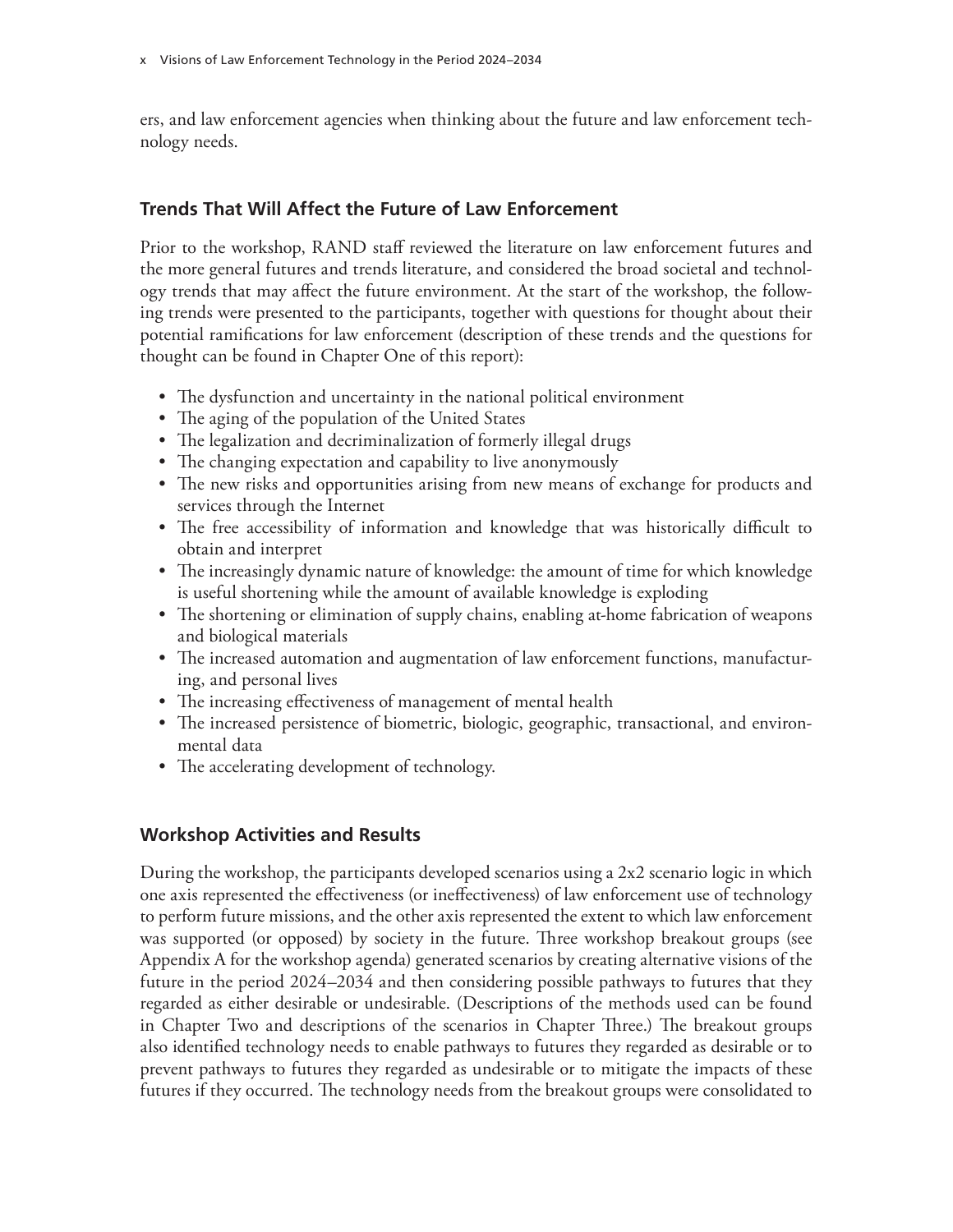eliminate overlap and duplication, and the full group of participants discussed, debated, and revised the consolidated needs and produced a final list of 30 technology needs. A Delphi consensus generation method was then used with the full group of participants to prioritize these needs. (Descriptions of the 30 technology needs and the prioritization process can be found in Chapter Four.)

#### **Summary of Scenarios Generated by Workshop Participants**

Workshop participants generated scenarios that covered the entire range of the 2x2 (technology and society) scenario logic. An important caveat accompanying these scenarios is that they are at a generic level, whereas law enforcement agencies differ greatly in size, location, capabilities, resources, and political realities. These scenarios are, by necessity, drawn at a high level that averages over all of these factors. Individual agencies might well be in different positions on the scenario axes. The issues addressed by the scenarios are, however, quite generally applicable to all agencies. The scenarios are briefly summarized below and fully described in Chapter Three of this report.

Workshop breakout groups began their scenario generation by debating the current (2014) situation with respect to technology and society. They agreed that law enforcement is not currently effective in using technology to perform its mission, because of the wide availability of technology to criminals with little restriction on its use and the current restrictions on law enforcement agencies with respect to both budget and use of technology. They also felt that the public generally supports law enforcement, but this support is being eroded by, for example, poor implementation or too forceful use of technology, public concern with immediate response to incidents, and lack of coordination between law enforcement agencies.

Workshop participants generally agreed that scenarios in which law enforcement effectively uses technology to perform future missions were desirable futures, and those in which law enforcement is ineffective in using technology to perform future missions were undesirable futures, with the case in which society also supports law enforcement being the most desirable. Workshop participants developed specific trajectories of how law enforcement might move from the current (2014) position over time. Participants also developed specific examples detailed visions of what the future might look like if law enforcement were to traverse some of those trajectories.

Scenarios leading to the most desirable futures included a "transparent society" in which more and more personal data are readily available for collection and analysis, including a great deal of law enforcement data (permitting public auditing of law enforcement operations), not just private data. In this future, society in general comes to terms with a great deal of what had formerly been private information being readily available and develops norms for using it in ways generally seen as desirable. An alternative most desirable scenario envisioned the wide applicability of network-centric policing. In this future, law enforcement moves toward cultures and systems that emphasize network structures, information sharing, and collaboration. It also features the development of intelligent agents and displays to help filter and prioritize information.

Scenarios leading to futures still regarded as desirable, but less so than those described in the previous paragraph, included a "police militarization" future based on the trend of blended warfighting and policing in response to both high-profile mass shootings (and other attacks) and the ready availability of surplus military gear. In this future vision, the "warfighter/crime fighter" distinction has become blurred and there is the risk that criminals become paramili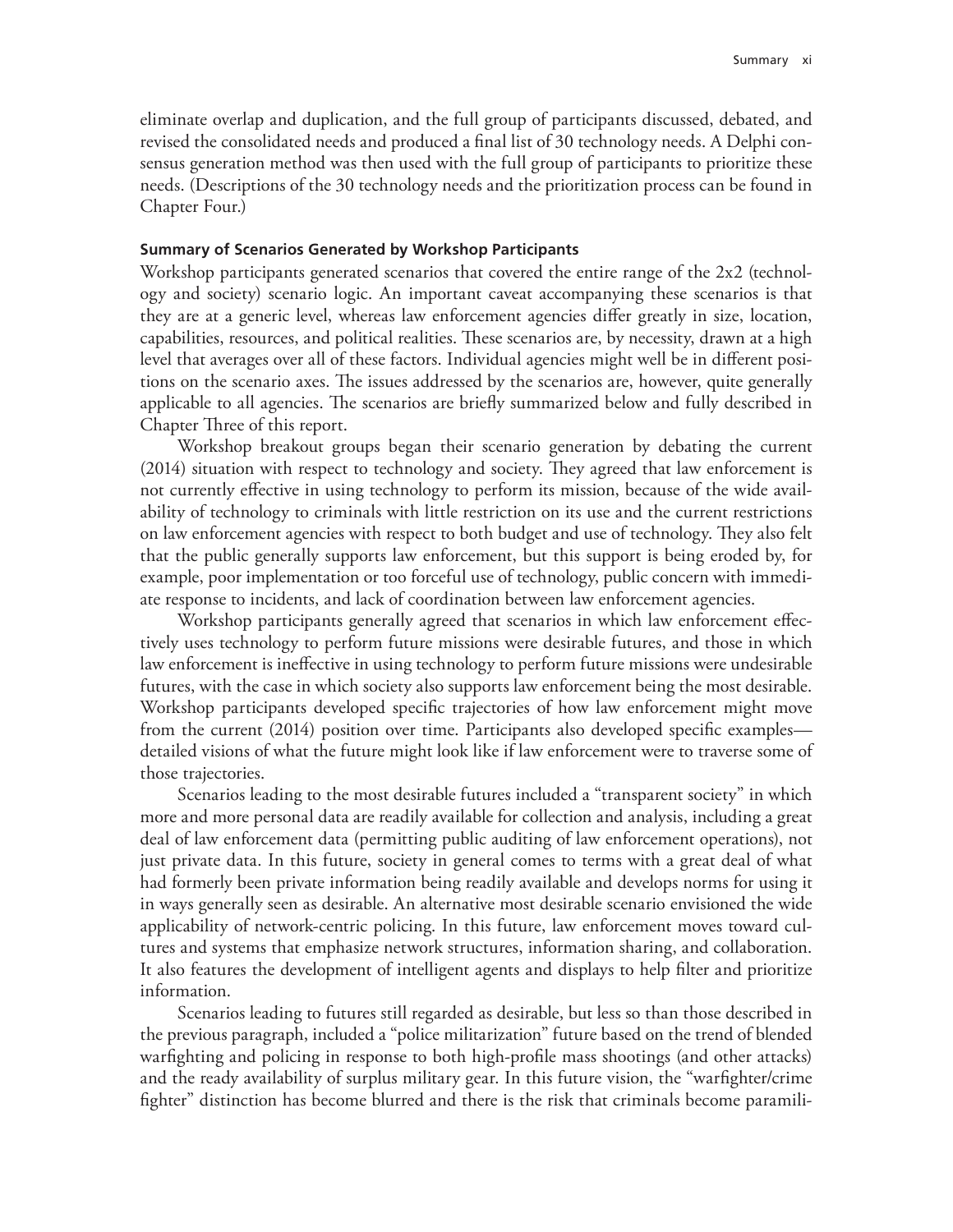tary insurgents, potentially overwhelming law enforcement, in which case the scenario morphs into an undesirable future.

Scenarios leading to undesirable futures included a "shortage-crisis policing" future in which law enforcement becomes consumed with needs to guard scarce resources and/or address natural disasters. In the event that the public supported very heavy law enforcement tactics, the scenario would morph into one in which policing was broadly supported but overwhelmed. Another scenario leading to an undesirable future was a "status quo future," representing the stagnation of law enforcement technology. In this future vision, law enforcement is less agile in responding to societal changes, and societal approval declines. Another scenario considered was one that initially goes toward a desirable future, but law enforcement is unable to keep up with criminal use of technology. The latter could come about for several different reasons, e.g., technology advances too rapidly and law enforcement does not have the resources and capacity to keep up, or law enforcement agencies fail in recruitment, training, implementation, process, or policy.

Workshop participants also considered scenarios leading to a desirable future that oscillated between societal support and opposition. One such scenario begins with movement toward more effective use of technology by law enforcement, accompanied either by increased support from the public or decreased support from the public. Because of the difficulty of continually increasing public support as technology is used more pervasively, with the increasing likelihood of social or legal obstacles, public support is lost. As a result of law enforcement's response to eroding public support by using technology in a less intrusive and more competent manner, public support is regained. This type of back-and-forth movement continues, with the possibility of reduced amplitude as law enforcement learns how to use technology effectively in a way that gains public support. Workshop participants hypothesized that this can be accomplished through (1) proactive use of social media and other means to establish effective communication among law enforcement and with the public, (2) effective education and training of law enforcement personnel, and (3) partnerships with public- and private-sector organizations.

#### **Technology Needs Identified and Prioritized by Workshop Participants**

The 30 technology needs identified by the workshop participants fall into three topic areas: law enforcement knowledge and practice (14 needs); law enforcement information sharing and use (5 needs); and research and development of (other than information) technologies for law enforcement (11 needs). As described in Chapter Four and Appendix D, we ranked these needs using a Delphi process based on the questions and scales shown in Appendix C. Using the Delphi results, we placed the needs into three priority tiers, with Tier 1 being the highest and Tier 3 being the lowest.

Detailed descriptions of all 30 needs, as well as their groupings into topic areas and categorization according to a law enforcement technology taxonomy, are presented in Chapter Four. Table S.1 shows this information for the Tier 1 (highest-priority) needs. Note that some needs apply to more than one subcategory within their taxonomy category.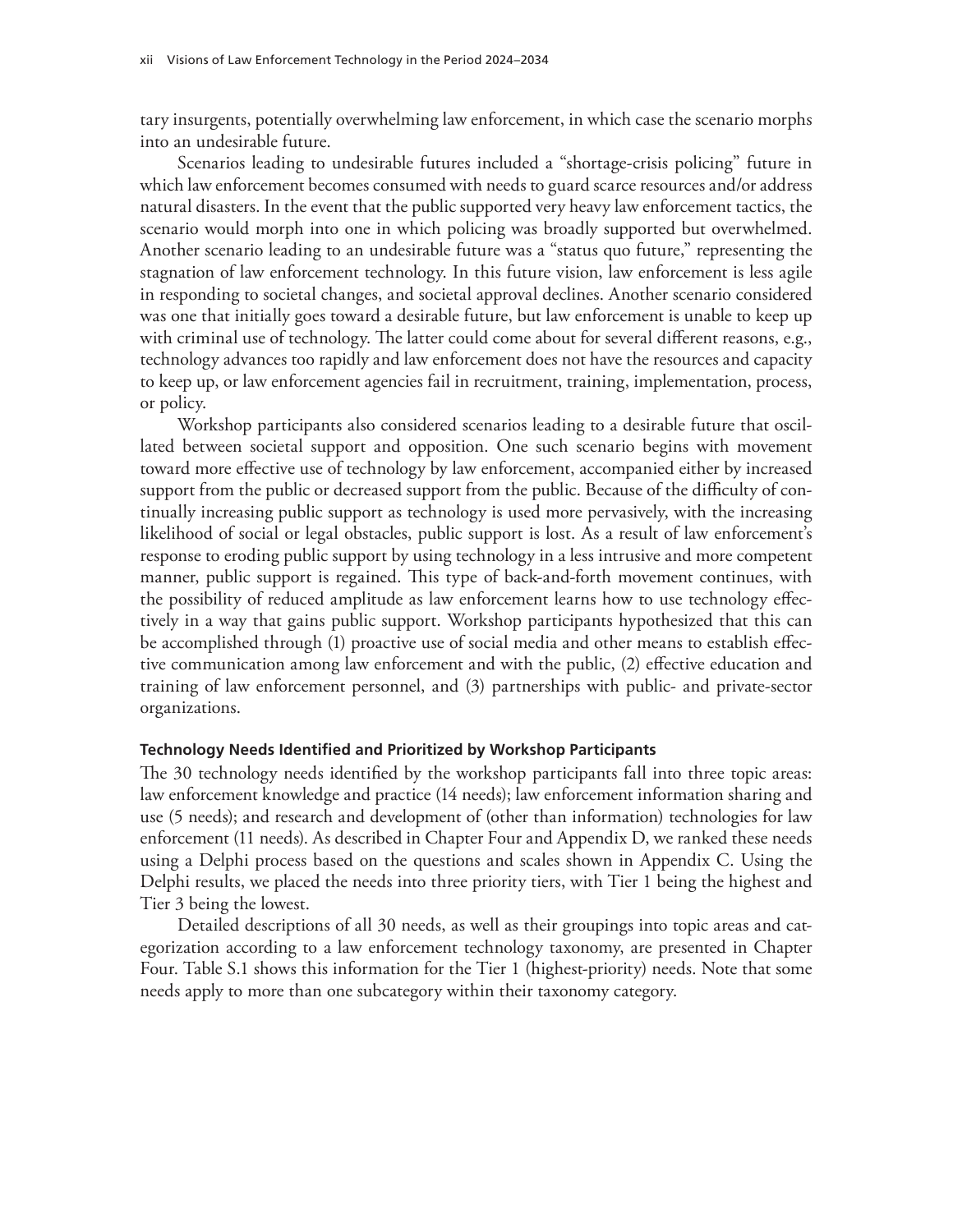#### **Table S.1 Tier 1 Technology Needs**

| <b>Description of Need</b>                                                                                                                                                                                                                                                                                                                                                                                                                                                                       | <b>Technology</b><br><b>Topic Area</b>                                               | <b>Technology Taxonomy</b><br>Category                                                                                                                                               |
|--------------------------------------------------------------------------------------------------------------------------------------------------------------------------------------------------------------------------------------------------------------------------------------------------------------------------------------------------------------------------------------------------------------------------------------------------------------------------------------------------|--------------------------------------------------------------------------------------|--------------------------------------------------------------------------------------------------------------------------------------------------------------------------------------|
| Need to develop educational material on social media<br>to better engage the public and improve internal<br>communications, including (1) informing the public, (2)<br>getting incident reports from the public, and (3) getting<br>assistance in solving crimes. Training material needs to<br>include good examples. Can also include coverage of hiring<br>and working with media experts. Material needs to be<br>updated regularly to reflect new media and communications<br>technologies. | Law Enforcement<br>Knowledge and<br>Practice                                         | Management/Knowledge<br>Development and Training<br>Management/Leadership<br>Knowledge Development<br>and Training                                                                   |
| Need research and development (R&D) on technologies to<br>use information more effectively, including smart search,<br>sensor analytics, general predictive analytics, tools to filter<br>and prioritize information (both push and pull), and tools<br>to support real-time control and sharing of data from<br>investigations and other law enforcement operations                                                                                                                             | Law Enforcement<br><b>Information Sharing</b><br>and Use                             | Information and<br><b>Communications Technology</b><br><b>Information Analysis</b><br>Information Management                                                                         |
| Need research on the use of tagging and tracking<br>technologies (small radio frequency identification<br>[RFID], nano, dyna dots, implants) for tracking inventory,<br>equipment, and people for administrative and investigative<br>purposes                                                                                                                                                                                                                                                   | Research and<br>Development<br>of (Other Than<br>Information)<br>Technologies        | Information and<br><b>Communications Technology</b><br><b>Information Collection</b>                                                                                                 |
| Need research on methods to disseminate innovative,<br>promising practices across the large number of law<br>enforcement agencies. Should include "change<br>management" practices and practices for gathering and<br>using lessons learned.                                                                                                                                                                                                                                                     | Law Enforcement<br>Knowledge and<br>Practice                                         | Management/Knowledge<br>Development and Training<br>Management/Leadership<br>Knowledge Development<br>and Training                                                                   |
| Need to improve training suitable for new technologies.<br>Includes identifying/updating training needs, skill sets, and<br>roles; tailoring training for people with different roles,<br>levels, and backgrounds; and taking advantage of new<br>educational technologies.                                                                                                                                                                                                                      | Law Enforcement<br>Knowledge and<br>Practice                                         | Management/Knowledge<br>Development and Training<br>(applies to all sub-categories)                                                                                                  |
| Need to develop technologies and processes to support<br>data sharing, including communications infrastructure,<br>equipment standards, integrated data systems, and<br>adaptable/upgradable systems                                                                                                                                                                                                                                                                                             | Law Enforcement<br>Information Sharing<br>and Use                                    | Information and<br><b>Communications Technology</b><br><b>Information Management</b>                                                                                                 |
| Need research on recognizing and dealing with legal and<br>policy constraints for information sharing                                                                                                                                                                                                                                                                                                                                                                                            | Law Enforcement<br><b>Information Sharing</b><br>and Use                             | Information and<br><b>Communications Technology</b><br><b>Information Management</b>                                                                                                 |
| Need improved translation technologies to include dialect,<br>indigenous languages, and cultural factors translation                                                                                                                                                                                                                                                                                                                                                                             | Research and<br>Development<br>of (Other Than<br>Information)<br><b>Technologies</b> | Information and<br><b>Communications Technology</b><br><b>Information Analysis</b>                                                                                                   |
| Need more R&D on ethics development in general                                                                                                                                                                                                                                                                                                                                                                                                                                                   | Law Enforcement<br>Knowledge and<br>Practice                                         | Management/Knowledge<br>Development and Training<br>Societal/Legal Knowledge<br>Development and Training                                                                             |
| Need to update law enforcement agency<br>recruiting practices, including recruiting people with<br>needed skills, updating screening and hiring mechanisms,<br>and updating training academy processes for future<br>network-enabled training environments                                                                                                                                                                                                                                       | Law Enforcement<br>Knowledge and<br>Practice                                         | Management/Knowledge<br>Development and Training<br>Management/Leadership<br>Knowledge Development<br>and Training Specialist/<br>Technologist Knowledge<br>Development and Training |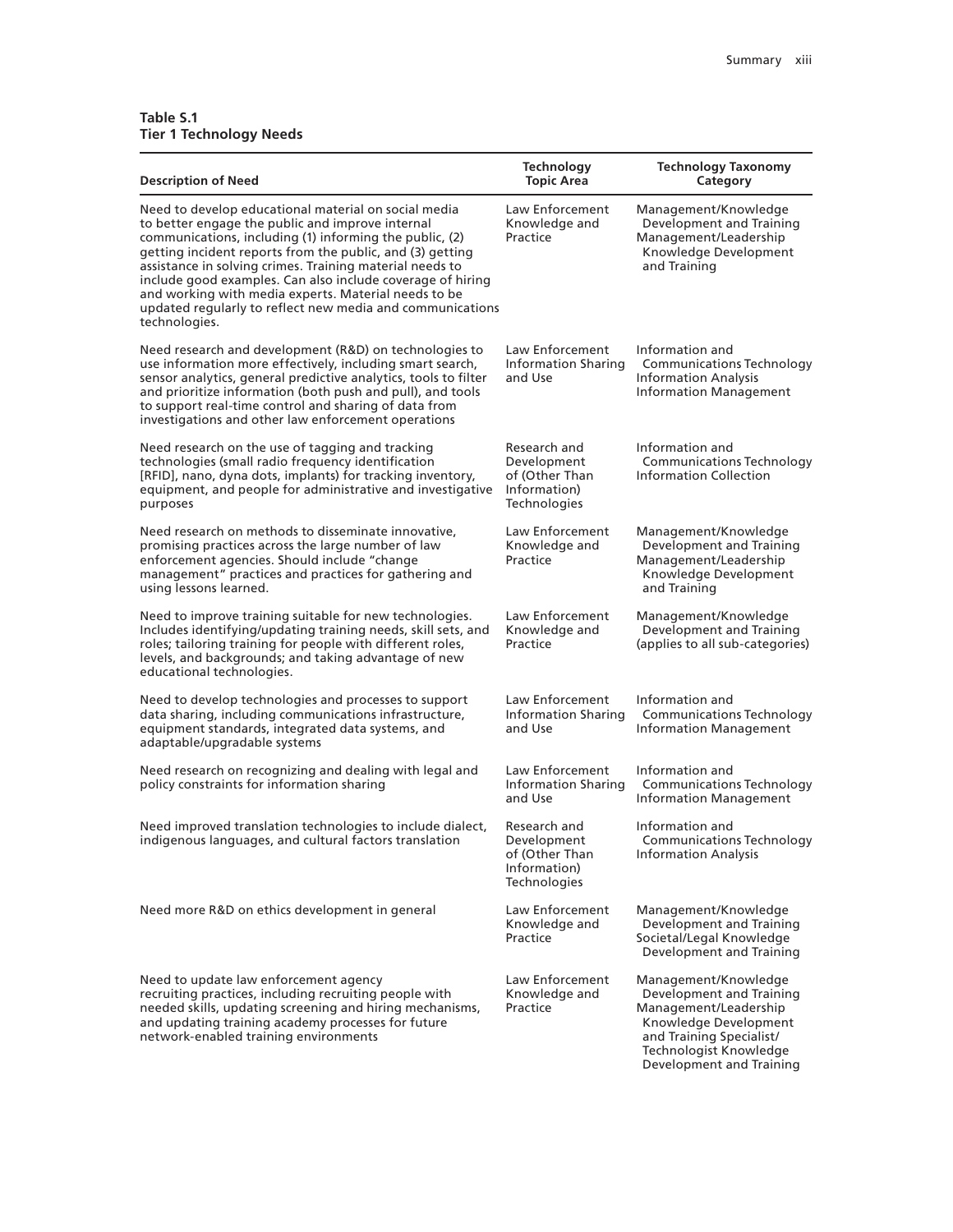| <b>Description of Need</b>                                                                                                                                                                                                                                    | <b>Technology</b><br><b>Topic Area</b>                                               | <b>Technology Taxonomy</b><br>Category                                        |
|---------------------------------------------------------------------------------------------------------------------------------------------------------------------------------------------------------------------------------------------------------------|--------------------------------------------------------------------------------------|-------------------------------------------------------------------------------|
| Need methods to permit LE personnel to create and use<br>artificial identities for valid LE purposes                                                                                                                                                          | Research and<br>Development<br>of (Other Than<br>Information)<br><b>Technologies</b> | Information and<br><b>Communications Technology</b><br>Information Collection |
| Need technology to identify in the field when someone<br>is under the influence or impaired from future legal and<br>custom-made drugs and other biological agents (could<br>reflect behavioral screening, chemical screening, or<br>combinations of the two) | Research and<br>Development<br>of (Other Than<br>Information)<br><b>Technologies</b> | Information and<br><b>Communications Technology</b><br>Information Collection |

#### **Table S.1—Continued**

#### **Conclusions of the Law Enforcement Futuring Workshop**

Workshop participants noted that in many cases criminals currently make more effective use of technology than law enforcement. Because of this, and the rapid rate of advancement of technology, they concluded that doing nothing to improve the effectiveness of law enforcement use of technology would inevitably lead to an undesirable future in which criminals have the upper hand and public support for law enforcement agencies is eroded.

One clear outcome of the scenario analysis was that there are many possible paths to undesirable futures. Some of the potential drivers of such paths are lack of resources, insufficient understanding of or training in the use of technologies, too intrusive use of technology (for example, with military-style equipment), lack of effective communication with the public, and poor leadership or ineffective or counterproductive policies. Paths to desirable futures, in which law enforcement uses technology effectively, and especially to those most desirable futures in which public support is also achieved and retained, require concerted action.

We note that the topic areas in Table S.1, as well as the specific high-priority needs, are quite consistent with the major themes emerging from RAND's earlier assessment and prioritization of *current* law enforcement technology needs, focusing on information technology. (See Hollywood et al., 2015.) The earlier assessment also found general themes focusing on improving the sharing and use of information, improving law enforcement's knowledge of technology and how to use it through various education and training means, and developing and fielding various affordable new technologies.

Implicit in this consistency across studies—and directly from the discussion and generated needs at the workshop—*is that workshop participants felt the best way to address the challenges of the future was to focus on improving today's law enforcement's capabilities, with an eye toward the challenges of a technologically complex future.*

We draw the following conclusions from the Law Enforcement Futuring Workshop:

- 1. Positive steps to address identified needs in technology, policy, and practice must be taken to avoid paths to futures that workshop participants identified as undesirable. The literal "do nothing" path was seen as leading to highly undesirable futures, and even the "do just enough to stay afloat" path was seen as leading to poor outcomes.
- 2. Because technology and society will continue to evolve, moving to and staying on paths to futures that the participants identified as desirable will require continuing action to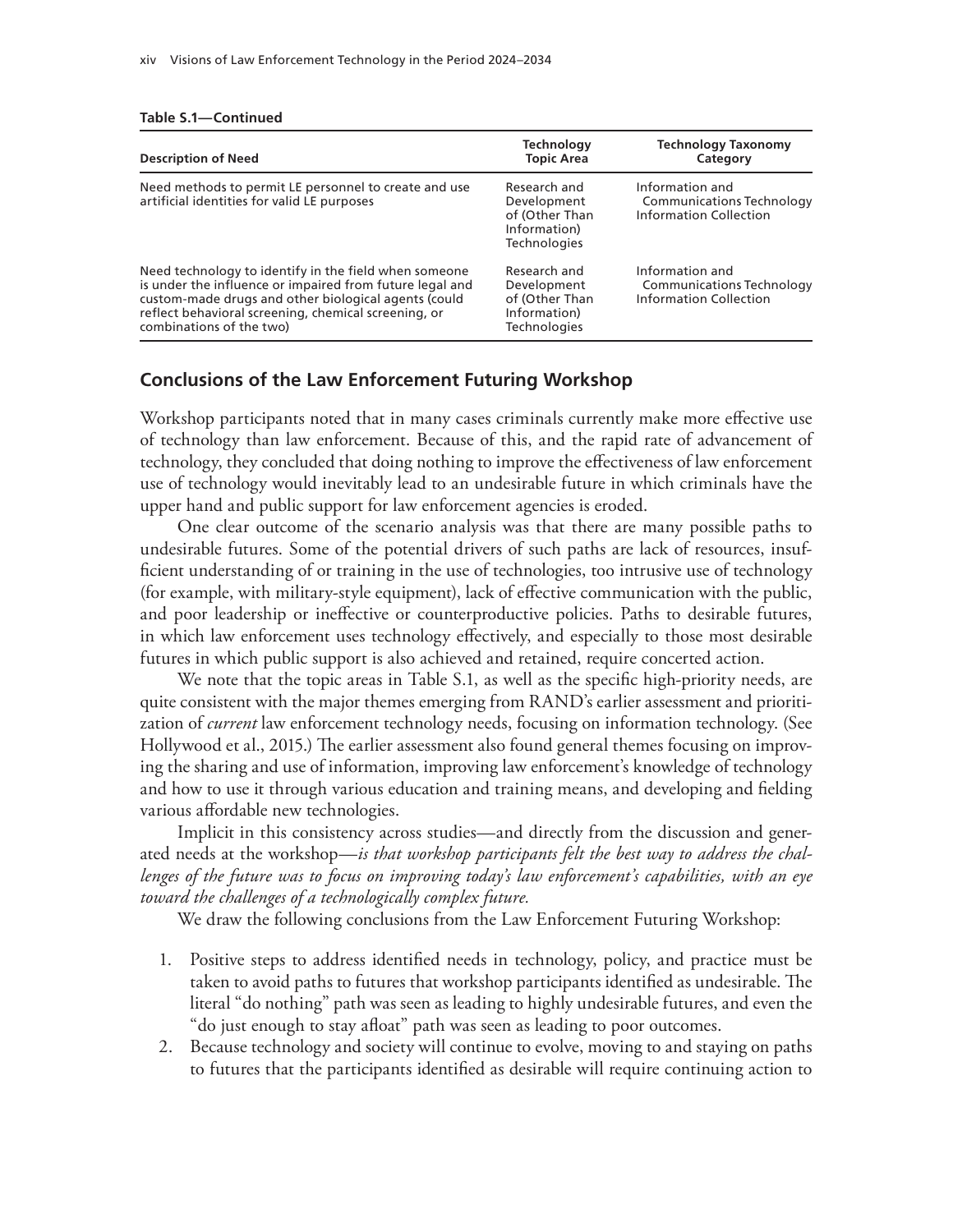establish and retain public support and for law enforcement practitioners to effectively meet technology-based challenges.

3. Enabling paths to desirable futures in the period 2024–2034 will require addressing identified needs in practice, education, and training; information sharing; and development and/or adaptation of technology now.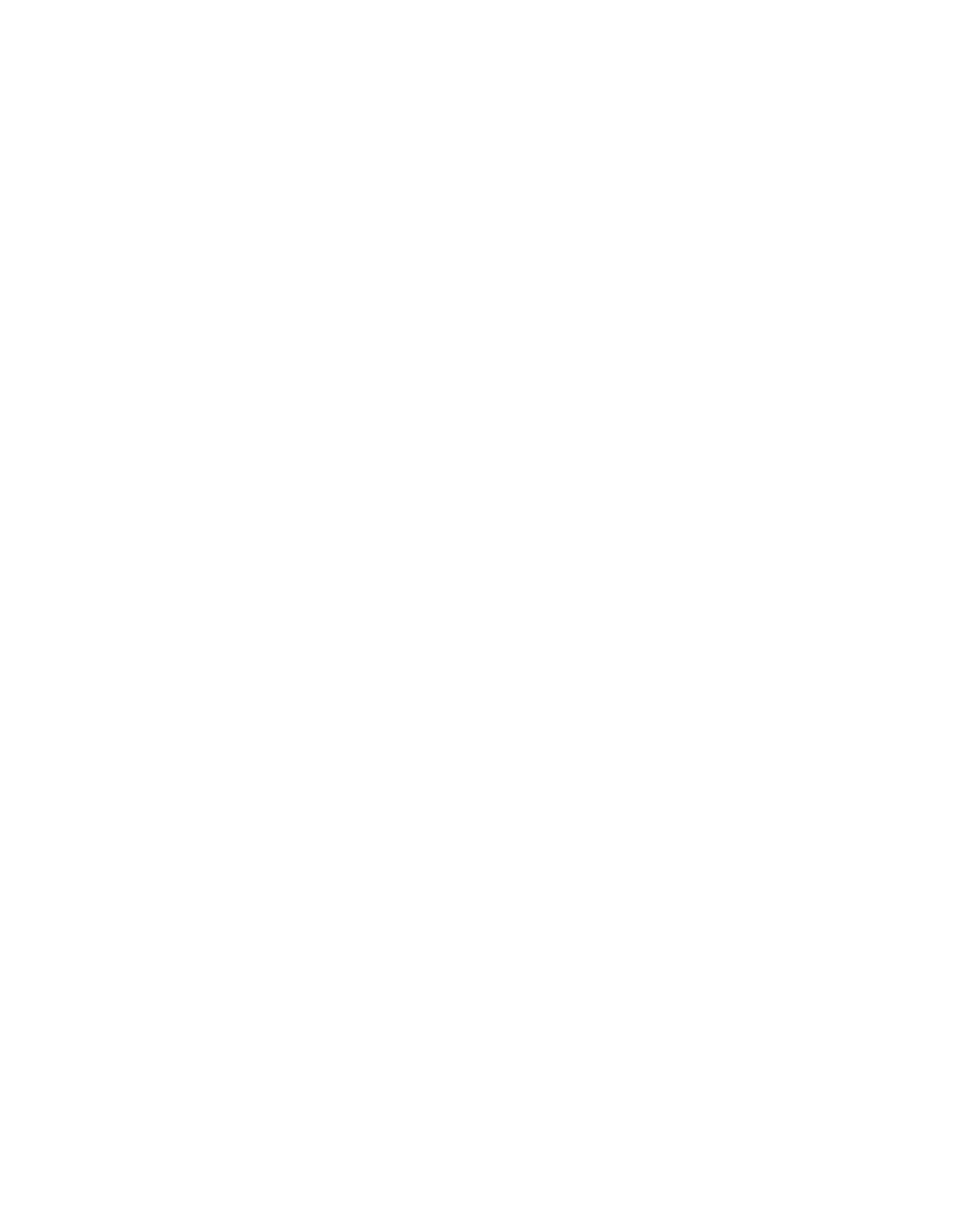The authors first wish to thank the workshop participants, who took time from busy schedules to spend almost a full week discussing and debating the future of law enforcement and the role that technology may play in the pathways to both desirable and undesirable futures. The scenarios that they produced and their insights into the interplay between technology, society, and law enforcement over the next ten to 20 years, as well as their prioritized list of technology needs, will provide data to inform important technology decisions in government and the private sector. We also thank Steven Schuetz and Michael O'Shea for their essential advice and guidance in the planning and performance of the workshop, Amanda Hagerman-Thompson for her expert support of the travel and logistical arrangements and for serving as note-taker in breakout group sessions, and Michael Watson for serving as note-taker in breakout group sessions. Finally, we thank our peer reviewers, Bart Custers and Dolores Gallego, for their detailed and insightful reviews, which led to substantial improvements in the quality of the manuscript.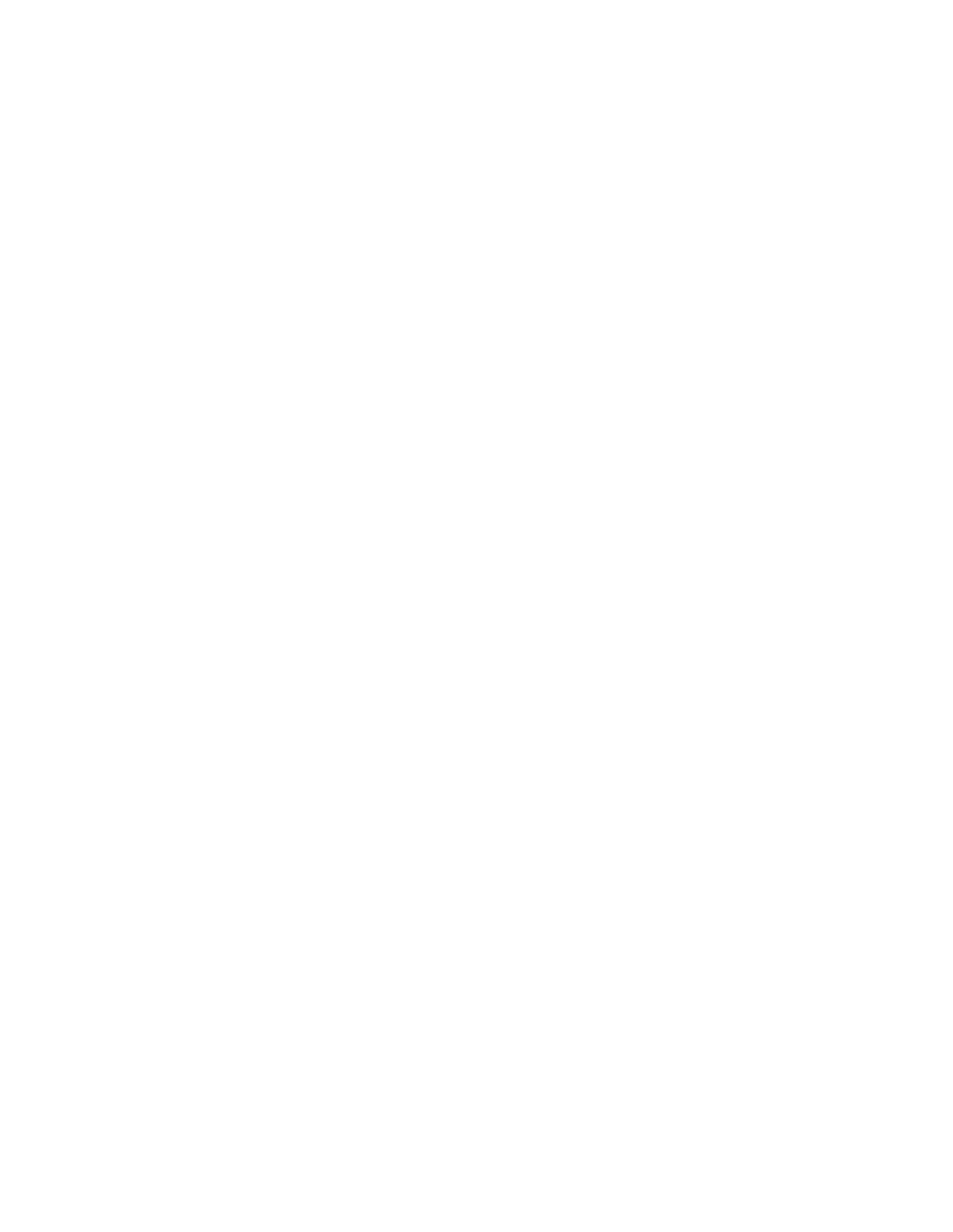The Law Enforcement Futuring Workshop, which was held at the RAND Corporation's Arlington, Virginia, offices from July 22 to 25, 2014, was a key part of a research effort funded by the U.S. Department of Justice's National Institute of Justice (NIJ) to assess and prioritize technology needs across the criminal justice community. Complementing previous research that focused on problems that are *currently* faced by law enforcement agencies (Hollywood et al., 2015), this workshop was a visioning exercise to explore the range of possible *future* law enforcement methods and operations that may be enabled by, or may be required to respond to, technology developments and applications over the next two decades. The objective of the workshop was to explore a range of futures—which could be desirable or undesirable from the perspective of the balance between law enforcement and criminal offenders—and identify technology needs that would enable desirable futures or either avoid or mitigate the effects of undesirable ones. The specific research questions to be investigated were threefold:

- 1. How might technology and society evolve in the future?
- 2. How might the evolution of technology and society affect the use of technology by law enforcement?
- 3. What are the priority needs of law enforcement related to technology, including research and development, training, policy, and practice?

## **Visioning the Future Environment**

In the future, law enforcement will have to function in an environment in which advances in *technology* and the evolution of *society* may significantly affect both *the nature of laws and of their enforcement*. To achieve their missions, law enforcement organizations will need to utilize advanced technologies. The balance between law enforcement and those planning or committing crimes or endangering public safety and security will also be shaped by new technology, with the advantage in some cases going to law enforcement and in some cases to the perpetrators. The interaction between police and criminal offenders will play out within a *context set by society*—a context that may by its nature give the advantage to either party. For example, concerns about privacy or individual rights may limit extensive application of some technologies by police, whereas criminals will be able to operate without such limits. Laws and the nature of their enforcement may provide new opportunities that empower law enforcement. The workshop provided an opportunity for its participants to grapple with such issues and collaborate to identify and evaluate potential paths for the future of law enforcement. They produced several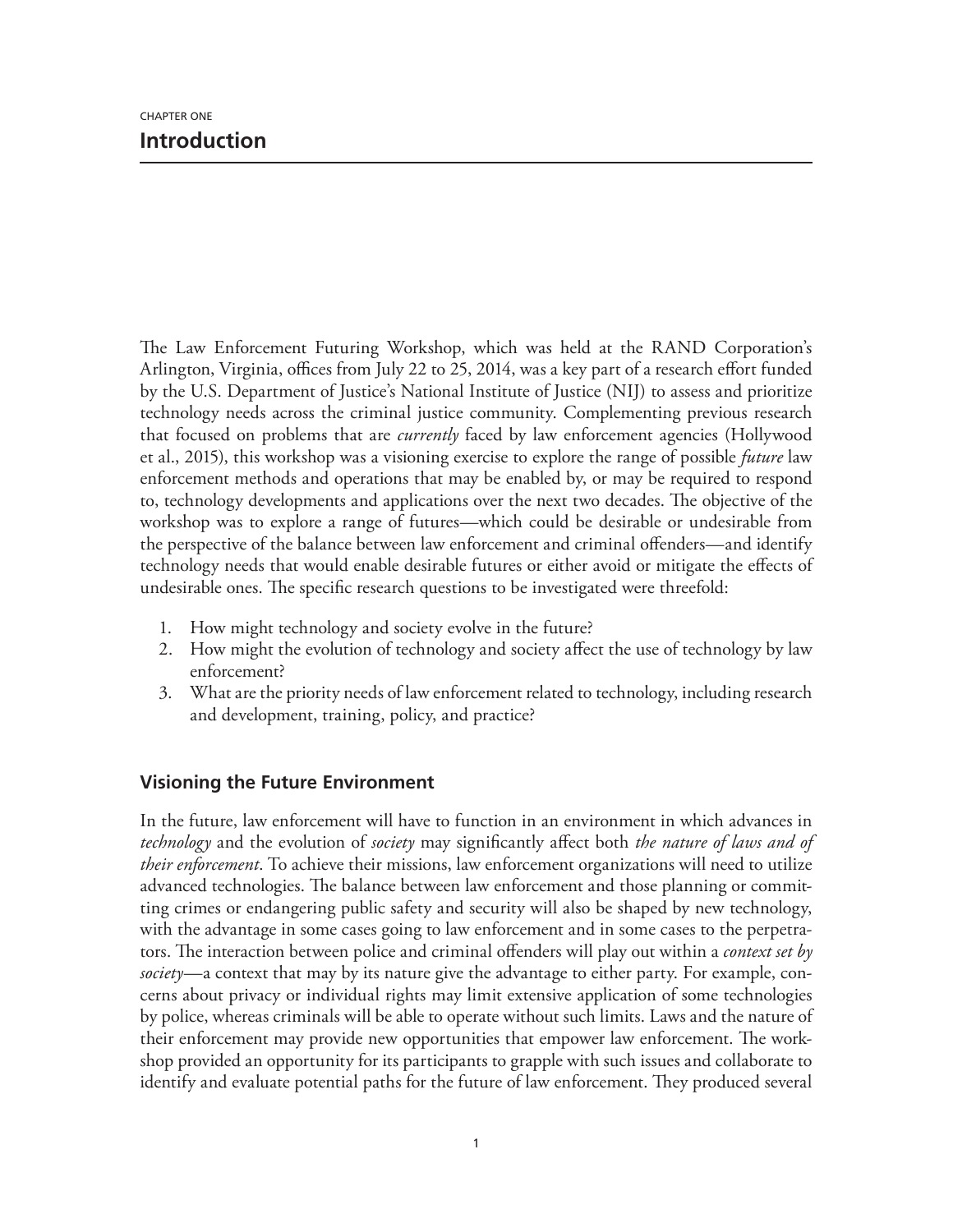visions of the future in the period 2024–2034, as well as scenario pathways from the present to alternative futures, as responses to the first and second research questions above.

#### **Trends That Will Affect the Future of Law Enforcement**

Prior to the workshop, RAND staff reviewed the literature on law enforcement futures and the more general futures and trends literature, and considered the broad societal and technology trends that may affect the future environment. The objective here was to provide the workshop participants with "food for thought" about the evolution of technology and society in advance of the workshop so that they would have a frame of reference for considering the first two of the three research questions listed above. While it is impossible to make a comprehensive list of trends, we attempted to include all those that have been shown to, or been proposed to, affect law enforcement. In compiling this list of trends, we built on the previous work of the National Law Enforcement and Corrections Technology Center (NLECTC) Information and Geospatial Technologies Center (Hollywood et al., 2015) and the existing literature on police futures (e.g., Inayatullah, 2013; Jackson and Levin, 2010; Jackson, Myers, and Cowper, 2010).

A pre-workshop read ahead was sent to the participants, including a description of the methodology for this futuring exercise, a discussion of several important societal and technology trends, and some key questions to be addressed at the workshop. At the start of the workshop, 12 trends that were compiled as noted above were presented to the participants. Since this was not, and could not be, a comprehensive list, participants were invited to add trends that they felt could be important. During the workshop the participants did identify additional trends that they deemed important to the future of society and law enforcement, such as the trend toward the militarization of police, which were incorporated into the scenarios they developed.

The 12 trends presented at the workshop follow, along with questions for thought about them that were provided to the participants.

#### **Societal Trends**

#### *The National Political Environment: Conflict, Uncertainty, and a Collapse in Trust That May Lead to Political Upheaval*

Recent years have seen increasing political polarization and legislative gridlock on Capitol Hill. As just one example, the chief executive officer of *Politico* has noted that the political dysfunction is even more severe than it appears in the national media, and is likely to get worse over the next few years. Continued gridlock seems likely, quite possibly punctuated with intermittent government shutdowns and other political crises; as a result, the passage of new major legislation to address a number of critical issues seems unlikely. Federal funding for agencies and programs will be highly volatile (VandeHei, 2014). Trends noted as driving continued polarization and dysfunction by VandeHei and others include the increasing clustering and concentration of people with similar political views, leading to electing representatives who have similar views (see also Bishop, 2009); demand for polarized views on cable and Internet channels (see also Baum and Groeling, 2008); and the rise of interest groups that have explicit "no compromise" policies and will work against politicians who violate them (see also Gutmann and Thompson, 2012, and Fukuyama, 2014, who also comments on the increasing rigidity of how checks and balances are used in the U.S. political system).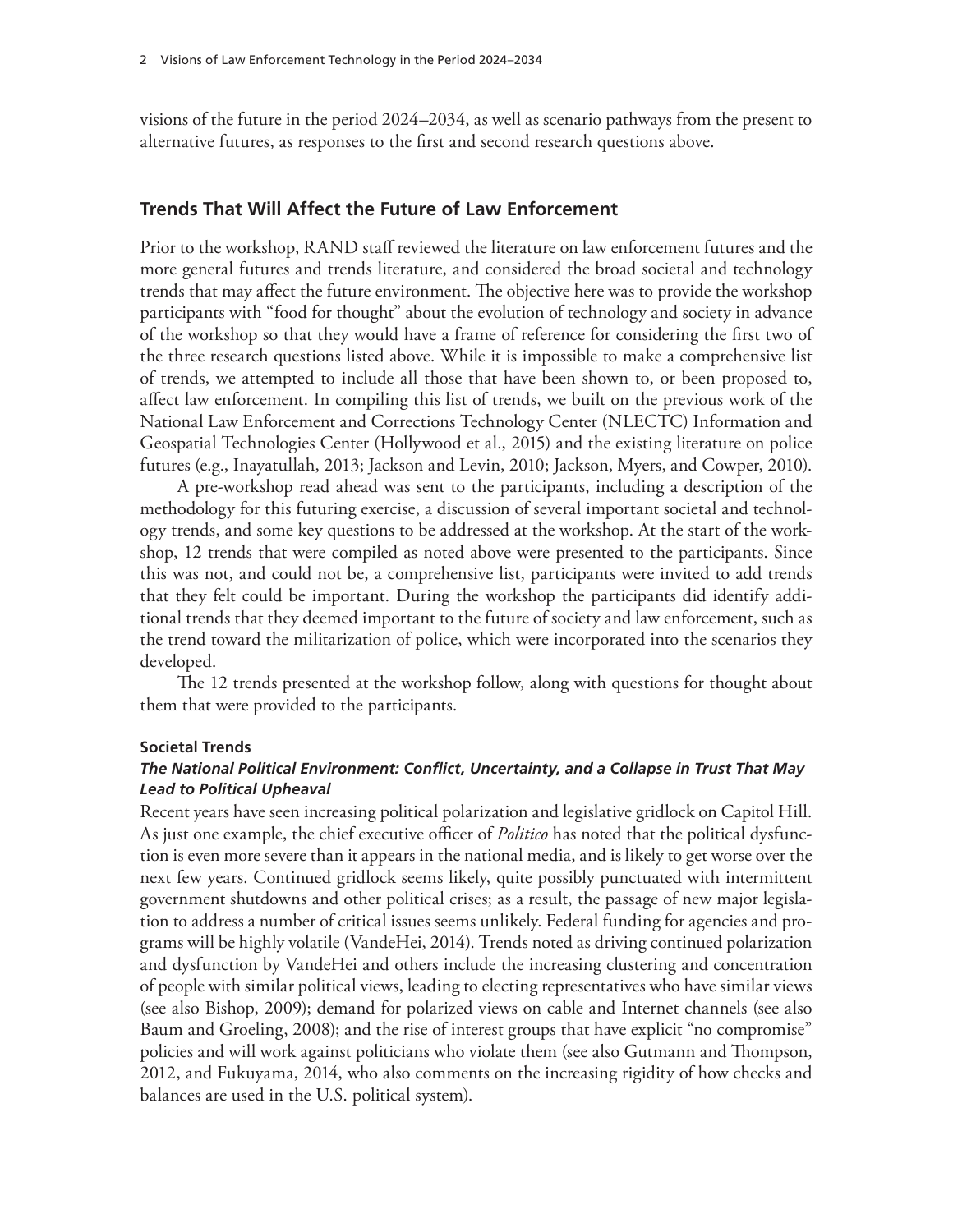Polling has shown that national political polarization and gridlock have resulted in the collapse of public confidence in the U.S. government. As just a couple examples, Gallup's August 2014 polling on satisfaction or dissatisfaction with the state of affairs in the United States reported that just 22 percent were "satisfied" (Jones, 2014b), and only 13 percent approved of Congress (Jones, 2014a).

While the continuation of polarization and gridlock is not inevitable, this trend raises the risk of an unknown future political shock resulting in major change in the operation of government. Just a couple of the possibilities include the rise of popular movements larger than Occupy Wall Street; successful calls for a Constitutional Convention, with three states proposing conventions to date (Celock, 2013; Sabato, 2008, is an example call for specific constitutional changes); and third-party splits (see, for example, *The Economist*, 2013).

#### Questions for Thought

- What challenges might "spillover" effects of the collapse in trust of the U.S. government create for state and local criminal justice agencies?
- Could these trends lead to major social unrest?
- How can agencies plan under a high degree of uncertainty in (at least federal) funding streams?

## *The U.S. Population Is Aging*

In 2009, there were 39.6 million Americans aged 65 years or older, or 12.9 percent of the population. By 2030, there will be about 72.1 million Americans aged 65 or older, or 19 percent of the population (U.S. Department of Health and Human Services, 2014).

## Question for Thought

• Will the increasing number of older individuals lead to more and different requirements for guaranteeing public safety?

## *Formerly Illegal Drugs Are Being Legalized and Decriminalized*

As noted by the U.S. Office of National Drug Control Policy (2013), "Since 1996, 20 states and Washington, DC have passed laws allowing smoking of marijuana to be used for a variety of medical conditions. It is important to recognize that these state marijuana laws do not change the fact that using marijuana continues to be an offense under Federal law." Washington State and Colorado have both legalized the recreational use of marijuana.

## Questions for Thought

- How will these laws be expanded to cover other drugs?
- In practice, will federal law continue to compromise with state laws?
- Will these laws increase crime?
- Will these laws lower police recruiting standards for drug testing?
- Will these laws result in challenges to police actions, such as looking out for driving while high?
- Should police chiefs speak out more to influence legislatures?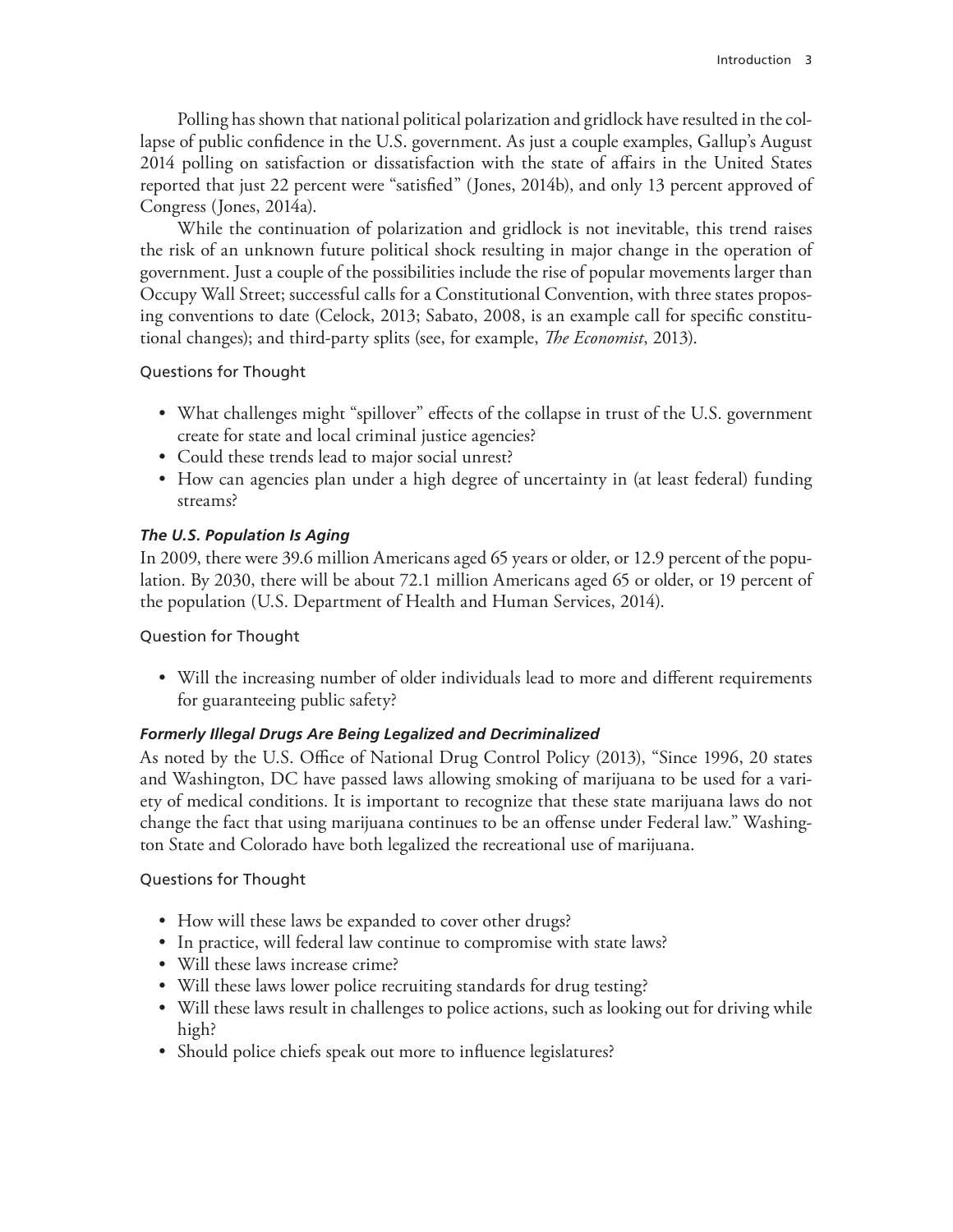#### *The Modern Expectation and Capability to Live "Anonymously" Is Changing*

In addition to passive and often unwitting collection of personal data, Americans are increasingly choosing to make their personal data available and to collect data on others. There is an ongoing increase in the availability of photo and video recording devices, and this will only become more persistent and omnipresent, going from dedicated camcorders to camcorders on cell phones to camcorders on small body-worn cameras and eyeglasses (e.g., Google Glass). People will increasingly be able to collect and broadcast additional metadata and data about themselves and others. For example, Google has temporarily banned facial recognition apps for Google Glass, but there are apps under development that will perform facial recognition of photos against social media and other sources for both commercial (business) and protective (identify violent criminals and sex offenders) purposes (Robertson, 2014).

#### Questions for Thought

- Will the nature of crime change as people become less anonymous?
- Will persistent and omnipresent data collection devices change the nature of anonymity?
- Will strangers identify each other in heads-up displays or other bio-integrated electronics?
- Will the location and movements of law enforcement be ubiquitously tracked and reported publicly?
- Will the increased "trackability" of individuals lead to reduced "in-person" crime?
- Will public or bystanders unknowingly collect valuable physical or digital evidence?

#### **Technology Trends**

# *Development of New Means of Exchange for Products and Services: New Criminal Risks, New Law Enforcement Opportunities*

Recent years have seen the growth of Internet sites that enable strangers to connect and exchange goods and services. Prime examples include Craigslist, eBay, and Airbnb. Such sites have helped facilitate illicit transactions that were previously more difficult; a major example is the "Silk Road" clandestine network, which was commonly used for illicit drug trafficking and other criminal transactions, including murder-for-hire (Zetter, 2013).

In addition to conducting illegal transactions, criminals can use exchange sites like Craigslist to identify strangers who may be vulnerable to robbery and other crimes. As an example of a law enforcement response, the East Chicago police have made their headquarters parking lot and lobby available for conducting cash transactions to complete Internet purchases (Perez, 2014).

Detecting, monitoring, and preventing illicit transactions is a central activity for law enforcement. The advent of digital currencies such as Bitcoin, Peercoin, and Mastercoin may make such transactions more difficult to monitor. These currencies are not managed by national clearinghouses or banks. However, the rise of digital currencies may offer law enforcement opportunities, as well: Although the physical identities of Bitcoin owners are difficult to discover, the record of transactions is public (Lee, 2011). Such transparency may actually facilitate law enforcement investigations.

#### Questions for Thought

• Will the proliferation of cryptocurrencies facilitate and/or obfuscate illicit transactions?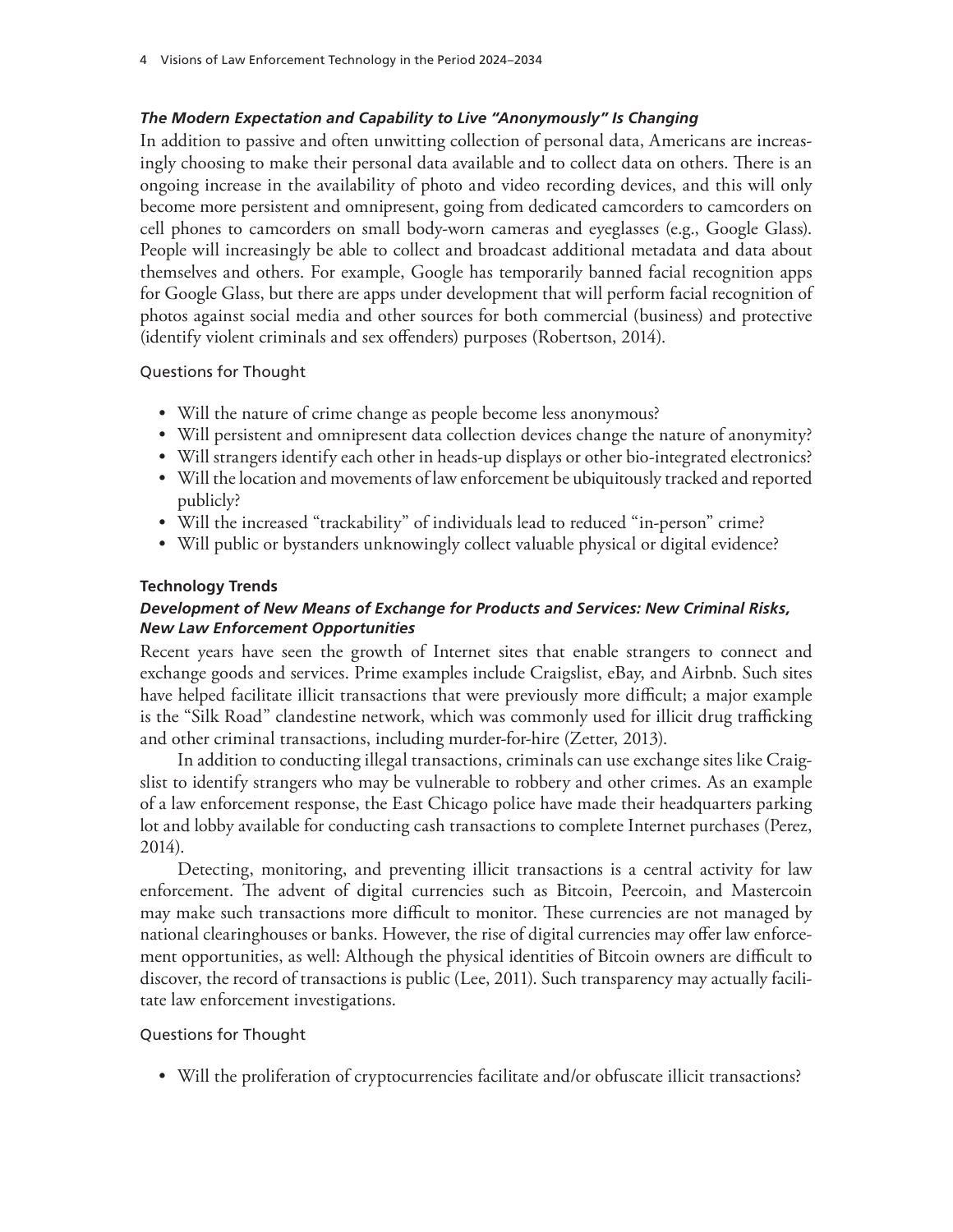- Will virtual markets for custom malware, virtual hit-men, identity thieves, etc., have a significant effect on the daily activities of law enforcement?
- How will law enforcement monitor digital transactions that are not conducted via a central service?
- Should law enforcement routinely provide physical safe havens for individuals who meet to exchange goods?

## *Information and Knowledge That Was Historically Difficult to Obtain and Interpret Is Becoming Much More Freely Accessible*

The World Wide Web, digitization of libraries and other major sources of content, and the increasing availability of scientific research results through open-access journals and systems are all making knowledge that was historically very difficult to obtain and interpret much more accessible. However, this trend may have a dark side—making it much easier to get knowledge on how to carry out acts of violence and terror.

## Questions for Thought

- Will the wide dissemination of highly technical knowledge collections facilitate otherwise ordinary individuals producing items with the potential for extraordinary impact?
	- For example, will it be easier for a deranged teenager to make a weapon of mass destruction in his family's garage?

#### *Knowledge Itself Is Becoming Much More Dynamic*

Specifically, Long and Newman (2010) note that "while the half-life of knowledge [the amount of time for which knowledge is useful] is shortening, the amount of available knowledge is exploding." The former calls for continuous learning and training to address the frequent change, while the latter calls for increasing specialization to address the increasing range of knowledge.

Questions for Thought

- How will law enforcement agencies provide opportunities and tools for continuous learning?
- Do many more police jobs need to be specialized?

## *Supply Chains Are Being Shortened or Eliminated*

Technology is increasingly shortening—and in some cases virtually eliminating—end-to-end supply chains to supply material goods, from design to supply to production to distribution. The best-known technologies for this are 3-D printing systems. Currently, these are known for printing plastic objects and parts, but technology is increasingly allowing for the fabrication of objects with different materials (for example, McLeod, 2014, discusses printing with multiple metals). 3-D printing will increasingly allow for printing larger objects, up to and including very specific types of buildings (Hock, 2014). Fabrication technologies also include inexpensive electronics and computerization kits, allowing for building smart devices fairly easily (for example, Heck's 2012 tutorial on Arduino microcontrollers). There is a social element to athome fabrication, as well, commonly referred to as the Maker movement (Anderson, 2012, provides a detailed review).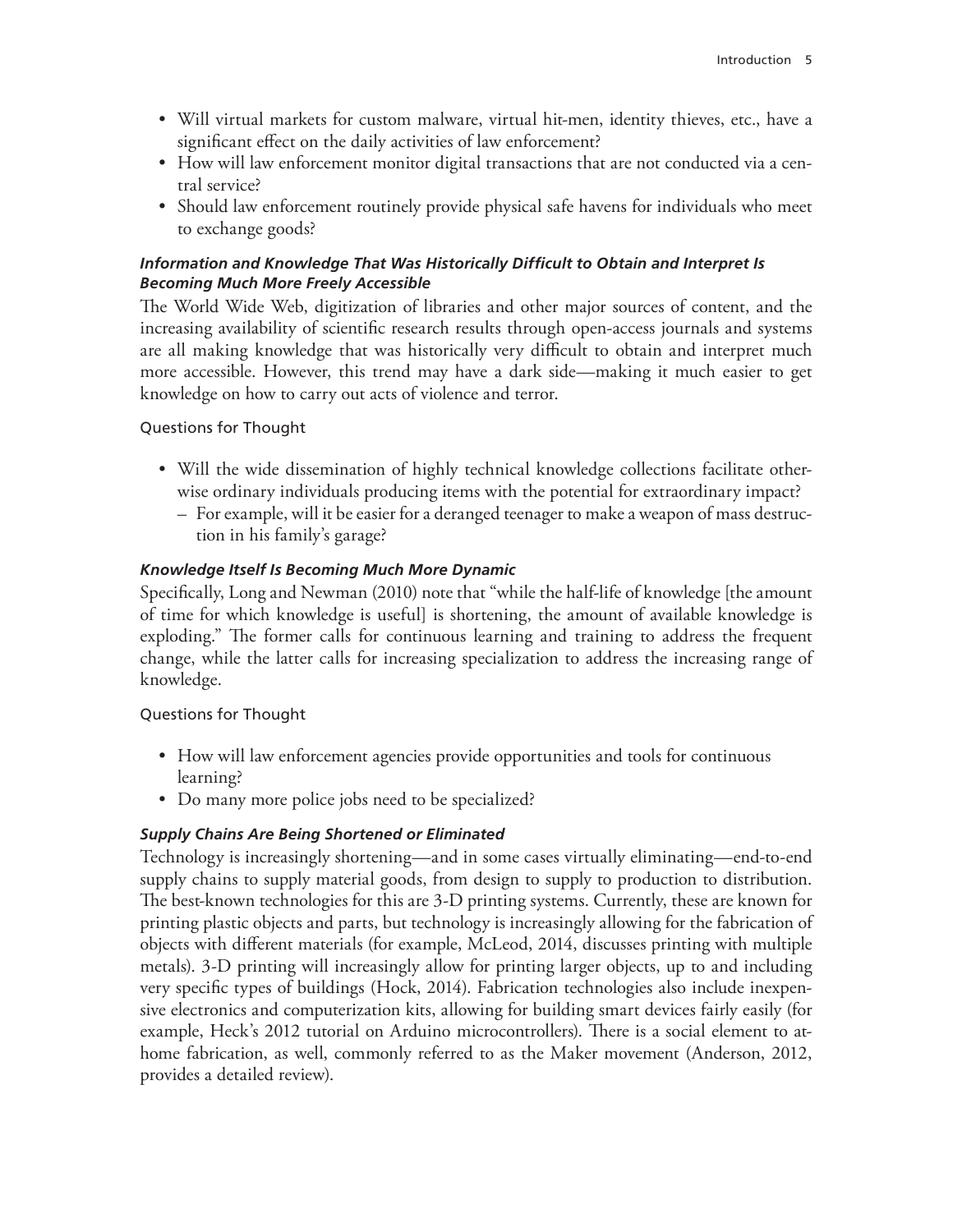However, there are risks in that these at-home fabrication technologies do not inherently distinguish between benign objects and weapons. Lately there has been significant concern about using fabrication machines to make guns, with designs to do so improving rapidly (Greenberg, 2014). Longer-term concerns go beyond fabrication of guns to dangerous biology, such as fabrication of DNA evidence and biological weapons.

#### Questions for Thought

- Will the advent of cloning allow sophisticated individuals to fabricate and distribute false cloned DNA evidence?
- Will 3-D printing facilitate the creation of difficult-to-detect weapons (e.g., guns, knives)?
- Will theft increasingly involve the theft and unauthorized use of 3-D designs?

# *There Is Increased Automation and Augmentation of Law Enforcement Functions, Manufacturing, and Personal Lives*

Key examples of this trend include digital augmentation of traffic control, energy distribution, building management, and public transportation. In just one area, driverless cars have been projected to appear as soon as the 2020 model year (Ohnsman, 2013). Personal examples include wearable computing and perhaps even bionics (mechanical devices integrated to some extent with bodies).

Increased automation poses potential social and cultural risk due to jobs being replaced by automation. One widely reported Oxford Martin School study claims that up to 47 percent of U.S. jobs could be replaced by 2033 (Frey and Osborne, 2013). For example, the expected rise of driverless cars opens the possibility of replacing truck drivers with self-driving trucks (Berman, 2013).

On the positive side, automation and augmentation could offer police departments abilities to analyze data and monitor areas on scales that would otherwise be completely impractical. As just one example, the prototype "Knightscope" policing robot is intended by its developers to autonomously patrol areas and detect suspicious activity and persons and vehicles of interest, alerting human officers if it finds something "interesting" (Statt, 2013).

## Questions for Thought

- How will police use automation to their benefit?
- Could robots take over some police functions?
- Could police send automated and armored "protective custody" vehicles to individuals under assault?
- Will automated transportation affect the amount of time law enforcement dedicates to managing and responding to vehicle violations and traffic accidents?
- What about the possibility of smuggling?
- What about the possibility of automated murder?

## *Effectiveness in the Management of Mental Health Is Increasing*

There are a number of novel drugs in development or testing for diseases of the mind, as well as automated methods for administering and monitoring the drugs and their effectiveness. For example, the Pharmaceutical Research and Manufacturers Association has recently advertised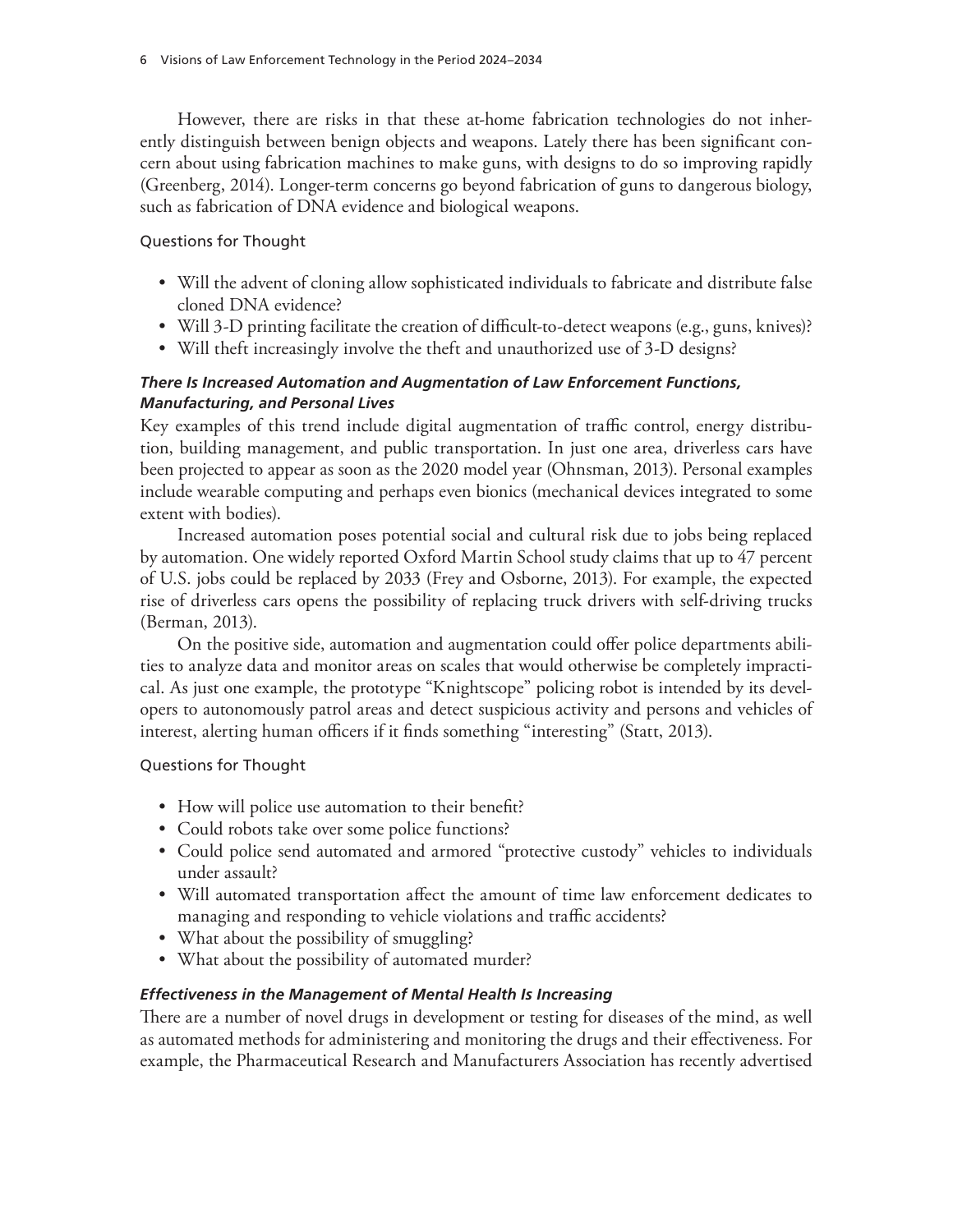treatments in development for social anxiety, schizophrenia, cocaine addiction, depression, and certain eating disorders (Pharmaceutical Research and Manufacturers Association, 2014).

#### Questions for Thought

- Will designer drugs and automated monitoring and administration devices reduce the burden placed on police by those with mental health issues?
- Will police need less—or different—training in handling medical or mental impairment situations?

# *There Is Increased Collection of Biometric, Biologic, Geographic, Transactional, and Environmental Data*<sup>1</sup>

Ever more systems and devices are generating data about persons and uploading them to various networks for various uses, often without the knowledge of the persons. Mobile and wearable devices are recording and retaining more biometric, biologic, geographic, and transactional data. Service providers are recording and retaining more biometric, biologic, geographic, and transactional data as well. Finally, intelligent infrastructure systems inherently function as a massive sensor net.

All of this data collection, especially when collected or used for governmental purposes, has led to increasing political and legal opposition to "mass surveillance." This trend has been exacerbated by the "Snowden revelations." There have been legislative and legal challenges to the use of digital evidence, automated license plate readers, unmanned aerial systems, and facial recognition. As just a few examples:

- In the U.S. Supreme Court case *Riley v California* (134 S.Ct. 999, 2014), the Court unanimously ruled that law enforcement needs warrants to search cell phones.
- In June 2014, the House of Representatives passed a provision to ban federal agencies' acquisition of license plate readers, and to ban agencies giving out grants to state and local agencies for acquiring license plate readers (Gerstein, 2014).
- As of September 2013, nine states had passed laws limiting the use of unmanned aerial systems (National Conference of State Legislatures, 2013).

## Questions for Thought

- Will the proliferation of data sources require that investigators become data analysts?
- Will the nature of crime change as people become less anonymous?
- Will strangers passing each other on the street have "virtual" knowledge about each other's commercial interests using heads-up displays?
- What will be the impact of the counter-challenges to all of this data collection, specifically on security-related collection?

#### *Accelerating Technology Development Is Changing Society, Criminals, and Law Enforcement*

The wide availability of advanced technologies will provide new threats and opportunities for law enforcement. For example,

<sup>1</sup> A previously discussed trend relates to people deliberately collecting data from others or making personal data about themselves readily available. This trend relates to data passively collected from people, frequently without their knowledge.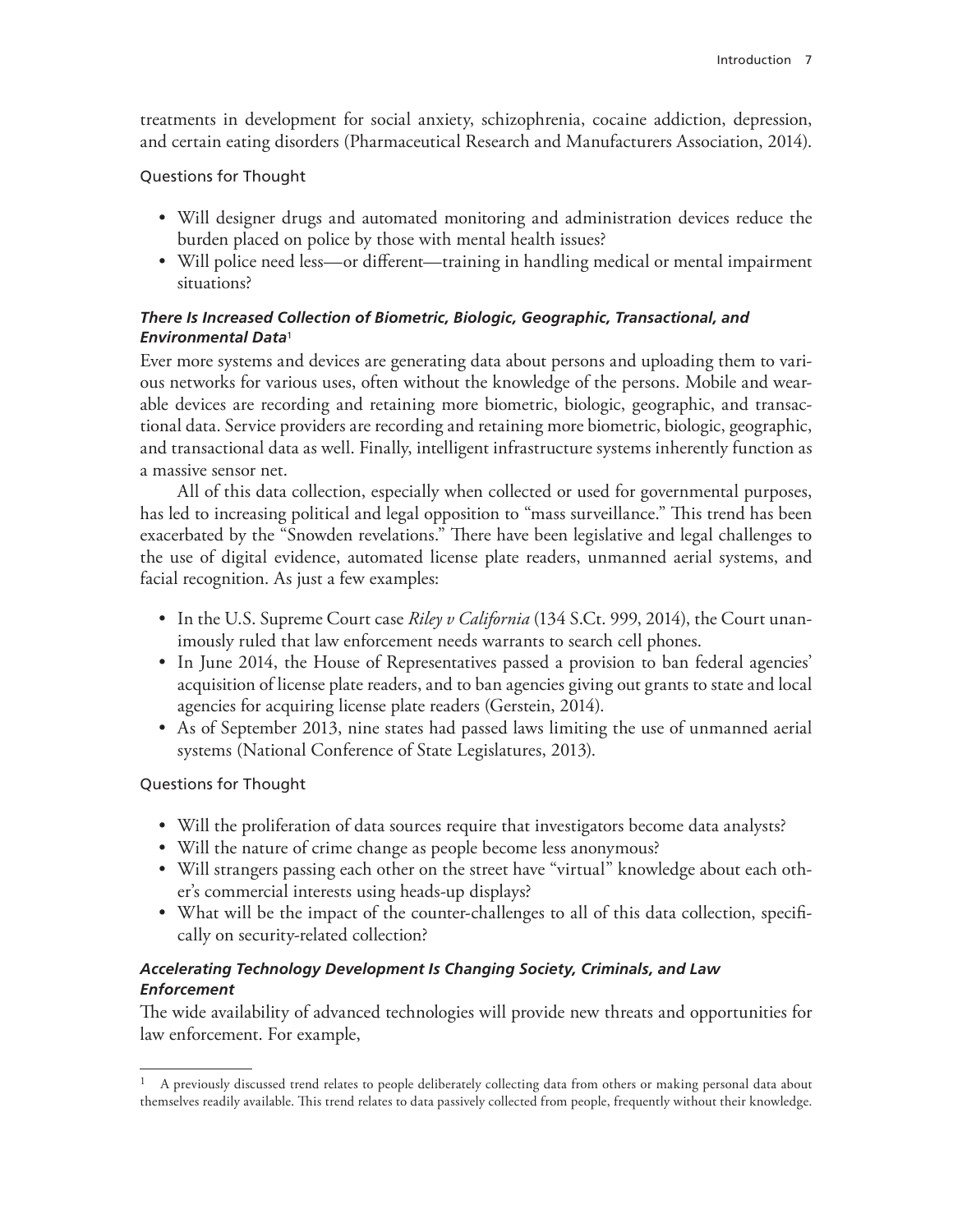- Social media provides new options for crime and law enforcement.
- Augmented reality provides increased situational awareness.
- Digital forensics provide unique prosecutorial opportunities.
- Unmanned vehicles and GPS could provide ubiquitous tracking and monitoring capabilities.

In fact, law enforcement relies heavily on commercial technologies such as the smartphone, which alone contains technology described by 250,000 patents (O'Connor, 2012). The technology needs described in Chapter Four of this report recognize this strong dependence on commercial technology and the anticipated rapid development of emerging technologies such as those listed above.

Questions for Thought

- How will we inform and incentivize private industry to apply its developed technologies to meet law enforcement needs?
- How will we take advantage of both legacy and new technologies to meet law enforcement needs in the future operational environment resulting from societal and technology trends?
- How will law enforcement defeat threats and take advantage of opportunities in the future operational environment?

# **It's Not Just About Technology**

While technology can be a major driver of change, it is not the only potential driver. As a result, the workshop focused not only on technology, but also on the *context in which it may be used* by law enforcement, criminals, and members of society. Technology is also not the only way to respond to change. To be successful in the future environment, law enforcement may indeed need new technology tools, but may also need changes in training, policies and procedures, or other factors that shape the relationship between law enforcement agencies, other organizations, and the public they protect. In addition to looking at technologies, the workshop participants also considered emerging problems and opportunities and combinations of technology, training, and policy that can address them. Thus, the prioritized list of technology needs developed by the workshop participants includes areas such as leadership, training, and information dissemination.

## **Structure of This Report**

This report is structured as follows. Chapter Two describes the methodologies used during the workshop to develop the scenarios and the prioritized list of technology needs. Chapter Three describes the scenarios developed by the three workshop breakout groups. Chapter Four presents and describes the prioritized list of technology needs, categorizing them by topic areas and according to a law enforcement technology taxonomy. Chapter Five discusses common threads in the scenarios and themes in the high-priority technology needs, and presents the conclusions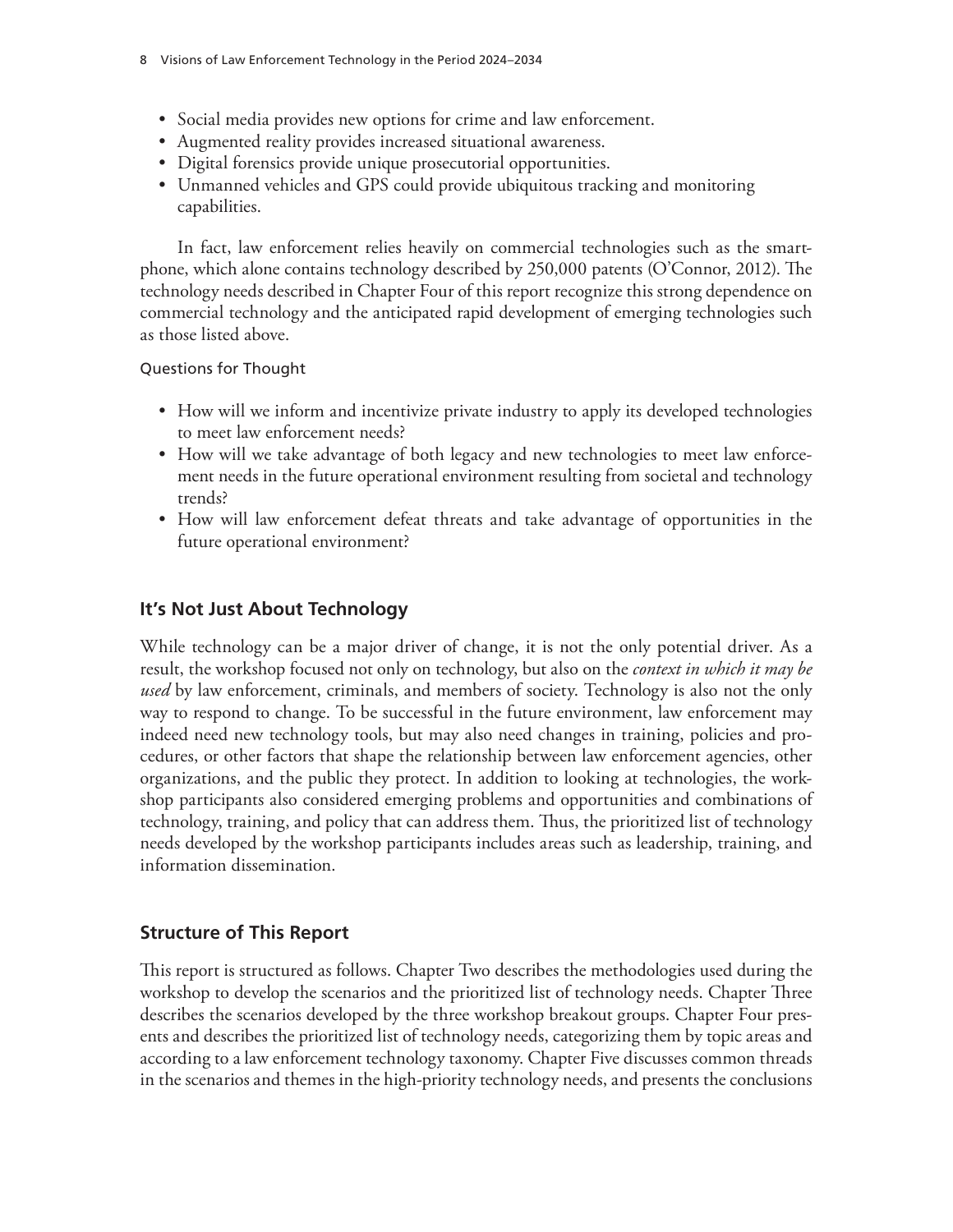of the workshop. Appendix A provides the workshop agenda, and Appendix B provides a list of workshop participants. Appendix C presents the question descriptions and ranking scales used for the Delphi exercise. Appendix D presents the statistical analysis of the Delphi responses that was used to determine the ranking of technology needs.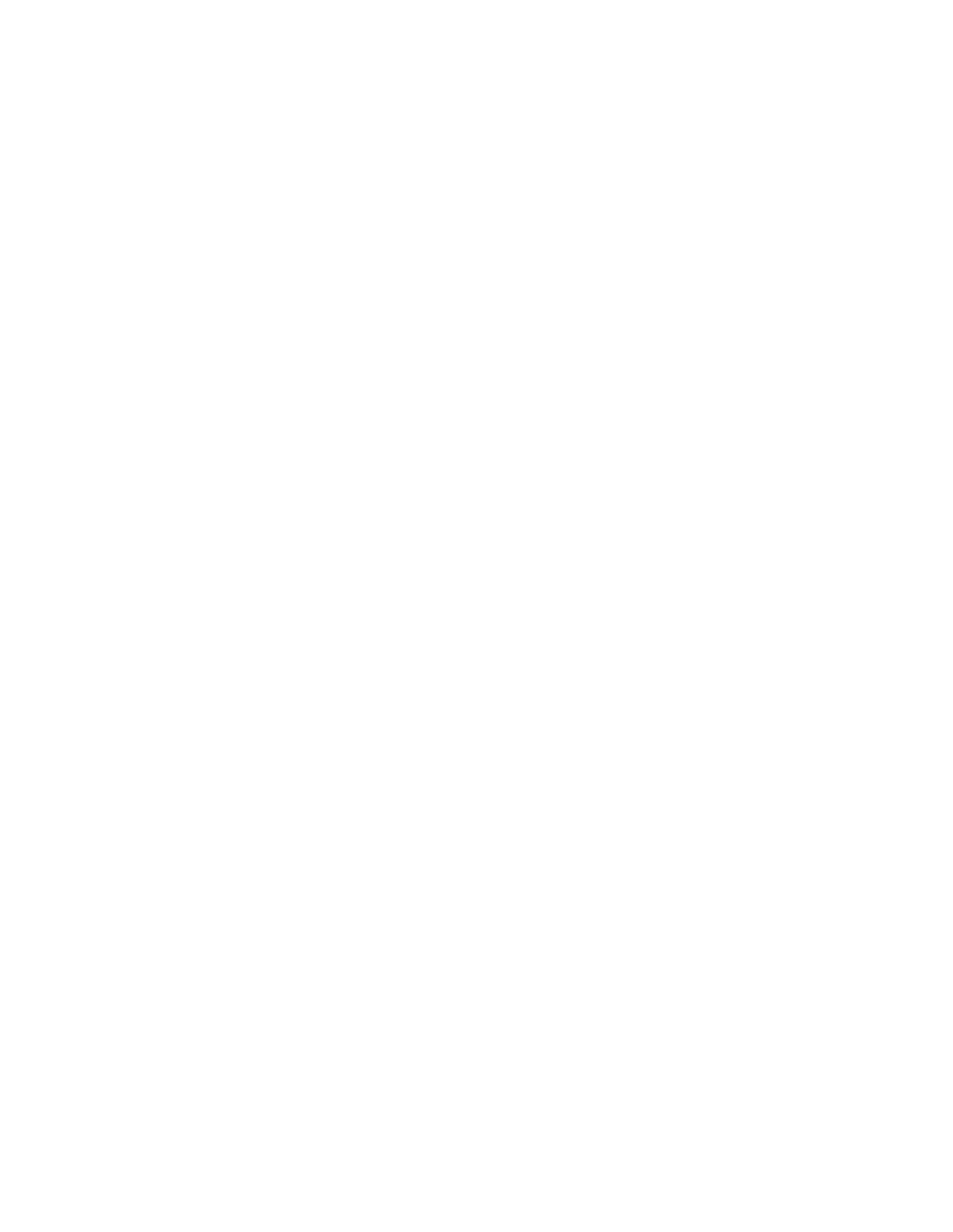Three different types of methods were used during this workshop: (1) scenario development and analysis as a structured way to describe possible futures (Schwartz, 1991); (2) the "Three Horizons" visioning method (Curry and Hodgson, 2008), which was used to generate scenarios and associated technology needs; and (3) a Delphi consensus generation method (Gordon, 2009), which was used to prioritize the technology needs. The workshop agenda (Appendix A) was organized so that all participants met initially to frame the discussion of law enforcement futures, three separate breakout groups then developed scenarios and lists of technology needs, and all participants heard reports from the breakout groups, discussed the scenarios, and reviewed and prioritized a consolidated list of technology needs. Below, we briefly describe each of the methods used.

# **Discussion of Choice and Application of Methods**

When designing this workshop in the context of the three research questions stated in Chapter One, we viewed this work as an exercise in technology foresight, for which a wide variety of methods, ranging from the qualitative (e.g., brainstorming) to semi-quantitative (e.g., crossimpact/structural analysis) and quantitative (e.g., benchmarking), as well as from highly creative (e.g., wild cards) to evidence-based (e.g., modeling) and from individual expertise–based (e.g., expert panel) to highly interactive (e.g., conferences/workshops).1 As is typical of foresight exercises, we used a combination of methods. Because the objective of this work was to identify and prioritize law enforcement technology needs, we chose to rely on the expertise of law enforcement practitioners. However, we brought these practitioners together in a workshop format to enable a highly interactive approach to developing future visions. In structuring the workshop, we relied on the following principles:

- the use of small focus groups oriented by a detailed in-brief describing the objective and trend information stated in Chapter One, then assigned to develop future visions through creative discussion and debate2
- a structured agenda (shown in Appendix A) that led the focus groups through the "Three Horizons" visioning process described later in this chapter

<sup>1</sup> See, for example, Popper, 2008.

<sup>&</sup>lt;sup>2</sup> This was modeled after the Helsinki Design Lab's "design studio" approach described in Boyer, Cook, and Steinberg, undated.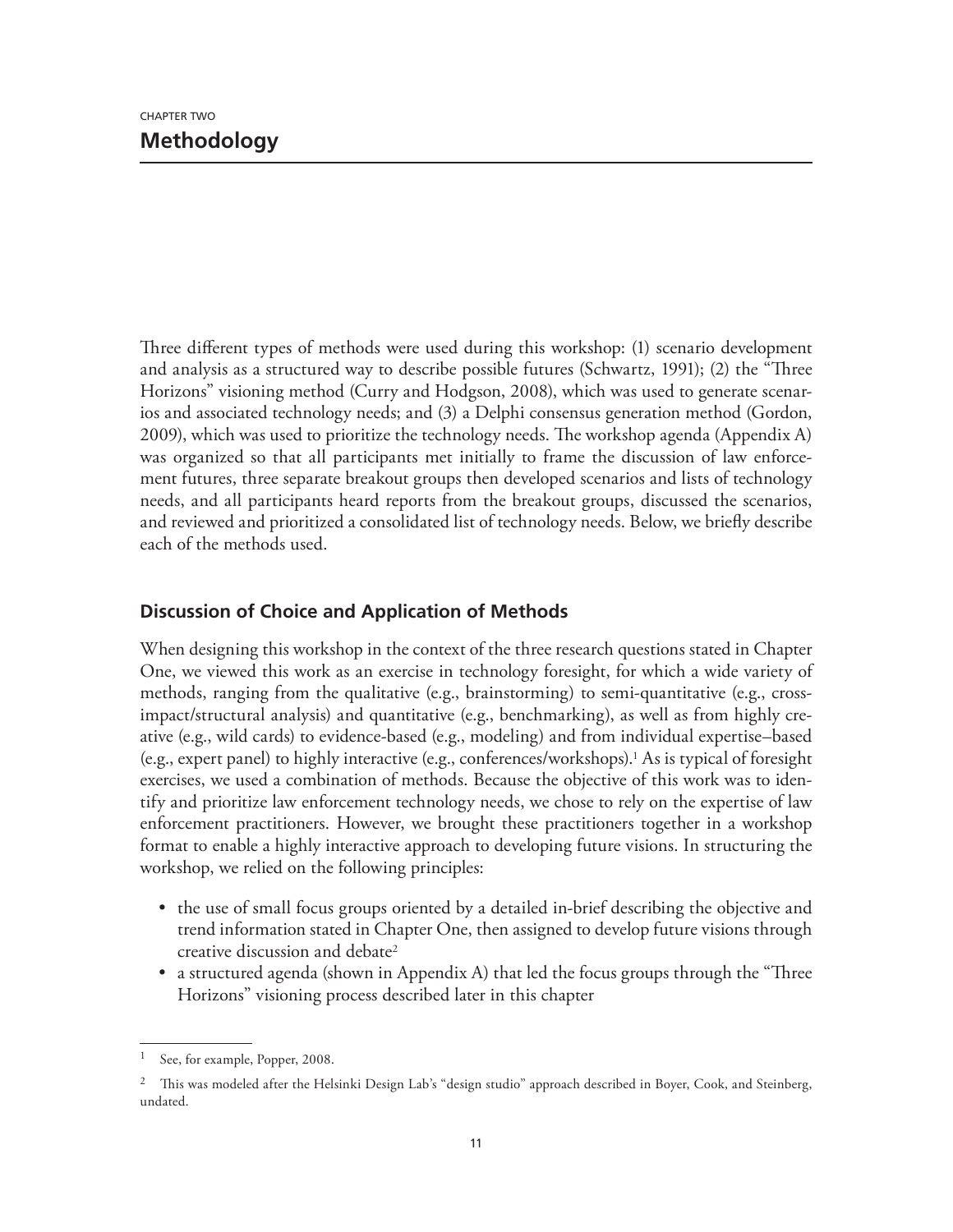• reporting of the individual focus group results to all workshop participants and group discussion to build a consensus<sup>3</sup> that incorporated insights from all three focus groups.

For the development of scenarios, we combined a conventional  $2x2$  scenario framework,<sup>4</sup> based on the notion of evolution of society and technology described earlier, with the "Three Horizons" method of visioning, in which the focus groups first characterized the present time, then envisioned what 2024–2034 might look like, and finally considered the possible pathways from the present to different visions of 2024–2034. Our application of these methods is described in the following two sections. We combined them in this way to gain a synergistic advantage—a palette for the focus group visions of the co-evolution of society, technology, and law enforcement.

With respect to the Delphi method, our use is somewhat less conventional. We chose not to use a Delphi survey to generate future timelines or scenarios because we wanted interaction between the practitioners in a small group setting to develop the scenarios. However, the third research question listed in Chapter One required prioritization of the 30 technology needs. We accomplished this prioritization using estimates of the expected value of each technology need, and a Delphi method to elicit expected value estimates from each participant. The expected value method is itself based on several previous RAND studies (Silberglitt et al., 2004; Chow, Silberglitt, and Hiromoto, 2009; Landree et al., 2009) and is described later in this chapter. The Delphi method was implemented during the workshop in two rounds using an electronic spreadsheet. The same ranking scales (shown in Appendix C) were used by all participants during this Delphi exercise. A detailed statistical analysis of the Delphi data is given in Appendix D.

#### **Selection of the Workshop Participants**

This workshop provided a unique opportunity to explore the future evolution of society, technology, and law enforcement through the eyes of an interacting group of law enforcement practitioners. The selection of this group of practitioners was thus a critical element of the method. We selected workshop participants from two basic inputs. The first was a list of potential participants compiled by NIJ staff. This list was composed of individuals whom the NIJ staff recommended because of their combination of expertise, experience, and collaborative abilities, some of whom had previously participated in working groups sponsored by NIJ. The second input was a list compiled by RAND staff based on a literature review and experience organizing and attending technical working groups for the NLECTC Information and Geosciences Center. This list was composed of individuals whom the RAND staff recommended because of the breadth, depth, and quality of their publications or because of their expertise and experience and demonstrated ability to make outstanding contributions to technical working groups. In the selection process, we sought to balance representation of different experiences and perspectives, e.g., geographical location, academic versus government, federal versus

<sup>&</sup>lt;sup>3</sup> Consensus for scenarios was on starting point and possible pathways and positions in 2024–2034 based on the framework shown under "Developing Scenarios for Law Enforcement" later in this chapter. For technology needs, RAND staff produced a consolidated list that integrated the needs from the focus groups. The full group of participants reviewed, discussed, and revised this consolidated list before reaching consensus on the 30 technology needs presented in Chapter Four.

 $4$  There are many examples in the literature. One that uses axes somewhat analogous to those of the present study is described in Fernández-Güell, 2010.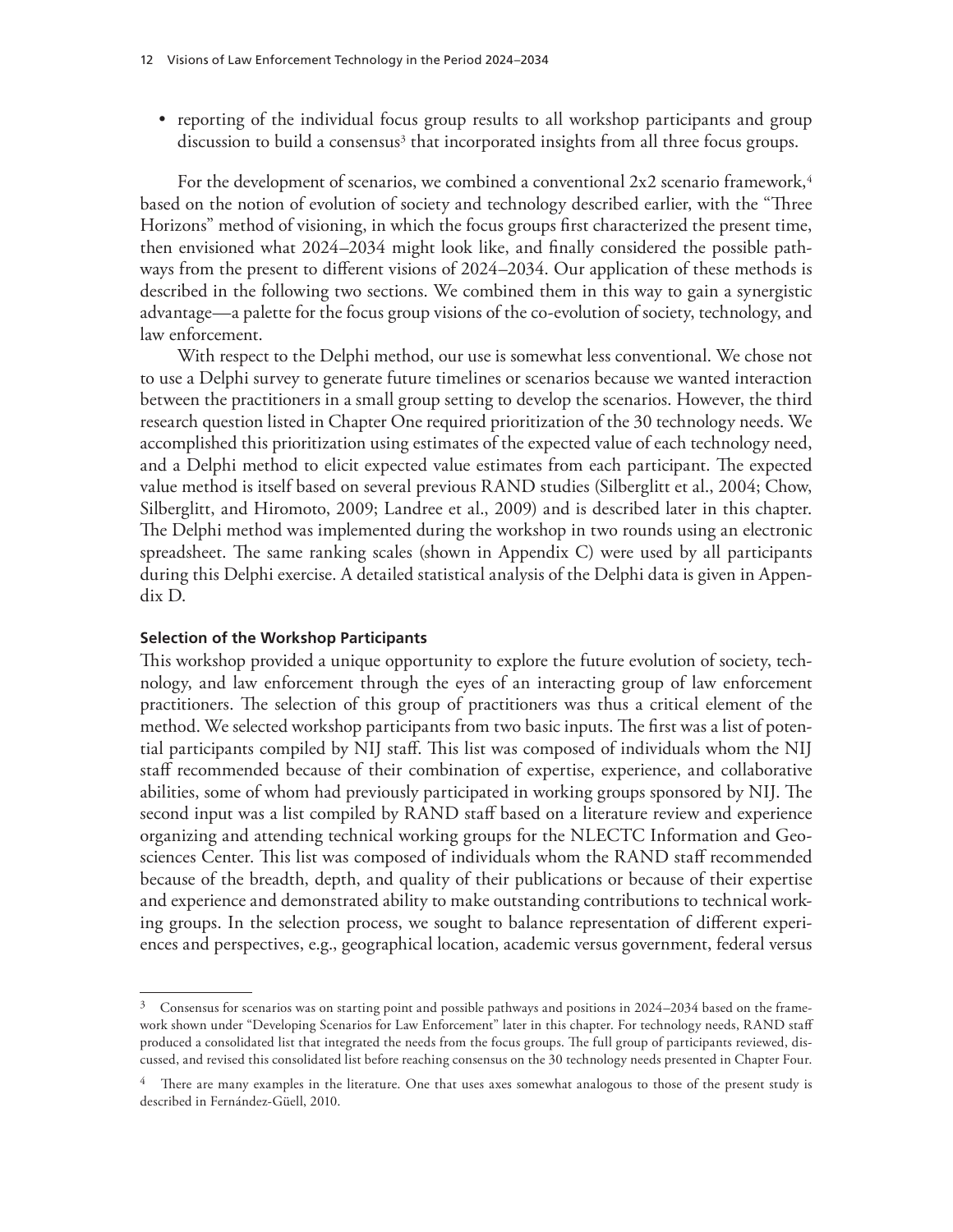state and local agencies, size of agency, rank of individual, type of job responsibility. The list of participants who accepted invitations and attended the workshop is given in Appendix B. Of the 19 participants, there were three academics, one international, one law enforcement journalist, four federal employees, three state police, five large city police, and two small city police. Many different job responsibilities and rank were represented: professor, chief technology officer, chief criminologist, director of planning and research, chief of police, captain, lieutenant, and sergeant.

While we believe we assembled a well-experienced and talented group of participants who interacted in a highly collegial manner and produced a thought-provoking and well-founded set of scenarios and priority technology needs, we recognize that these results reflect their subjective assessments. As with any exercise of this type, a different group may well have produced a different set of results. And, of course, in any visioning exercise, especially one that seeks to prioritize technology needs, unforeseen future events in society or technology may challenge or invalidate the results. Nonetheless, some of our findings are consistent with other studies (e.g., Tyler, 2004; Custers, 2012; Hollywood et al., 2015), and we believe they will provide a useful guide to researchers, research sponsors, technology providers, and law enforcement agencies when thinking about the future and law enforcement technology needs.

#### **Developing Scenarios for Law Enforcement**

As noted above, the scenario framework was a critical aspect of the methodology of this study, because it provided the palette on which the workshop participants drew their future visions. We constructed this framework based on the observation that the most important factors driving the future of law enforcement fall into two categories: technology and society. On the one hand, the pathways of future scenarios will be driven by how advances in technology are adopted and used by police, perpetrators, and the public. On the other hand, they will also be driven by how laws and law enforcement evolve and are viewed by the public, which will determine available resources and have a strong influence on the effectiveness with which police can employ technology.

Bearing in mind that the objective was to identify and characterize law enforcement technology needs, we made one principal axis the effectiveness of law enforcement in using technology to accomplish its missions. We used the other axis to represent the effects of the evolution of society on law enforcement. Here we reasoned that the most important aspect of societal evolution affecting law enforcement futures would be the extent to which society supported or opposed law enforcement.

Accordingly, workshop scenarios were drawn on the graph shown in Figure 2.1. Points on the (vertical) technology axis represent the effectiveness of law enforcement in using technology to accomplish its missions, increasing from bottom to top. Points on the (horizontal) society axis represent the extent to which society and law enforcement evolve in concert (in synch)<sup>5</sup> or in conflict (out of synch), with the level of compatibility and support increasing from left to right. The four corners of the graph represent four very different possible futures.

<sup>5</sup> Here *in synch* and *out of synch* do not imply dependency between the independent axes of Figure 2.1, but rather describe whether society is generally supportive of law enforcement actions or opposed to them.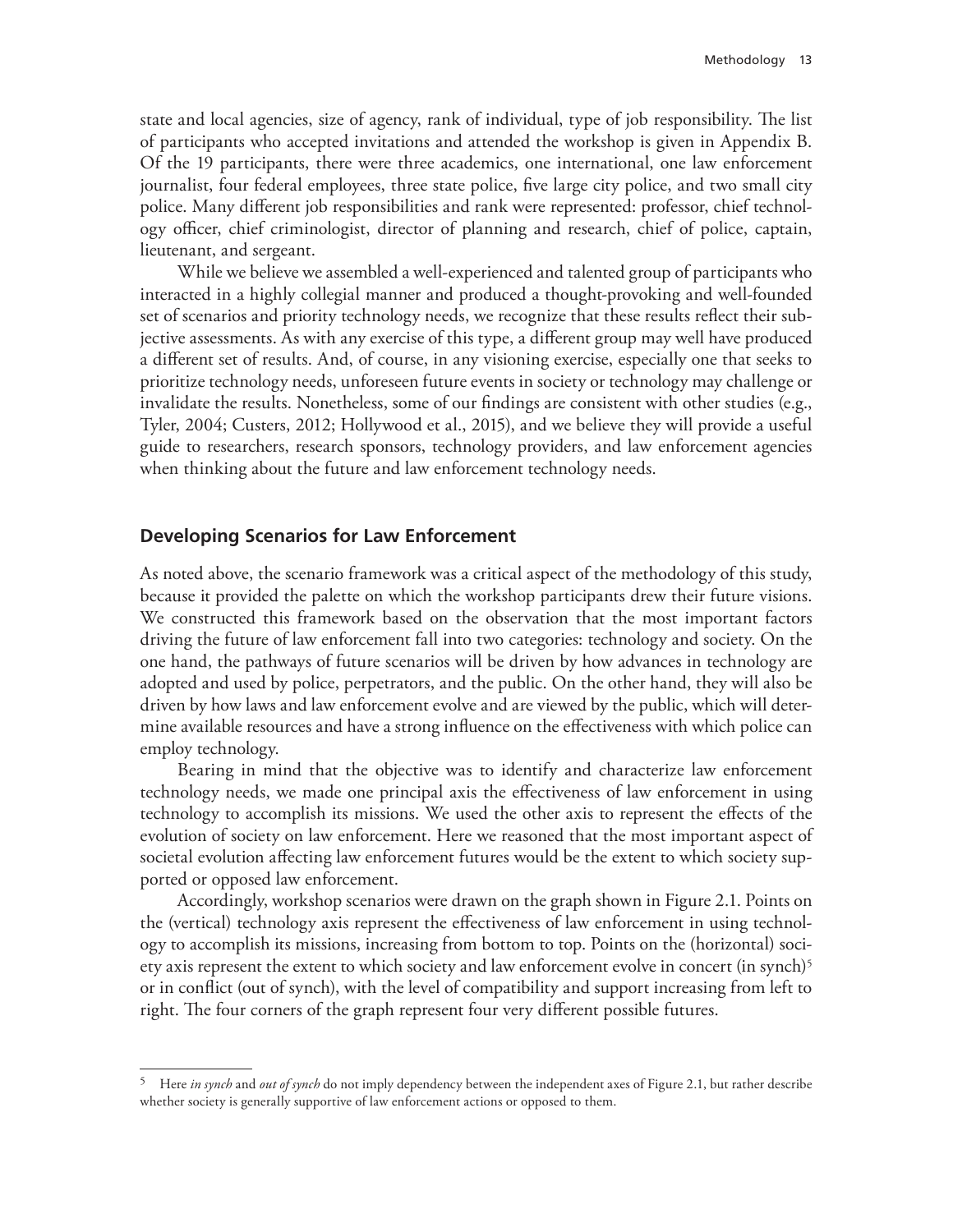



#### **Safe Streets**

The upper right corner of the graph represents a future in which law enforcement has the upper hand in the use of technology to counter criminals and protect the public. In this future, law enforcement also enjoys strong public support, resulting in ample available resources and broad authority to use technology and to take action.

#### **Mean Streets**

The lower left corner of the graph represents a diametrically opposed future, in which criminals have the upper hand in use of technology and strong public opposition greatly restricts the resources available to law enforcement and the authority granted.

#### **Tough Love**

The upper left corner of the graph represents a hybrid between the previous two futures, in which law enforcement has the upper hand in the use of technology, but is hampered by strong public opposition that limits its resources and its authority.

#### **Criminals' Advantage**

The lower right corner of the graph represents another hybrid future in which criminals have the upper hand in the use of technology, but law enforcement receives strong support from the public.

These four possible futures are extremes. It is highly unlikely that any of them will occur. They were intended to provoke thought and discussion about where on this graph we are in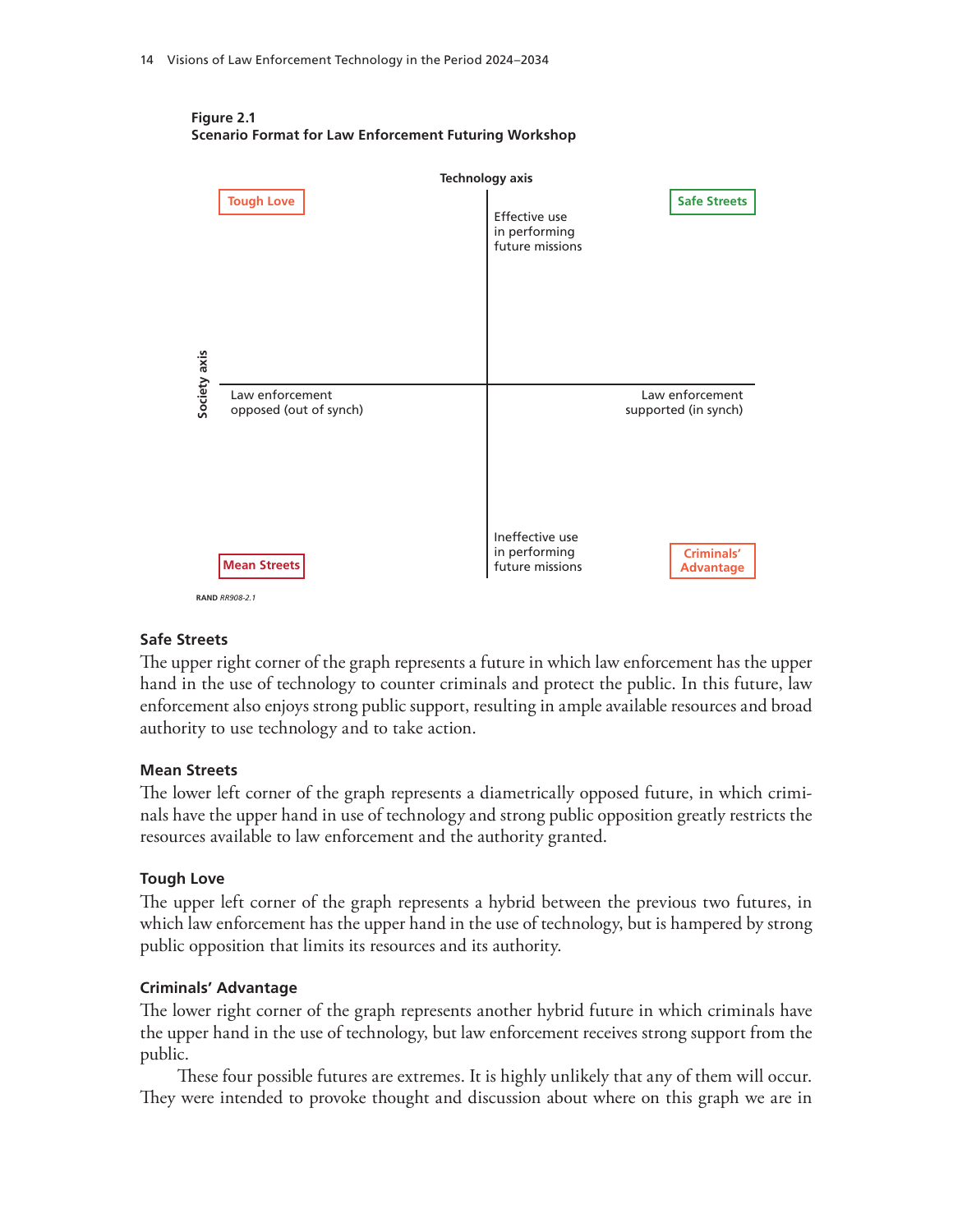2014, where current trends may be moving us, the relative desirability of different positions in the future, and how actions we take now might affect the paths to different possible futures. This framework was sent to the workshop participants as a read ahead prior to the workshop. It was also included in the in-brief at the workshop and was accepted by the participants as a valid framework for the work of the breakout groups. The workshop breakout groups then used this graph to develop alternative scenarios and identify high-priority technology needs that may enable those scenarios they saw as desirable and prevent or mitigate the impacts of those scenarios they saw as undesirable. Identification of desirable and undesirable scenarios was one of the assignments to the breakout groups (step 6 in the following section).

## **The Three Horizons Visioning Method**

The Three Horizons visioning method is a method for considering alternative future visions, comparing them, and analyzing how they might occur by devising scenarios and pathways or trajectories from the present to the future. The method consists of defining the characteristics of the present and the future visions, then considering and evaluating pathways from the present to the future and establishing the details of alternative scenarios. When using this method, one divides the present and future into three time horizons. The First Horizon is the present time. The Third Horizon is the envisioned future, which in the case of the Law Enforcement Futuring Workshop was ten to 20 years ahead, or the period from 2024 to 2034. The Second Horizon is the intermediate time period, which for this workshop was 2014–2024. Figure 2.2 shows a representation of these three time horizons adapted from Curry and Hodgson (2008). The y-axis represents the extent to which strategies, for law enforcement in this application of the method, fit the external environment. The x-axis is time, increasing to the right. The figure indicates that the fit of the First Horizon strategies decreases as the environment in which law enforcement must operate changes with advances in technology and the evolution of society. This eventually yields to a Third Horizon, which will require a new set of strategies, indicated in the figure as evolving from the present to the 2024–2034 time period. The Second Horizon is shown as a bridge between the First and Third Horizons, whose strategic fit rises and falls in the intermediate time period. *Following Curry and Hodgson, we regard the Second Horizon as a time of conflict resolution between the many possible pathways to very different Third Horizons— "pockets" of the future embedded in the present.*

Workshop participants in three different breakout groups applied this visioning method within the scenario framework shown in Figure 2.1, using the following nine steps:

- 1. Explore and discuss the current (First Horizon) position on the scenario chart (Figure 2.1) and the role of technology in this position.
- 2. Identify the drivers for and barriers to the use of technology by law enforcement in the current position and characterize current technologies and capabilities of law enforcement to use these technologies.
- 3. Envision possible locations on the scenario chart in 2024–2034 (Third Horizon) and the similarities and differences of these locations from the current location.
- 4. Identify problems that these future positions on the scenario chart would pose for law enforcement and opportunities that they would create.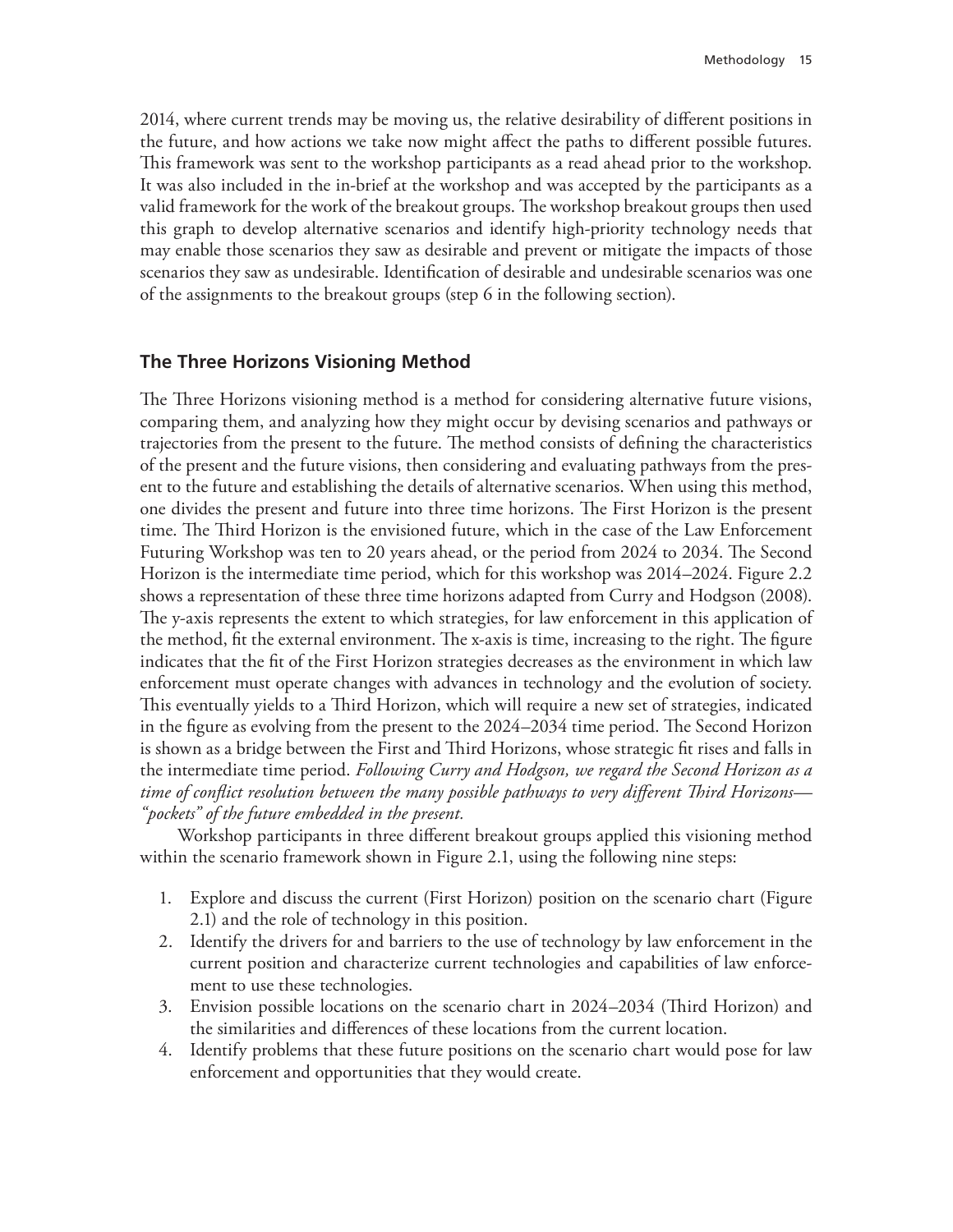

**Figure 2.2 Schematic Representation of the Three Horizons Visioning Method** 

- 5. Explore the role that technology would play in law enforcement missions in these future positions.
- 6. Debate what would be desirable and undesirable future locations on the scenario chart and why.
- 7. Envision possible paths (Second Horizon) from the current location to desirable future locations, the possible enablers (drivers) of these paths, and what would prevent these paths (barriers).
- 8. Consider how technology could enable or prevent these paths, and which technologies could enable paths to desirable locations and/or prevent paths to undesirable locations or mitigate their effects.
- 9. Finally, identify technology needs (including training and changes in policies or processes) to enable paths to desirable locations and/or prevent paths to undesirable locations or mitigate their effects.

#### **The Delphi Consensus Generation Method**

The Delphi method, which was developed at RAND decades ago (e.g., see Dalkey, 1969) is a means of generating consensus among a group of participants in which the participants all answer the same questions and the results are shared anonymously. The participants are then given the choice to change any of their answers based on the anonymous group results that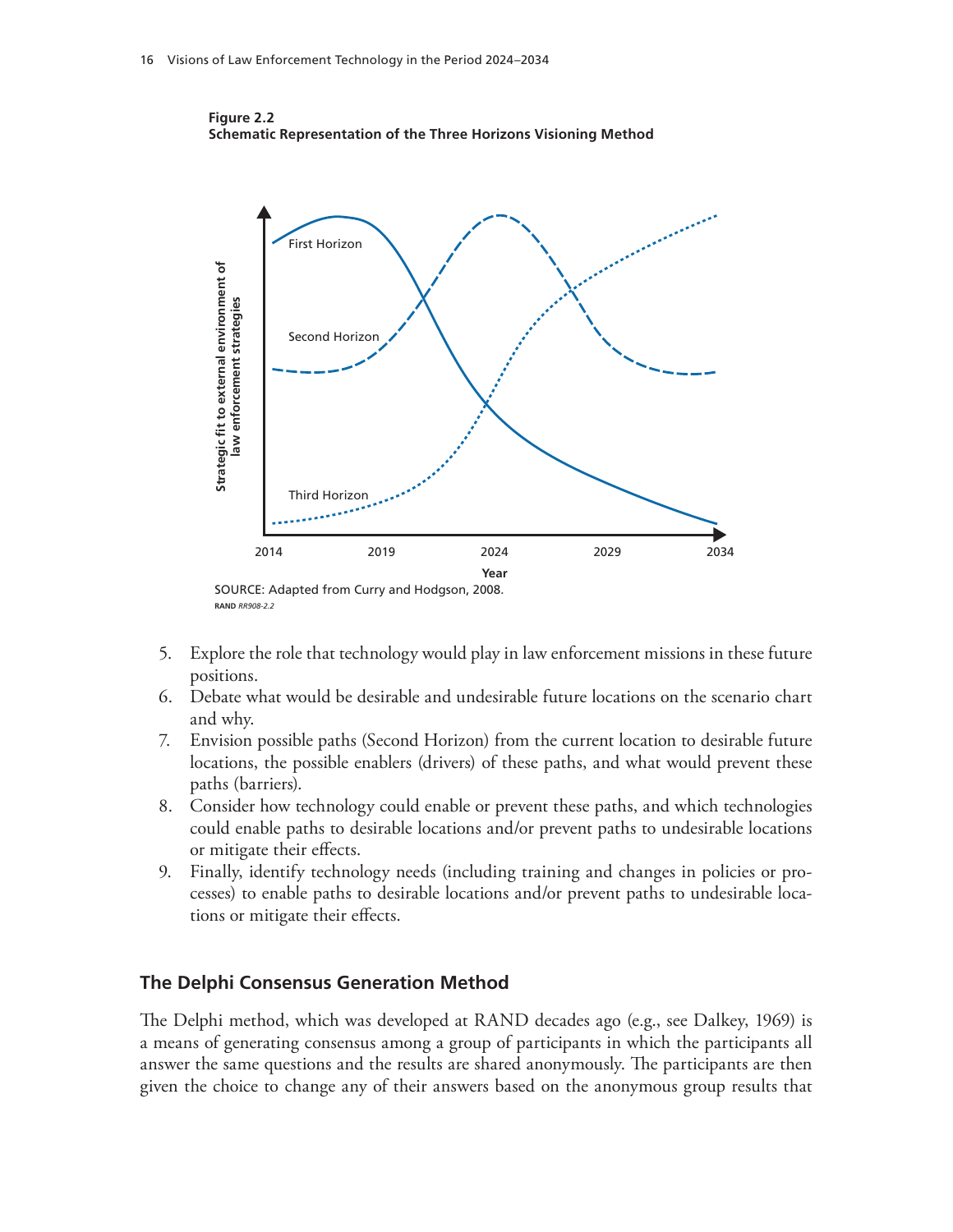they have seen. This process can be repeated over several rounds, and participant responses can include comments that are also shared anonymously. The Delphi method and its many variants have been used widely in policy analysis. An excellent review and summary is given in Gordon (2009). In this case, we used an electronic spreadsheet that each participant filled out anonymously, and in the second round we provided a spreadsheet that anonymously reported the responses and comments of all participants and allowed each participant to anonymously change any answer.

The application of a Delphi method can be defined by several characteristics. A recent study (Gallego and Bueno, 2014) elaborated such characteristics for 24 different Delphi technological forecasting studies of information systems and technology. In terms of those characteristics, our application of the Delphi method can be characterized as follows: questions developed by the RAND study team; a two-round mini-Delphi; a homogeneous panel of 19 experts; and use of a 9-point Likert scale, without weights, according to the experience of the experts. The RAND team developed the questions to achieve the objective of prioritizing technology needs that were to be identified by the workshop participants. The panel was homogeneous in that they were all law enforcement practitioners or academics studying the practice of law enforcement. However, as noted previously, the expertise, experience, job responsibilities, and perspectives were balanced among the participants. The number of experts was a tradeoff between keeping the focus groups in the range of 6–8 to optimize creative discussion and having a large enough total group to get an acceptable statistical distribution of responses. The study referenced above suggested 15–30 as an acceptable range of participants, and our results supported this—out of the answers to 120 questions in Round 2, only one had a standard deviation greater than 2.5 on the 9-point scale, and 15 percent had a standard deviation greater than 2.0. The questions and scales are described in Appendix C and the statistical analysis in Appendix D.

The objective of the Delphi method used here was to prioritize a set of technology needs generated by the participants. This was done by determining expected values of each technology need, using a method developed at RAND (Silberglitt and Sherry, 2002) and previously applied to evaluate portfolios of U.S. Army (Chow, Silberglitt, and Hiromoto, 2009) and Navy (Silberglitt et al., 2004) research and development projects, and information dissemination activities of the U.S. National Security Agency (Landree et al., 2009), and to prioritize law enforcement technology needs (Hollywood et al., 2015).<sup>6</sup> These expected values were determined as described below using the results of the Delphi method answers to the following four questions:

- 1. How important will this need be in enabling or preventing/mitigating scenarios?
- 2. How pervasive will this need be in enabling or preventing/mitigating scenarios?
- 3. How hard would it be to overcome technical barriers?
- 4. How hard would it be to overcome operational and deployment barriers?

In this method, the value of a project or activity to meet defined requirements or a technology need to meet mission requirements is defined as a random variable. The expected value is determined by the probability distribution of the possible states of this variable. Applications of the method have used expected value estimates made by analysts or by Delphi panels. In both cases, the expected values were determined as products of (1) estimates of benefit if the project or activity is successful or the technology need is met, and (2) the probability of success, taking into account both technical and operational or implementation barriers. Application of the method requires clear definition of the objectives and ranking scales and subject-matter expertise to make the estimates of benefit and probability of success.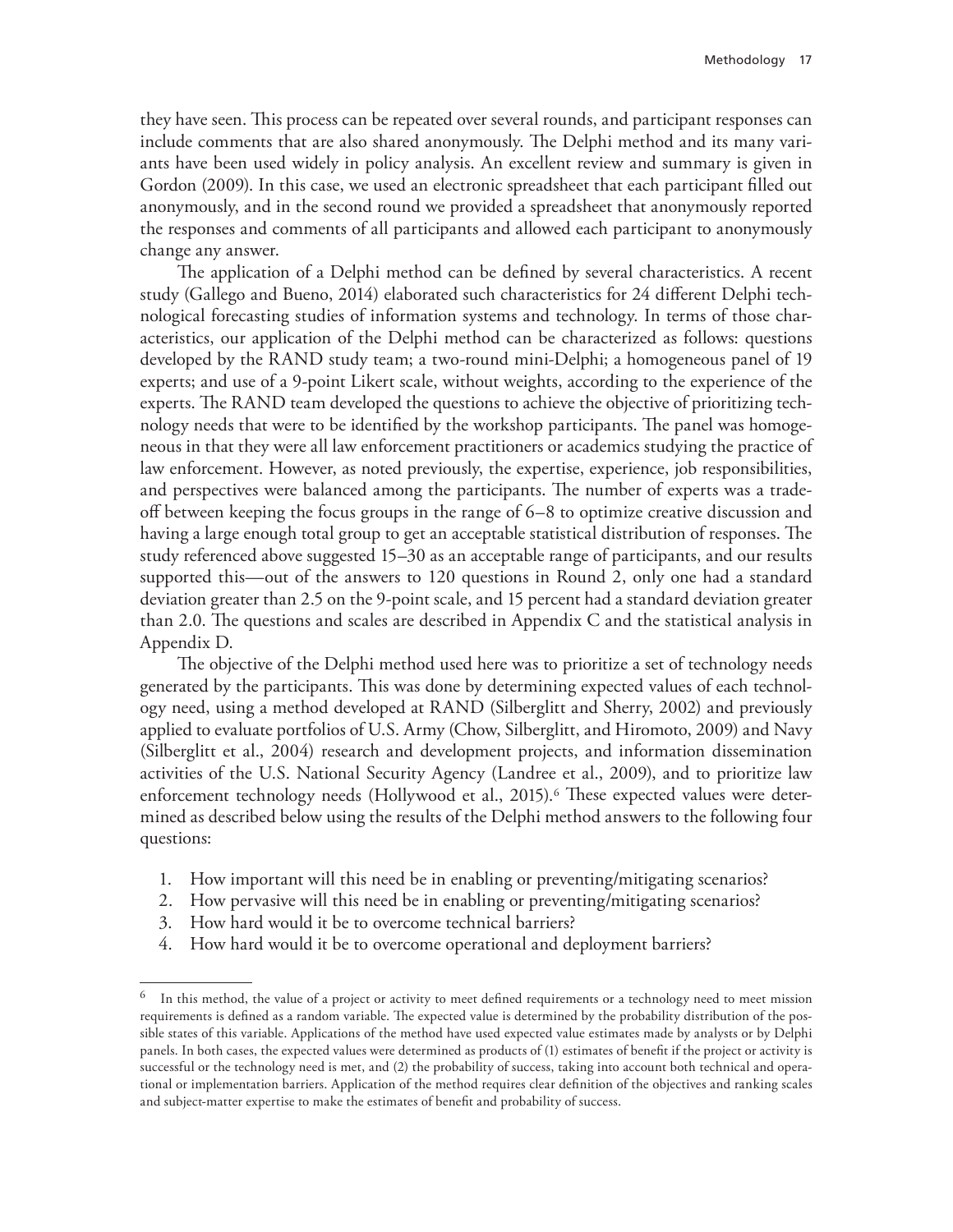To ensure that each participant had a common understanding of the questions and a consistent basis for their answers, we provided a description of each question and definitions of scores on a scale from 1 to 9 for each answer. These descriptions and definitions are presented in Appendix C. Each workshop participant rated each technology need using the same 1 to 9 scale. We then determined an expected value (EV) from these scores using the following equation:7

#### EV = *Importance* x *Pervasiveness* x *Technical Probability* x *Implementation Probability*,

where *Importance* was the answer to question 1 above, *Pervasiveness* the answer to question 2, *Technical Probability* the answer to question 3, and *Implementation Probability* the answer to question 4. This equation treats the answers to questions 2–4 as factors that scale the estimate of importance. The answer to question 2 is an estimate of the fraction of all scenarios in which the technology need will be important. The answer to question 3 is an estimate of the probability of technical success in addressing the need. The answer to question 4 is an estimate of the probability of success in implementing this technical solution if it is available. The first two factors determine the potential value of meeting the technology need. This value depends on both the importance of the need and how many of the desirable scenarios in which it is important. The second two factors determine the probability of success in achieving this value. Probability of success depends on both solving technical problems and being able to implement the technical solution.

Using the above equation and the technology need scores provided an expected value for each technology need from each of the workshop participants. To obtain a combined expected value, one can fit the statistical distribution of the individual participant expected values to a functional form, such as the normal or lognormal distribution, or use a non-parametric approach. We chose the latter and used the average and the median of the individual participant expected values. This has the advantage that it does not require any assumption about the distribution of these expected values. Moreover, there is a statistical test (Wild and Seber, 1999) that allows the comparison of the (e.g., 19) individual participant expected values for one need with those for another need to determine the probability that the need with a lower average or median should actually be ranked higher than the one with a higher average or median. After ranking the technology needs by average and median of the individual participant expected values, we applied this test to validate the rankings, and then to help separate them into higherand lower-ranked tiers. The rankings are described in Chapter Four, and the details of the statistical analysis are presented in Appendix D.

The Delphi method was applied in this workshop using two rounds. In the first round, the participants were provided with the descriptions of the four questions listed above and the definitions of the rating scales and answered the questions for each technology need. They were then presented with a summary of the first-round results that showed the arithmetic mean (i.e., average) and standard deviation of participant answers to each of the four questions for each of 30 technology needs. They then discussed the ratings and reasons for them for the three cases in which the standard deviation was greater than 2.5 out of 9 (corresponding, for a normal

This equation implicitly assumes that a particular numeric value for a particular parameter carries the same meaning/ weight/relevance as that value does for each of the other three parameters, and that it carries the same meaning/weight/ relevance for one person as it does for another.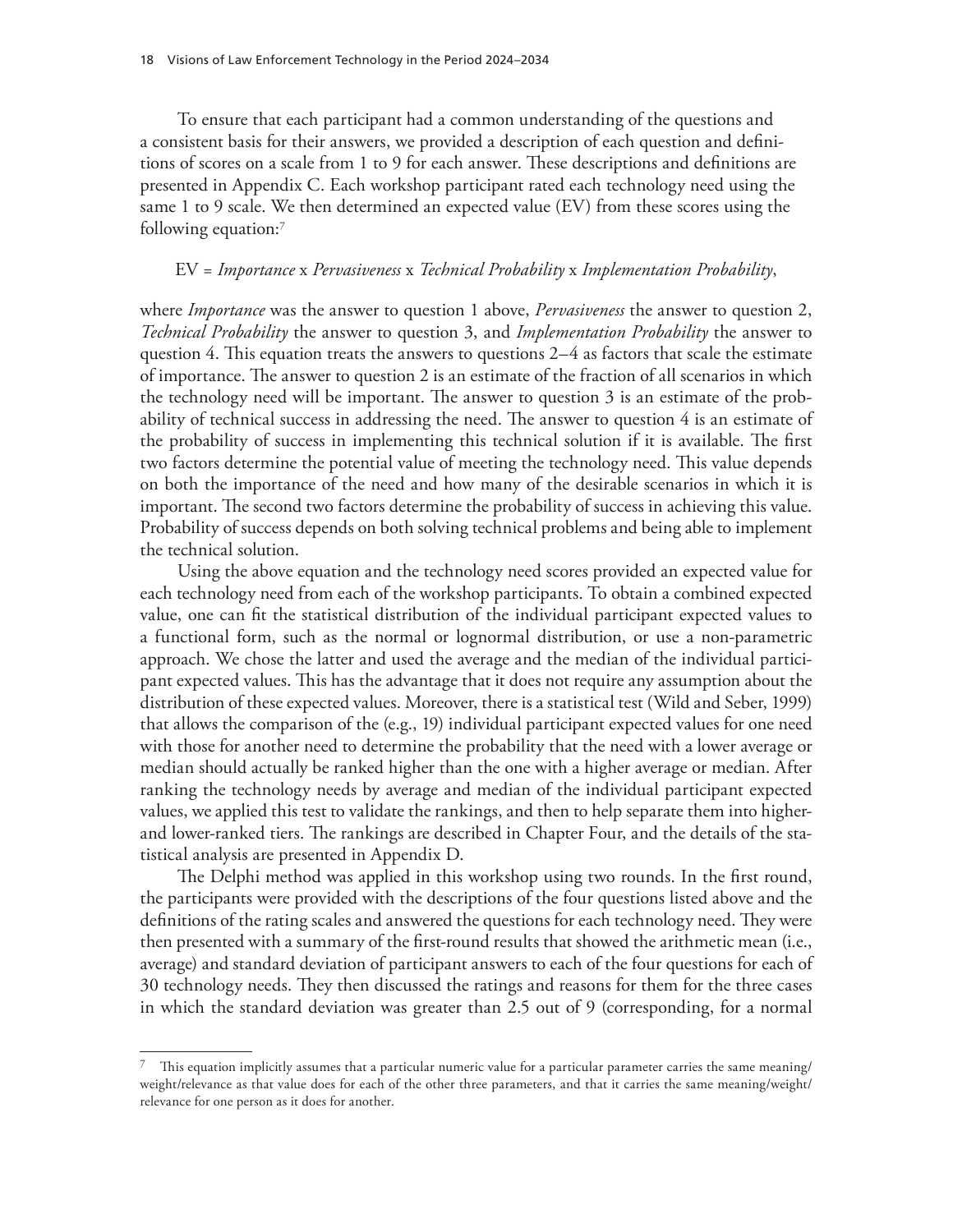distribution, to about 13 answers out of 19 distributed over a distance of 2.5 from either side of the average). After this discussion, the participants were then given a chance to change any of their scores in a second round. It was these second round results that were used to determine the expected values and the technology need rankings presented in Chapter Four.

### **The Process Followed During the Workshop**

As shown in the agenda (Appendix A), we held both full participant sessions and breakout group sessions. The workshop began with full participant sessions that served to frame the problem of law enforcement futures and the scenario approach. Three different breakout groups then applied the scenario and Three Horizons methods described in previous sections of this chapter to develop scenarios and lists of technology needs. A full group session then discussed the scenarios and technology needs from the breakout groups and came to consensus on the list of technology needs to be prioritized. Finally, the full group prioritized the technology needs using the Delphi method described in the previous section.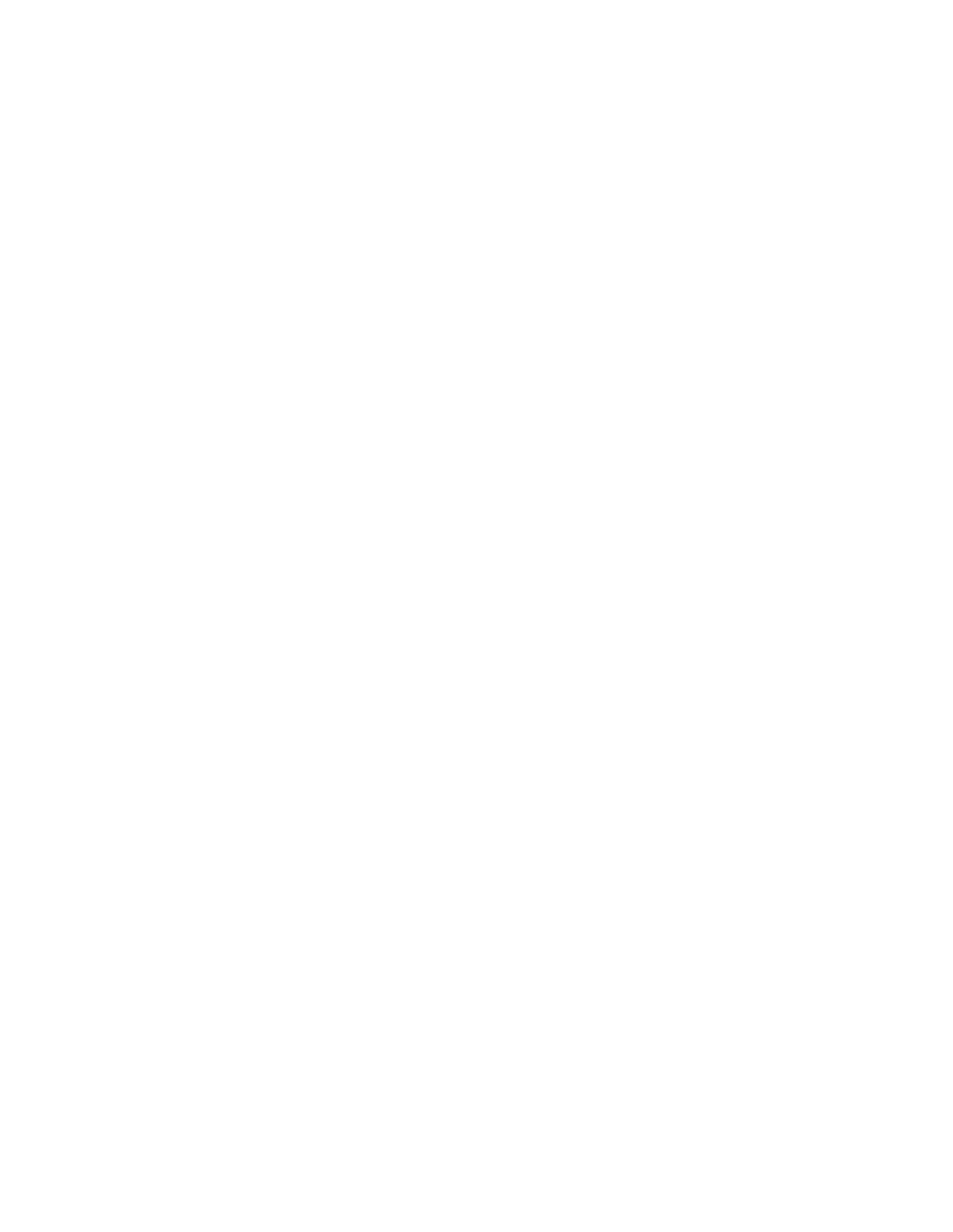This chapter describes the future law enforcement scenarios developed at the workshop. While the three breakout groups independently developed sets of scenarios, these shared many common aspects. In the following, we have integrated the work of the three groups into a single set of workshop scenarios. An important caveat accompanying these scenarios is that they are at a generic level, whereas law enforcement agencies differ greatly in size, location, capabilities, resources, and political realities. The scenarios we present below are by necessity drawn at a high level that averages over all of these factors. Individual agencies might well be in different positions on the scenario axes. The issues addressed by the scenarios are, however, quite generally applicable to all agencies.

## **Current Position on the Scenario Chart**

Workshop participants debated the current position on the scenario chart of Figure 2.1, and the weight of opinion was that we are currently somewhere below the y-axis, reflecting the wide availability of technology to criminals with little restriction on its use, and the current restrictions on law enforcement agencies with respect to both budget and use of technology. There was also uncertainty about whether we are currently to the left or right of the y-axis. This is indicated in Figure 3.1, where the oblong area in blue represents the fact that, while the participants felt that the public generally supports law enforcement (the right side of the area), current problems such as the following contribute to erosion of this support (the left side of the area):

- Recruitment, hiring, and training is often out of synch with community expectations and technological realities.
- The public is often concerned with immediate response to incidents.
- Technology is often poorly implemented, and sometimes used too forcefully or too intrusively.
- There is a lack of explanation when and why technology is used.
- There is too little sharing of information and response times can be slow.
- There is a lack of coordination between law enforcement agencies.
- As crime morphs from real to virtual, criminals are early adopters of technology, whereas law enforcement is hampered by lack of funding and training.
- The growing distrust of government is spreading to law enforcement.
- Law enforcement is reactive in nature.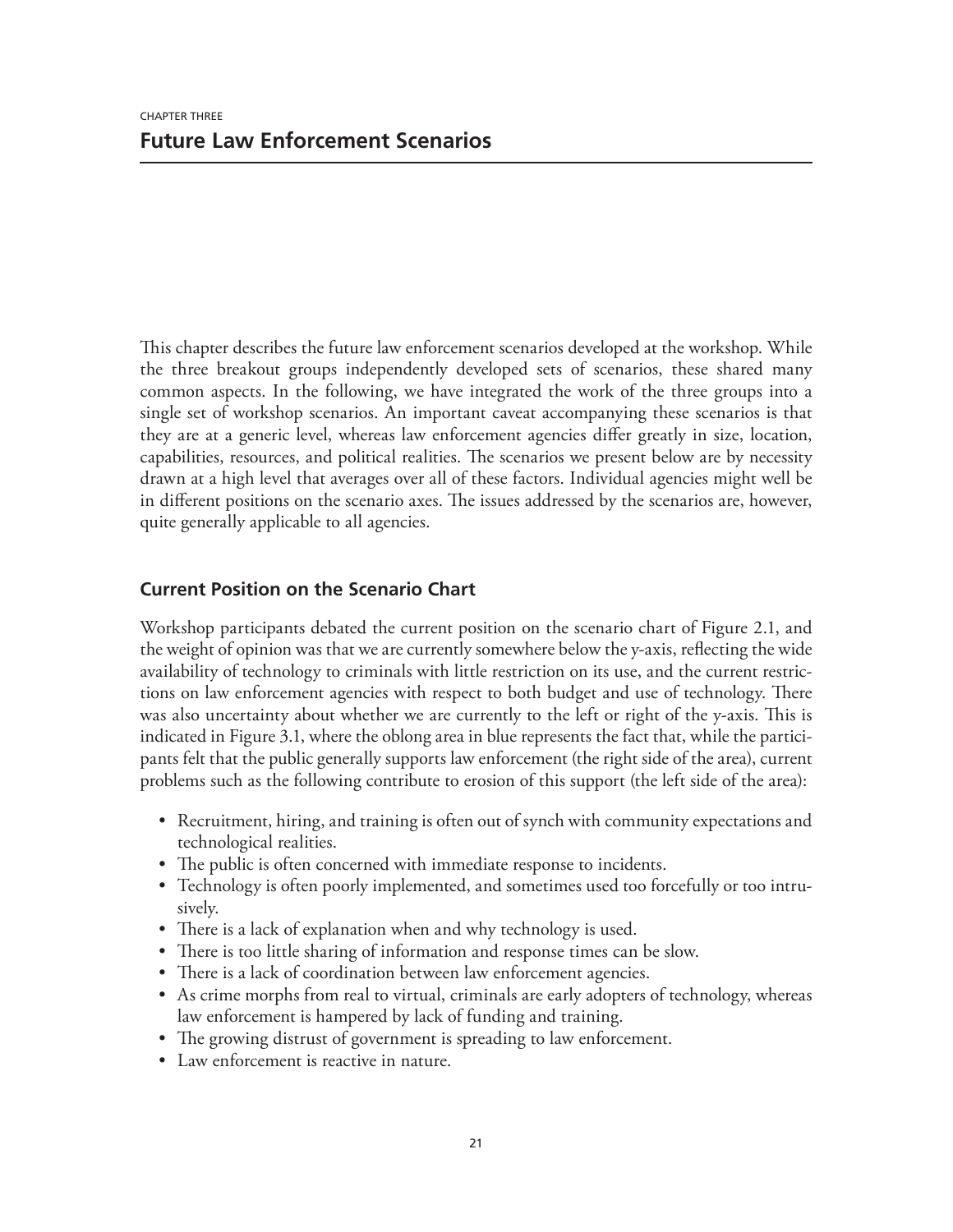

**Figure 3.1 First Horizon (2014) Position on Scenario Chart**

## **Current Roles of Technology**

Workshop participants discussed the many roles of technology in law enforcement today. The discussion focused on the following issues:

- Expectations of the public are often different from reality with respect to the capabilities of law enforcement in personnel qualification, management, and culture to effectively use technology.
- Public acceptance is often shaped by extreme events.
- An increasing and sometimes overwhelming amount of data are available, and standards for its capture, storage, and use are lacking.
- Law enforcement use of technology faces legal issues, e.g., data storage and sharing, individual privacy, evidence chains.
- Public and private data sources and advanced analytic tools create challenges and opportunities for law enforcement.
- Keeping up with public, private, and other agencies' use of technology sometimes becomes an end rather than a means.
- Ubiquitous information exposes law enforcement personnel to incidents that can affect their psychological and social well-being.
- Technology can be used to increase efficiency and provide force multiplication, but measuring effectiveness is difficult.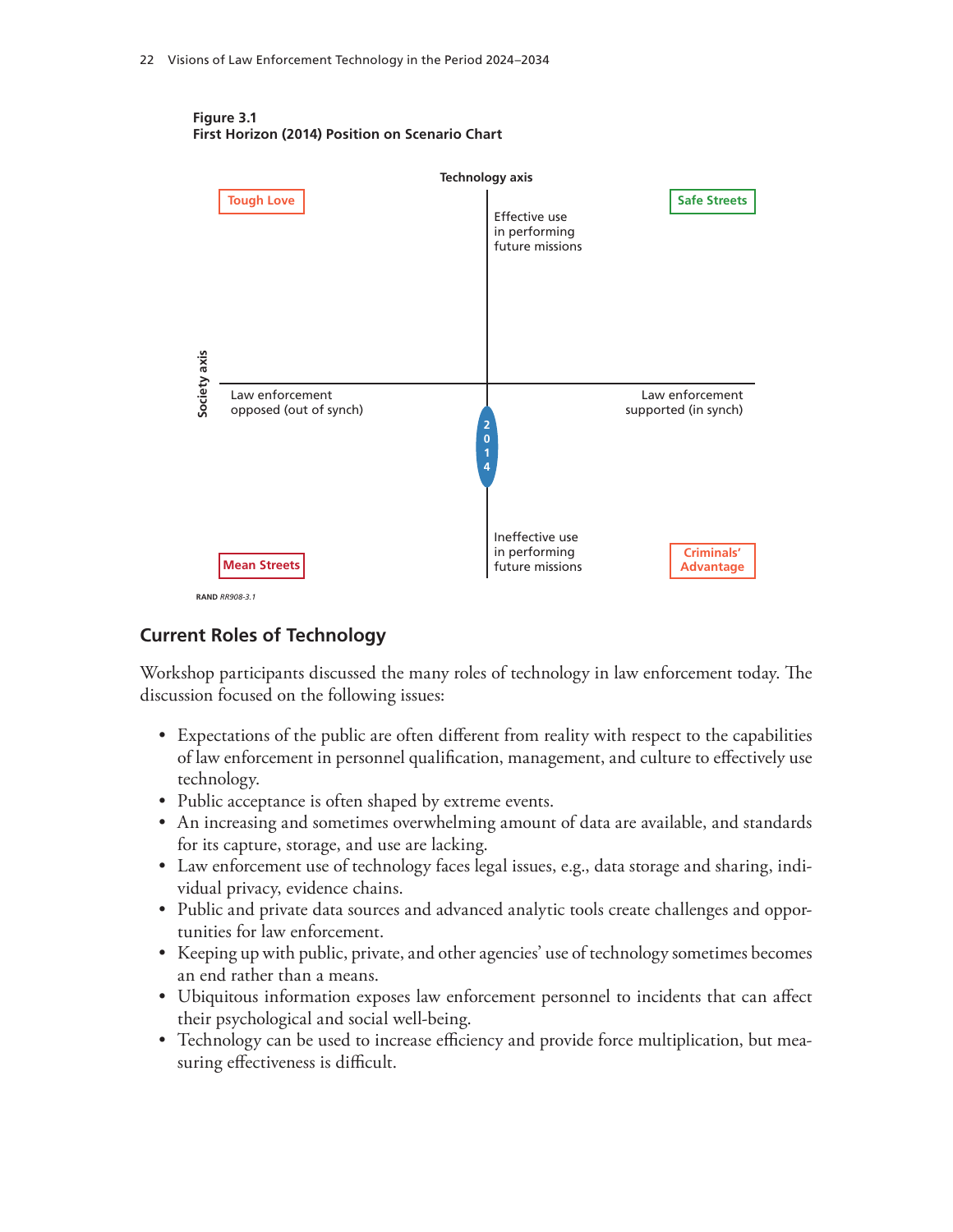• Technology advances both assist with and increase requirements for training and education of law enforcement personnel.

## **Emerging Uses of Technology**

As a prelude to the discussion of future scenarios, the workshop participants discussed the emerging uses of technology by criminals and law enforcement, as well as the drivers for and barriers to law enforcement use.

#### **Emerging Uses of Technology by Criminals**

The wide availability over the Internet of information, designs, equipment, and materials has created open-access technology for weapons and drugs. For example, additive manufacturing methods such as 3-D printing have already been demonstrated as a means to produce guns that would evade metal detectors or important gun components that would provide a means to assemble automatic weapons from parts that are freely available commercially (Greenberg, 2014). Classes of new designer psychedelic drugs, some not illegal, are available on Internet forums (Grigoriadis, 2013). Such open-access weapons and drugs are already available to criminals. As emerging technologies develop further, one can envision, for example, cyber attacks on medical devices such as pacemakers or the use of the "Internet of things" to identify targets or create situations that require police response. There is also the possibility of criminals embedding technology in public or private systems for later use.

#### **Emerging Uses of Technology by Law Enforcement**

Social media use is one of the most important emerging uses of technology by law enforcement. Several of the workshop participants noted that social media can be an important tool for law enforcement agencies to communicate with the public. They stressed, however, that it is important to engage in a dialog and hear and respond to public concerns in the most effective way possible. Used in this way, social media can provide a means to connect with the local community, provide a conduit for pushing out correct information, and prevent rumors and incorrect information from gaining steam. When considering paths to desirable futures, participants identified effective use of social media as a key driver toward futures with public acceptance of law enforcement use of technology, i.e., the right-hand side of the scenario chart.

Participants identified several other emerging uses of technology by law enforcement, including the expansion of surveillance capacity as the number and location of cameras (including wearable ones) increases; the use of cloud computing to reduce the need for physical infrastructure in agencies; the use of advanced data collection, analytics, and information dissemination to increase situational awareness for officers in the field; the use of Global Positioning System (GPS) technology to monitor officer location; and the increased use of militarystyle equipment, reflecting a trend toward militarization of police that can lead to difficulties in developing and retaining public support.

#### **Drivers for Law Enforcement Use of Technology**

Participants identified both public expectations and the continuing advance of technology as key drivers for law enforcement use. With the ubiquitous use of technology by the public and by criminals, law enforcement agencies must become familiar with current and emerging uses.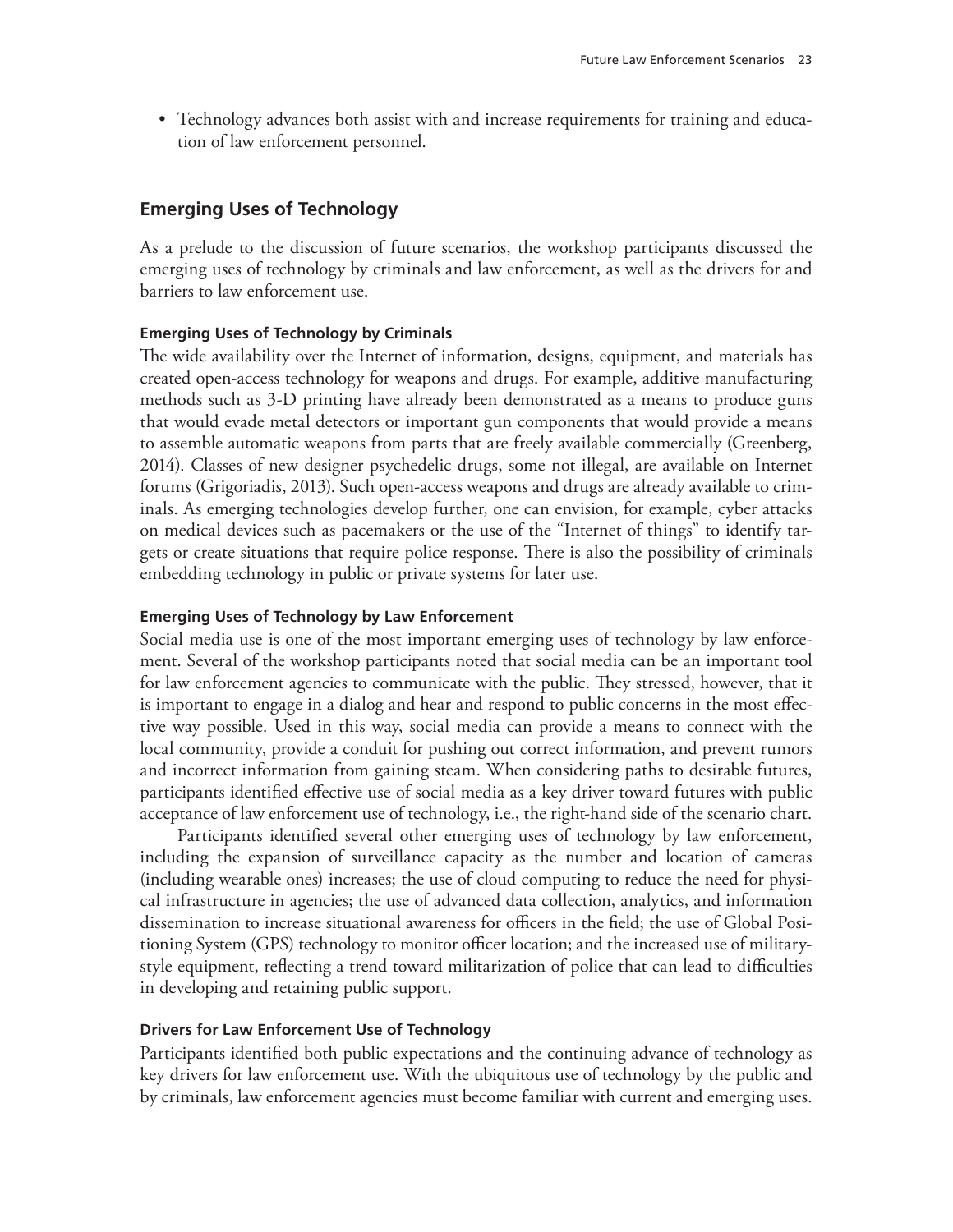In this sense, the development of technology is itself driving innovation in its use by all parties. As noted above, technology can improve efficiency and act as a force multiplier, which in the current fiscal environment is an additional driver.

#### **Barriers to Law Enforcement Use of Technology**

Participants identified several different barriers to law enforcement use of technology. Declining budgets and the lack of public and political support were often mentioned. Another identified barrier to using technology in ways that would change current practice was anxiety and inertia among the command staff and workforce. Issues associated with the cost of maintenance and with necessary training were also raised, as was as the incomplete citizen understanding of technology and how it would be used by the police.

#### **Current Trends in Law Enforcement Use of Technology**

Participants agreed that, as the ability to collect multiple types of data (e.g., video, location, biometric), as well as "big data" analytical capability, continues to increase, outsourcing will become the dominant paradigm for most law enforcement agencies that cannot afford to develop and maintain internal capabilities on a par with those available for hire. They also envisioned the emergence of automated or robotic policing, but with limited daily use, with physical patrolling giving way to cyber patrols rather than robotics.

In the discussion of current trends, many participants noted that while technologies and technical tools that could make law enforcement more effective are widely available, there has been very slow response to technology development and poor implementation of technologies by law enforcement. Participants argued that there is limited and isolated awareness of what is in development and that haphazard implementation contributes to eroding public support. It was argued, for example, that law enforcement is particularly poorly positioned to enact or even facilitate crime prevention in cyberspace. One identified problem is the failure to define objectives, strategies, and assessments for the use of technology to accomplish law enforcement missions.

#### **Future Scenarios**

Starting from the current position on the scenario chart shown in Figure 3.1, workshop participants developed future scenarios leading to Third Horizon (2024–2034) positions in all four quadrants.1 The consensus was that those scenarios leading to the two quadrants above the x-axis (toward "Tough Love" and "Safe Streets" in Figure 2.1) were desirable futures, because they represent futures in which law enforcement can effectively use technology to accomplish its missions. However, the consensus also was that "Safe Streets" was more desirable than "Tough Love," because the latter, in which law enforcement actions meet resistance from society, has greater potential for conflict that could cause movement toward undesirable futures. Scenarios leading to the two quadrants below the x-axis (toward "Mean Streets" and "Crimi-

<sup>&</sup>lt;sup>1</sup> In the discussion of scenarios in this chapter, "scenario" refers to an entire trajectory from the 2014 First Horizon position to a specific end point—the Third Horizon (2024–2034) position. These scenarios represent alternative futures with different trajectories or pathways.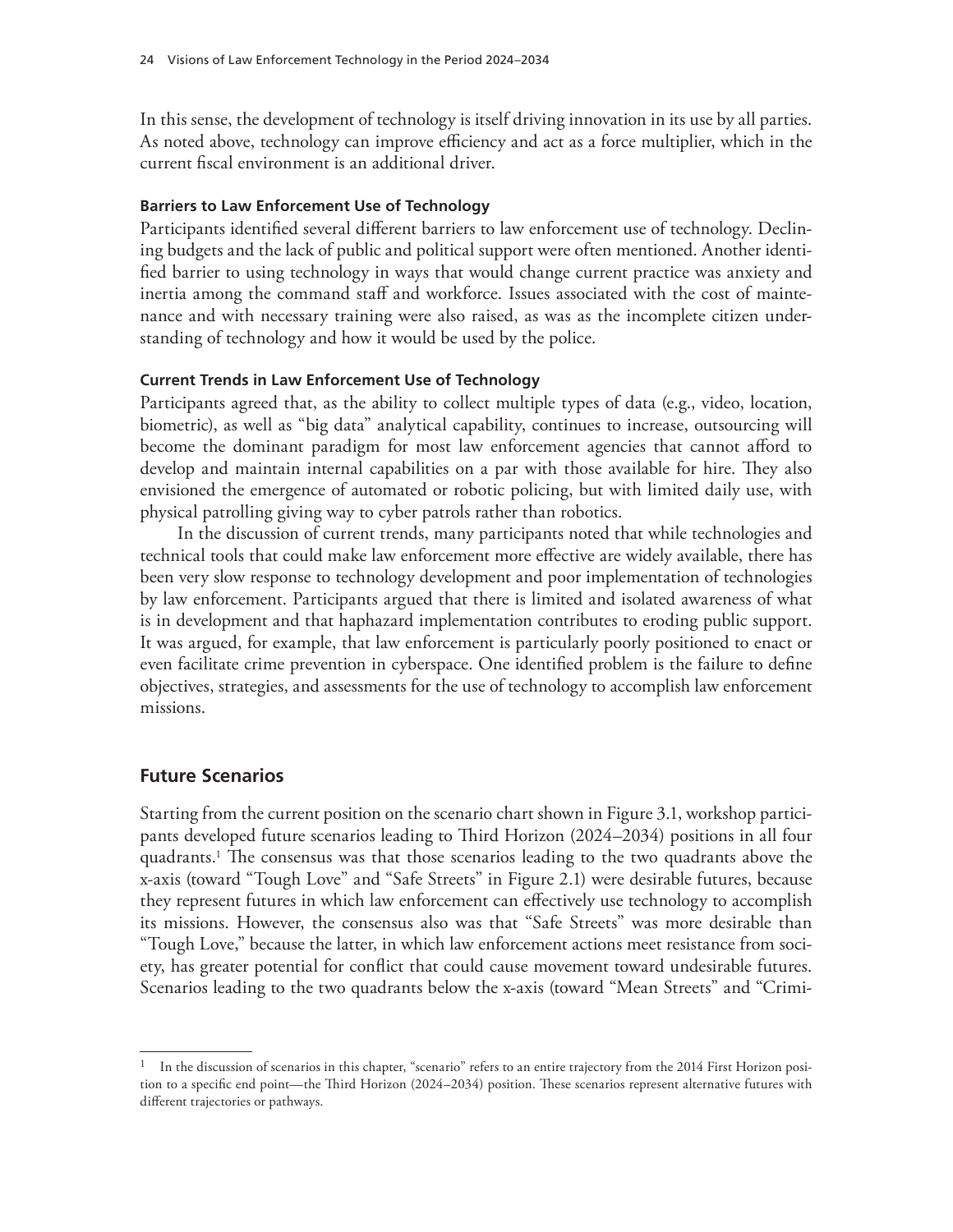nals' Advantage" in Figure 2.1) were undesirable futures because they represent futures in which law enforcement cannot effectively use technology to accomplish its missions.

Workshop participants developed specific trajectories of how law enforcement might move from the current "2014" position over time. Participants also developed specific examples detailed visions of what the future might look like if law enforcement were to traverse some of those trajectories.

#### **Scenarios Leading to Desirable Futures**

There are four scenarios leading to desirable futures—two that initially move into the "Tough Love" quadrant, and two that initially move into the "Safe Streets" quadrant. We begin with the former, which we call scenarios 1A and 2A, as shown in Figure 3.2. In both of these scenarios, the initial use of technology by law enforcement is intrusive, which erodes public support. The difference between the scenarios is that in 1A, law enforcement demonstrates and maintains competent use and regains public support, while in 2A community alienation continues and the lack of support for law enforcement grows. The effective use of communications, especially social media, to establish a constructive dialog with the community could enable the pathway toward scenario 1A.

#### *Example of Path 1A: The Transparent Society*

This example future is loosely based on the ideas in the book *The Transparent Society* (Brin, 1998). This future extends the trend that more and more personal data are readily available for



#### **Figure 3.2 Desirable Scenarios That Initially Move into the "Tough Love" Quadrant**

 $NOTF: IF = law enforcement.$ **RAND** *RR908-3.2*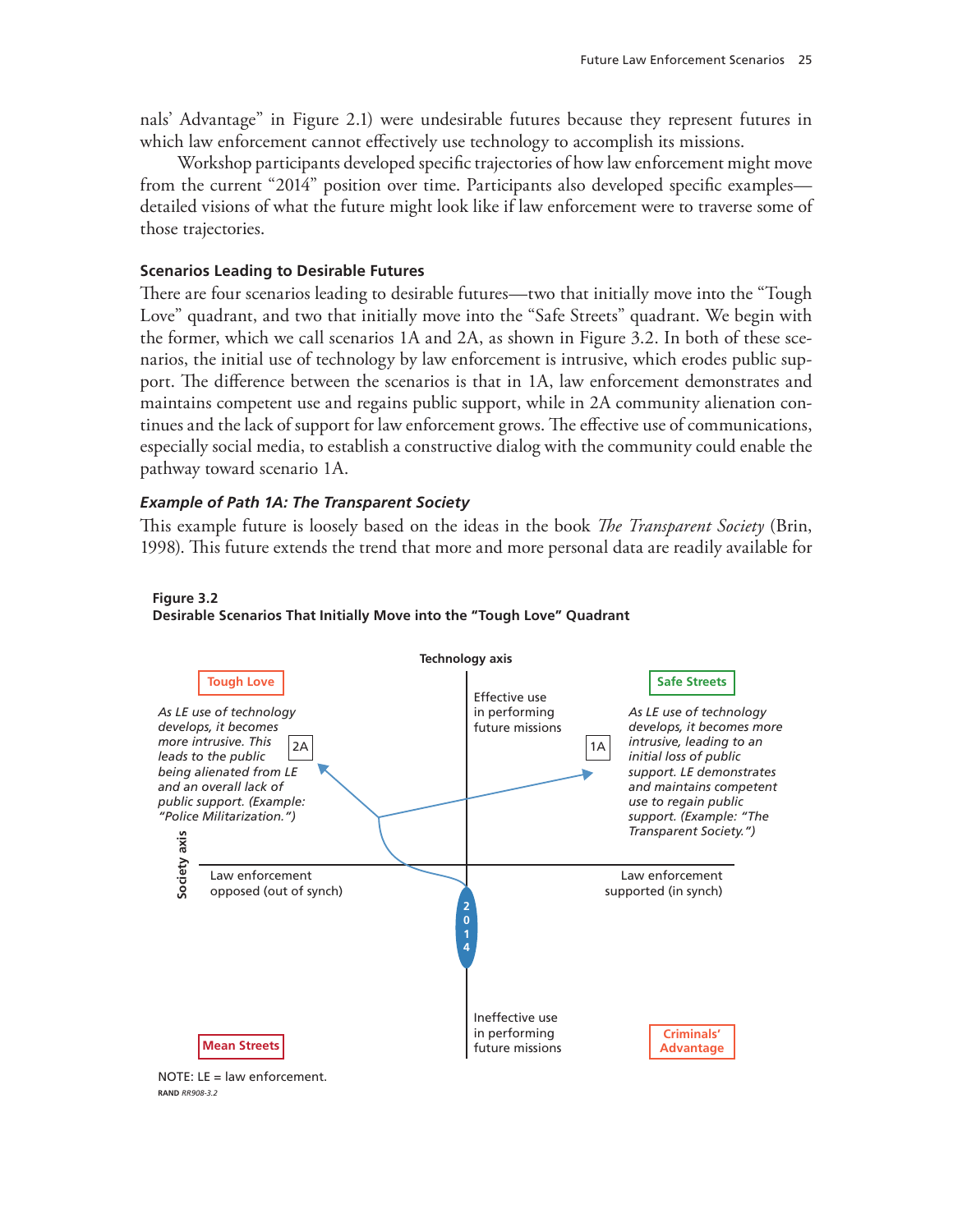collection and analysis. In comparison with more undesirable futures, however, the available data include a great deal of law enforcement data (permitting public auditing of law enforcement operations), not just private data. Further, society in general comes to terms with a great deal of what had formerly been private information being readily available, and develops norms for using it in ways generally seen as desirable.

Problems in this future, especially early on (hence the "1A" trajectory), focus on members of the public having far less privacy and personal space than they once did. For example, previously private "youthful indiscretions" can now haunt just about anyone. Greater public scrutiny applies to law enforcement operations, as well, and there is an increased risk of backlash even for rare cases of misbehavior. There are also concerns about the stigmatization of anyone who is "different" (cyber-bullying on a larger scale). Other problems include corporate dominance over personal information (although to a much lesser extent than a future that will be discussed below), and increased risks of cybercrime, given so much personal data that can be exploited for ill uses.

That said, there were a number of benefits in this future. The greater availability of data drives more effective data exploitation methods for good uses. Persistent electronic accountability increasingly drives good behavior, including hacking protections that actually lead to a decreased risk of cybercrime. Police at all levels enjoy greater efficiency and effectiveness as they have a great deal more information—in the extreme case, seeing many perpetrators caught redhanded on video.

Roles for technology and technology management in this vision include the following:

- Data gathering—surveillance technologies
- Data analytics—network analysis, database systems, "Total Information Awareness– type" capabilities (with the latter used in conjunction with strong norms, as described below)
- Data reporting—ability to retrieve what is needed when it is needed, such as being able to convert sensor/video data to easily searchable information
- Leadership and ethics, including clear boundaries and understandings for using these technologies
- Auditing and reporting tools tracking how technologies are being used and holding users accountable
- Transparency tools—releasing information in ways that protect individuals' privacy
- Technologies to protect the privacy of victims of crime (e.g., preventing access to sexual exploitation images).

## *Example of Path 2A: Police Militarization*

This future is an extension of the trend of blending warfighting and policing, including both equipment and tactics, in response to both high-profile mass shootings (and other attacks) and the ready availability of surplus military gear, up to and including 15-ton-plus Mine Resistant Ambush Protected (MRAP) vehicles. In this vision, the "warfighter/crime fighter" distinction has become blurred. On the positive side, this future offers the potential of becoming highly effective and efficient in reducing crime; lives are also saved from the use of more protective gear and weaponry. There is more collaboration ("joint operations") in conducting law enforcement activities, and more technology development and fielding (as well as equipment sales).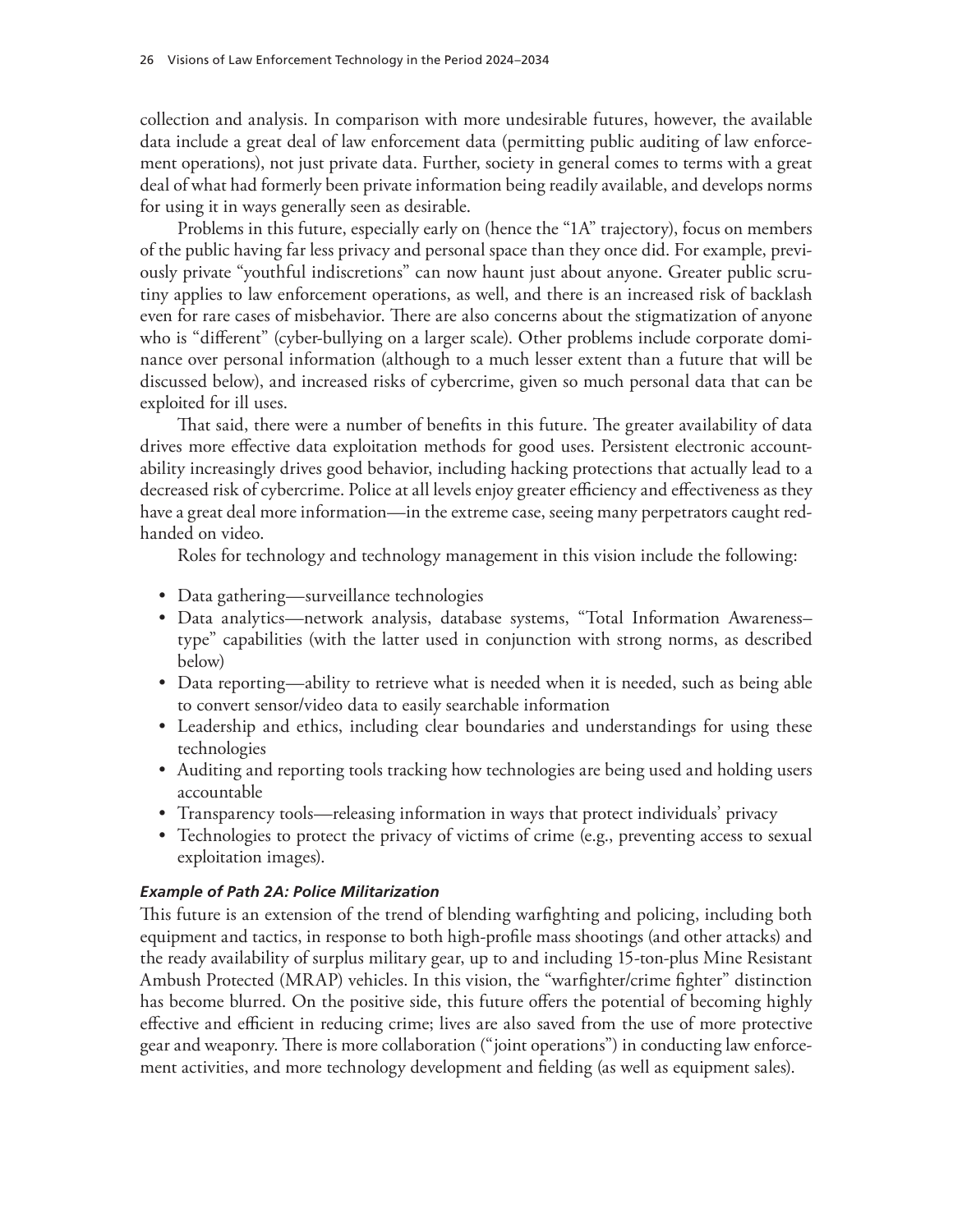The negatives place this future likely in the "Tough Love" quadrant. There is a strong public backlash and alienation from the public, as police legitimacy suffers due to a perception that the public is being suppressed by force rather than voluntary compliance. Civil liberties may similarly suffer in reality in addition to public perception. Finally, there is a risk that there may be more deaths overall, as criminals and "resisters" engage in an arms race with police.

In the worst case in this scenario, criminals become paramilitary insurgents and potentially overwhelm law enforcement, in which case the scenario shifts from the "Tough Love" quadrant and moves to the "Mean Streets" quadrant. (We discuss this trajectory as Path 4B below.)

Roles for technology and technology management in this vision include the following:

- Social media and messaging to explain what is actually being done and why
- Weapon development
- Biometrics development
- Development of protective technology (armor, hardening, etc.)
- Sensors development, e.g., creation of "smart dust" (very small "particles" to monitor an area)
- Increased bandwidth for networking
- Analytics development (to monitor the sensors), including "Total Information Awareness–type" applications
- Development of unmanned aerial systems (UASs)
- "Reluctant warrior"—creation of a mindset, leadership, and ethics to focus on communications/analysis/restraint to resolve problems when possible
- "Smart, tactical, mobile, semi-autonomous" camera systems to document interactions needs include consideration of when they should be used, cultural shifts, and training on best uses
- Augmented reality technologies
- Exoskeletons—wearable devices that increase physical abilities.

The two desirable scenarios that initially move into the "Safe Streets" quadrant, which we call scenarios 1B and 2B, are shown in Figure 3.3. In both cases law enforcement continues to master and use technology effectively. In scenario 1B, law enforcement effectively uses social media to gain public support, fosters alliances with the technology industry to remain current, and is able to demonstrate and maintain competence in the effective use of technology. In scenario 2B, at least one high-profile failure or improper use of technology causes a cascade of negative effects, and public support is lost even though technical expertise continues to grow and the effective use of technology continues to increase.

We note here that, while all four of the above scenarios lead to desirable futures in which law enforcement has the upper hand in the use of technology versus criminals and can use it effectively to perform its mission, the participants viewed scenarios 1A and 1B as more desirable than scenarios 2A and 2B, because they represent futures in which public support for law enforcement is also present and growing.

#### *Example of Path 1B: Network-Centric Policing*

In this future, law enforcement moves toward cultures and systems that emphasize network structures, information sharing, and collaboration to address objectives. It also features the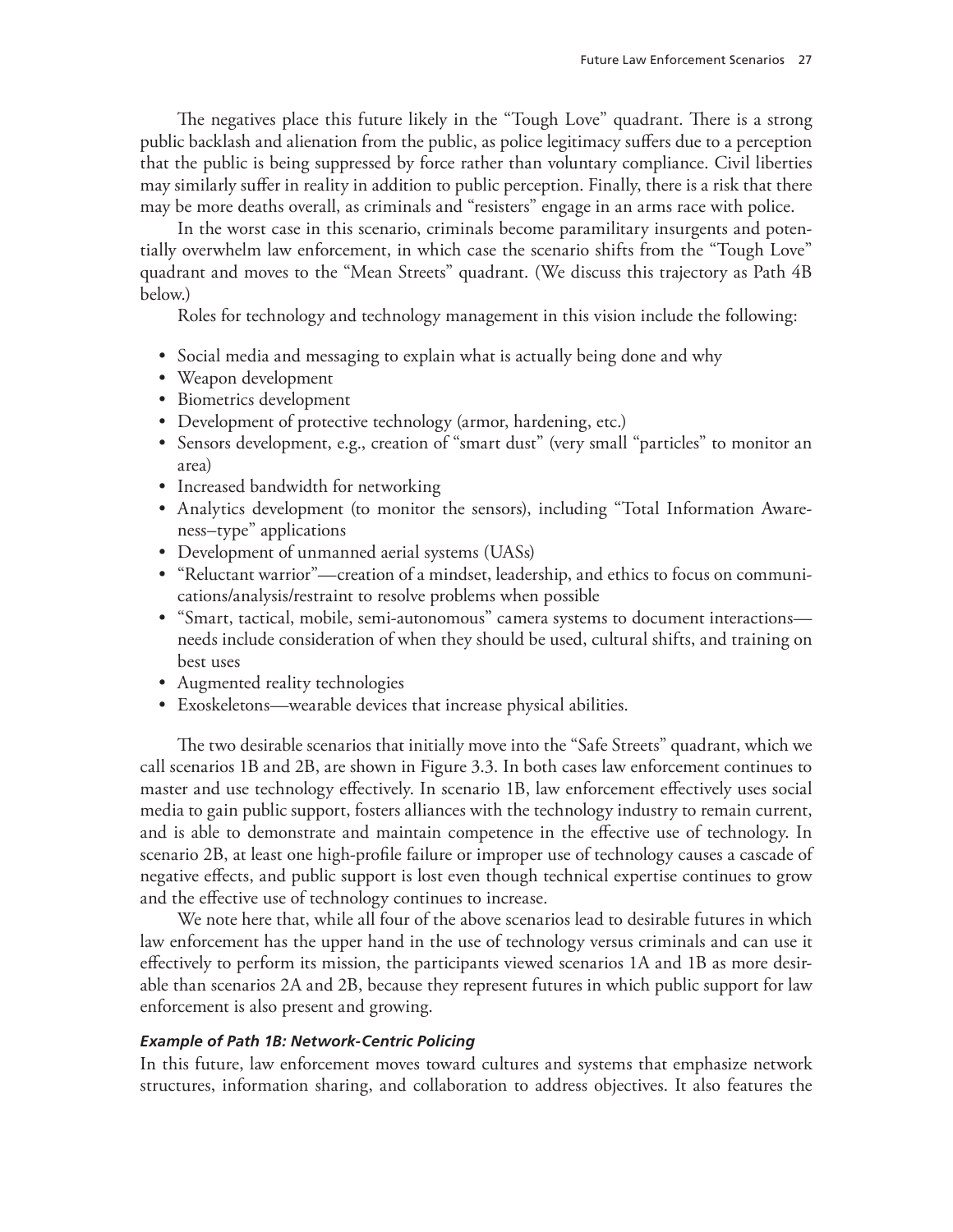

#### **Figure 3.3 Desirable Scenarios That Initially Move into the "Safe Streets" Quadrant**

development of intelligent agents and displays to help filter and prioritize information, helping all levels to focus on "what's most important now." (Note that this scenario does not necessarily mean the "Transparent Society," as it does not inherently include harvesting the public's personal information.)

This vision is associated with greater law enforcement efficacy and efficiency, as there would be more organizational and self-synchronization, with fewer "bodies" and structures needed to achieve similar effects. Workshop participants suggested that the cyber aspects of policing in this vision would be more appealing to younger personnel, which would aid law enforcement recruiting and retention.

Risks in this vision include information and communications overload, as well as greater exposure to cyber attackers and the potential for extreme technical failures (e.g., "blue screens of death" on key police equipment). Workshop participants were also concerned there may not be adequate funding to procure the new information technology (IT), much less maintain it and train people to use it properly. Another concern was that there may not be adequate business process knowledge and technical leadership to use the IT effectively. There were also concerns that this vision could cause an even greater divide between agencies, with agencies without advanced technical assets becoming increasingly unable to collaborate with those that had them.

While this vision was generally seen as positive, major privacy and civil rights violations—especially if the information being shared is observations of the general public—could lead to a path 2B–like future, with a loss of police legitimacy. Further, failures to adopt the new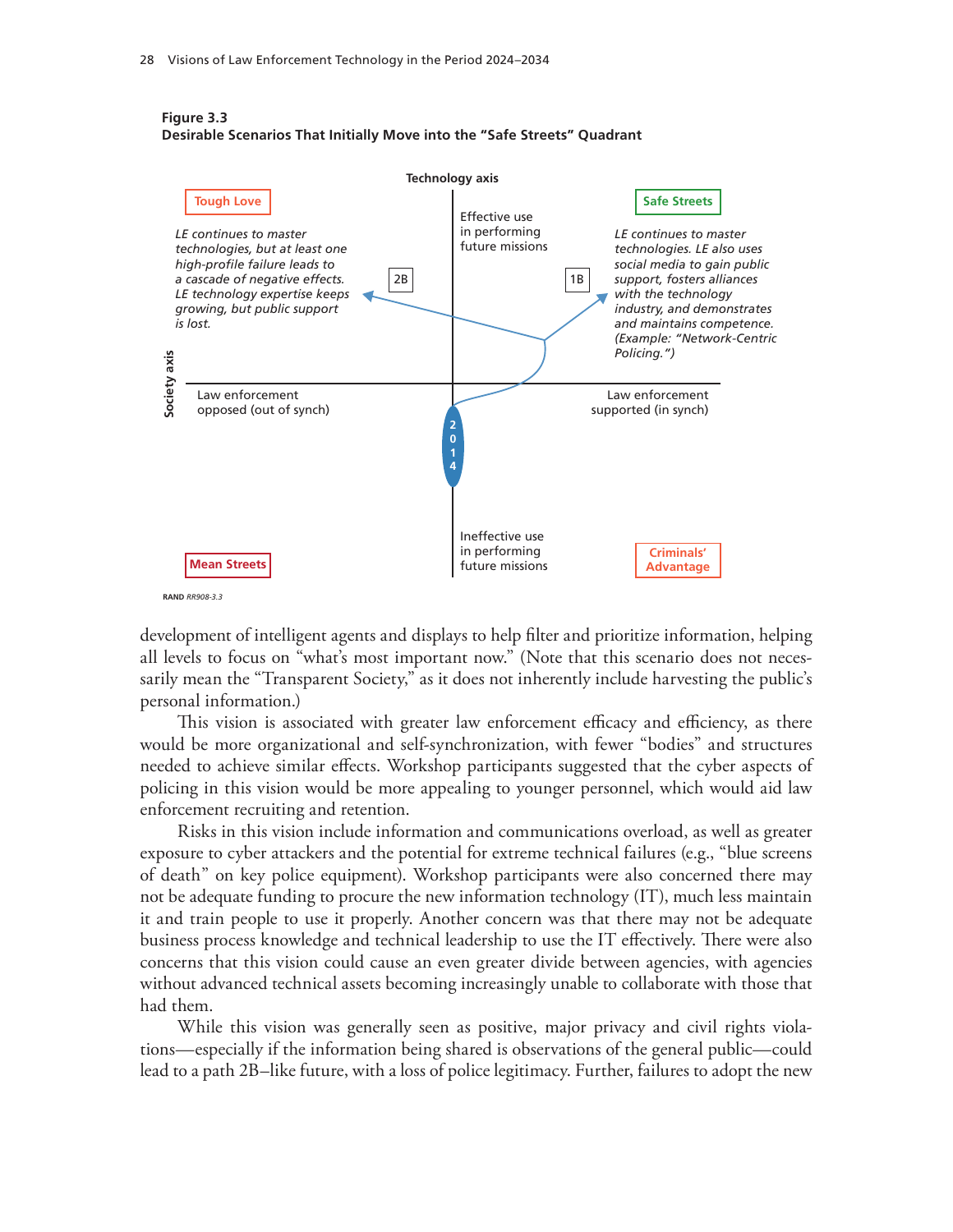technology effectively over the long term could lead to an initial surge in effectiveness, followed by an increasing inability to keep pace with criminals. (This is Path 3B, below.)

This future calls for a broad range of new technologies and methods for employing them. The range of needs is actually significantly broader than some of the other "techno-centric" visions, as there is a need to do much more than focus on capturing and processing large amounts of surveillance data. Roles for technology and technology management in this vision include the following:

- Intelligent agents
- Collaboration applications, tools, systems
- Strategy, doctrine, and procedures for using network-centric technologies
- Leadership and ethics for the network-centric era
- Skillset/culture shift/incentives toward productive collaboration to take advantage of information-sharing capabilities
- Change in academy and other training toward new network-centric environment
- Approaches to identify and recruit best candidates for new network-centric environment
- Change in law enforcement personnel mix toward those with technology expertise (along with strategies to help bring about the personnel mix changes)
- Social media and messaging to explain what is actually being done and why
- Biometrics development
- Sensors development
- Analytics development (to monitor the sensors), including "Total Information Awareness"–type applications
- Increased bandwidth for networking
- UAS development
- "Reluctant warrior"—mindset, leadership, ethics to focus on communications/analysis/ restraint to resolve problems when possible
- "Smart, tactical, mobile, semi-autonomous" camera systems to document interactions needs include consideration of when they should be used, cultural shifts and training, identification of best uses
- Augmented reality technologies.

#### **Scenarios Leading to Undesirable Futures**

There are five scenarios that lead to undesirable futures. Figure 3.4 shows two futures in which movement is continuous into an undesirable quadrant. In scenario 3A, law enforcement is unable to effectively use technology, either because technology advances too rapidly and law enforcement does not have the resources or capacity to keep up, or because of failure in recruitment, training, implementation, process, or policy. Scenario 4A could come about for a variety of reasons—loss of funding for law enforcement, too intrusive use of technology, lack of community outreach, poor leadership, a negative feedback loop resulting from outperformance by private police, or any combination of these. Another possibility is response to crises such as scarcity of resources or natural disaster(s), as in the example given below.

#### *Example of Path 4A: Shortage/Crisis Policing*

In this vision, law enforcement in the future becomes consumed with needs to guard scarce resources and/or address natural disasters. Police have to focus on guard and riot control duty,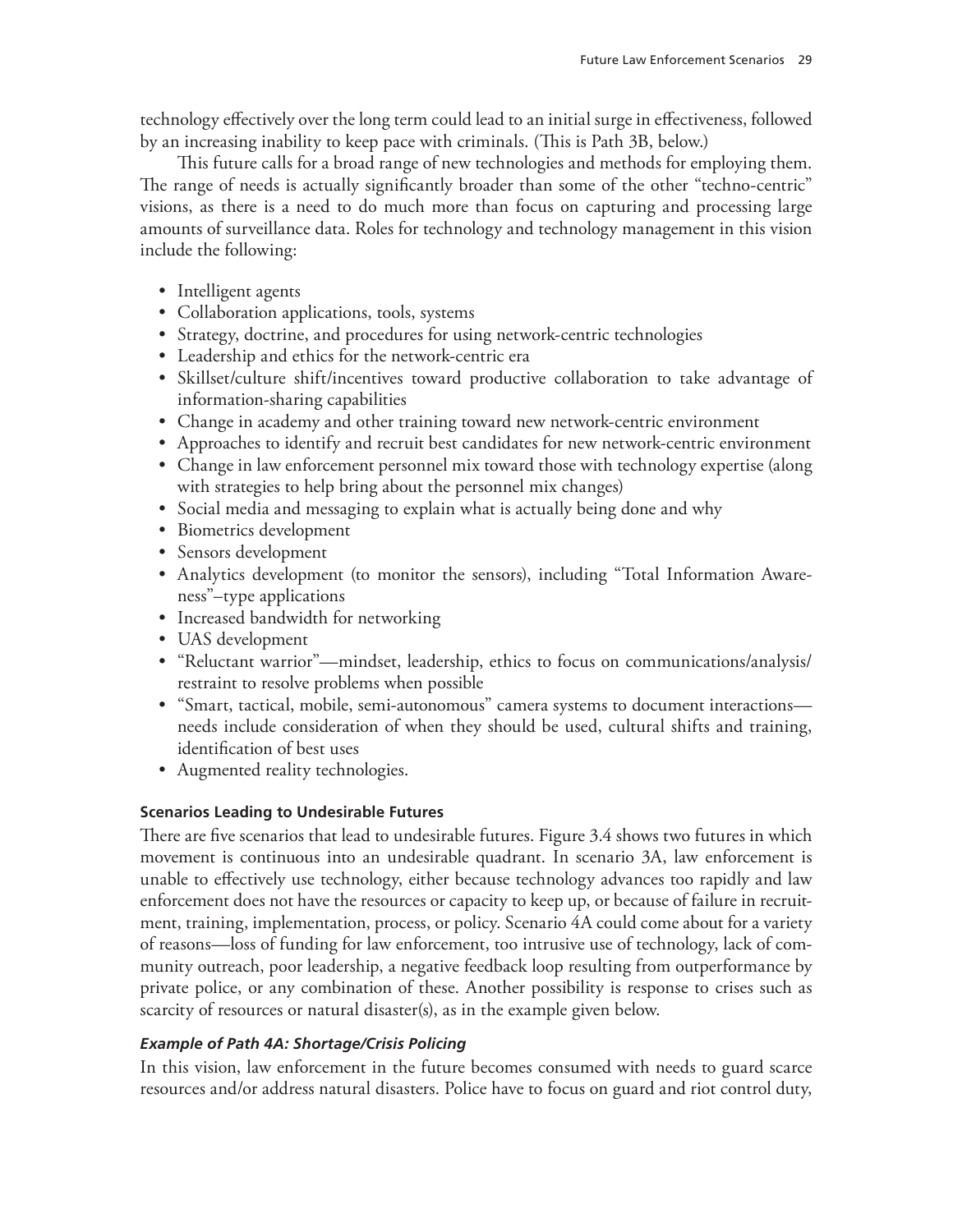



leaving little time and money for general crime control. This future also would tend to have hostile police/community relations, as police must act as a wedge between the public and the scarce resources. The risks of corruption, from selling access to scarce resources, were also seen as quite high. We note that an extreme case of this future was partly inspired by the movie *Soylent Green*.

In the event that the public did feel that very heavy law enforcement tactics were needed, a future more consistent with Path 3A is possible, with policing broadly supported but overwhelmed.

To the extent this scenario has a positive side, police could provide invaluable assistance at time of crisis in creating some order out of disorder. It could also result in development of collaboration tools, including both social and technical elements (interoperability, credentialing, etc.).

Roles for technology and technology management in this vision are heavily focused on protection and crowd control, and include the following:

- Monitoring of social media to track general level of discontent and specific attacks
- Social media and messaging to mitigate discontent and civil unrest
- Social media and messaging to inform people of threats to avoid
- Leadership and ethics initiatives
- Trust-building mechanisms
- Partnerships with private entities to help avoid getting to crisis points (e.g., smart meters and fines for overuse of scarce resources).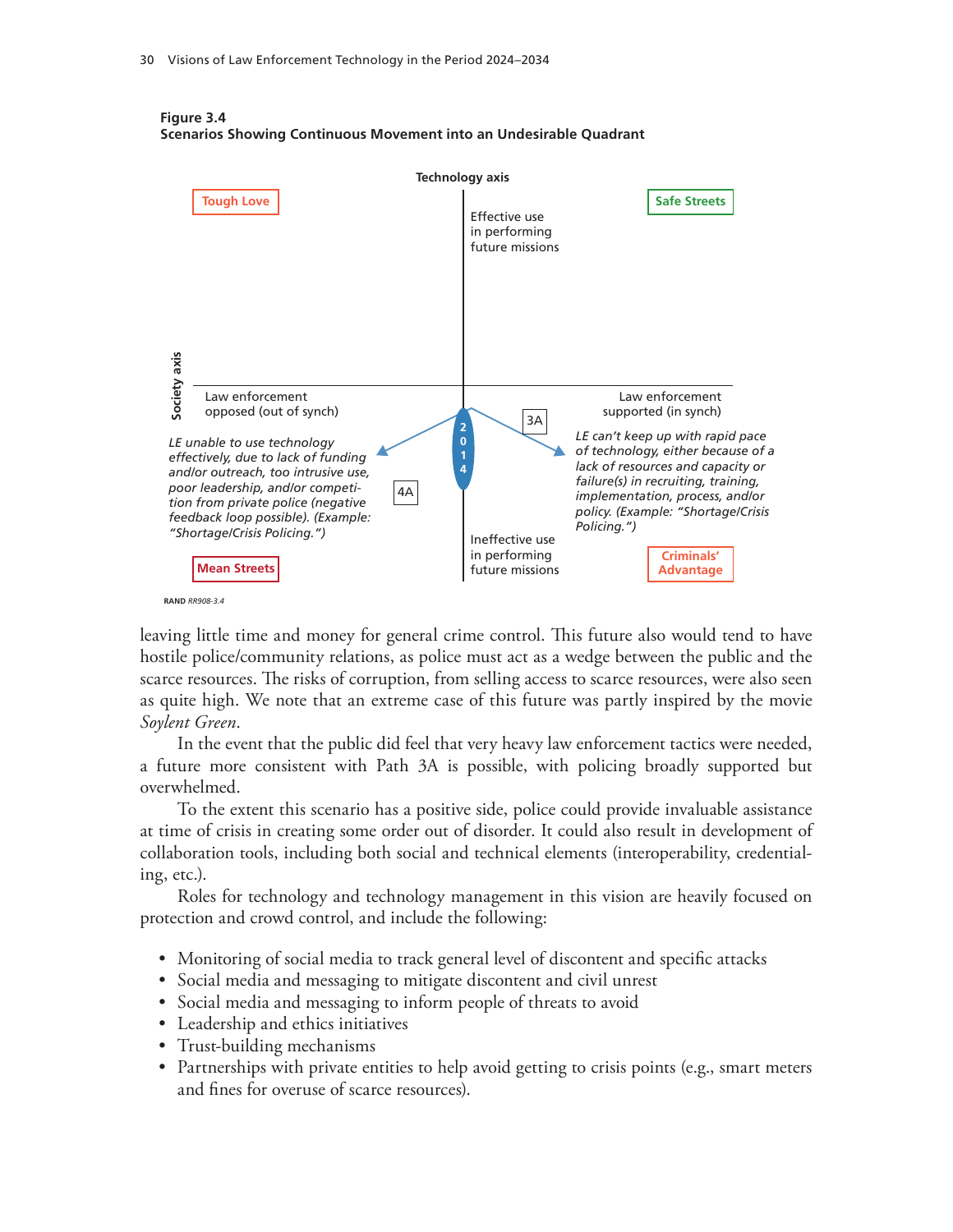Figure 3.5 shows two futures in which initial movement is into a desirable quadrant, but law enforcement is not able to sustain this movement, and the scenario leads to an undesirable quadrant. In scenario 3B, law enforcement initially continues to master technology and effectively use social media to establish public support, as in scenario 1B, but at some point, for any of the reasons described above for scenario 3A, perhaps because of loss of funding, mismanagement, or improper use of technology, law enforcement loses the capability to effectively use technology. Scenario 4B starts out like scenario 2A, in which law enforcement develops technological capability that is applied intrusively, leading to alienation of the community and a lack of support. However, in this scenario a catastrophic event occurs, leading to one or more of the problems described in scenario 4A and a negative feedback loop occurs. One manifestation of this type of future is given in the example below.

#### *Example of Path 4B: Corporate Domination*

In this future, loosely inspired by the movie *Blade Runner*, corporations increasingly dominate what have traditionally been law enforcement functions. Specifically, persons must submit to corporate-created rules and corporate surveillance in more and more spaces. The idea would be to dramatically expand codes of conduct, surveillance, and security personnel currently in commercial spaces such as shopping malls to become the norm in commercial districts and residential communities. This future also features a general lack of criminal accountability for corporations, resulting in a high risk of corruption or even outright criminality. In the short term, corporations might initially be more "efficient," but in the long term, the risks of corruption, as well as inherent differences in corporate and public interests on the focus of security



**Figure 3.5 Undesirable Scenarios in Which Initial Movement Is into a Desirable Quadrant**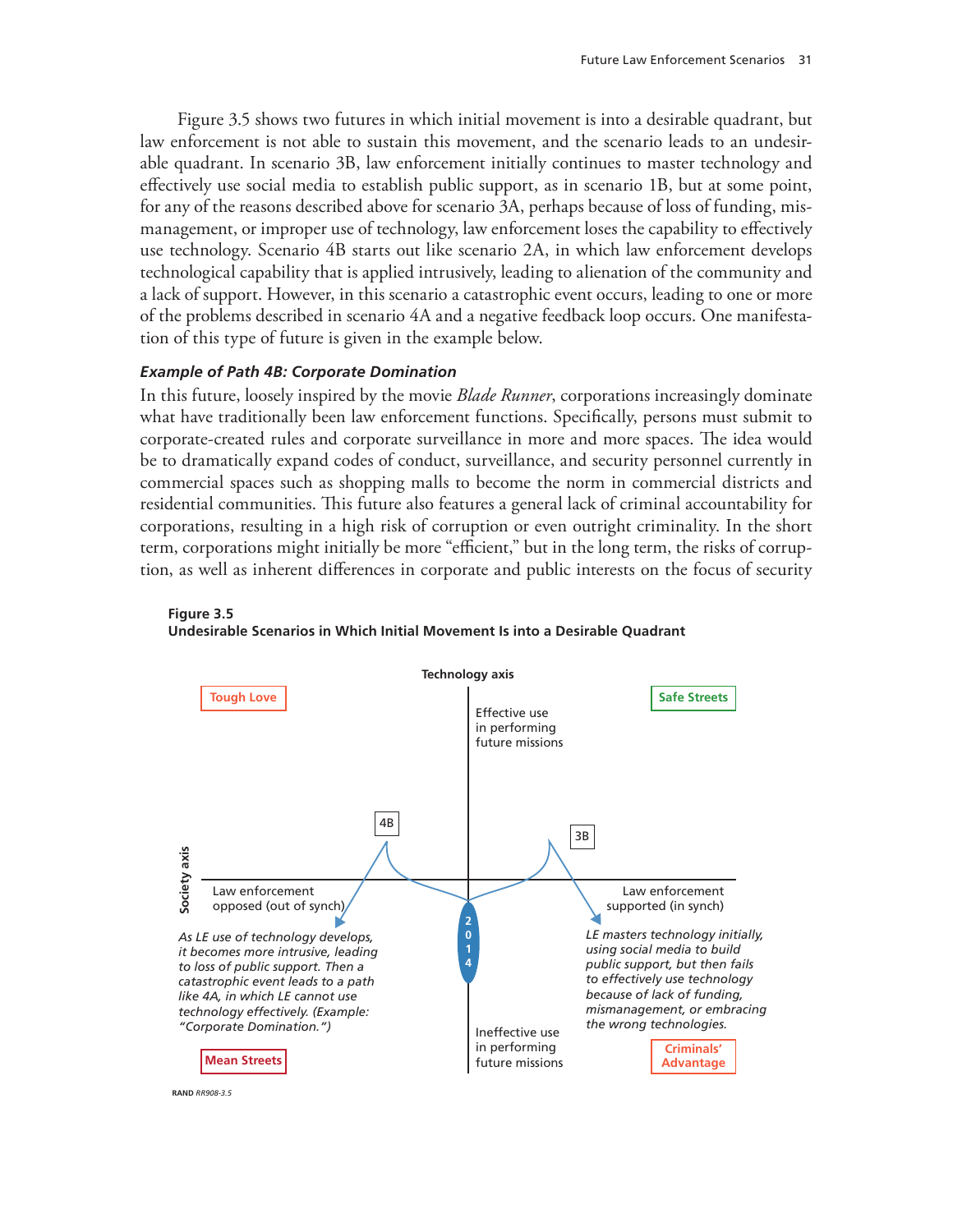efforts (protecting corporate property versus the public), would tend to drive down effectiveness in fighting crime.

Other than some low-level tactical technologies, there is a limited role for law enforcement technology in this future vision, since private corporations would do most policing.

Figure 3.6 shows another scenario developed by workshop participants, the "do-nothing" scenario, which we call Path 4C. In this case, because of technology advances and the active use of technology by criminals, law enforcement loses both technology capability and public support.

#### *Example of Path 4C: Status Quo Future*

This future represents the technological stagnation of policing. Law enforcement is less agile to respond to societal changes, and societal approval declines. Among other issues, there will be a growing gap between public expectations of law enforcement capabilities (e.g., driven by television and movies) and reality. That said, workshop participants did not see that much of an increased backlash against police, since law enforcement would adopt new technologies and methods slowly. However, they also did not expect a truly major decline in crime-fighting effectiveness, since they reasoned that agencies would "do just enough" to roughly keep pace with criminals.

The role of technology in this scenario consists largely of slow adoption of technologies from the public and commercial worlds, including those tools and systems identified above for other scenarios (e.g., social media, surveillance tools). Vendors to law enforcement agencies would likely drive the development and adaptation of technologies in this scenario.



#### **Figure 3.6 The "Do-Nothing" Scenario**

**RAND** *RR908-3.6*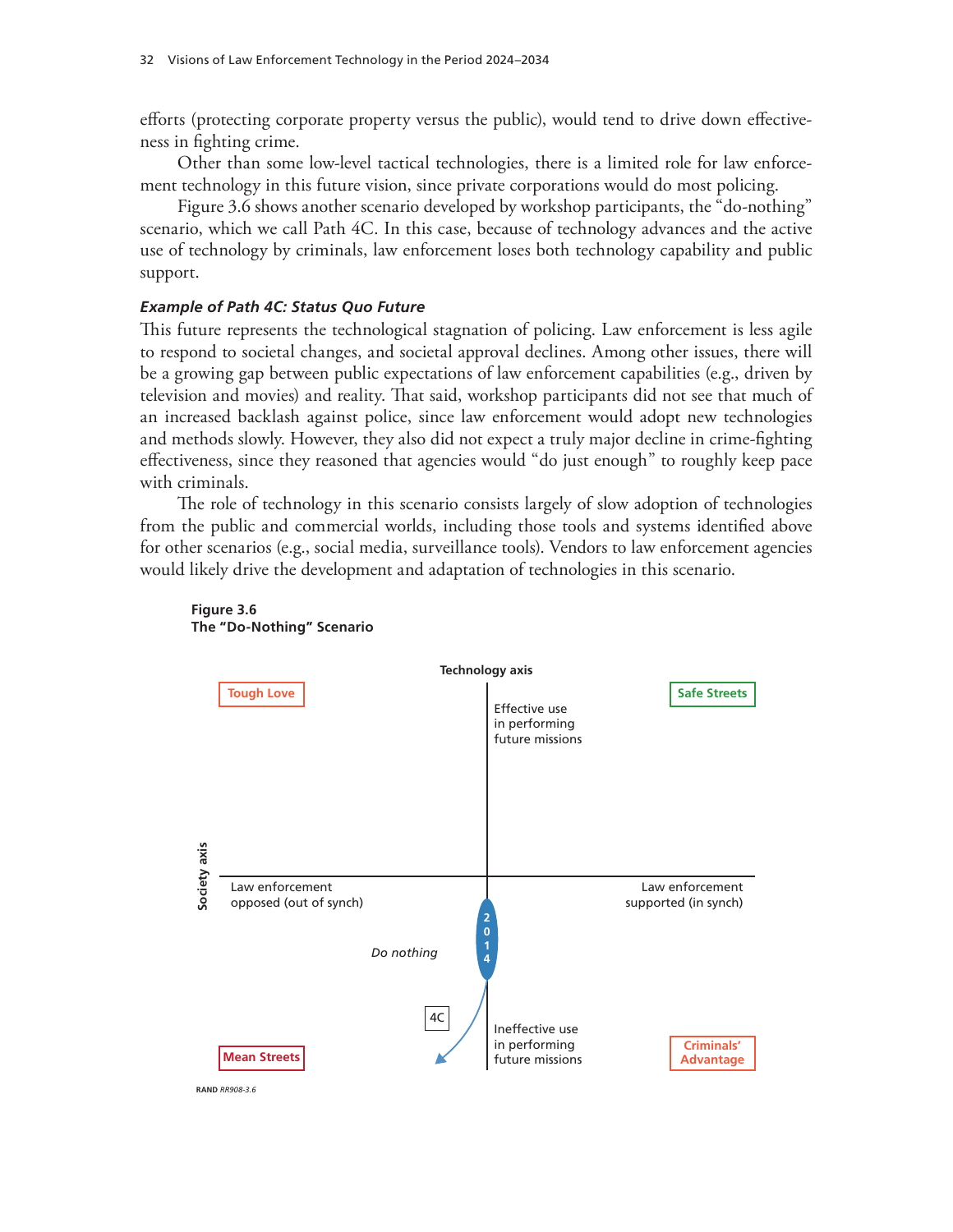#### *The Uncertain Path: Mass Movements/Unrest*

Beyond the scenarios described above, workshop participants identified one additional specific vision: policing in the face of a mass movement and/or mass unrest that leads to major changes in the political status quo of the United States. There is no trajectory diagram for this vision because the impact of mass movement–induced political change on law enforcement is highly uncertain—the "arrow" could end up pointing virtually anywhere on the scenario chart.

#### **Possible Pathways to Desirable Futures**

The scenarios represented in Figures 3.2–3.6 show pathways with at most one branch point, corresponding to a single catastrophic event or the cumulative effect of changes in the external environment or actions by law enforcement. The future, however, is likely to have many such possible branch points. Figure 3.7 illustrates one set of possibilities with several branch points that could lead to a desirable future. It begins with movement toward more effective use of technology by law enforcement, accompanied either by increased support from the public (toward "Safe Streets") or decreased support from the public (toward "Tough Love"). Because of the difficulty of continually increasing public support as technology is used more pervasively, with the increasing likelihood of social or legal obstacles, the "Safe Streets" path turns toward "Tough Love." As a result of law enforcement's response to eroding public support by using technology in a less intrusive and more competent manner, the "Tough Love" path turns toward "Safe Streets." This type of back and forth movement between the upper two quadrants continues, with the possibility of reduced amplitude as law enforcement learns how to use technology effectively in a way that gains public support. Workshop participants hypothesized





**RAND** *RR908-3.7*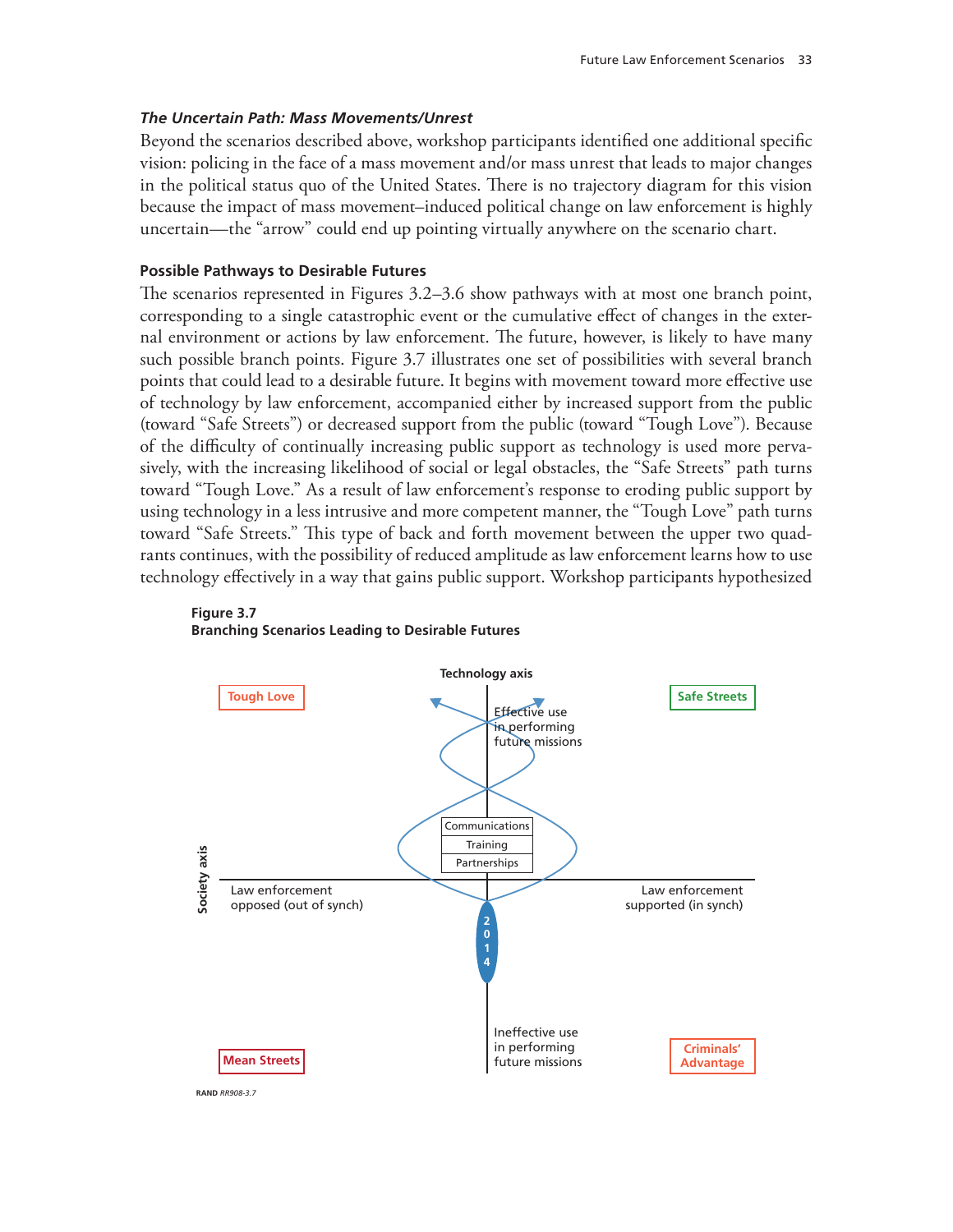that this can be accomplished through (1) proactive use of information sharing mechanisms, including social media and other means to establish effective communication both among law enforcement and with the public; (2) effective training of law enforcement personnel; and (3) partnerships with public- and private-sector organizations.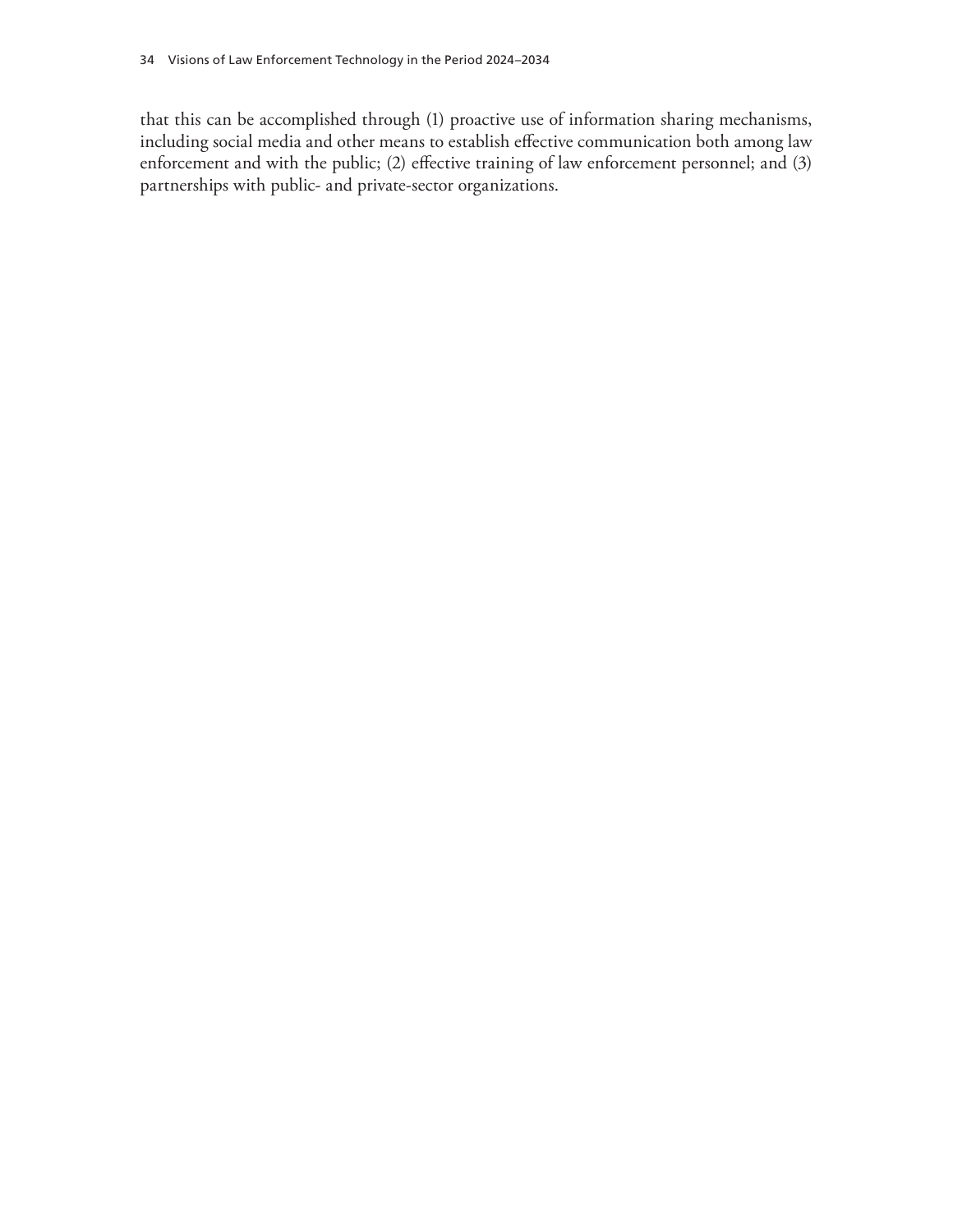After developing the scenarios described in the previous chapter, workshop breakout groups considered the pathways described there and how technology, or law enforcement practice, training, education, or policy related to technology, might enable or hinder those paths. They then identified technology needs based on the roles of technology described in Chapter Three that, if addressed, could enable movement toward the desirable scenarios described there, and/ or prevent movement toward the undesirable ones or mitigate their effects. For example, the branching scenario shown in Figure 3.7 would be enabled by (1) effective communication among law enforcement and between law enforcement and the public; (2) education and training for law enforcement practitioners that results in effective and appropriate use of technology that respects the rights of citizens; and (3) development of partnerships with other agencies, citizen groups, and industry to leverage scarce resources, facilitate effective communication, and effectively adapt technology to accomplish law enforcement missions. These enablers led to technology needs, e.g., development of educational material on social media to better engage the public and improve internal communications, improvement of training suitable for new technologies, and research on methods to disseminate innovative, promising practices across the large number of law enforcement agencies. Roles of technology in the other scenarios led to additional technology needs.

As shown in the workshop agenda in Appendix A, each breakout group devoted most of the morning of the third day of the workshop to this exercise, generating its own set of technology needs. These needs fell into three categories: (1) those that were unique, (2) those that strongly overlapped needs generated by another breakout group, and (3) those that were related in some way to needs generated by another breakout group. During the lunch break on the third day of the workshop, the RAND team produced a draft list of consolidated needs by combining the overlapping ones and defining new needs that brought together related ones. In the following session, this draft list of consolidated needs was presented, debated, and revised by the full group of participants, resulting in a consensus list of 30 technology needs. These needs were then ranked and prioritized into three tiers.

## **Ranking of Technology Needs**

As described in Chapter Two, we ranked the consolidated list of 30 technology needs using a Delphi process in which all 19 workshop participants answered the questions on importance,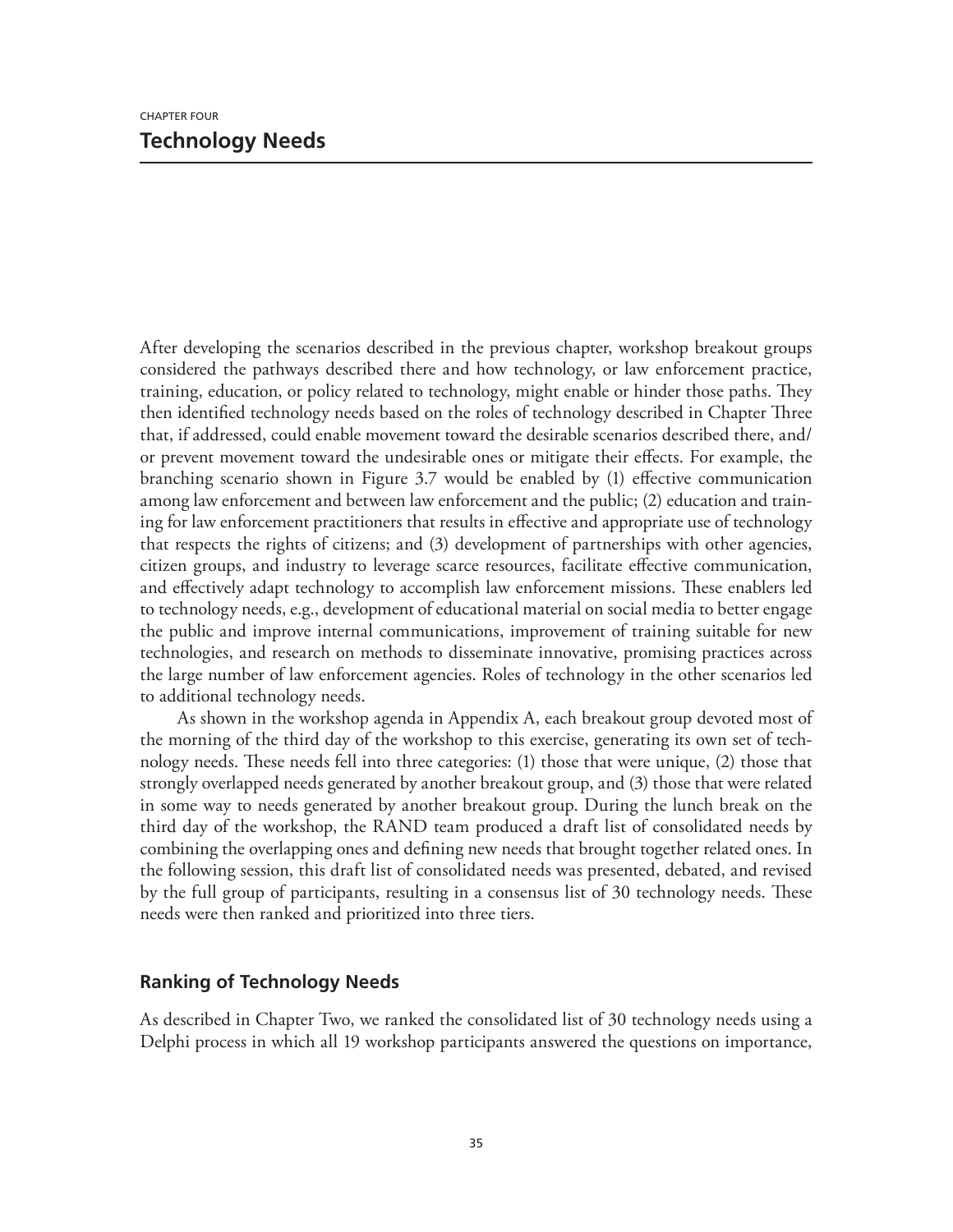pervasiveness, technical probability, and implementation probability shown in Appendix C.1 Participants used the scoring scales, also shown in Appendix C, via which importance was rated from 1 to 9, pervasiveness was rated from 0.1 to 0.9, and technical and implementation probability were rated from 10 percent to 90 percent. We then calculated an expected value for each participant for each of the 30 needs as the product of that participant's four numerical scores of that need.

A key objective of the workshop was to use these estimates to rank the 30 needs from high to low, with 1 being the highest and 30 being the lowest. There are many possible approaches to accomplish this objective. Such sets of discrete estimates can be fitted to a continuous distribution, for example, using a normal or lognormal distribution (Aitchison and Brown, 1957). Then the mean or median of the distribution can be used as a ranking metric, and the variance of the distribution as a measure of uncertainty. Alternatively, one can use the data directly to find an average and median of the individual participant estimates and use either the average or the median as a ranking metric. We chose the latter path because, most importantly, it does not require any assumptions about the shape of the distribution. Further, there is a statistical test that provides a direct measure of the probability that any lower-ranked need should actually be ranked higher than a given higher-ranked need.<sup>2</sup>

Table 4.1 shows the rankings of the needs based on the median and the average of the expected values from the (e.g., 19) individual participants for each need.<sup>3</sup> In Table 4.1, the needs are ordered from highest (first) to lowest (last) according to the median expected value. The first seven of the 30 needs are identical whether the median or average expected value is used, although their rank order is different. In Appendix D, we present a statistical analysis of the rank order of the needs by median and by average expected value. This analysis follows the procedure described in Wild and Seber (1999) to determine the probability that any given need ranked according to median or average expected value should actually be ranked higher than another specific need ranked above it, based on comparing the actual (e.g., 19) participant expected values of one need versus those of another. Analysis of the tables in Appendix D shows that rankings based on both medians and averages of the participant expected values provide good confidence levels for the need rankings. These tables also quantify how the inherent uncertainties resulting from the differences in scores assigned by the individual participants affect the confidence in correctly ranking one need higher than another. A key finding of this analysis is that the larger the separation in ranking between two needs, the more confidence that one need is correctly ranked higher than the other.

We placed the needs into three priority tiers, with Tier 1 being the highest and Tier 3 being the lowest, based on the rankings by median and average expected value and the analysis presented in Appendix D. Tier 1 contains the 12 needs that were ranked in the top ten by either median or average expected value.4 Tier 2 contains the ten needs that were ranked

<sup>&</sup>lt;sup>1</sup> One participant did not answer the questions for Need 24, so for that need, there were 18 respondents.

<sup>&</sup>lt;sup>2</sup> This test is the Wilcoxon rank-sum test, which is described, for example, in Wild and Seber, 1999. It is based solely on the order in which each of the individual estimates, scores, or observations for a need fall, when these observations and those of the other need considered in a pairwise comparison are ordered together according to their scores.

 $3$  In cases where the expected values were the same, we averaged the rankings. Rankings from one to ten (out of 30 needs) based on either median or average are shaded in the last two columns of Table 4.1.

 $4$  The first seven were in fact ranked as the top seven by both methods. The tables in Appendix D show that there is a very low probability that any of the other five needs in Tier 1 should be ranked above any of these seven.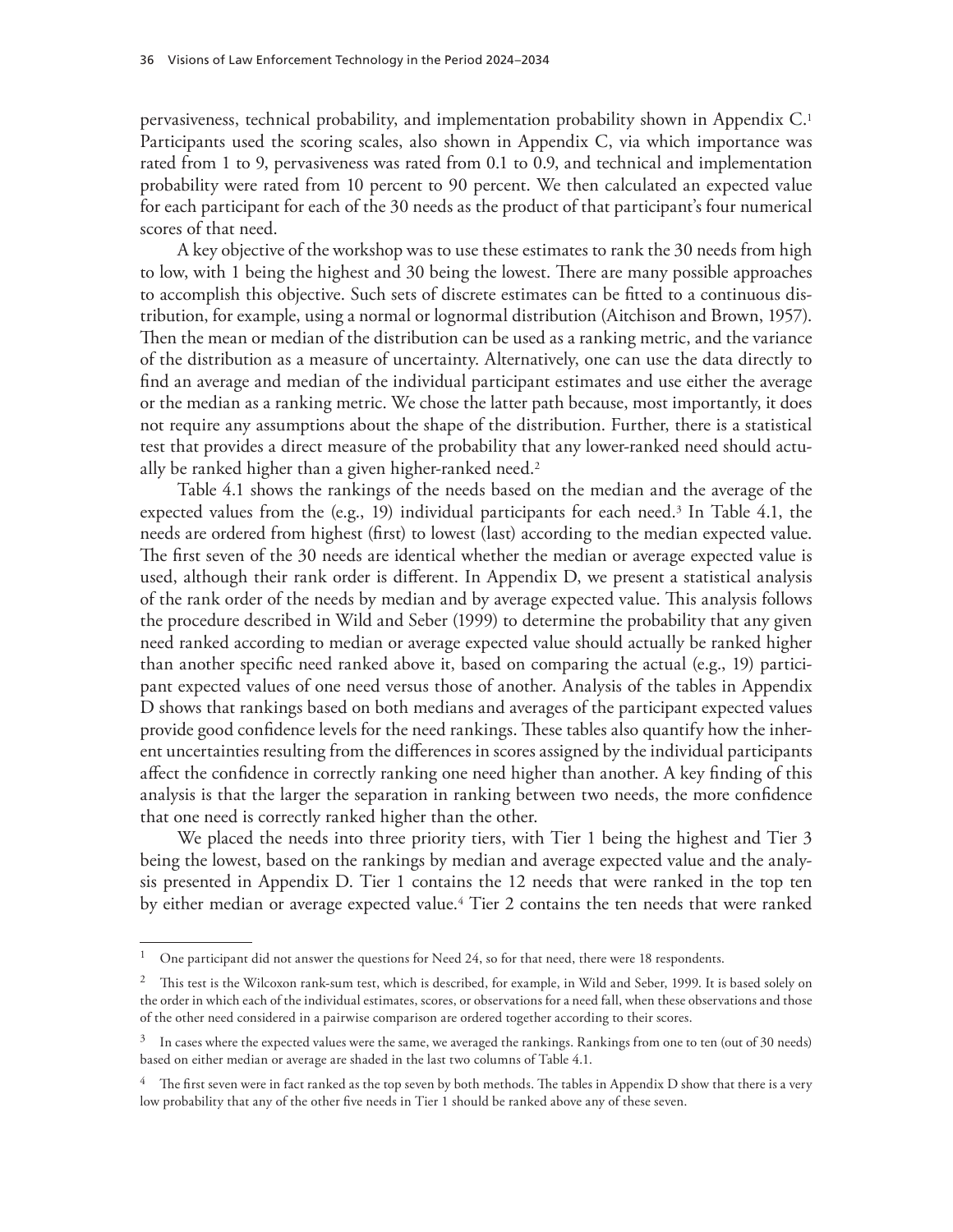| Table 4.1                                                     |  |
|---------------------------------------------------------------|--|
| <b>Ranking of Needs, by Median and Average Expected Value</b> |  |

| Tier# | <b>Description of Need</b>                                                                                                                                                                                                                                                                                                                                                                                                                                                                    | Value | Median Average<br><b>Expected Expected</b><br>Value | Ranking<br>by<br>Median | Ranking<br>by<br>Average |
|-------|-----------------------------------------------------------------------------------------------------------------------------------------------------------------------------------------------------------------------------------------------------------------------------------------------------------------------------------------------------------------------------------------------------------------------------------------------------------------------------------------------|-------|-----------------------------------------------------|-------------------------|--------------------------|
| 1     | Need to develop educational material on social media to better<br>engage the public and improve internal communications,<br>including (1) informing the public, (2) getting incident reports<br>from the public, and (3) getting assistance in solving crimes.<br>Training material needs to include good examples. Can also<br>include coverage of hiring and working with media experts.<br>Material needs to be updated regularly to reflect new media and<br>communications technologies. | 3.9   | 3.6                                                 | 1                       | 1                        |
| 1     | Need research and development (R&D) on technologies to use<br>information more effectively, including smart search, sensor<br>analytics, general predictive analytics, tools to filter and<br>prioritize information (both push and pull), and tools to support<br>real-time control and sharing of data from investigations and<br>other law enforcement operations                                                                                                                          | 3.6   | 2.9                                                 | 2                       | 7                        |
| 1     | Need research on the use of tagging and tracking technologies<br>(small radio frequency identification [RFID], nano, dyna dots,<br>implants) for tracking inventory, equipment, and people for<br>administrative and investigative purposes                                                                                                                                                                                                                                                   | 3.5   | 3.2                                                 | 3.5                     | 4                        |
| 1     | Need research on methods to disseminate innovative, promising<br>practices across the large number of law enforcement agencies.<br>Should include "change management" practices and practices<br>for gathering and using lessons learned.                                                                                                                                                                                                                                                     | 3.5   | 3.1                                                 | 3.5                     | 5                        |
| 1     | Need to improve training suitable for new technologies.<br>Includes identifying/updating training needs, skill sets, and<br>roles; tailoring training for people with different roles, levels,<br>and backgrounds; and taking advantage of new educational<br>technologies.                                                                                                                                                                                                                   | 3.1   | 3.3                                                 | 5.5                     | 2.5                      |
| 1     | Need to develop technologies and processes to support data<br>sharing, including communications infrastructure, equipment<br>standards, integrated data systems, and adaptable/upgradable<br>systems                                                                                                                                                                                                                                                                                          | 3.1   | 3.3                                                 | 5.5                     | 2.5                      |
| 1     | Need research on recognizing and dealing with legal and policy<br>constraints for information sharing                                                                                                                                                                                                                                                                                                                                                                                         | 2.7   | 3.0                                                 | 7                       | 6                        |
| 1     | Need improved translation technologies, including dialect,<br>indigenous languages, and cultural factors translation                                                                                                                                                                                                                                                                                                                                                                          | 2.3   | 2.5                                                 | 9.5                     | 9                        |
| 1     | Need more R&D on ethics development in general                                                                                                                                                                                                                                                                                                                                                                                                                                                | 2.3   | 2.2                                                 | 9.5                     | 14.5                     |
| 1     | Need to update LE agency recruiting practices, including<br>recruiting people with needed skills, updating screening and<br>hiring mechanisms, and updating training academy processes for<br>future network-enabled training environments                                                                                                                                                                                                                                                    | 2.3   | 2.4                                                 | 9.5                     | 11                       |
| 1     | Need methods to permit LE personnel to create and use artificial<br>identities for valid LE purposes                                                                                                                                                                                                                                                                                                                                                                                          | 2.3   | 2.4                                                 | 9.5                     | 11                       |
| 1     | Need technology to identify in the field when someone is under<br>the influence or impaired from future legal and custom-made<br>drugs and other biological agents (could reflect behavioral<br>screening, chemical screening, or combinations of the two)                                                                                                                                                                                                                                    | 2.1   | 2.8                                                 | 12                      | 8                        |
| 2     | Need to develop means for measuring public and criminal uses<br>of technology and countermeasures to LE uses of technology                                                                                                                                                                                                                                                                                                                                                                    | 2.0   | 1.9                                                 | 13.5                    | 21.5                     |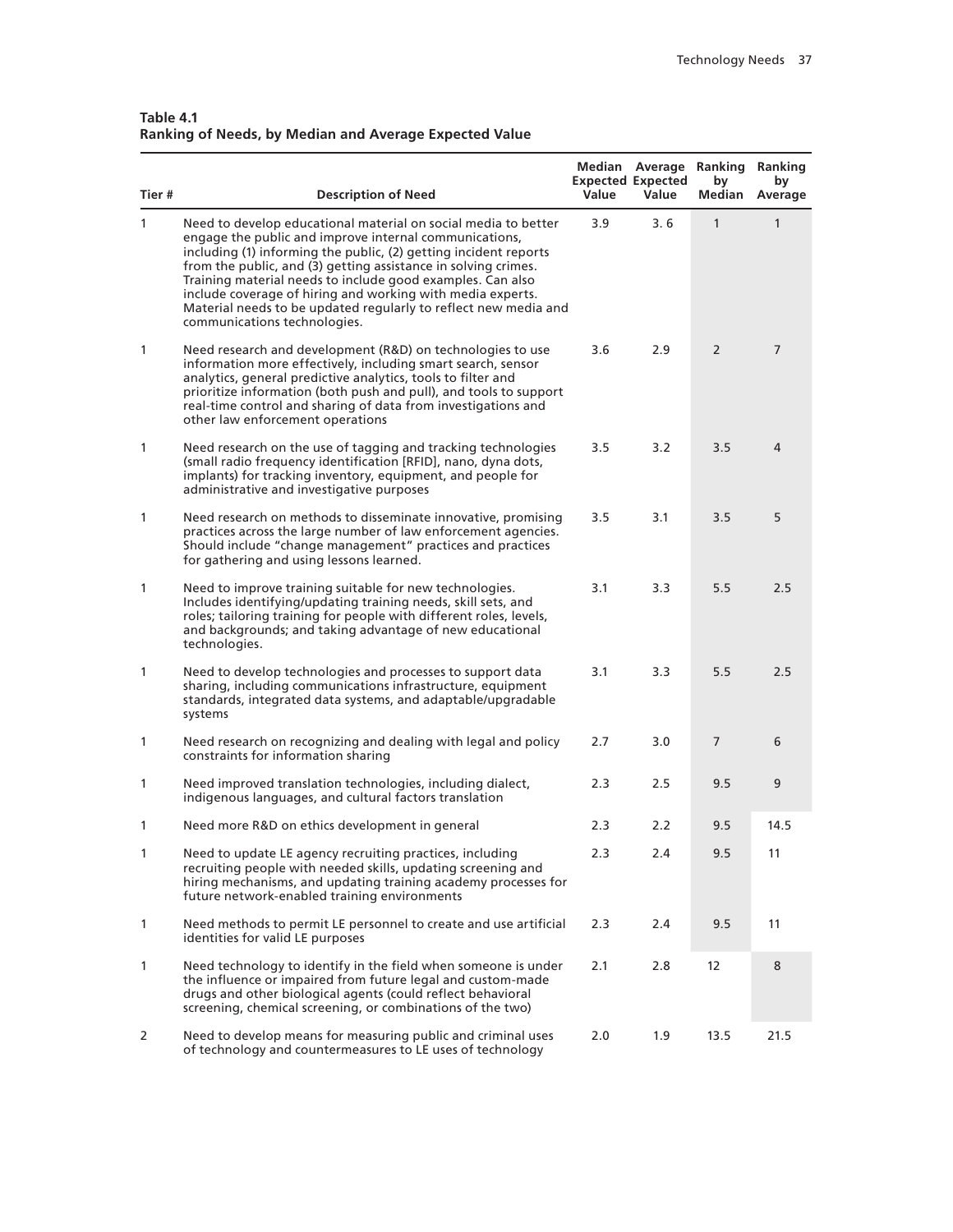#### **Table 4.1—Continued**

| Tier # | <b>Description of Need</b>                                                                                                                                                                                                                                                                                                                                     | Value | Median Average Ranking Ranking<br><b>Expected Expected</b><br>Value | by<br>Median | by<br>Average |
|--------|----------------------------------------------------------------------------------------------------------------------------------------------------------------------------------------------------------------------------------------------------------------------------------------------------------------------------------------------------------------|-------|---------------------------------------------------------------------|--------------|---------------|
| 2      | Need to identify and adapt business models, including public/<br>private partnership models, that will facilitate LE agencies'<br>recognizing new needs and updating and using technologies<br>effectively                                                                                                                                                     | 2.0   | 2.3                                                                 | 13.5         | 13            |
| 2      | Need improved technologies—including both tactics and<br>physical systems-for safely defusing or disabling people,<br>groups, and vehicles (specifically includes alternatives to kinetic<br>impact weapons)                                                                                                                                                   | 1.8   | 2.2                                                                 | 15.5         | 14.5          |
| 2      | Need research on technologies that can "see" or sense threats at<br>a distance (on people, behind walls, in vehicles)                                                                                                                                                                                                                                          | 1.8   | 1.8                                                                 | 15.5         | 24            |
| 2      | Need to identify LE resource needs and roles emerging from new<br>technologies and uses by criminals and the public (including both<br>virtual and biological crimes)                                                                                                                                                                                          | 1.7   | 2.1                                                                 | 19           | 17.5          |
| 2      | Need research on rules and procedures for going undercover in<br>virtual worlds                                                                                                                                                                                                                                                                                | 1.7   | 2.4                                                                 | 19           | 11            |
| 2      | Need research on social aspects of improving information<br>sharing and collaboration (needs to consider incentives,<br>organizational cultures, and training needs-can consider<br>models coming out of online gaming and online communities)                                                                                                                 | 1.7   | 2.1                                                                 | 19           | 17.5          |
| 2      | Need to develop collaborations with the Centers for Disease<br>Control and Prevention (CDC) and other public health agencies,<br>to provide for as much preparation time and guidance as<br>possible to prepare for public health crises                                                                                                                       | 1.7   | 2.1                                                                 | 19           | 17.5          |
| 2      | Need to develop "super HR" systems that can track details about<br>LE personnel's training, certification, record, etc., over the course<br>of their careers and share this information as appropriate (would<br>also include "scores" and "badges" reflecting experiences,<br>training, reputation, and accomplishments)                                      | 1.7   | 2.0                                                                 | 19           | 20            |
| 2      | Need research on leadership and leadership development<br>suited for the network-enabled era (includes research on what<br>constitutes "good" and "bad" leadership and research on what<br>leadership courses and methods "work" [and what "work"<br>means], for whom, and in what contexts, specifically including<br>emerging network-enabled organizations) | 1.6   | 2.1                                                                 | 22           | 17.5          |
| 3      | Need capabilities to exploit a wide range of robotics/autonomy<br>technologies, ranging from ground robots to larger UAS to small<br>swarming UAS to self-driving vehicles to "smart infrastructure"<br>that can be "deputized" for LE purposes                                                                                                                | 1.5   | 1.8                                                                 | 23.5         | 24            |
| 3      | Need practices to best exploit emerging technologies and<br>practices from the military (e.g., exoskeletons, smart uniforms),<br>while also mitigating or eliminating negative consequences of<br>using military technologies (collateral damage minimization,<br>deconfliction technologies)                                                                  | 1.5   | 1.3                                                                 | 23.5         | 26.5          |
| 3      | Need research on approaches for providing "honest brokers" to<br>assess performance of technological systems and disseminate<br>the results (could include validation testing of emerging<br>technologies and/or variants of "reputation/peer review" forums<br>with comments for purchasers of tools [Yelp, Tripadvisor, etc.])                               | 1.4   | 1.8                                                                 | 25           | 24            |
| 3      | Need research on virtual/holographic remote presence<br>technologies (an example includes supporting remote<br>consultations between mental health personnel and persons<br>exhibiting mental health problems)                                                                                                                                                 | 1.3   | 1.3                                                                 | 26.5         | 26.5          |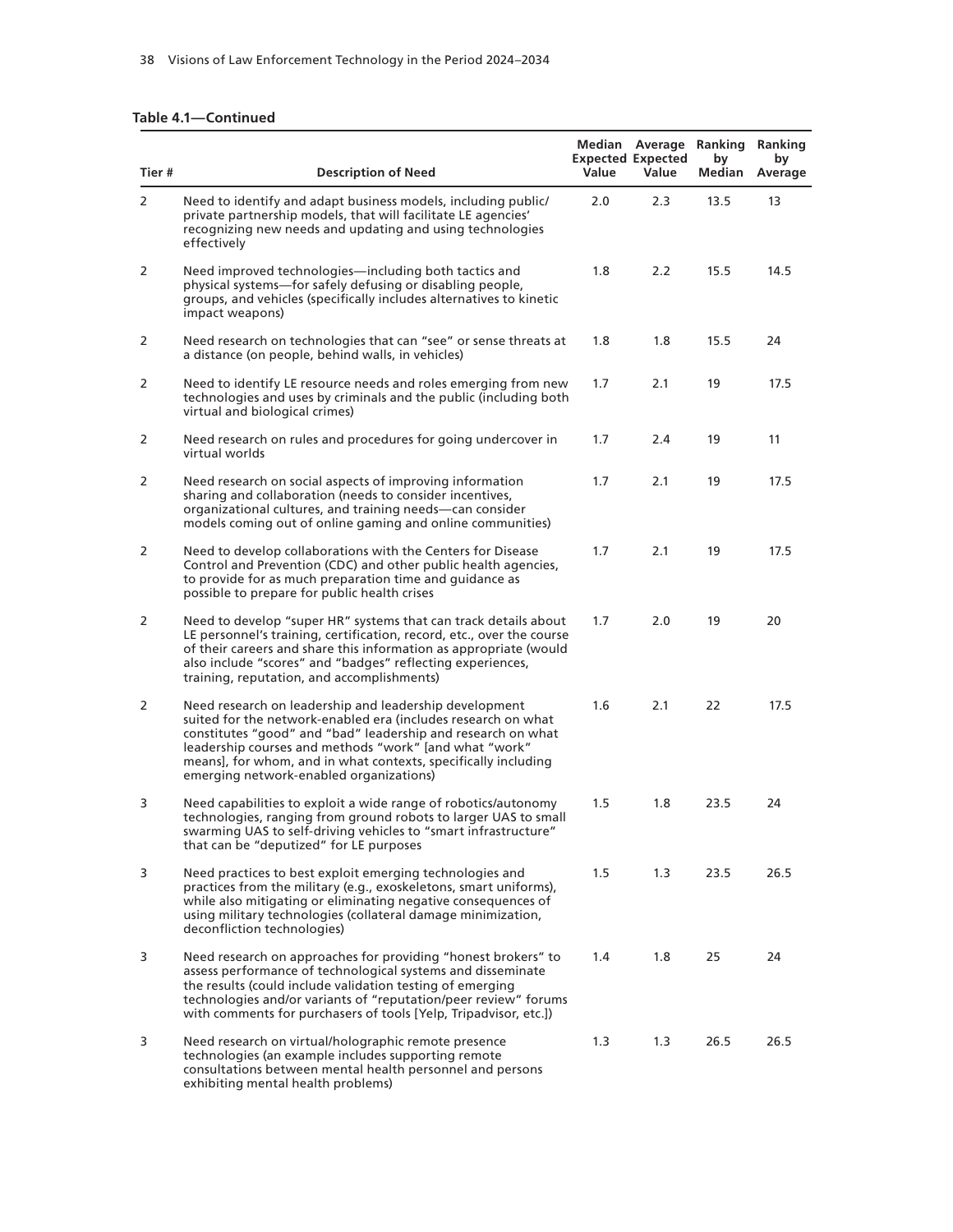|  |  | Table 4.1—Continued |  |
|--|--|---------------------|--|
|--|--|---------------------|--|

| Tier# | <b>Description of Need</b>                                                                                                                                                                                                                                                                             | <b>Median</b><br>Value | <b>Expected Expected</b><br>Value | Average Ranking<br>by<br><b>Median</b> | <b>Ranking</b><br>by<br>Average |
|-------|--------------------------------------------------------------------------------------------------------------------------------------------------------------------------------------------------------------------------------------------------------------------------------------------------------|------------------------|-----------------------------------|----------------------------------------|---------------------------------|
| 3     | Need technology to assist in the assessment of potential<br>problems for LE personnel from exposure to violent situations<br>and images                                                                                                                                                                | 1.3                    | 1.9                               | 26.5                                   | 21.5                            |
| 3     | Need an improved understanding of how LE can use emerging<br>cognitive technologies (such as possibly emerging lie detection,<br>prior presence on scene, and intent prediction technologies)                                                                                                          | 0.8                    | 0.9                               | 28                                     | 29                              |
| 3     | Need to develop "opt-in and opt-out" sensors for public areas<br>that allow people to have more control over the data that are<br>collected on them (e.g., automated face blurring on camera<br>feeds), along with security provisions (policy-driven overrides) to<br>ensure protection of the public | 0.7                    | 1.1                               | 29                                     | 28                              |
| 3     | Need to understand state of research and LE implications and<br>needs for "brain bots"—early bionic brain implants that will<br>support memory, decisionmaking, and hands-free interfaces                                                                                                              | 0.4                    | 0.6                               | 30                                     | 30                              |

between eleventh and twentieth by either median or average expected value. Tier 3 contains the eight needs that were ranked lower than twentieth by both median and average expected value.

#### **Topic Areas of Ranked Technology Needs**

The technology needs fall into two general areas. Fourteen of the 30 involve improving law enforcement knowledge or practice associated with technology, while the remaining 16 are directly associated with technology or technological capabilities. This roughly 50-50 split between calls for new technologies and calls for new technology-related knowledge and practices also appeared in Hollywood et al. (2015), which analyzed current needs for law enforcement information technology.

Of the technology needs, five are specifically associated with improving the sharing and use of information, while the remaining 11 deal principally with research and development of a broad range of different technologies. We thus group the 30 technology needs into three topic areas: law enforcement knowledge and practice, law enforcement information sharing and use, and research and development of (other than information) technologies for law enforcement. These findings are completely consistent with those for the top current information technology–related needs for law enforcement (Hollywood et al., 2015); those needs fell into the same three broad topic areas, as well.

There are five knowledge and practice needs in Tier 1:

- Educational material on social media to better engage the public and improve internal communications (the top-ranked need by either the median or average metric)
- Methods to disseminate innovative, promising practices across the large number of law enforcement agencies
- Training suitable for new technologies tailored for individuals with differing backgrounds and assignments, taking advantage of new educational technologies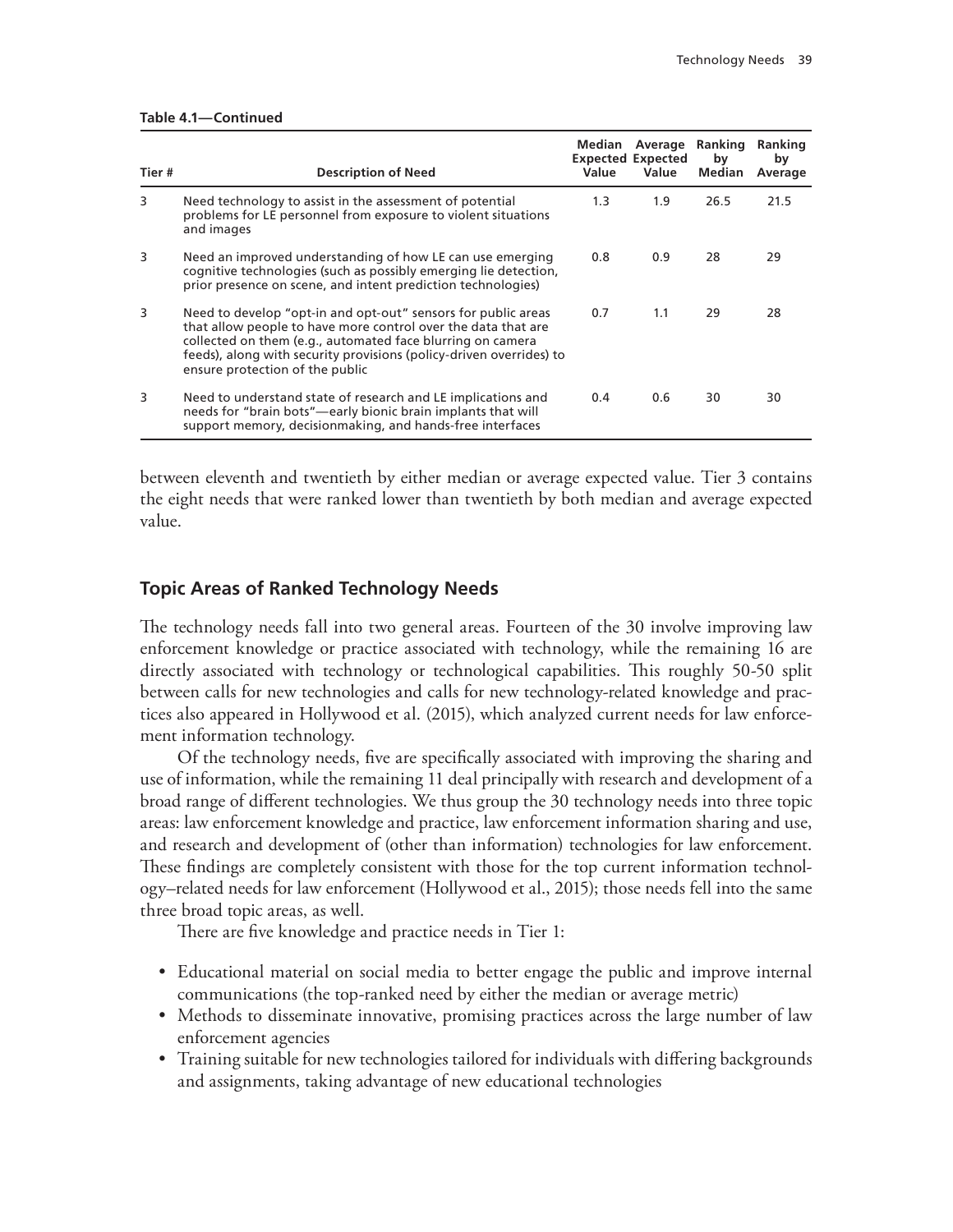- More research on ethics development in general
- Updating of law enforcement agency recruiting practices to acquire needed skills and improve screening and hiring mechanisms, and updating of training academy processes for network-enabled training environments.

There are three law enforcement information sharing and use needs in Tier 1:

- Research and development on technologies to use information more effectively and tools to filter and prioritize information and to support real-time control and sharing of data from investigations and other operations
- Development of technologies and processes to support data sharing, including infrastructure, equipment standards, and integrated, adaptable systems
- Research on recognizing and dealing with legal and policy constraints on information sharing.

There are four (other than information) technology needs in Tier 1:

- Research on the use of tagging and tracking technologies for inventory, equipment, and people for both administrative and investigative purposes
- Improved translation technologies, including dialect, indigenous languages, and cultural factors translation
- Methods to permit law enforcement personnel to create and use artificial identities for valid law enforcement purposes
- Technology to identify in the field when someone is under the influence or impaired from future legal and custom-made drugs and other biological agents.

Tier 2 consists of seven knowledge and practice needs, one law enforcement information sharing and use need, and two (other than information) technology needs. Knowledge and practice needs in Tier 2 involve measuring public and criminal uses of technology and countermeasures to law enforcement use of technology; identifying and adapting business practice models to facilitate effective law enforcement use of technology; identifying law enforcement resource needs and roles emerging from new technologies; research on rules and procedures for going undercover in virtual worlds; collaborations with public health agencies for better preparation for public health crises; developing human resource systems that can track and share details of law enforcement personnel training, certification, and record over the course of their careers; and research on leadership and leadership development suited for the networkenabled era. The Tier 2 information sharing need is for research on social aspects of improving information sharing and collaboration, e.g., based on models coming out of online gaming and online communities. Tier 2 (other than information) technology needs are for improved technologies for safely defusing or disabling people, groups, and vehicles, and for research on technologies that can see or sense threats at a distance.

Tier 3 consists of two knowledge and practice needs, one information sharing need, and five (other than information) technology needs. The knowledge and practice needs in Tier 3 are (1) means to best exploit emerging technologies and practices from the military while also mitigating or eliminating negative consequences and (2) improving understanding of how law enforcement can use emerging cognitive technologies. The information sharing need is for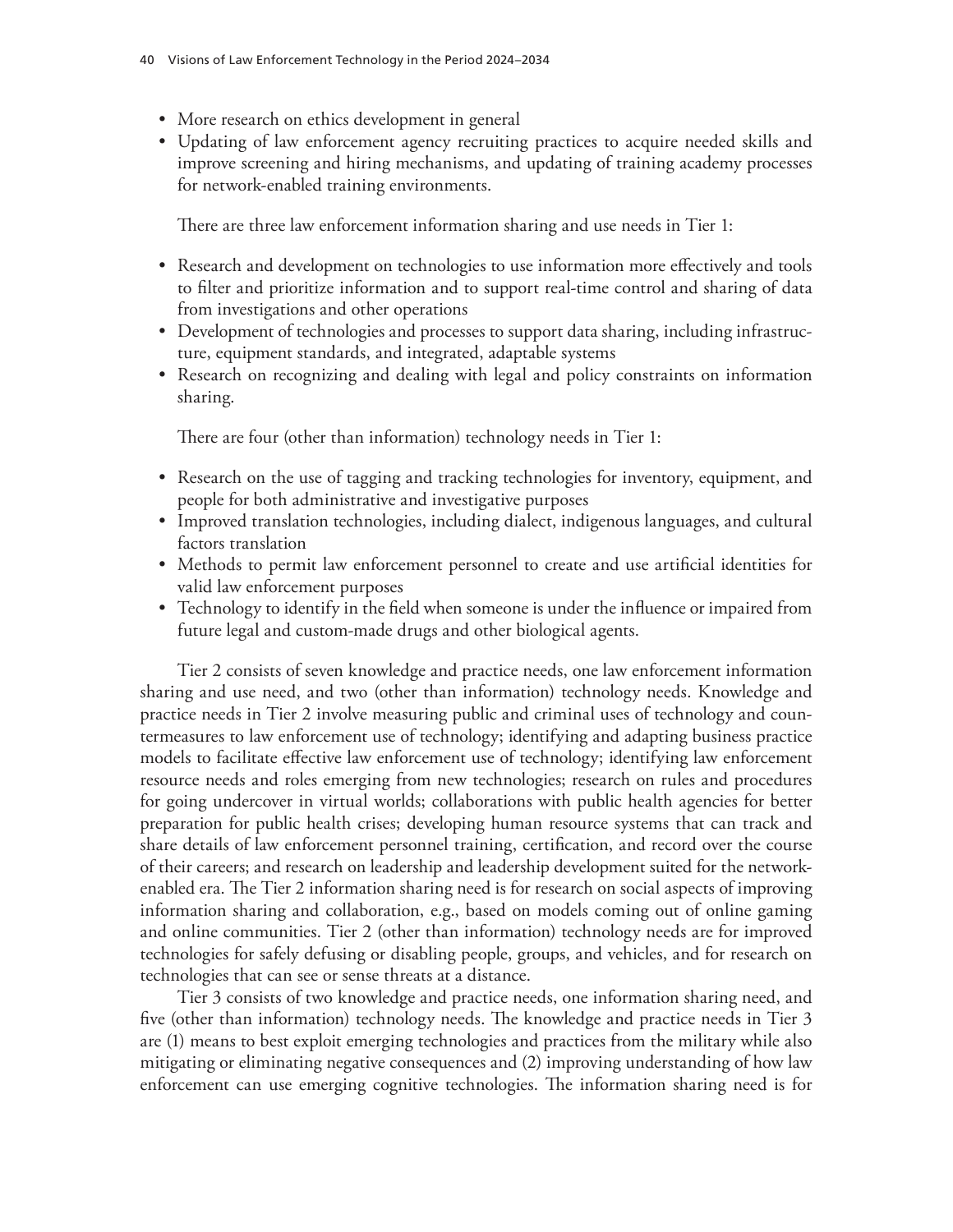research on providing honest brokers to assess technological system performance and disseminate the results. The (other than information) technology needs involve exploiting robotics/ autonomy, supporting interactions with virtual/holographic remote presence, assessment of potential problems from exposure of personnel to violent situations and images, "opt-in" and "opt-out" sensors for public areas to allow more control of data that are collected on people, and understanding of the state of research and law enforcement implications of early bionic brain implants.

## **Technology Categorization of Ranked Technology Needs**

For the purposes of categorizing the 30 technology needs identified by the workshop participants, we use the following truncated version of a law enforcement technology taxonomy:5

- Information and Communications Technology
	- Information Collection (Including Surveillance)
	- Information Analysis
	- Information Management (Including Sharing)
	- Information Delivery
- Management/Knowledge Development and Training
	- Management/Leadership Knowledge Development and Training
	- Officers/Practitioners Knowledge Development and Training
	- Specialists/Technologists Knowledge Development and Training
	- Societal/Legal Knowledge Development, and Training
- Person-Worn Equipment and Weapons/Force
	- Personal Clothing, Protection, or Augmentation
	- Weapons and Force
	- Vehicles.

Examining the needs in Table 4.1, we observe that 14 of them fall under the category of Information and Communications Technology, an additional 12 fall under Management/ Knowledge Development and Training, and the remaining four fall under Person-Worn Equipment and Weapons/Force. Table 4.2 shows the technology taxonomy category for each of the 30 needs. Three of the needs fit into two taxonomy subcategories, and one need applies to all subcategories in its category, as indicated in the table.

Table 4.3 shows the breakdown of needs by tier across taxonomy categories. Within top levels of the taxonomy, needs were fairly evenly scattered throughout categories and tiers, except for an emphasis on Management/Leadership Knowledge Development and Training, with nine needs. The totals in Table 4.3 add up to 36 rather than 30 because some needs in Table 4.2 fit into more than one subcategory of their categories, as noted previously.

<sup>&</sup>lt;sup>5</sup> Law enforcement technology needs from several different sources are categorized according to a more complete and detailed version of this taxonomy in Hollywood et al., 2015.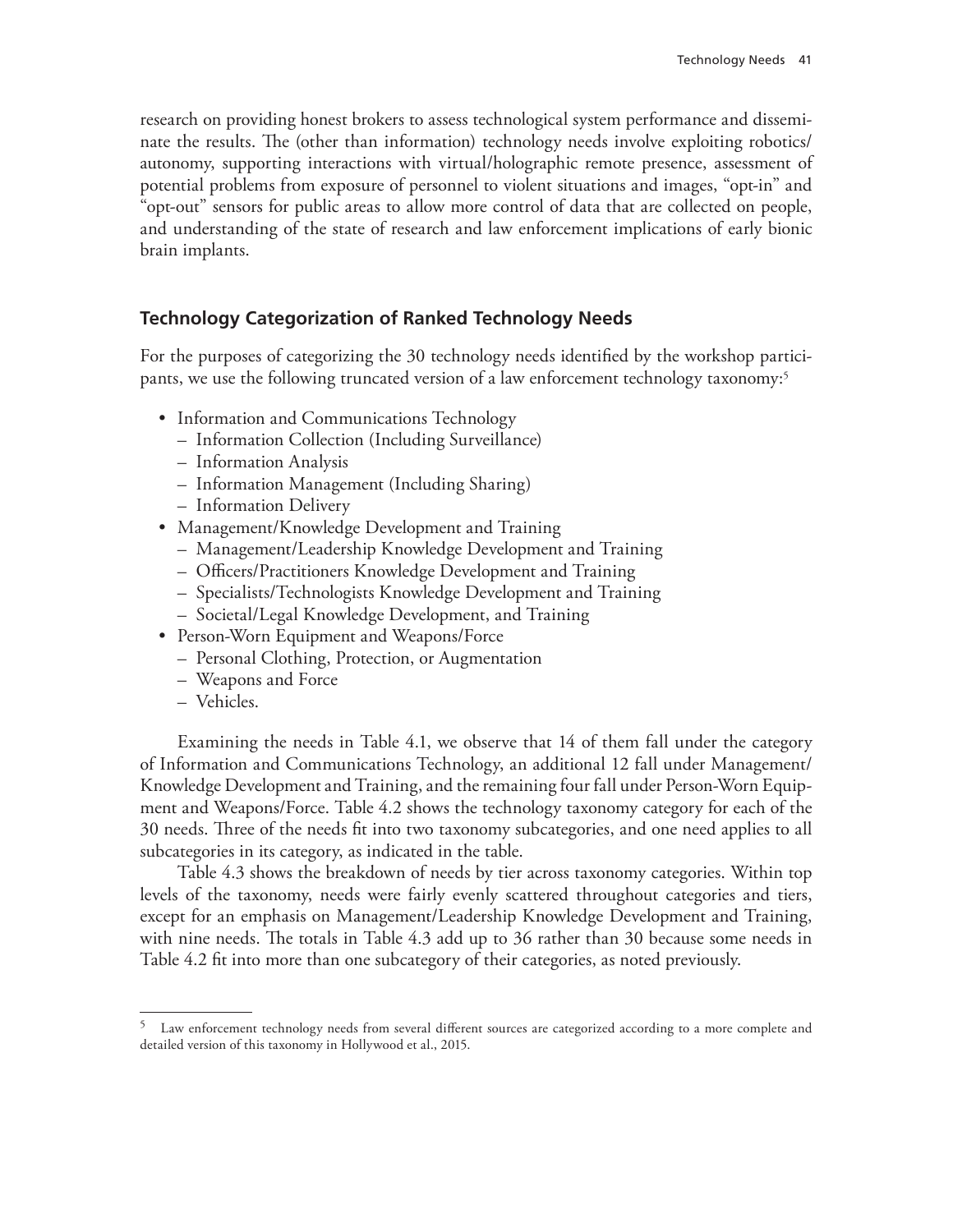#### **Table 4.2 Taxonomy Categorization of Technology Needs**

screening, or combinations of the two)

| Tier #       | <b>Description of Need</b>                                                                                                                                                                                                                                                                                                                                                                                                                                                                 | <b>Technology Taxonomy Category</b>                                                                                                                                                 |
|--------------|--------------------------------------------------------------------------------------------------------------------------------------------------------------------------------------------------------------------------------------------------------------------------------------------------------------------------------------------------------------------------------------------------------------------------------------------------------------------------------------------|-------------------------------------------------------------------------------------------------------------------------------------------------------------------------------------|
| 1            | Need to develop educational material on social media to better<br>engage the public and improve internal communications, including<br>(1) informing the public, (2) getting incident reports from the public,<br>and (3) getting assistance in solving crimes. Training material needs<br>to include good examples. Can also include coverage of hiring and<br>working with media experts. Material needs to be updated regularly<br>to reflect new media and communications technologies. | Management/Knowledge<br>Development and Training<br>Management/Leadership<br>Knowledge Development and<br>Training                                                                  |
| 1            | Need R&D on technologies to use information more effectively,<br>including smart search, sensor analytics, general predictive analytics,<br>tools to filter and prioritize information (both push and pull),<br>and tools to support real-time control and sharing of data from<br>investigations and other law enforcement operations                                                                                                                                                     | Information and Communications<br>Technology<br><b>Information Analysis</b><br><b>Information Management</b>                                                                        |
| 1            | Need research on the use of tagging and tracking technologies (small<br>RFID, nano, dyna dots, implants) for tracking inventory, equipment,<br>and people for<br>administrative and investigative purposes                                                                                                                                                                                                                                                                                 | Information and Communications<br>Technology<br><b>Information Collection</b>                                                                                                       |
| 1            | Need research on methods to disseminate innovative, promising<br>practices across the large number of law enforcement agencies.<br>Should include "change management" practices and practices for<br>gathering and using lessons learned.                                                                                                                                                                                                                                                  | Management/Knowledge<br>Development and Training<br>Management/Leadership<br>Knowledge Development and<br>Training                                                                  |
| 1            | Need to improve training suitable for new technologies. Includes<br>identifying/updating training needs, skill sets, and roles; tailoring<br>training for people with different roles, levels, and backgrounds; and<br>taking advantage of new educational technologies.                                                                                                                                                                                                                   | Management/Knowledge<br>Development and Training<br>(applies to all subcategories)                                                                                                  |
| 1            | Need to develop technologies and processes to support<br>data sharing, including communications infrastructure,<br>equipment standards, integrated data systems, and adaptable/<br>upgradable systems                                                                                                                                                                                                                                                                                      | Information and Communications<br>Technology<br><b>Information Management</b>                                                                                                       |
| 1            | Need research on recognizing and dealing with legal and policy<br>constraints for information sharing                                                                                                                                                                                                                                                                                                                                                                                      | Information and Communications<br>Technology<br><b>Information Management</b>                                                                                                       |
| 1            | Need improved translation technologies, including dialect, indigenous Information and Communications<br>languages, and cultural factors translation                                                                                                                                                                                                                                                                                                                                        | Technology<br><b>Information Analysis</b>                                                                                                                                           |
| 1            | Need more R&D on ethics development in general                                                                                                                                                                                                                                                                                                                                                                                                                                             | Management/Knowledge<br>Development and Training<br>Societal/Legal Knowledge<br>Development and Training                                                                            |
| 1            | Need to update LE agency recruiting practices, including recruiting<br>people with needed skills, updating screening<br>and hiring mechanisms, and updating training academy processes for<br>future network-enabled training<br>environments                                                                                                                                                                                                                                              | Management/Knowledge<br>Development and Training<br>Management/Leadership<br>Knowledge Development and<br>Training Specialist/Technologist<br>Knowledge Development and<br>Training |
| $\mathbf{1}$ | Need methods to permit LE personnel to create and use artificial<br>identities for valid LE purposes                                                                                                                                                                                                                                                                                                                                                                                       | <b>Information and Communications</b><br>Technology<br><b>Information Collection</b>                                                                                                |
| 1            | Need technology to identify in the field when someone is under the<br>influence or impaired from future legal and custom-made drugs and<br>other biological agents (could reflect behavioral screening, chemical                                                                                                                                                                                                                                                                           | Information and Communications<br>Technology<br>Information Collection                                                                                                              |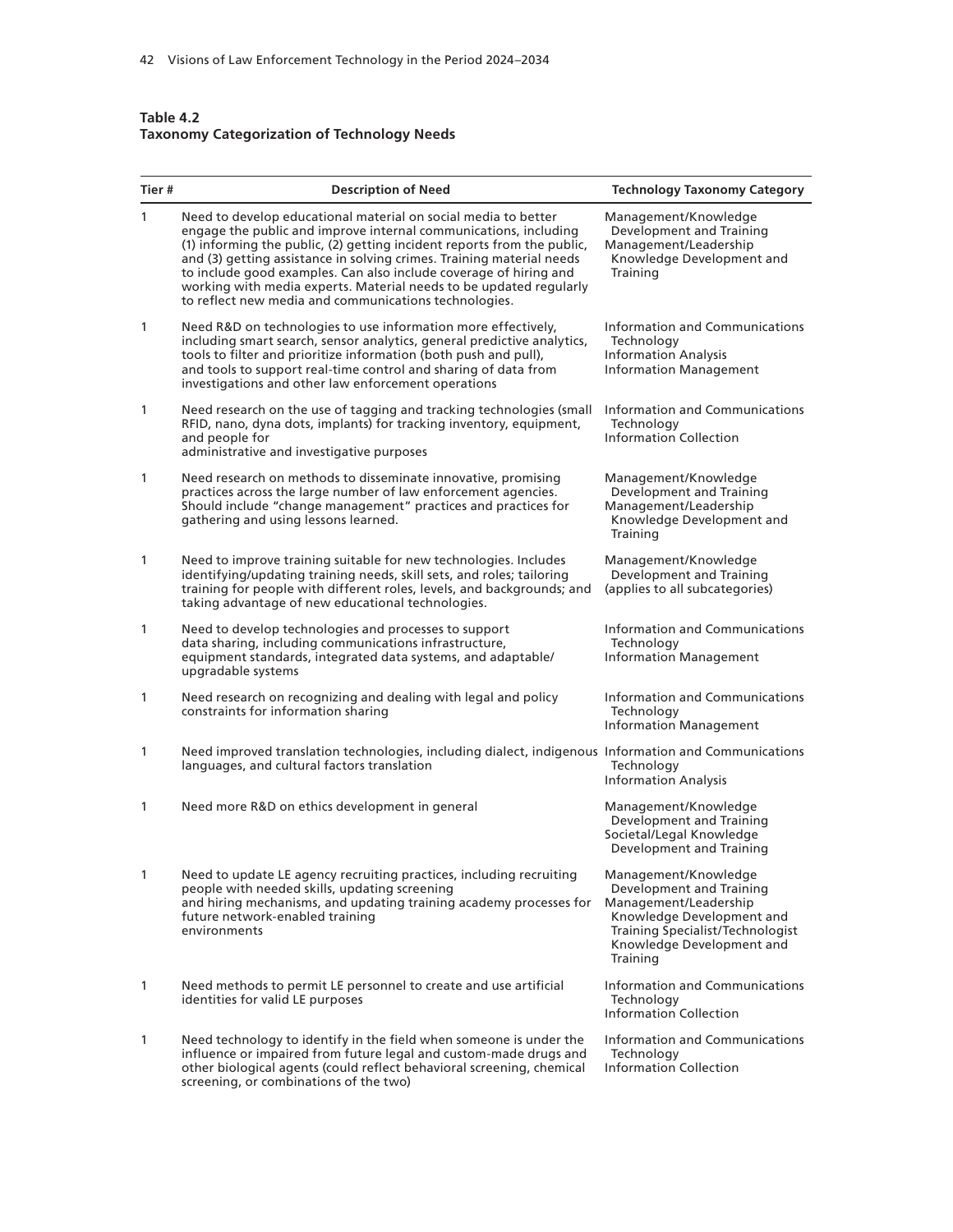#### **Table 4.2—Continued**

| Tier # | <b>Description of Need</b>                                                                                                                                                                                                                                                                                                                                                           | <b>Technology Taxonomy Category</b>                                                                                                                 |
|--------|--------------------------------------------------------------------------------------------------------------------------------------------------------------------------------------------------------------------------------------------------------------------------------------------------------------------------------------------------------------------------------------|-----------------------------------------------------------------------------------------------------------------------------------------------------|
| 2      | Need to develop means for measuring public and criminal uses of<br>technology and countermeasures to LE uses of technology                                                                                                                                                                                                                                                           | Information and Communications<br>Technology<br><b>Information Analysis</b>                                                                         |
| 2      | Need to identify and adapt business models, including public/private<br>partnership models, that will facilitate LE agencies' recognizing new<br>needs and updating and using technologies effectively                                                                                                                                                                               | Management/Knowledge<br>Development and Training<br>Management/Leadership<br>Knowledge Development and<br>Training                                  |
| 2      | Need improved technologies-including both tactics and physical<br>systems-for safely defusing or disabling people, groups, and vehicles<br>(specifically includes alternatives to kinetic impact weapons)                                                                                                                                                                            | Person-Worn Equipment and<br>Weapons/Force<br>Weapons and Force                                                                                     |
| 2      | Need research on technologies that can "see" or sense threats at a<br>distance (on people, behind walls, in vehicles)                                                                                                                                                                                                                                                                | Information and Communications<br>Technology<br>Information Collection                                                                              |
| 2      | Need to identify LE resource needs and roles emerging from new<br>technologies and uses by criminals and the public (including both<br>virtual and biological crimes)                                                                                                                                                                                                                | Management/Knowledge<br>Development and Training<br>Specialist/Technologist Knowledge<br>Development and Training                                   |
| 2      | Need research on rules and procedures for going undercover in virtual Management/Knowledge<br>worlds                                                                                                                                                                                                                                                                                 | Development and Training<br>Officer/Practitioner Knowledge<br>Development and Training                                                              |
| 2      | Need research on social aspects of improving information sharing and<br>collaboration (needs to consider incentives, organizational cultures,<br>and training needs-can consider models coming out of online<br>gaming and online communities)                                                                                                                                       | Information and Communications<br>Technology<br><b>Information Management</b>                                                                       |
| 2      | Need to develop collaborations with CDC and other public health<br>agencies, to provide for as much preparation time<br>and guidance as possible to prepare for public health crises                                                                                                                                                                                                 | Management/Knowledge<br>Development and Training<br>Management/Leadership<br>Knowledge Development and<br>Training                                  |
| 2      | Need to develop "super HR" systems that can track details about LE<br>personnel's training, certification, record, etc., over the course of their<br>careers and share this information as appropriate (would also include<br>"scores" and "badges" reflecting experiences, training, reputation,<br>and accomplishments)                                                            | Information and Communications<br>Technology<br><b>Information Management</b>                                                                       |
| 2      | Need research on leadership and leadership development suited<br>for the network-enabled era (includes research on what constitutes<br>"good" and "bad" leadership and research on what leadership courses Management/Leadership<br>and methods "work" [and what "work" means], for whom, and in<br>what contexts, specifically including emerging network-enabled<br>organizations) | Management/Knowledge<br>Development and Training<br>Knowledge Development and<br>Training                                                           |
| 3      | Need capabilities to exploit a wide range of robotics/autonomy<br>technologies, ranging from ground robots to larger UAS to small<br>swarming UAS to self-driving vehicles to "smart infrastructure" that<br>can be "deputized" for LE purposes                                                                                                                                      | Person-Worn Equipment and<br>Weapons/Force<br>Personal Clothing, Protection, or<br>Augmentation (for small devices)<br>Vehicles (for large systems) |
| 3      | Need practices to best exploit emerging technologies and practices<br>from the military (e.g., exoskeletons, smart uniforms), while also<br>mitigating or eliminating negative consequences of using military<br>technologies (collateral damage minimization, deconfliction<br>technologies)                                                                                        | Person-Worn Equipment, and<br>Weapons/Force<br>Personal Clothing, Protection, or<br>Augmentation                                                    |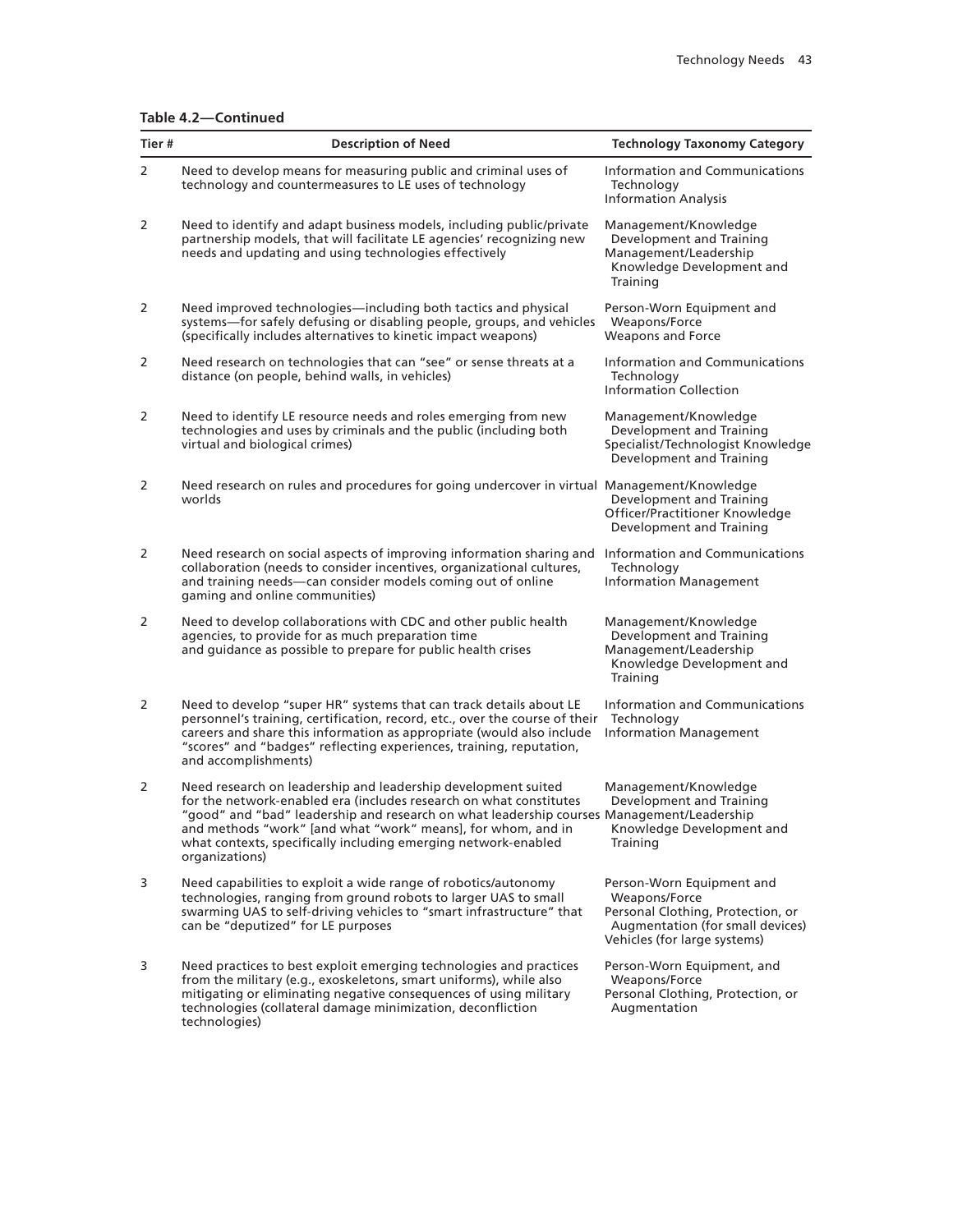|  |  | Table 4.2-Continued |  |
|--|--|---------------------|--|
|--|--|---------------------|--|

|       | Table 4.2-Continued                                                                                                                                                                                                                                                                                                               |                                                                                                                    |  |  |
|-------|-----------------------------------------------------------------------------------------------------------------------------------------------------------------------------------------------------------------------------------------------------------------------------------------------------------------------------------|--------------------------------------------------------------------------------------------------------------------|--|--|
| Tier# | <b>Description of Need</b>                                                                                                                                                                                                                                                                                                        | <b>Technology Taxonomy Category</b>                                                                                |  |  |
| 3     | Need research on approaches for providing "honest brokers" to assess<br>performance of technological systems and disseminate the results<br>(could include validation testing of emerging technologies and/<br>or variants of "reputation/peer review" forums with comments for<br>purchasers of tools [Yelp, Tripadvisor, etc.]) | Management/Knowledge<br>Development and Training<br>Management/Leadership<br>Knowledge Development and<br>Training |  |  |
| 3     | Need research on virtual/holographic remote presence technologies<br>(an example includes supporting remote consultations between<br>mental health personnel and persons exhibiting mental health<br>problems)                                                                                                                    | Information and Communications<br>Technology<br><b>Information Delivery</b>                                        |  |  |
| 3     | Need technology to assist in the assessment of potential problems for<br>LE personnel from exposure to violent situations and images                                                                                                                                                                                              | Management/Knowledge<br>Development and Training<br>Management/Leadership<br>Knowledge Development and<br>Training |  |  |
| 3     | Need an improved understanding of how LE can use emerging<br>cognitive technologies (such as possibly emerging lie detection, prior<br>presence on scene, and intent prediction technologies)                                                                                                                                     | Information and Communications<br>Technology<br><b>Information Analysis</b>                                        |  |  |
| 3     | Need to develop "opt-in and opt-out" sensors for public areas that<br>allow people to have more control over the data that are collected<br>on them (e.g., automated face blurring on camera feeds), along with<br>security provisions (policy-driven overrides) to ensure protection of<br>the public                            | Information and Communications<br>Technology<br><b>Information Collection</b>                                      |  |  |
| 3     | Need to understand state of research and LE implications and needs<br>for "brain bots"—early bionic brain implants that will support<br>memory, decisionmaking, and hands-free interfaces                                                                                                                                         | Person-Worn Equipment, and<br>Weapons/Force<br>Personal Clothing, Protection, or<br>Augmentation                   |  |  |

#### **Table 4.3 Categories of Needs, by Tier**

|                                                   |                                                                 |   |                | <b>Tier</b> |     |
|---------------------------------------------------|-----------------------------------------------------------------|---|----------------|-------------|-----|
| <b>Need Division</b>                              | <b>Need Category</b>                                            | 1 | $\overline{2}$ | 3           | All |
| <b>Information and Communications</b>             | <b>Information Analysis</b>                                     | 2 | 1              | 1           | 4   |
| <b>Technologies</b>                               | Information Collection                                          | 3 | 1              | 1           | 5   |
|                                                   | <b>Information Delivery</b>                                     |   |                | 1           |     |
|                                                   | <b>Information Management</b>                                   | 3 | $\overline{2}$ |             | 5   |
| Management Knowledge/<br>Development and Training | Management/Leadership Knowledge<br>Development and Training     | 4 | 3              | 2           | 9   |
|                                                   | Officer/Practitioner Knowledge Development<br>and Training      | 1 | 1              |             | 2   |
|                                                   | Specialist/Legal Knowledge Development and<br>Training          | 2 |                |             | 2   |
|                                                   | Specialist/Technologist Knowledge Development 2<br>and Training |   | 1              |             | 3   |
| Person-Worn Equipment                             | Personal Clothing, Protection, or Augmentation                  |   |                | 3           | 3   |
| and Weapons/Force                                 | Weapons and Force                                               |   | 1              |             |     |
|                                                   | Vehicles                                                        |   |                | 1           |     |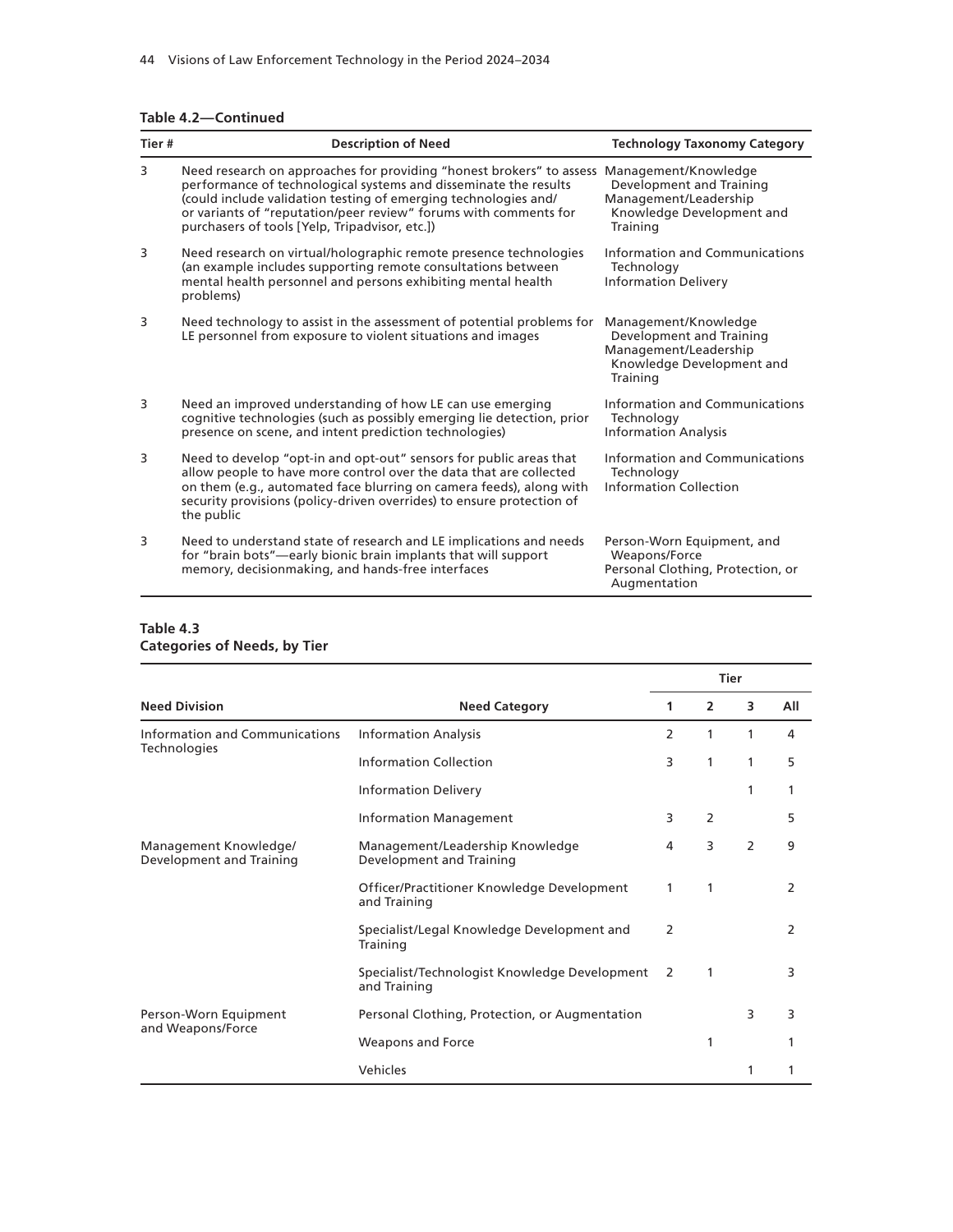During this workshop, after considering a broad range of societal and technology trends (as discussed in Chapter One), the participants conceived, discussed, and debated the characteristics and desirability of many different possible futures for law enforcement. Again, the first two research questions that participants considered were

- 1. How might technology and society evolve in the future?
- 2. How might the evolution of technology and society affect the use of technology by law enforcement?

For these questions, participants envisioned continued technology development and societal adoption and adaptation, and agreed that law enforcement agencies need substantial improvement in their ability to use technology effectively. They noted that, in many cases, criminals currently make more effective use of technology than law enforcement. Because of this, and the rapid rate of advancement of technology, they concluded that doing nothing to improve the effectiveness of law enforcement use of technology would inevitably lead to an undesirable future in which criminals have the upper hand and public support for law enforcement agencies is eroded.

The third research question was

3. What are the priority needs of law enforcement related to technology, including research and development, training, policy, and practice?

The workshop's answer to this question was based on the analysis of desirable and undesirable futures. One clear outcome of the scenario analysis was that there are many possible paths to undesirable futures. Some of the potential drivers of such paths are lack of resources, insufficient understanding of or training in the use of technologies, too intrusive use of technology (for example, with military-style equipment), lack of effective communication with the public, and poor leadership or ineffective or counterproductive policies. Paths to desirable futures, in which law enforcement uses technology effectively, and especially to those most desirable futures in which public support is also achieved and retained, require concerted action. Workshop participants identified and prioritized technology needs based on analysis of multiple scenarios and pathways to both desirable and undesirable futures.

As described in Chapter Three, paths to desirable futures can be built on a triad of information sharing, education and training, and partnerships: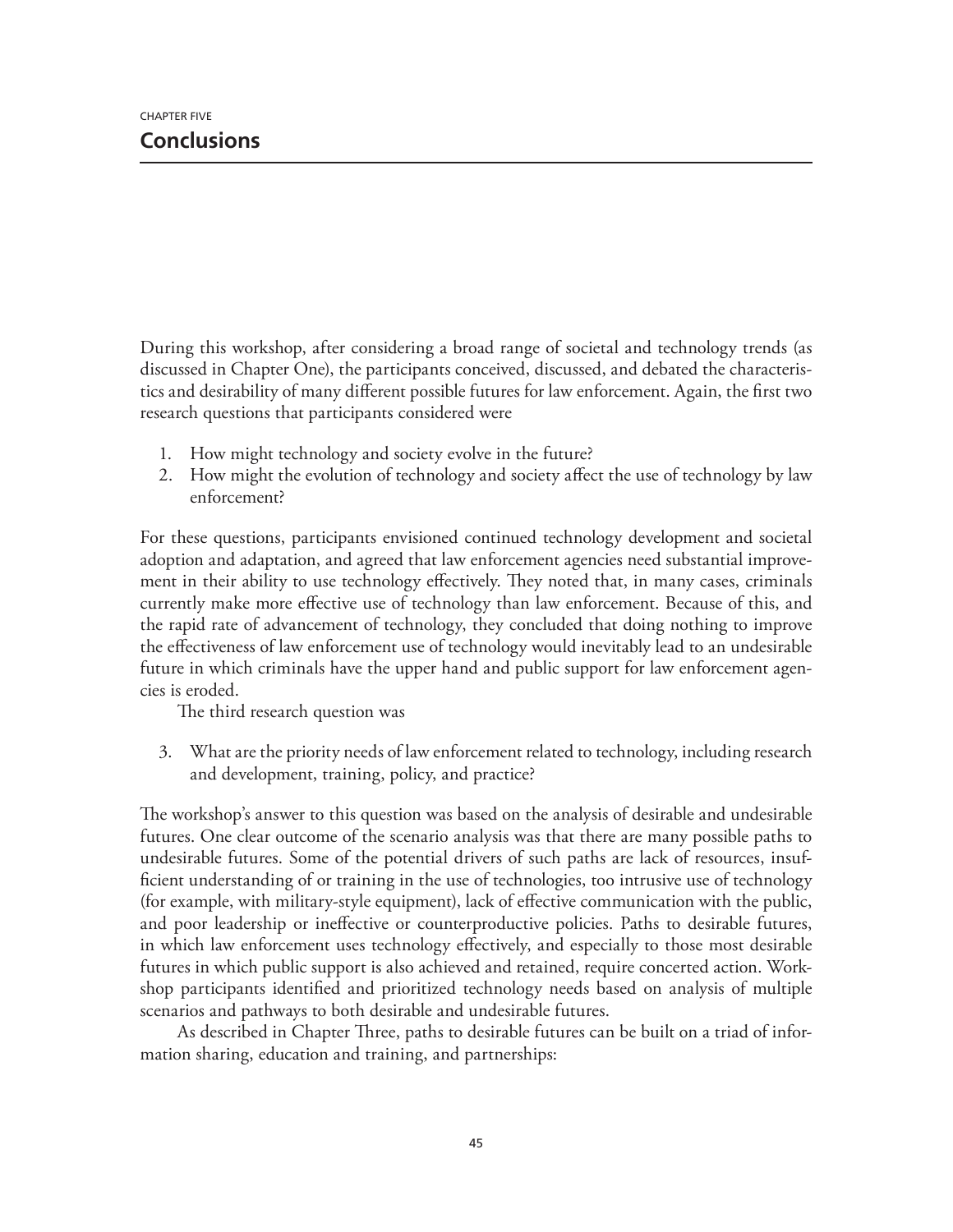- Effective information sharing both within law enforcement and with the public that provides rapid information dissemination and a vehicle to support clear understanding both law enforcement's understanding of community needs and desires and public understanding of law enforcement needs and operational realities. (Here, workshop participants highlighted the need for effective use of social media.)
- Education and development of law enforcement personnel at all levels, both on the latest technologies and in their effective and least intrusive use by law enforcement, as well as general development of personnel, so they can adapt to whatever scenarios the future holds.
- Development of partnerships with the public, the private sector, and other government agencies and nonprofit organizations, with the objectives of developing a range of operationally effective systems and cost-effective adoption and implemention of technology by law enforcement agencies, as well as enhancing communication channels.

Workshop participants identified and prioritized technology needs to enable movement toward desirable futures and/or to prevent or mitigate the effects of movement toward undesirable futures. These needs are in broad alignment with the triad above. This triad, along with the specific needs from the workshop, is quite consistent with the major themes emerging from RAND's earlier assessment and prioritization of *current* law enforcement technology needs, focusing on information technology (Hollywood et al., 2015). The earlier assessment also found general themes focusing on improving the sharing and use of information, improving law enforcement's knowledge of technology and how to use it through various education and training means, and development and fielding of various affordable new technologies.

Implicit in this consistency across studies—and directly from the discussion and generated needs at the workshop—is that *workshop participants felt the best way to address the challenges of the future was to focus on improving today's law enforcement's capabilities, with an eye toward the challenges of a technologically complex future*. This is in contrast to focusing on comparatively futuristic research and development needs, which is what one might typically expect from a futuring workshop. Indeed, only a handful of needs from the workshop (on swarming unmanned vehicles, exoskeletons, holographic presence, and brain implants) can be thought of as "futuristic," and these were all ranked in Tier 3.

Below, we discuss each of the themes in the triad in more detail, along with the specific Tier 1 needs that support them.

## **Information Sharing as a Driver Toward Desirable Futures**

*Supporting Tier 1 needs:*

- *• Research and development on technologies to use information more effectively and tools to filter and prioritize information and to support real-time control and sharing of data from investigations and other operations*
- *• Development of technologies and processes to support data sharing, including infrastructure, equipment standards, and integrated, adaptable systems*
- *• Research on recognizing and dealing with legal and policy constraints on information sharing.*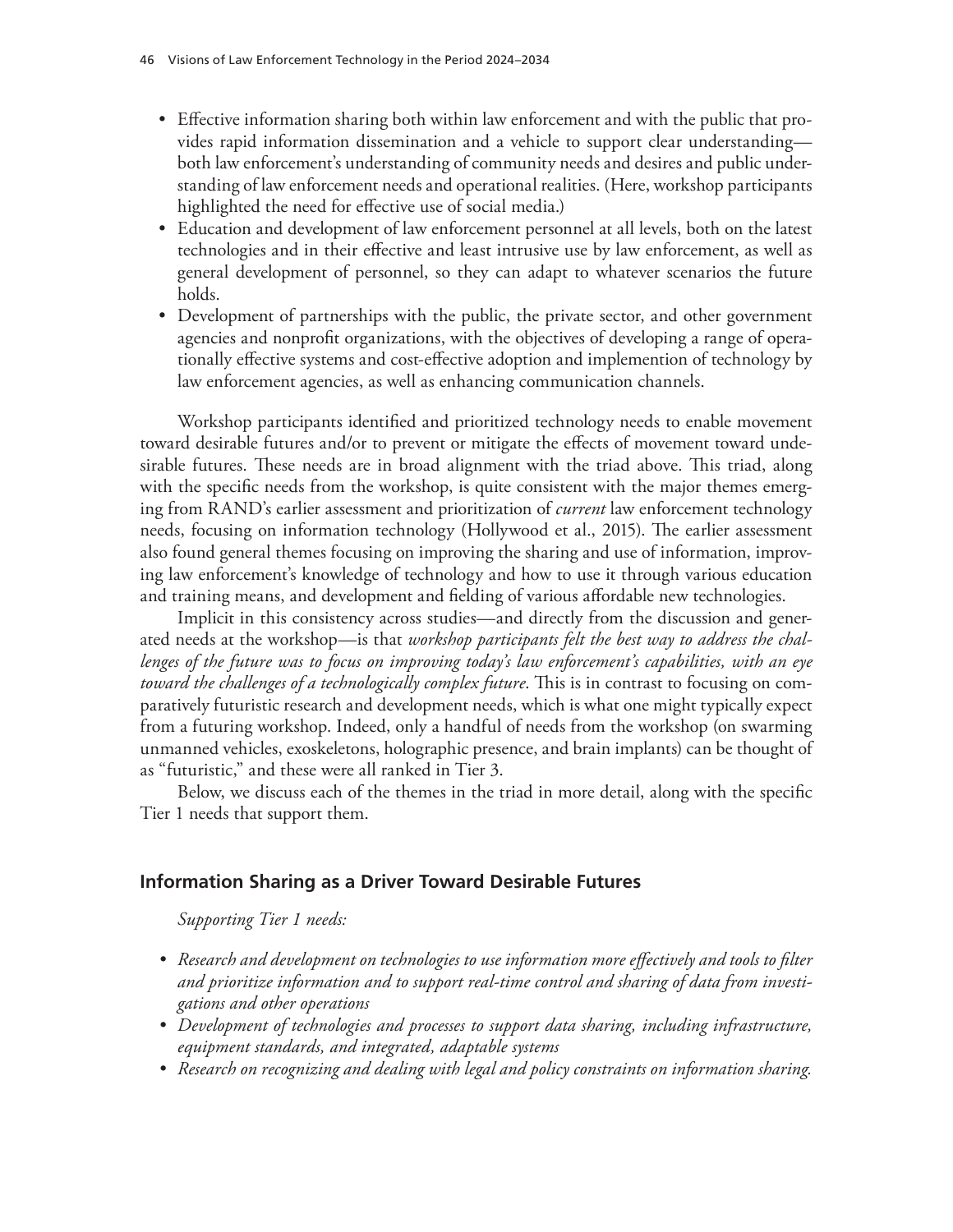Information sharing broadly defined was seen as a major unifying driver across the more positive scenarios and specific needs. The need for agencies to improve how they share and use information, internally, with other law enforcement partners, and with the public, was a very common theme throughout the workshop. Indeed, the specific vision for the most desirable future path to the future was labeled in Chapter Three as "Network-Centric Policing," with the ability to share information effectively one of its defining characteristics.

Considering specific needs, the highest-priority need identified in this workshop (discussed below) was the development of educational materials on social media that can be regularly updated to include the latest media and communications technologies. This directly supports critical internal and external communication needs, including informing the public, getting incident reports from the public, and getting assistance in solving crimes. Other top needs focused not just on the technology infrastructure for information sharing, but also on processes and policy. Policy and legal constraints routinely prevent or limit information sharing; in fact, there have been claims that policy and process barriers are actually significantly larger barriers to information sharing than technical interoperability issues.

#### **Education and Development as a Driver Toward Desirable Futures**

*Supporting Tier 1 needs:*

- *• Educational material on social media to better engage the public and improve internal communications (the top-ranked need by either the median or average metric)*
- *• Methods to disseminate innovative, promising practices across the large number of law enforcement agencies*
- *• Training suitable for new technologies tailored for individuals with differing backgrounds and assignments, taking advantage of new educational technologies*
- *• More research on ethics development in general*
- *• Updating of law enforcement agency recruiting practices to acquire needed skills and improve screening and hiring mechanisms, and updating of training academy processes for networkenabled training environments.*

This theme broadly reflects an overarching need to improve the capabilities of law enforcement personnel to use technology effectively. It includes improving dissemination and education about new technologies and how to use them (i.e., promising processes and policies). It also includes research and development of new methods and tools to improve the education and training of law enforcement personnel in general (along with recruiting and retention).

This overarching need is critical if new technologies are to have a real-world impact in improving agencies' adaptations to future scenarios. Importantly, this need includes not just using technology efficiently but using it in ways that provide for legitimacy with the public. The most desirable specific future, "Network-Centric Policing," included a number of elements focused on major improvements in the capabilities of law enforcement personnel, both in a general sense and in reference to using specific technologies.

Considering specific needs, one highly ranked need was the improvement of training that is suitable for new technologies. This includes identifying/updating training needs, skill sets, and roles; tailoring training for people with different roles, levels, and backgrounds; and taking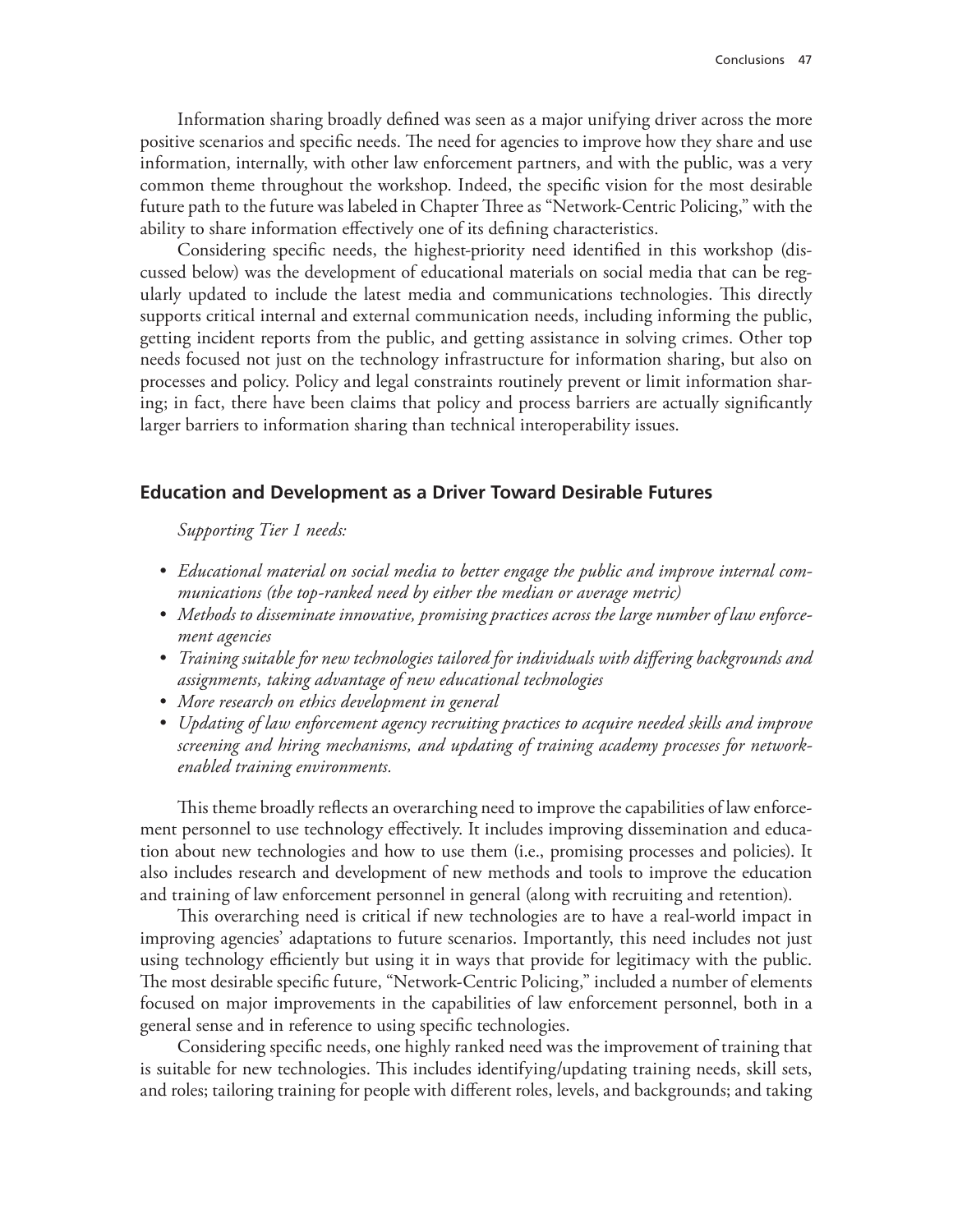advantage of new educational technologies. Current practices in law enforcement agencies can, either directly or indirectly, hinder their effective use of technology. Moreover, innovative and promising practices are often not disseminated, either within or between agencies. Improper or intrusive use of technology can result from a lack of understanding or implementation of ethical practice or procedures. Beyond training, law enforcement recruiting practices need to be updated to attract and retain staff with strong technology know-how in today's job market.

Beyond the specific needs listed above, workshop participants discussed at length the need to improve the development and selection of leaders at all levels of law enforcement agencies. They noted that leadership development, recruitment, and selection have been major problem areas since the dawn of policing, although they were unable to identify any specific science and technology needs that they felt were likely to lead to breakthroughs. However, the fact that they did not identify any top needs did not mean they did not think leadership was critical—in fact, some participants said they thought leadership was perhaps the most important requirement for law enforcement agencies to be able to adapt to and thrive in whatever scenarios occur in the future.

### **Technology Research and Development as a Driver Toward Desirable Futures**

*Supporting Tier 1 Needs:*

- *• Research on the use of tagging and tracking technologies for inventory, equipment, and people for both administrative and investigative purposes*
- *• Improved translation technologies, including dialect, indigenous languages, and cultural factors translation*
- *• Methods to permit law enforcement personnel to create and use artificial identities for valid law enforcement purposes*
- *• Technology to identify in the field when someone is under the influence or impaired from future legal and custom-made drugs and other biological agents.*

Beyond information sharing, which was broad and strong enough to be called out as its own leg of the triad, technology research and development in a number of areas was seen as necessary for agencies to move toward desirable paths. Notably, the "Network-Centric Policing" future actually calls for law enforcement mastery of a range of emerging technology areas, not just networking. In fact, this future called for a much larger number of technologies than any of the other (and much less desirable) futures.

The top needs in this theme cover a wide range of technologies. Law enforcement needs to adapt the latest small and unobtrusive tagging and tracking technologies for people, equipment, and inventory in both investigations and administration. Current translation technology limitations in recognizing dialects, indigenous languages, and cultural effects, which create manifold problems for officers in the field, need to be overcome. Because of the growth of cybercrime, it is important to establish practices and procedures that will allow law enforcement personnel to create and use artificial identities. With the proliferation of local capabilities to produce drugs and other biological agents, it will become increasingly important to have technology in the field to determine when someone is under the influence of or impaired by future legal or custom-designed drugs or other biological agents.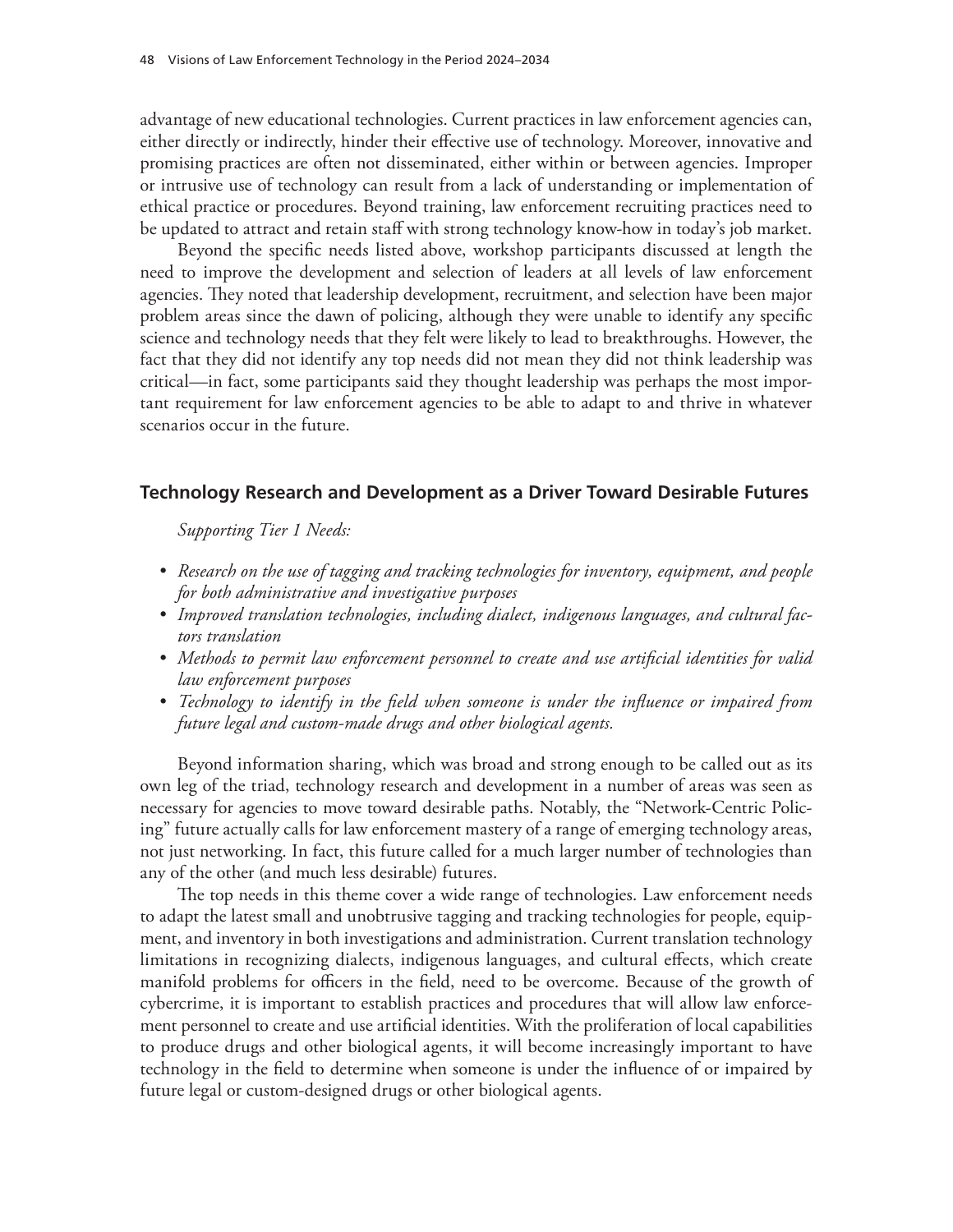## **Conclusions from the Law Enforcement Futuring Workshop**

The above examples of high-priority technology needs are by no means a comprehensive set. They do, however, represent the participants' highest-ranked tier of needs, consisting of 12 of the 30 identified needs. The balance of the needs and the other two tiers in which they were ranked were described in Chapter Four.

Beyond any individual theme or specific need, the key message of this workshop is that by addressing law enforcement's need to improve its technologically related capabilities today we can greatly enhance our chances of moving on a path toward desirable futures.

We draw the following conclusions from the Law Enforcement Futuring Workshop:

- 1. Positive steps to address identified needs in technology, policy, and practice must be taken to avoid paths to futures workshop participants identified as undesirable. The literal "do nothing" path was seen as leading to highly undesirable futures, and even the "do just enough to stay afloat path" was seen as leading to poor outcomes.
- 2. Because technology and society will continue to evolve, moving to and staying on paths to futures that workshop participants identified as desirable will require continuing action to establish and retain public support and for law enforcement practitioners to effectively meet technology-based challenges.
- 3. Enabling paths to desirable futures in the period 2024–2034 will require addressing identified needs in practice, education, and training; information sharing; and development and/or adaptation of technology now.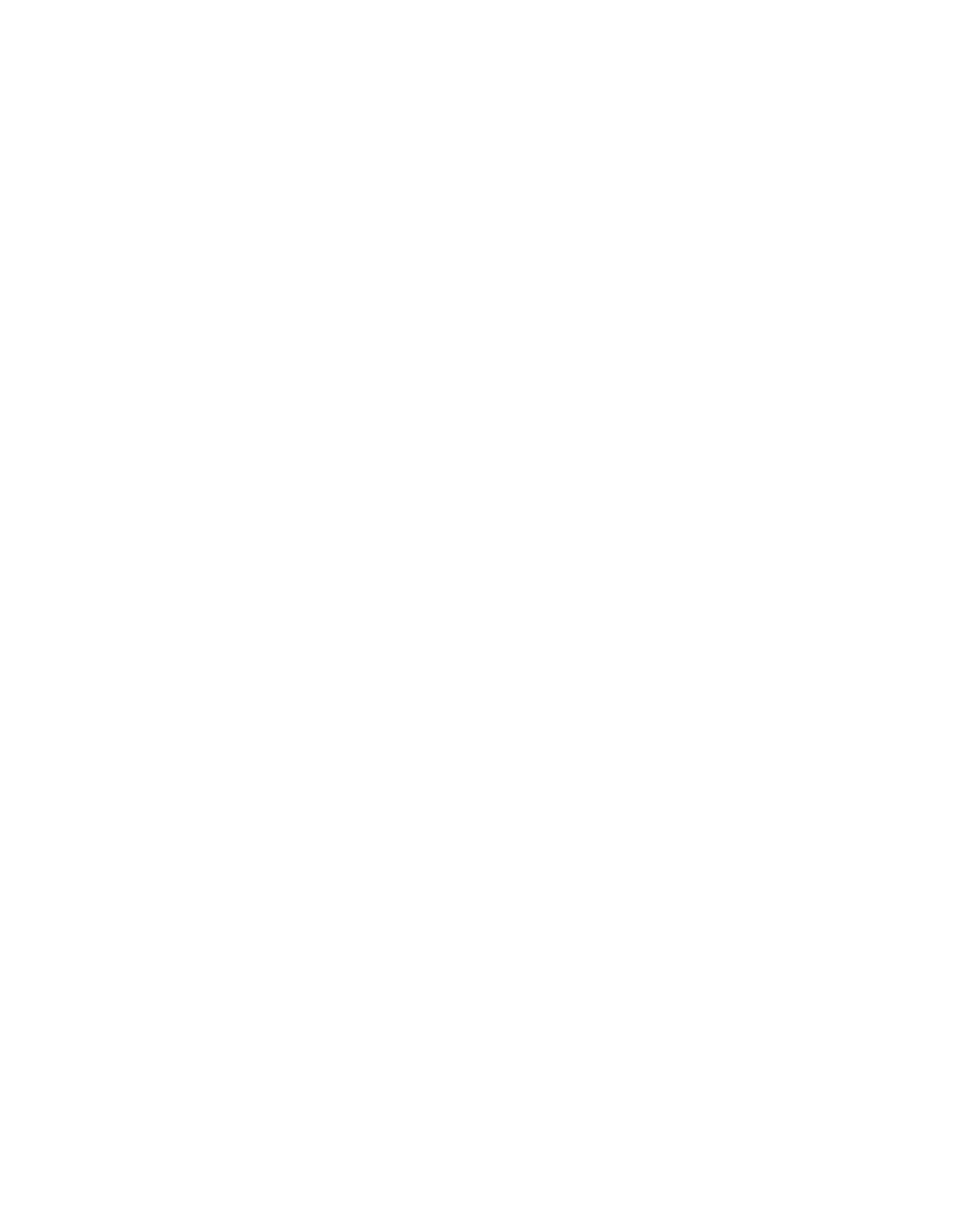# **National Institute of Justice NLECTC Priority Technology Needs Initiative Law Enforcement Futuring Workshop**

# **Workshop Agenda**

## **Day 1: July 22, 2014**

| $8:00 - 8:30$                | Registration                                                                                                                                               |
|------------------------------|------------------------------------------------------------------------------------------------------------------------------------------------------------|
| $8:30 - 8:45$                | Welcome (NIJ)                                                                                                                                              |
| $8:45-9:30$                  | In-brief (RAND)                                                                                                                                            |
| $9:30 - 10:30$               | Full group discussion of $(10-20 \text{ year})$ future issues for<br>law enforcement                                                                       |
| $10:30 - 10:45$              | <b>Break</b>                                                                                                                                               |
| $10:45 - 12:00$              | Continue full group discussion of future issues                                                                                                            |
| $12:00 - 13:30$              | Lunch on your own                                                                                                                                          |
| <b>Breakout Groups Begin</b> |                                                                                                                                                            |
| $13:30 - 15:30$              | Discussion of Current Problems/Issues (First Horizon)                                                                                                      |
|                              | Current location on scenario axes<br>• The role of technology<br>Drivers/barriers to use of technology<br>$\bullet$<br>Current technology characterization |
| $15:30 - 15:45$              | <b>Break</b>                                                                                                                                               |
| $15:45 - 17:00$              | Finish discussion of First Horizon<br>• Consensus on current location on scenario axes and technology<br>characterization                                  |

## **Day 2: July 23, 2014**

*Breakout Groups Continue*

8:30–10:30 Possible Futures (Third Horizon)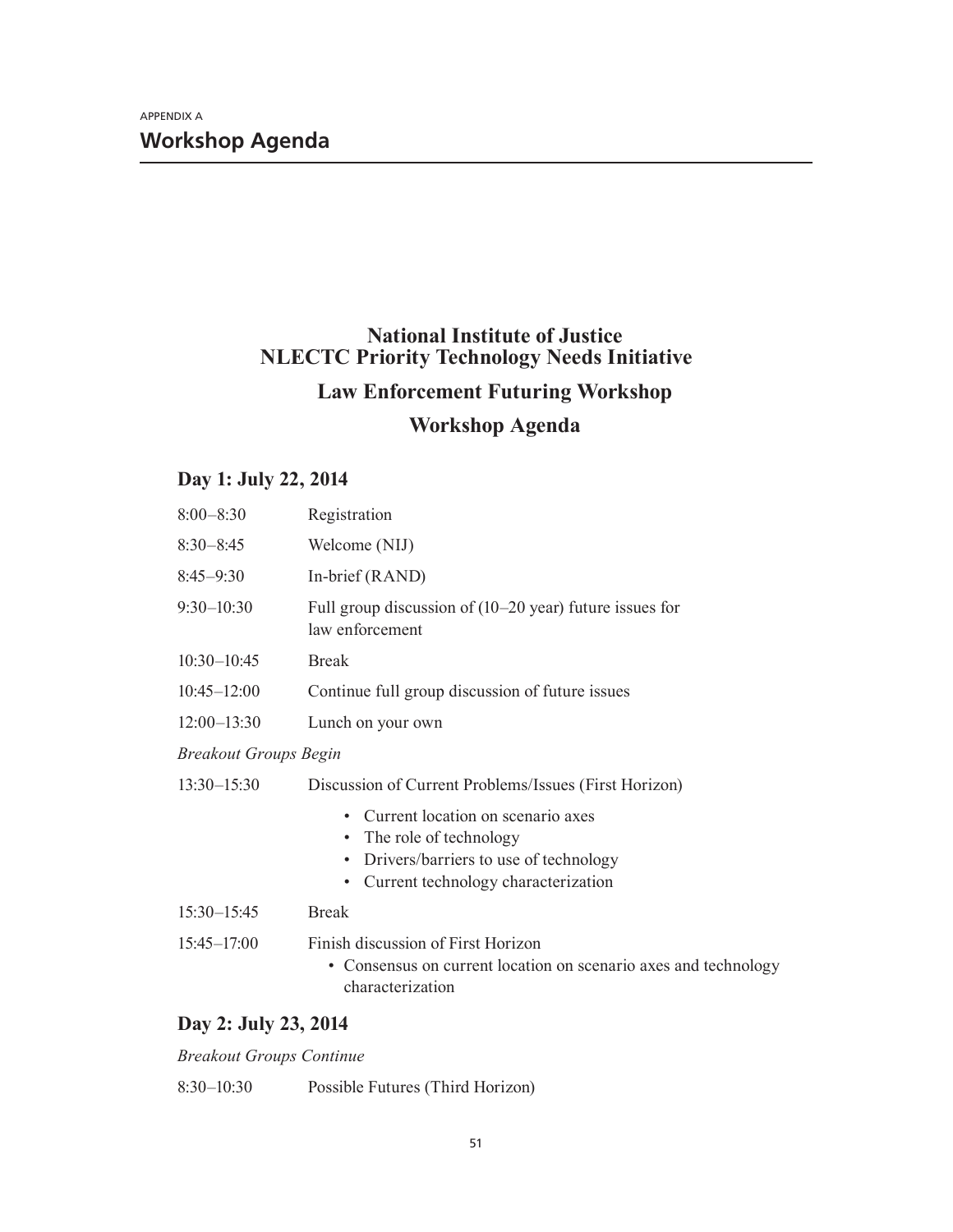- Possible locations on scenario axes
- Characteristics (similarities and differences from First Horizon)
- Problems and opportunities
- The role of technology

| $10:30 - 10:45$ | <b>Break</b>                                                                                                                                               |
|-----------------|------------------------------------------------------------------------------------------------------------------------------------------------------------|
| $10:45 - 12:00$ | Continue discussion of Third Horizon                                                                                                                       |
| $12:00 - 13:30$ | Lunch on your own                                                                                                                                          |
| $13:30 - 15:30$ | Continue discussion of Third Horizon                                                                                                                       |
| $15:30 - 15:45$ | <b>Break</b>                                                                                                                                               |
| $15:45 - 17:00$ | Finish discussion of Third Horizon<br>• Consensus on possible future locations on scenario axes, problems<br>and opportunities, and the role of technology |

# **Day 3: July 24, 2014**

#### *Breakout Groups Continue*

| $8:30 - 10:30$                                   | Possible Pathways (Second Horizon)<br>• Desirable and undesirable locations on scenario axes<br>• Pathways to desirable futures<br>• Drivers/barriers<br>• The role of technology<br>• Technology needs |
|--------------------------------------------------|---------------------------------------------------------------------------------------------------------------------------------------------------------------------------------------------------------|
| $10:30 - 10:45$                                  | <b>Break</b>                                                                                                                                                                                            |
| $10:45 - 12:00$<br><b>End of Breakout Groups</b> | Finish discussion of Second Horizon<br>• Consensus on desirable and undesirable locations on scenario axes,<br>pathways to desirable futures, and technology needs                                      |
| $12:00 - 13:30$                                  | Lunch on your own                                                                                                                                                                                       |
| $13:30 - 15:30$                                  | Re-convene all participants for reports from breakout groups<br>• Desired futures<br>• Possible pathways<br>• The role of technology<br>• Technology needs                                              |
|                                                  |                                                                                                                                                                                                         |

- 15:30–15:45 Break
- 15:45–17:00 All-participant discussion of breakout group results
	- Consensus on scenarios and technology needs

## **Day 4: July 25, 2014**

| $8:30-10:30$    | All-participant Delphi session Round 1 for needs prioritization |
|-----------------|-----------------------------------------------------------------|
| $10:30 - 10:45$ | <b>Break</b>                                                    |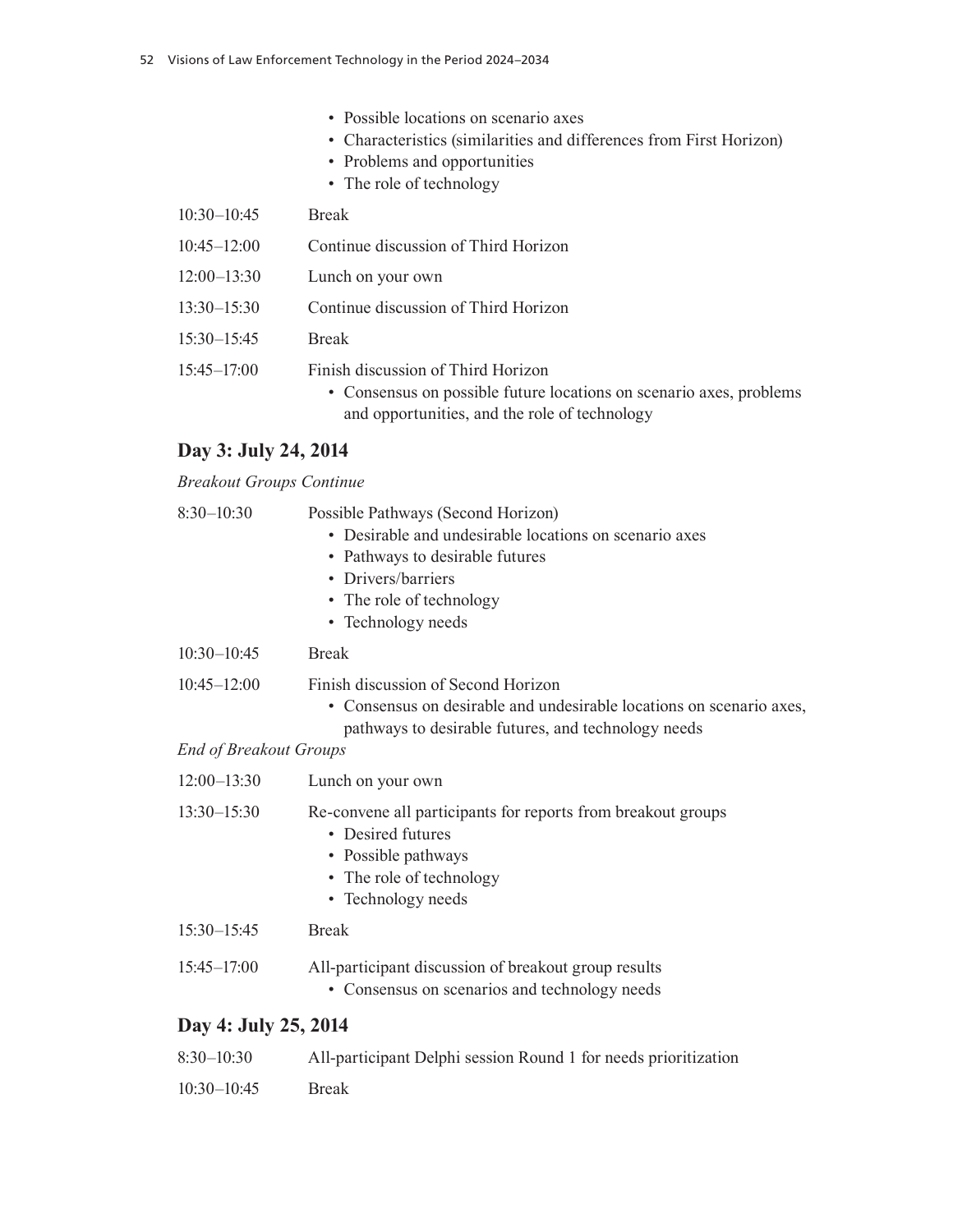- 10:45–11:30 All-participant Delphi session Round 1 (continued)
- 11:30–12:30 Lunch on your own
- 12:30–13:30 Report on Delphi Round 1
- 13:30–15:00 Discussion of non-consensus issues in Delphi Round 1 • Opportunity to revise answers (Delphi Round 2)
- 15:00–15:30 Final session: thank you and participant survey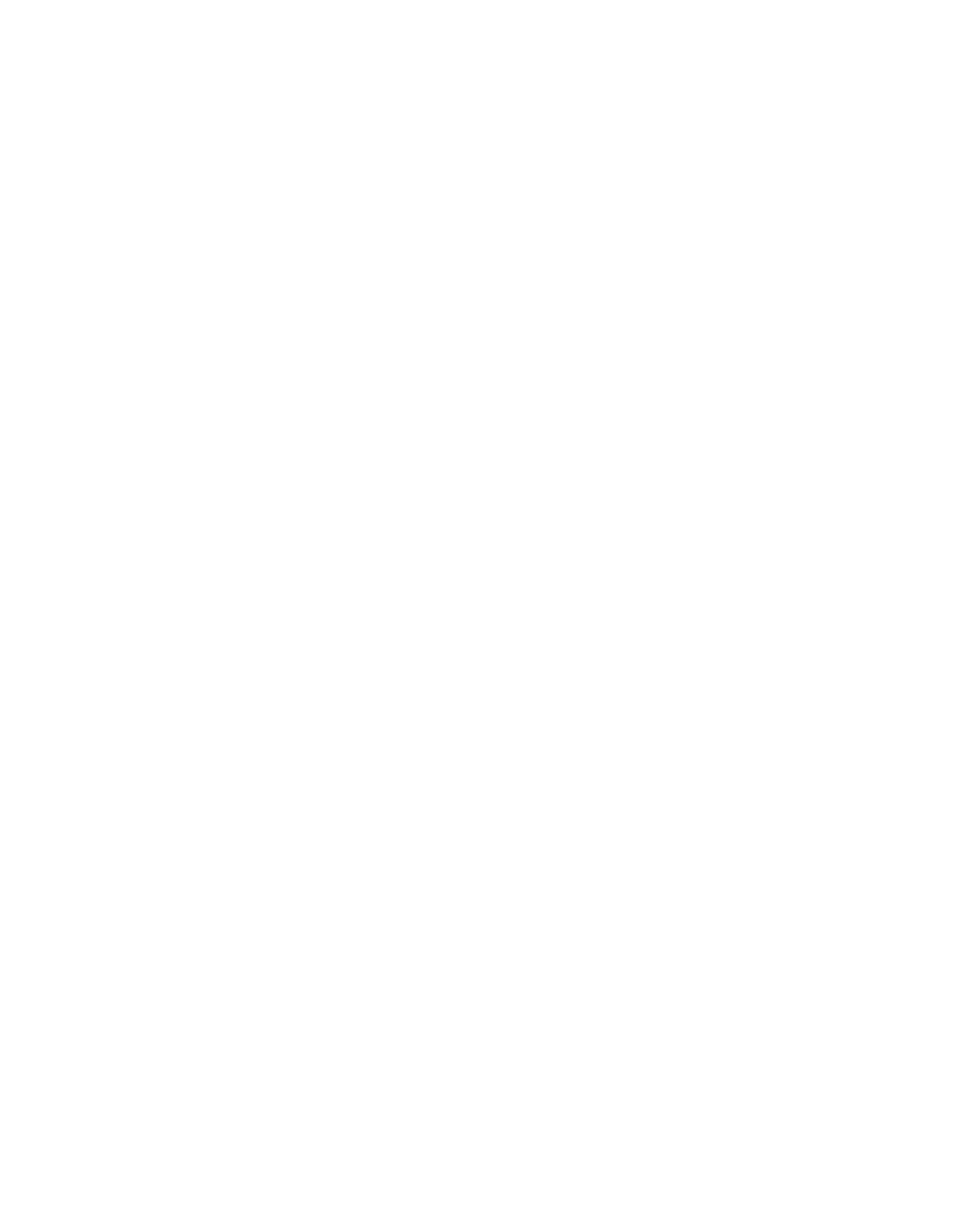David Azuelo, Captain, Tucson Police Department, Tucson, Arizona Michael Buerger, Associate Professor, Bowling Green State University, Bowling Green, Ohio Brian Cain, Sergeant, Holly Springs Police Department, Holly Springs, Georgia Elliott Cohen, First Sergeant, Maryland Department of State Police Thomas Cowper, Director of Planning and Research, New York State Police John Daley, Commander and Chief Technology Officer, Boston Police Department, Boston, Massachusetts Brad Deardorff, Assistant Special Agent-in-charge, Federal Bureau of Investigation, Seattle, Washington Tim Dees, Journalist (former police officer, Reno, Nevada) John Evans, Project Manager for Western and Northern Canada, Defence Research Development Canada John Jackson, Sergeant, Houston Police Department, Houston, Texas John Jarvis, Chief Criminologist, Behavior Sciences Unit, Federal Bureau of Investigation Monica Mapel, Assistant Special Agent-in-charge, Immigrations and Customs Enforcement, Department of Homeland Security, San Antonio, Texas Daniel McFarland, Lieutenant, New York City Police Department, New York, New York Thomas Monahan, Lieutenant, Las Vegas Metro Police Department (retired) Ben Reed, Jr., Chief, Elko Police Department, Elko, Nevada Timothy Roufa, Captain, Florida Highway Patrol Joseph Schafer, Professor and Chair of the Department of Criminology & Criminal Justice, Southern Illinois University, Carbondale, Illinois Deborah Spence, COPS Office, Department of Justice, Washington, D.C. Gene Stephens, Distinguished Professor Emeritus, University of South Carolina College of Criminal Justice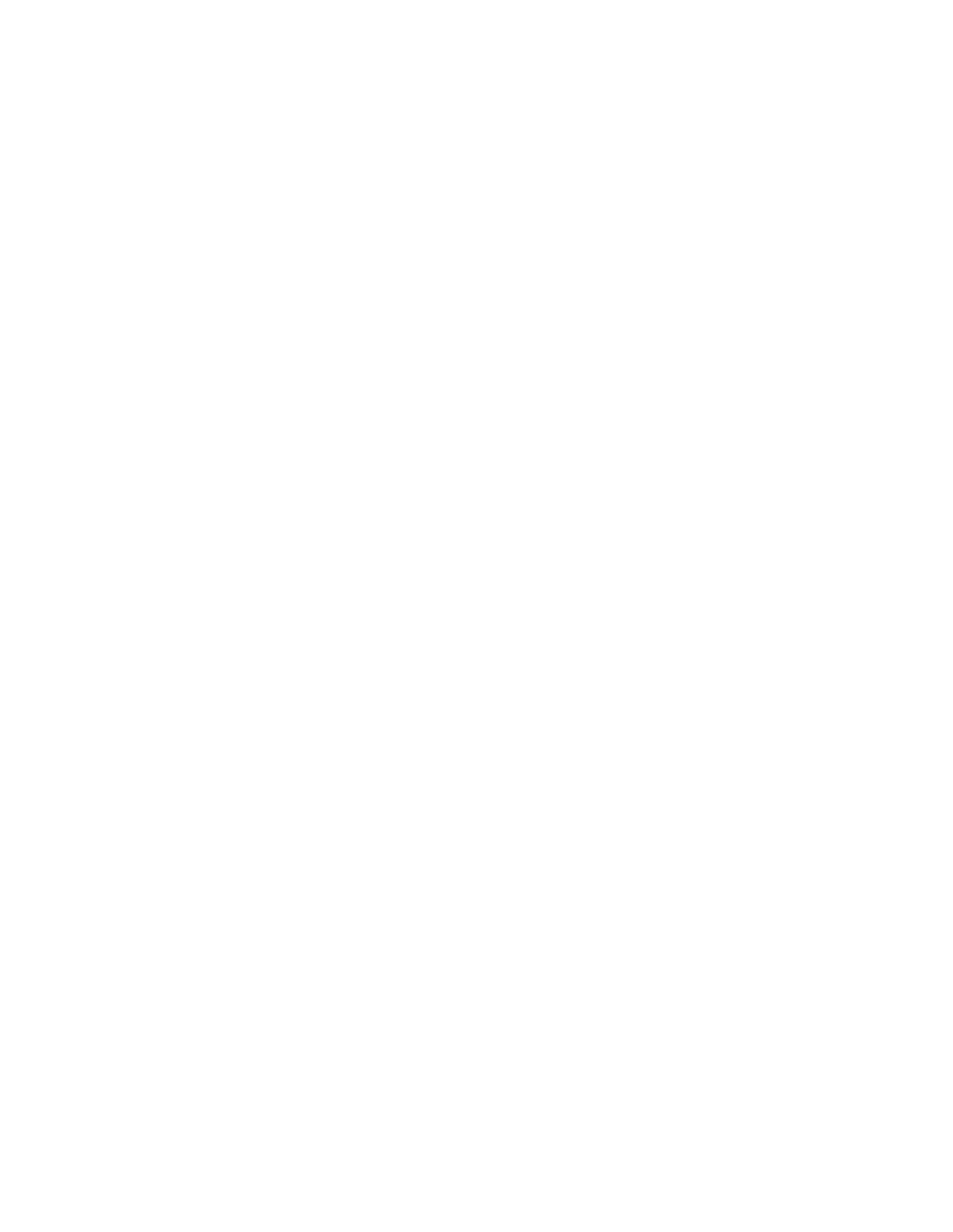## **Question 1 – How Important Will This Need Be** in Enabling or Preventing/Mitigating Scenarios?

- For this answer, consider the scenario in which this need would be most important
- First rank the need as high, medium, or low
	- $-$  Is this need critical for this scenario (high)?
	- Is this need important for this scenario (medium)?
	- $-$  Is this need not so important for this scenario (low)?
- Then decide where you think this need falls within these high, medium and low ranges  $\rightarrow$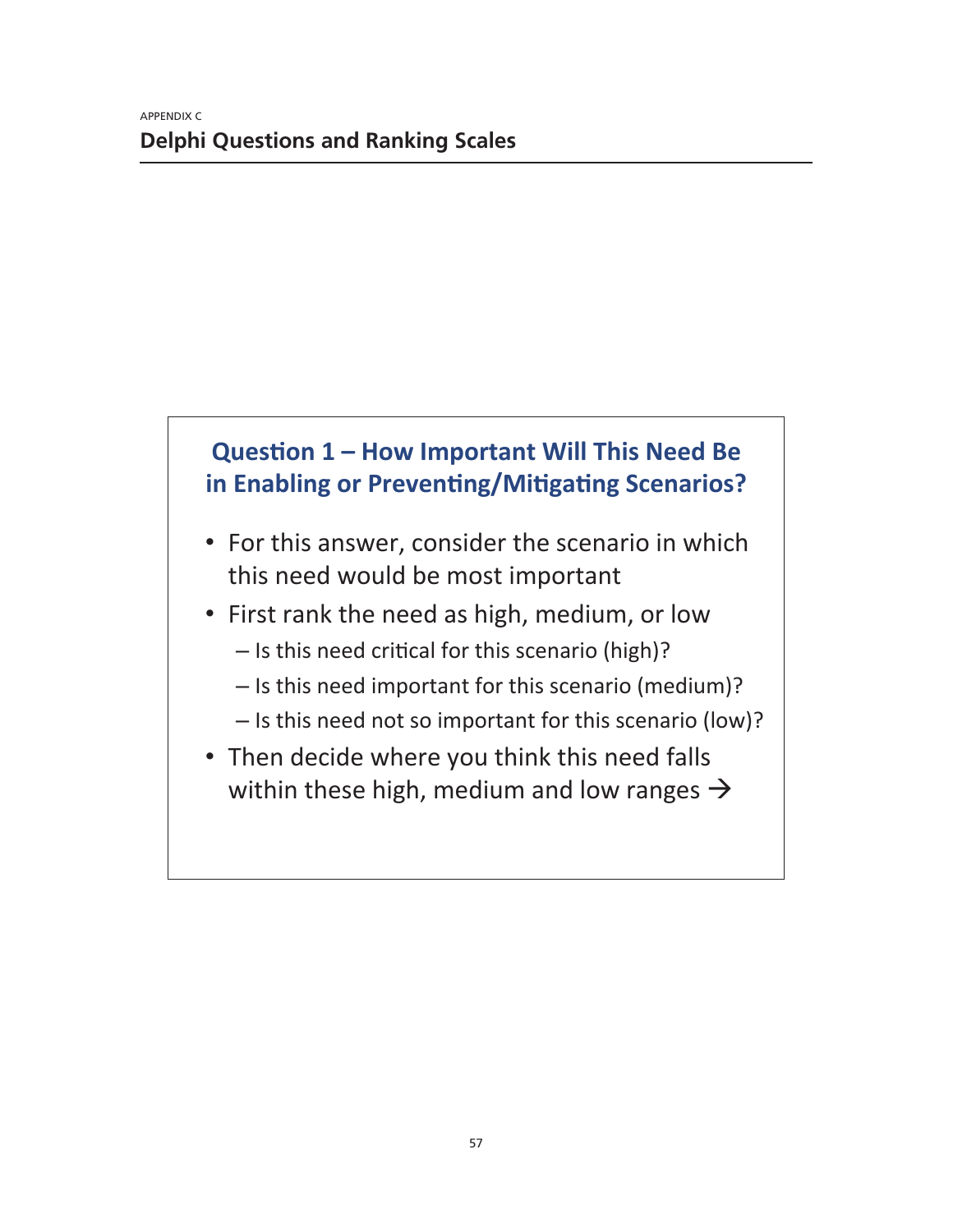

## **Question 2 – How Pervasive Will This Need Be** in Enabling or Preventing/Mitigating Scenarios?

- For this answer, consider all the scenarios in which this need would be important
- First rank the need as high, medium, or low
	- $-$  Is this need important for many/most scenarios (high)?
	- Is this need important for several scenarios (medium)?
	- Is this need important for few scenarios (low)?
- Then decide where you think this need falls within these high, medium and low ranges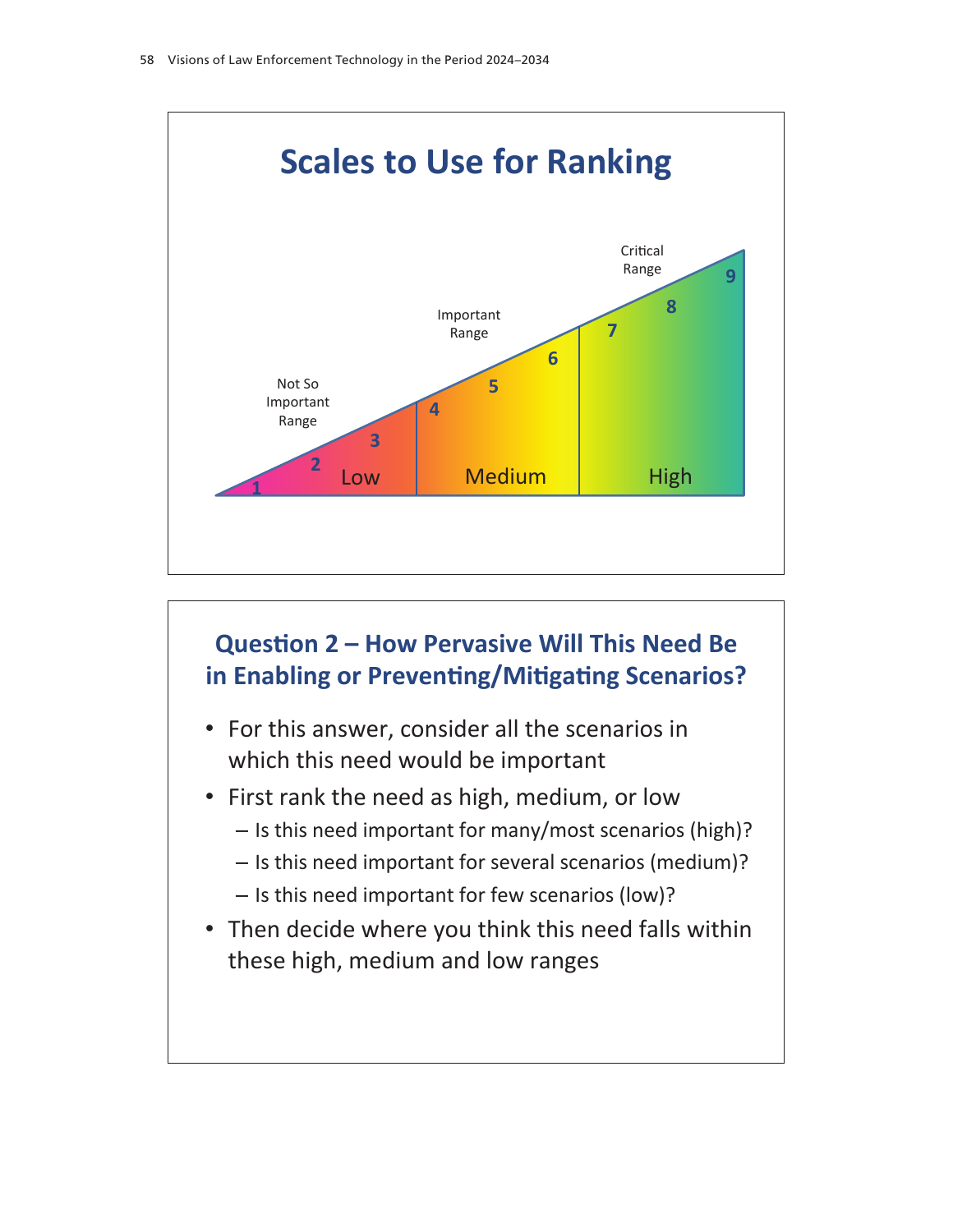### Question 3 - How Hard Would It Be to **Overcome the Technical Barriers?**

- 1. Rate the likelihood that this need could be successfully met from a *technical* perspective
	- High: path to overcoming technical barriers is clear and seems achievable (70-90% chance)
	- Medium: technical barriers are difficult and success is uncertain  $(40 - 60\% \text{ chance})$
	- Low: technical barriers are formidable and success requires a breakthrough (10-30% chance)
- 2. Where is likelihood of overcoming technical barriers within the High, Medium, or Low Category?
	- Towards the upper end more likely to succeed
	- In the middle of the category
	- Towards the lower end less likely to succeed

## Question 4 – How Hard Would It Be to Overcome the Operational and Deployment Barriers?

- 1. Rate the likelihood that this need could be successfully met from an *operational* perspective
	- High: path to overcoming operational/deployment barriers is clear and seems achievable (70-90% chance)
	- Medium: operational and deployment barriers are difficult and success is uncertain  $(40 - 60\% \text{ chance})$
	- Low: operational and deployment barriers are formidable and success requires change (10-30% chance)
- 2. Where is likelihood of overcoming operational and deployment barriers within the High, Medium, or Low Category?
	- Towards the upper end more likely to succeed
	- In the middle of the category
	- Towards the lower end less likely to succeed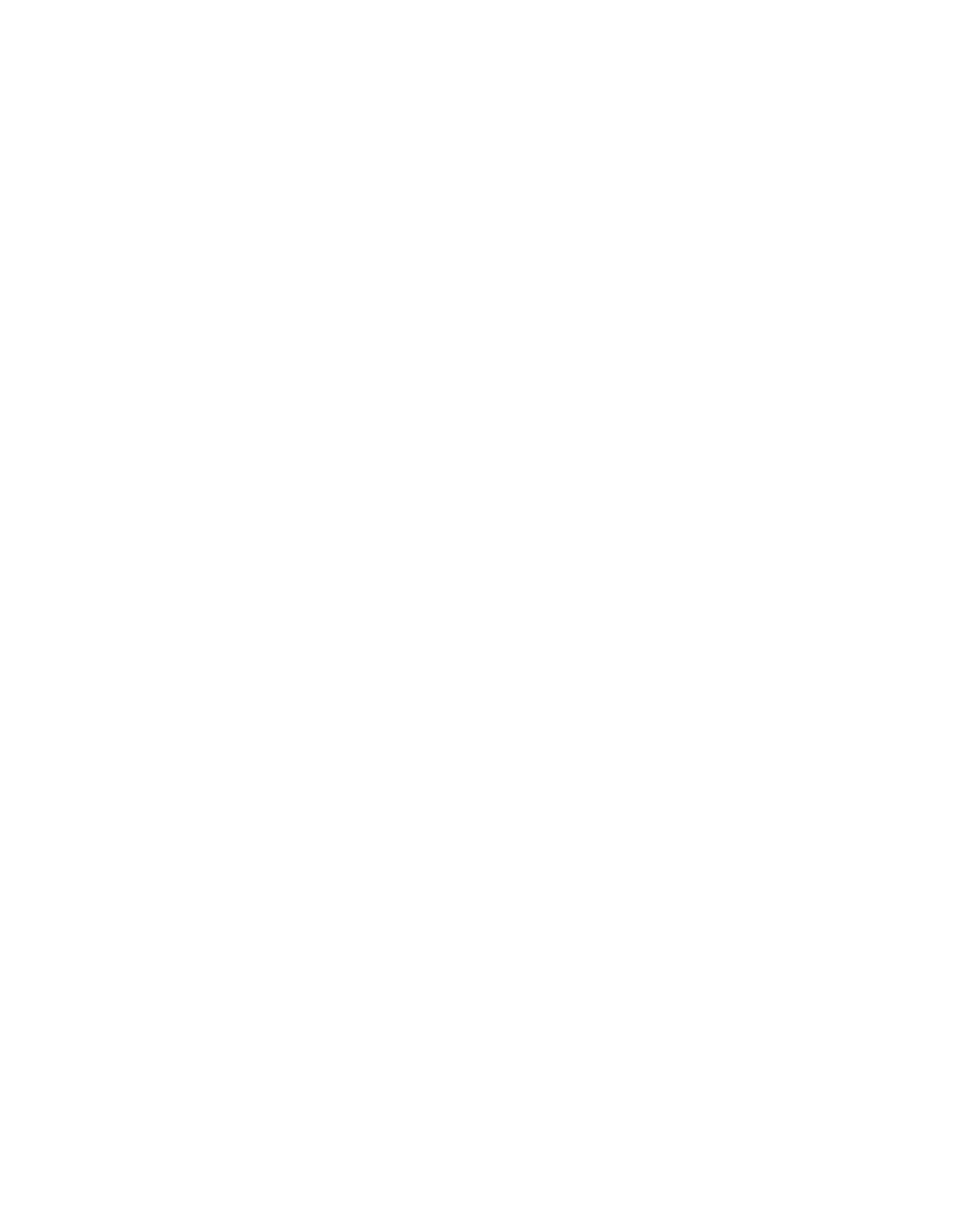The 30 technology needs identified by the participants in the Law Enforcement Futuring Workshop are listed in Table D.1. The Need numbers have no special significance, merely reflecting the order in which the needs were identified by the workshop participants. However, they will be useful in the discussion below as identifiers of specific needs.

During the workshop, participants scored these needs by answering the questions described in Appendix C using the scales also shown there. This gave a value for importance ranging from 1 to 9, a value for pervasiveness ranging from 0.1 to 0.9, and values for technical and implementation probability each ranging from 10 percent to 90 percent. As described in Chapter Four, we calculated an expected value estimate for each participant for each need as the product of the scores for the answers to the four questions. This gave us 19 discrete expected value estimates for 29 of the needs and 18 discrete expected value estimates for one of the needs.

A key objective of the workshop was to use these estimates to rank the 30 needs from high to low, with ranking 1 being the highest and ranking 30 being the lowest. There are many possible approaches to accomplish this objective. Such sets of discrete estimates can be fitted to a continuous distribution, for example using a normal or lognormal distribution (Aitchison and Brown, 1957). Then the mean or median of the distribution can be used as a ranking metric, and the variance of the distribution as a measure of uncertainty. Alternatively, one can use the data directly to find an average and median of the individual participant estimates and use either the average or the median as a ranking metric. We chose the latter path because, most importantly, it does not require any assumptions about the shape of the distribution. Further, there is a statistical test that provides a direct measure of the probability that any lower-ranked need should actually be ranked higher than a given higher-ranked need.<sup>1</sup> We describe the below rankings using average and median, as well as the statistical analysis of each set of rankings.

We illustrate the ranking method using the median as the ranking metric. Table D.2 shows the median of the discrete expected value estimates of the participants for each need, and the ranking of the need, where a lower number represents a higher ranking, i.e., ranking number 1 designates the highest ranked need and ranking number 30 designates the lowest ranked need. When the median expected value of two needs was the same, we averaged the ranking.

<sup>1</sup> This test is the Wilcoxon rank-sum test, which is described, for example, in Wild and Seber, 1999. It is based solely on the order in which each of the individual estimates, scores, or observations for a need fall, when these observations and those of the other need considered in a pairwise comparison are ordered together according to their scores.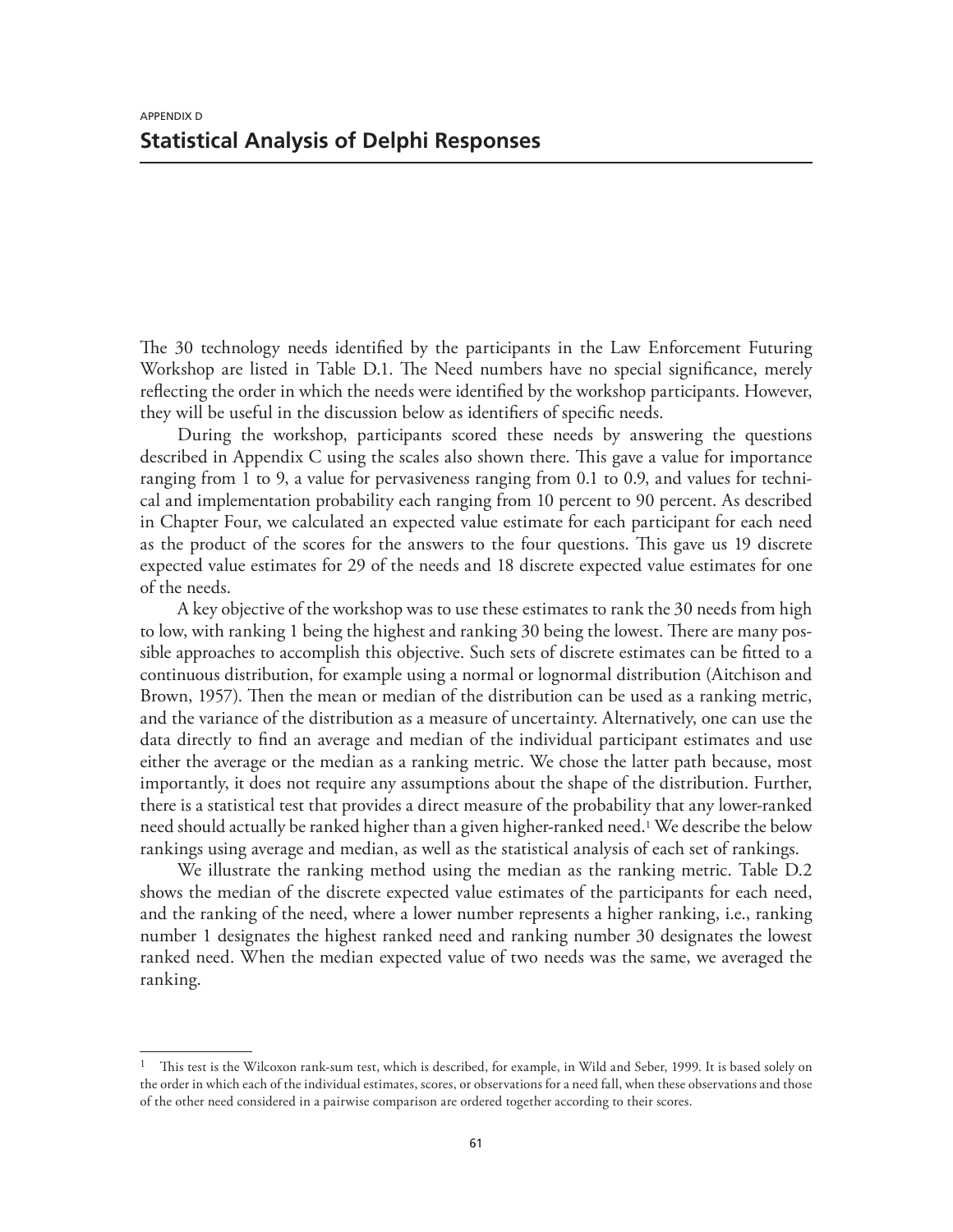| Table D.1 |                                                   |  |  |
|-----------|---------------------------------------------------|--|--|
|           | <b>Number and Description of Technology Needs</b> |  |  |

| Need #       | <b>Technology Need</b>                                                                                                                                                                                                                                                                                                                                                                                                                                                              |
|--------------|-------------------------------------------------------------------------------------------------------------------------------------------------------------------------------------------------------------------------------------------------------------------------------------------------------------------------------------------------------------------------------------------------------------------------------------------------------------------------------------|
| $\mathbf{1}$ | Need to develop educational material on social media to better engage the public and improve internal<br>communications. Includes (1) informing the public, (2) getting incident reports from the public, and (3)<br>getting assistance in solving crimes. Training material needs to include good examples. Can also include<br>coverage of hiring and working with media experts. Material needs to be updated regularly to reflect<br>new media and communications technologies. |
| 2            | Need research on approaches for providing "honest brokers" to assess performance of technological<br>systems and disseminate the results. Could include validation testing of emerging technologies. Could<br>include variants of "reputation/peer review" forums with comments for purchasers of tools (Yelp,<br>Tripadvisor, etc.).                                                                                                                                               |
| 3            | Need improved technologies—including both tactics and physical systems—for safely defusing or<br>disabling people, groups, and vehicles. Specifically includes alternatives to kinetic impact weapons.                                                                                                                                                                                                                                                                              |
| 4            | Need practices to best exploit emerging technologies and practices from the military (up to exoskeletons,<br>smart uniforms), while also mitigating/eliminating negative consequences of using military technologies<br>(collateral damage minimization, deconfliction technologies)                                                                                                                                                                                                |
| 5            | Need R&D on technologies to use information more effectively, including smart search, sensor analytics,<br>general predictive analytics, tools to filter and prioritize information (both push and pull), and tools to<br>support real-time control and sharing of data from investigations and other law enforcement operations                                                                                                                                                    |
| 6            | Need to improve training suitable for new technologies. Includes identifying/updating training needs,<br>skill sets, and roles; tailoring training for people with different roles, levels, and backgrounds; and taking<br>advantage of new educational technologies                                                                                                                                                                                                                |
| 7            | Need to develop means for measuring public and criminal uses of technology and countermeasures to LE<br>uses of technology                                                                                                                                                                                                                                                                                                                                                          |
| 8            | Need to update LE agency recruiting practices, including recruiting people with needed skills, updating<br>screening and hiring mechanisms, and updating training academy processes for future network-enabled<br>training environments                                                                                                                                                                                                                                             |
| 9            | Need capabilities to exploit a wide range of robotics/autonomy technologies, ranging from ground<br>robots to larger UAS to small swarming UAS to self-driving vehicles to "smart infrastructure" that can be<br>"deputized" for law enforcement purposes                                                                                                                                                                                                                           |
| 10           | Need an improved understanding of how LE can use emerging cognitive technologies (such as possibly<br>emerging lie detection, prior presence on scene, and intent prediction technologies)                                                                                                                                                                                                                                                                                          |
| 11           | Need technology to identify in the field when someone is under the influence or impaired from future<br>legal and custom-made drugs and other biological agents. Could reflect behavioral screening, chemical<br>screening, or combinations of the two.                                                                                                                                                                                                                             |
| 12           | Need research on leadership and leadership development suited for the network-enabled era (includes<br>research on what constitutes "good" and "bad" leadership and research on what leadership courses<br>and methods "work" [and what "work" means], for whom, and in what contexts, specifically including<br>emerging network-enabled organizations)                                                                                                                            |
| 13           | Need to identify LE resource needs and roles emerging from new technologies and uses by criminals and<br>the public (including both virtual and biological crimes)                                                                                                                                                                                                                                                                                                                  |
| 14           | Need to identify and adapt business models, including public/private partnership models, that will<br>facilitate LE agencies' recognizing new needs and updating and using technologies effectively                                                                                                                                                                                                                                                                                 |
| 15           | Need technology to assist in the assessment of potential problems for LE personnel from exposure to<br>violent situations and images                                                                                                                                                                                                                                                                                                                                                |
| 16           | Need research on virtual/holographic remote presence technologies. An example includes supporting<br>remote consultations between mental health personnel and persons exhibiting mental health problems.                                                                                                                                                                                                                                                                            |
| 17           | Need improved translation technologies, including dialect, indigenous languages, and cultural factors<br>translation                                                                                                                                                                                                                                                                                                                                                                |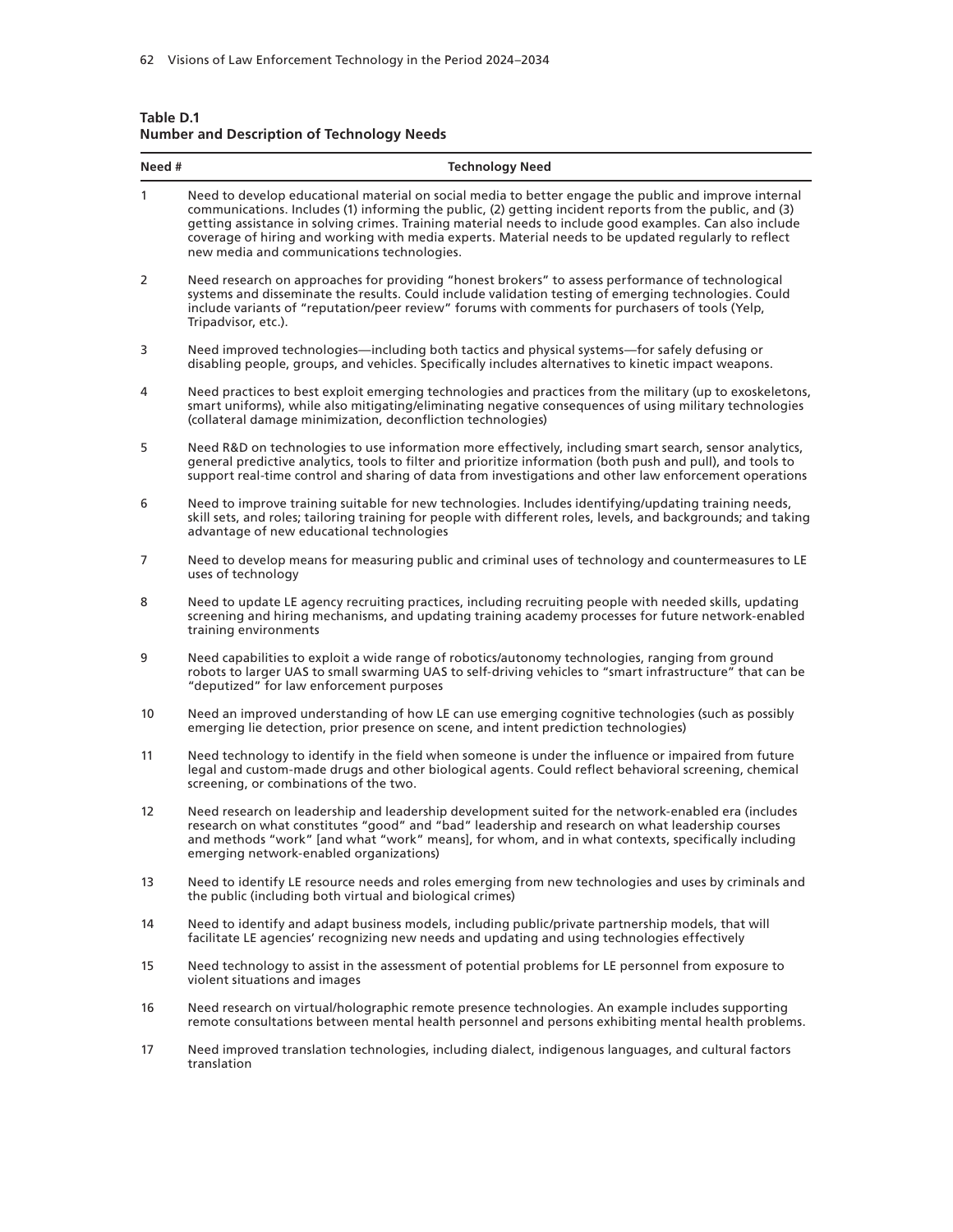| Table D.1-Continued |  |  |  |  |  |
|---------------------|--|--|--|--|--|
|---------------------|--|--|--|--|--|

| Need # | <b>Technology Need</b>                                                                                                                                                                                                                                                                                              |
|--------|---------------------------------------------------------------------------------------------------------------------------------------------------------------------------------------------------------------------------------------------------------------------------------------------------------------------|
| 18     | Need research on methods to disseminate innovative, promising practices across the large number of law<br>enforcement agencies. Should include "change management" practices and practices for gathering and<br>using lessons learned.                                                                              |
| 19     | Need more R&D on ethics development in general                                                                                                                                                                                                                                                                      |
| 20     | Need research on social aspects of improving information sharing and collaboration. Research needs<br>to consider incentives, organizational cultures, and training needs. Can consider models coming out of<br>online gaming/online communities.                                                                   |
| 21     | Need research on recognizing and dealing with legal and policy constraints for information sharing                                                                                                                                                                                                                  |
| 22     | Need to develop collaborations with CDC and other public health agencies to provide for as much<br>preparation time and quidance as possible to prepare for public health crises                                                                                                                                    |
| 23     | Need to develop "opt-in and opt-out" sensors for public areas that allow people to have more control<br>over the data that are collected on them (automated face blurring on camera feeds, for example), along<br>with security provisions (policy-driven overrides) to ensure protection of the public             |
| 24     | Need methods to permit LE personnel to create and use artificial identities for valid LE purposes                                                                                                                                                                                                                   |
| 25     | Need to understand state of research and LE implications and needs for "brain bots"—early bionic brain<br>implants that will support memory, decisionmaking, and hands-free interfaces                                                                                                                              |
| 26     | Need research on the use of tagging and tracking technologies (small RFID, nano, dyna dots, implants)<br>for tracking inventory, equipment, and people for administrative and investigative purposes                                                                                                                |
| 27     | Need research on technologies that can "see" or sense threats at a distance (on people, behind walls, in<br>vehicles)                                                                                                                                                                                               |
| 28     | Need research on rules and procedures for going undercover in virtual worlds                                                                                                                                                                                                                                        |
| 29     | Need to develop "super HR" systems that can track details about LE personnel's training, certification,<br>record, etc., over the course of their careers and share this information as appropriate (would also<br>include "scores" and "badges" reflecting experiences, training, reputation, and accomplishments) |
| 30     | Need to develop technologies and processes to support data sharing, including communications<br>infrastructure, equipment standards, integrated data systems, and adaptable/upgradable systems                                                                                                                      |

To assess the validity of these rankings, we performed the Wilcoxon rank-sum test, which compares two needs solely based on the order in which each of their individual expected value estimates falls.2 To perform a Wilcoxon rank-sum test, one places all of these estimates for the two needs to be compared on the same number line, and ranks them from low to high, regardless of which need they represent. One then calculates the *sum* of the *rankings* of one of the two needs and compares it with the sum of the rankings that one would expect if the two needs were identical.

We now work out a simple example to illustrate the method. Suppose there were two expected value estimates for Need A, which we represent by A's, and another two expected value estimates for Need B, which we represent by B's. We place these four expected value estimates on the same number line, and order them according to their expected values. If the two needs were identical, then these expected values would have come from the same distribution, and there would be six equally probable orderings: AABB, ABAB, ABBA, BAAB, BABA, and BBAA. The sum of the rankings, or rank-sum, for Need A in the case of AABB is 3, since

 $2$  There are many articles that describe how a Wilcoxon rank-sum test is performed. A good description is provided in Wild and Seber, 1999.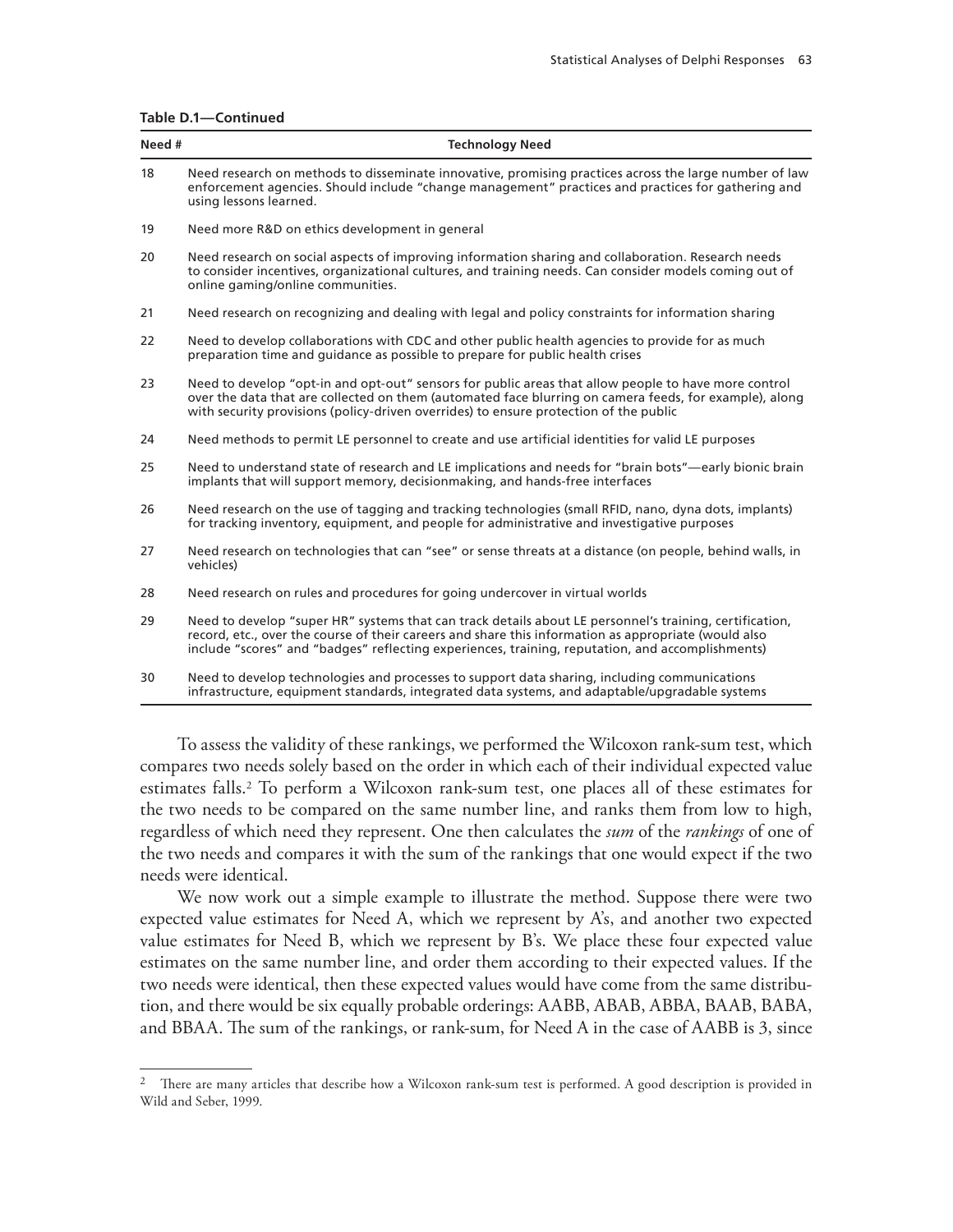| Need #       | <b>Short Description of Need</b>                                                                                                                                                              | Median | Rank                  |
|--------------|-----------------------------------------------------------------------------------------------------------------------------------------------------------------------------------------------|--------|-----------------------|
| $\mathbf{1}$ | Develop educational material on social media to better engage the public and<br>improve internal communications                                                                               | 3.9    | 1                     |
| 5            | R&D on technologies to use information more effectively                                                                                                                                       | 3.6    | $\mathbf{2}^{\prime}$ |
| 26           | Research on the use of tagging and tracking technologies                                                                                                                                      | 3.5    | 3.5                   |
| 18           | Research on methods to disseminate innovative, promising practices across LE agencies                                                                                                         | 3.5    | 3.5                   |
| 6            | Improve training suitable for new technologies                                                                                                                                                | 3.1    | 5.5                   |
| 30           | Develop technologies and processes to support data sharing                                                                                                                                    | 3.1    | 5.5                   |
| 21           | Research on recognizing and dealing with legal and policy constraints for information<br>sharing                                                                                              | 2.7    | 7                     |
| 17           | Improved translation technologies                                                                                                                                                             | 2.3    | 9.5                   |
| 19           | More R&D on ethics development                                                                                                                                                                | 2.3    | 9.5                   |
| 8            | Update LE agency recruiting practices                                                                                                                                                         | 2.3    | 9.5                   |
| 24           | Methods to permit LE personnel to create and use artificial identities                                                                                                                        | 2.3    | 9.5                   |
| 11           | Technology to identify in the field when someone is under the influence from legal<br>and custom-made drugs                                                                                   | 2.1    | 12                    |
| 7            | Develop means for measuring public and criminal uses of technology and<br>countermeasures to LE uses of technology                                                                            | 2.0    | 13.5                  |
| 14           | Identify and adapt business models that will facilitate LE agencies' recognizing new<br>needs and updating and using technologies effectively                                                 | 2.0    | 13.5                  |
| 3            | Improve technologies for safely defusing or disabling people, groups, and vehicles                                                                                                            | 1.8    | 15.5                  |
| 27           | Research on technologies that can "see" or sense threats at a distance                                                                                                                        | 1.8    | 15.5                  |
| 13           | Identify LE resource needs and roles emerging from new technologies and uses by<br>criminals and the public                                                                                   | 1.7    | 19                    |
| 28           | Research on rules and procedures for going undercover in virtual worlds                                                                                                                       | 1.7    | 19                    |
| 20           | Research on social aspects of improving information sharing and collaboration                                                                                                                 | 1.7    | 19                    |
| 22           | Develop collaborations with CDC and other public health agencies to<br>prepare for public health crises                                                                                       | 1.7    | 19                    |
| 29           | Develop "super HR" systems that can track details about law enforcement personnel's<br>training, certification, record, etc.                                                                  | 1.7    | 19                    |
| 12           | Research on leadership and leadership development suited for the<br>network-enabled era                                                                                                       | 1.6    | 22                    |
| 9            | Need capabilities to exploit a wide range of robotics/autonomy technologies                                                                                                                   | 1.5    | 23.5                  |
| 4            | Best practices to exploit emerging technologies and practices from the military, while<br>also mitigate negative consequences of using military technologies                                  | 1.5    | 23.5                  |
| 2            | Research on providing "honest brokers" to assess performance of technological<br>systems and disseminate the results                                                                          | 1.4    | 25                    |
| 16           | Research on virtual/holographic remote presence technologies                                                                                                                                  | 1.3    | 26.5                  |
| 15           | Technology to assist in the assessment of potential problems for LE personnel from<br>exposure to violent situations and images                                                               | 1.3    | 26.5                  |
| 10           | Improve understanding of how LE can use emerging cognitive technologies                                                                                                                       | 0.8    | 28                    |
| 23           | "Opt-in and opt-out" sensors for public areas that allow people to have more control<br>over the data collected on them, along with security provisions to ensure protection of<br>the public | 0.7    | 29                    |
| 25           | Understand state of research and LE implications and needs for "brain bots"                                                                                                                   | 0.4    | 30                    |

**Table D.2 Ranking of Needs Using Median as a Ranking Metric**

NOTE: For full descriptions of needs, see Table D.1.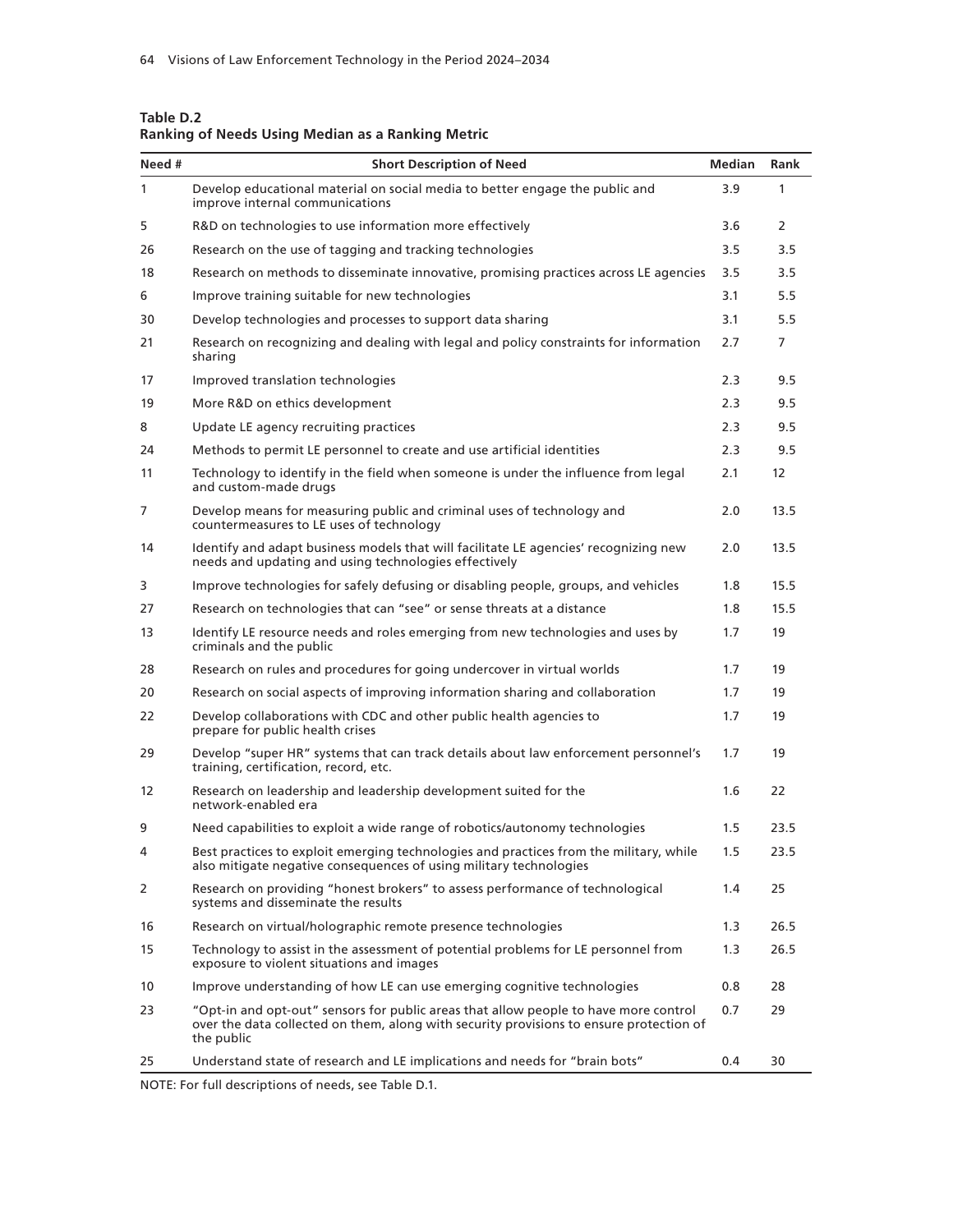the two As appear in ranks 1 and 2. For ABAB, since the two As appear in ranks 1 and 3, the rank-sum for Need A is 4. Similarly, the rank-sums for Need A in the other 4 cases are 5, 5, 6, and 7. Since each of these orderings is equally probable under the assumption that the needs are identical, the expected rank-sum for Need A is 5 (i.e., the average of 3, 4, 5, 5, 6, and 7). In the actual Delphi exercise of this example, if both of the two participants estimated higher expected values for Need A than Need B, the ordering would be BBAA. This gives a rank-sum of 7 for Need A. Since 7 is greater than the expected rank-sum of 5, it is more likely that Need A should be ranked higher than Need B. Were the needs identical, a Need A rank-sum of 7 would occur only one out of six times, so the test estimates the probability that Need B should be ranked the same or higher than Need A as one-sixth, or 17 percent. The test can statistically calculate for any pair of needs and for any number of estimates, the probability that one need should be ranked above or below the other. In the following, we use this test to provide pairwise probabilities of the relative rankings of the needs.

We now illustrate the use of the Wilcoxon rank-sum test using actual data from our Delphi exercise by comparing the highest-ranked need, Need 1, defined as A, with the seventhranked need, Need 21, defined as B. Let  $N_a$  be the number of observations for A, which is 19, since 19 participants provided individual expected value estimates for Need 1.  $N_b$ , the number of observations for B, is also 19.3

We perform the test in the following steps, with the results shown in Table D.3.

- Step 1: Order the observations, or individual participant expected value estimates, for A (Need 1) and B (Need 21) from small to large, as shown in the column labeled "Score or Observation" in Table D.3.
- Step 2: Rank the individual participant expected value estimates in increasing order, *regardless of which need they come from*, as shown in the column labeled "Rank" in Table D.3. When multiple needs have the same score, the rank would be the average.
- Step 3: Calculate the Wilcoxon rank-sum  $(w_a)$  by adding the ranks belonging to Need 1, as shown in the column labeled Rank for Need 1. The result is 404.4
- Step 4: Find the average and standard deviation of the distribution of the Wilcoxon ranksum of Need 1 from all possible random draws of 19 expected values for Need 1 and 19 expected values for Need 21. As shown in Wild and Seber" (1999), these are the mean Mu  $= N_a (N_a + N_b + 1)/2 = 370.5$  and standard deviation Sigma<sub>a</sub> = (N<sub>a</sub> N<sub>b</sub> (N<sub>a</sub> + N<sub>b</sub> + 1)/12)<sup>1/2</sup> = 34.25 of a normal distribution, because of the large number of possible combinations of 38 different numbers.<sup>5</sup> Using the values of  $w_a$ , Mu<sub>a</sub>, and Sigma<sub>a</sub>, one can then use normal probability tables to find the probability that a rank-sum value of 404 for Need 1 would occur from random draws if the two needs were identical. This value is 16.4 percent, as

 $^3$  N<sub>a</sub> and N<sub>b</sub> need not be the same in order to perform a Wilcoxon rank-sum test. In fact, in the cases involving Need 24, we used 18 for this need and 19 for the other need, since only 18 participants rated Need 24.

Since we are calculating the Wilcoxon rank-sum for Need 1, ranks belonging to Need 21 are not counted. If we were calculating the Wilcoxon rank-sum for Need 21, we would not count needs belonging to Need 1.

 $5$  This does not require A or B to have a normal distribution. The test remains non-parametric, in spite of this simplifying assumption. This approximation is good when the number of observations for both needs is greater than 12 (Wild and Seber, 1999).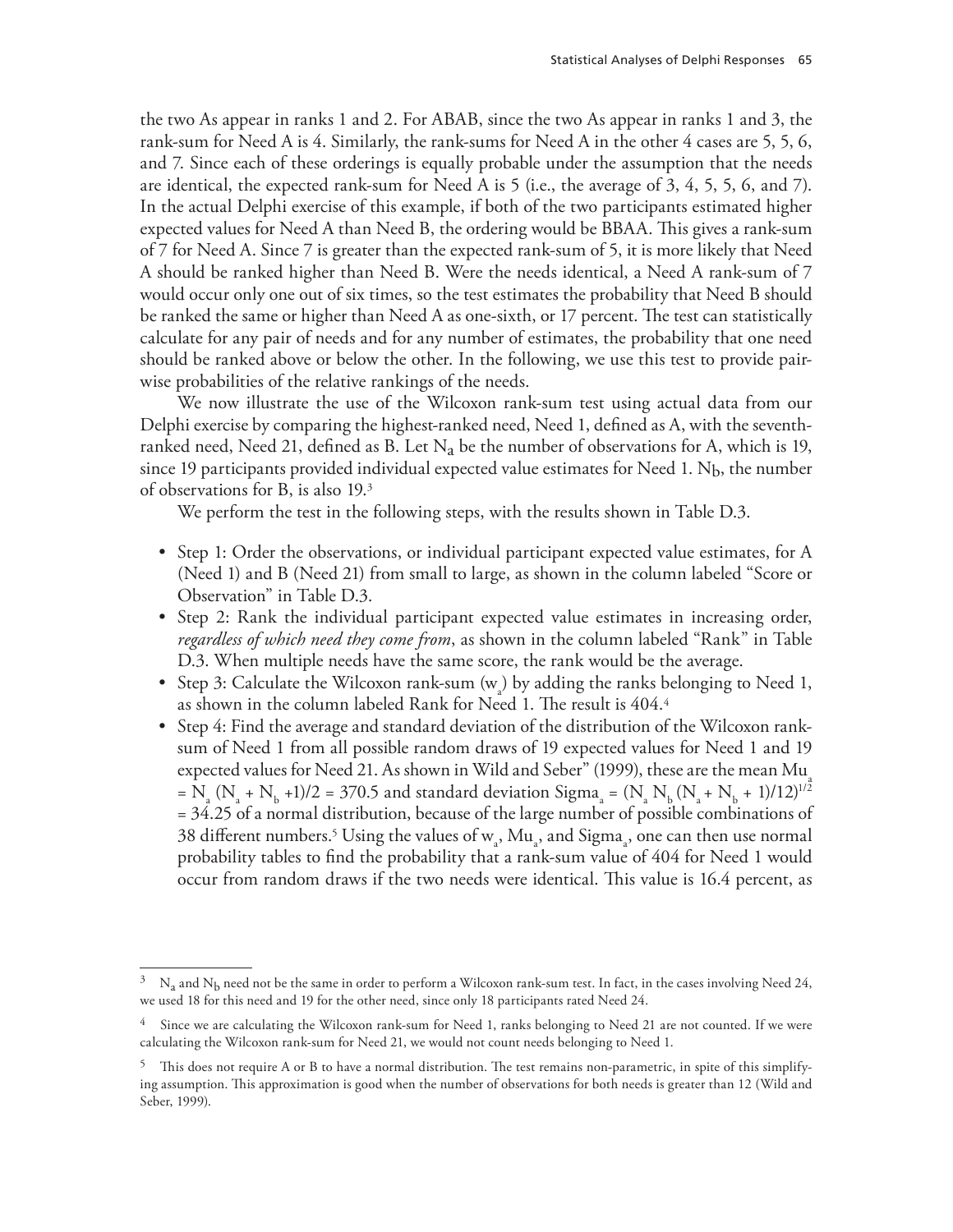| Table D.3                                                |
|----------------------------------------------------------|
| <b>Wilcoxon Rank-Sum Test for Comparing the Rankings</b> |
| of Need 1 and Need 21                                    |

| Need #       | Score or<br><b>Observation</b> | Rank | <b>Rank for Need 1</b>   |
|--------------|--------------------------------|------|--------------------------|
| $\mathbf{1}$ | 0.0                            | 1.5  | 1.5                      |
| 21           | 0.0                            | 1.5  |                          |
| 21           | 0.4                            | 3    |                          |
| 21           | 0.5                            | 4    |                          |
| 1            | 0.9                            | 5.5  | 5.5                      |
| 21           | 0.9                            | 5.5  |                          |
| 1            | 1.1                            | 7    | $\overline{\mathcal{I}}$ |
| 1            | 1.5                            | 8    | 8                        |
| 21           | 1.6                            | 9    |                          |
| 21           | 1.8                            | 10   |                          |
| 21           | 2.0                            | 11   |                          |
| 21           | 2.1                            | 12.5 |                          |
| 21           | 2.1                            | 12.5 |                          |
| 1            | 2.3                            | 14   | 14                       |
| 1            | 2.7                            | 15.5 | 15.5                     |
| 21           | 2.7                            | 15.5 |                          |
| 21           | 3.0                            | 17   |                          |
| 1            | 3.1                            | 18.5 | 18.5                     |
| 21           | 3.1                            | 18.5 |                          |
| 1            | 3.4                            | 20   | 20                       |
| 1            | 3.6                            | 21.5 | 21.5                     |
| 21           | 3.6                            | 21.5 |                          |
| 1            | 3.9                            | 23   | 23                       |
| 1            | 4.0                            | 24.5 | 24.5                     |
| 1            | 4.0                            | 24.5 | 24.5                     |
| $\mathbf{1}$ | 4.1                            | 26.5 | 26.5                     |
| 1            | 4.1                            | 26.5 | 26.5                     |
| $\mathbf{1}$ | 4.5                            | 28   | 28                       |
| 21           | 4.6                            | 29.5 |                          |
| 21           | 4.6                            | 29.5 |                          |
| $\mathbf{1}$ | 5.1                            | 31.5 | 31.5                     |
| 21           | 5.1                            | 31.5 |                          |
| 21           | $5.2$                          | 33   |                          |
| $\mathbf{1}$ | 6.6                            | 36   | 36                       |
| $\mathbf{1}$ | 6.6                            | 36   | 36                       |
| 1            | 6.6                            | 36   | 36                       |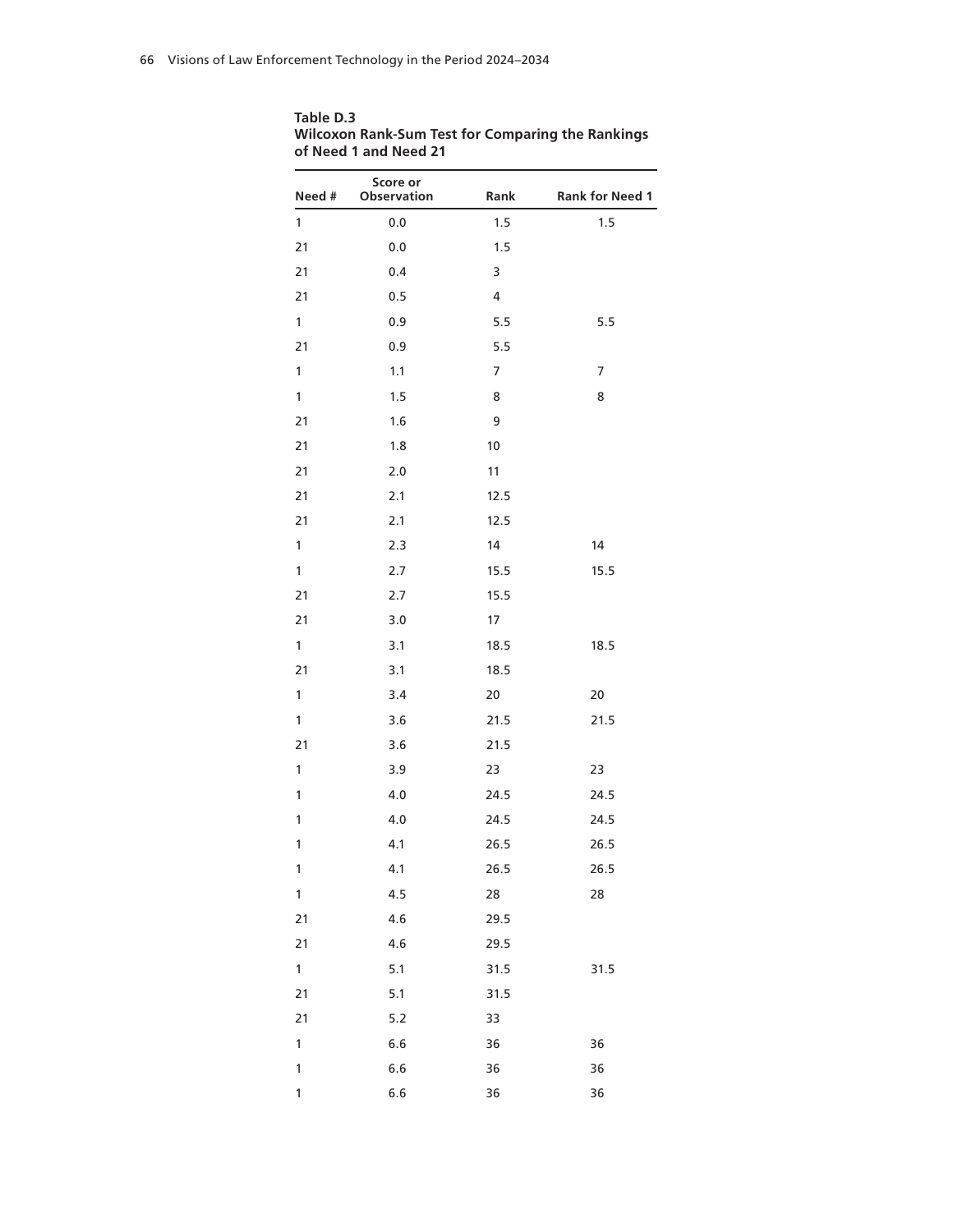| Need # | Score or<br><b>Observation</b> | Rank                 | <b>Rank for Need 1</b> |
|--------|--------------------------------|----------------------|------------------------|
| 21     | 6.6                            | 36                   |                        |
| 21     | 6.6                            | 36                   |                        |
|        |                                | Wa                   | 404                    |
|        |                                | Nax                  | 19                     |
|        |                                | N <sub>b</sub>       | 19                     |
|        |                                | M <sub>ua</sub>      | 370.5                  |
|        |                                | Sigmaa               | 34.25                  |
|        |                                | P-value <sub>a</sub> | 0.164                  |

**Table D.3—Continued**

shown in Table D.3.6 Thus, there is only a 16.4 percent chance that the lower-ranked Need 21 should be ranked the same or higher than the currently higher-ranked Need 1, signifying high confidence that Need 1 should be ranked higher than Need 21.

In the following, we apply the Wilcoxon rank-sum test to evaluate the probability that any need should be ranked at least as high as any need that is ranked above it. We illustrate this approach with Need 7, which is the 13.5th ranked need in Table D.2. We developed Table D.4 by applying the Wilcoxon rank-sum test (as shown above for Need 1 and Need 21) to Need 7 and each of the 12 needs that were ranked higher than it using the median expected value as a ranking metric. The entries in the third row of Table D.4 are the probability (P-value) that Need 7 should be ranked the same or higher than the need in the second row of the table. We see that these probabilities are very low for the first- to seventh-ranked needs, and that the highest are 28 percent for the 9.5th-ranked Need 24 and 29 percent for the 9.5th-ranked Need 19.

Table D.5 shows the full triangular matrix of probabilities that needs should be ranked at least as high as higher-ranked needs, with the probabilities for Need 7 in its twelfth row. The colors of the boxes are graded from green to dark red. Generally, if the box is green, the probability is very small (typically less than 5 percent), yellow slightly larger (up to 15 percent), orange larger yet (up to 40 percent). At the extreme, a dark red box, for example that for Need 11 versus Need 19, shows a probability of 77 percent. Whenever it is higher than 50 percent,

| Table D.4<br>Probabilities That Need 7 Should Be Ranked at Least as High as Higher-Ranked Needs Using<br><b>Median as a Ranking Metric</b> |   |      |               |      |      |      |                |      |      |      |      |      |
|--------------------------------------------------------------------------------------------------------------------------------------------|---|------|---------------|------|------|------|----------------|------|------|------|------|------|
| Rank #                                                                                                                                     |   | 2    | $3.5^{\circ}$ | 3.5  | 5.5  | 5.5  | $\overline{ }$ | 9.5  | 9.5  | 9.5  | 9.5  | 12   |
| Need #                                                                                                                                     |   | 5.   | 26            | 18   | - 6  | 30   | -21            | 17   | 19   | 8    | 24   | 11   |
|                                                                                                                                            | 0 | 0.03 | 0.02          | 0.04 | 0.02 | 0.01 | 0.07           | 0.16 | 0.29 | 0.21 | 0.28 | 0.13 |

<sup>&</sup>lt;sup>6</sup> The P-value in Table D.3 is defined as: P-value = probability ( $W_a \ge w_a$ ), where  $W_a$  is the rank-sum for 19 randomly drawn observations for A versus another 19 randomly drawn observations for B, both from the same distribution. The low P-value shows that it is highly unlikely that Need 1 and Need 21 should be ranked the same, and the higher rank-sum for Need 1 shows that it is properly ranked higher than Need 21.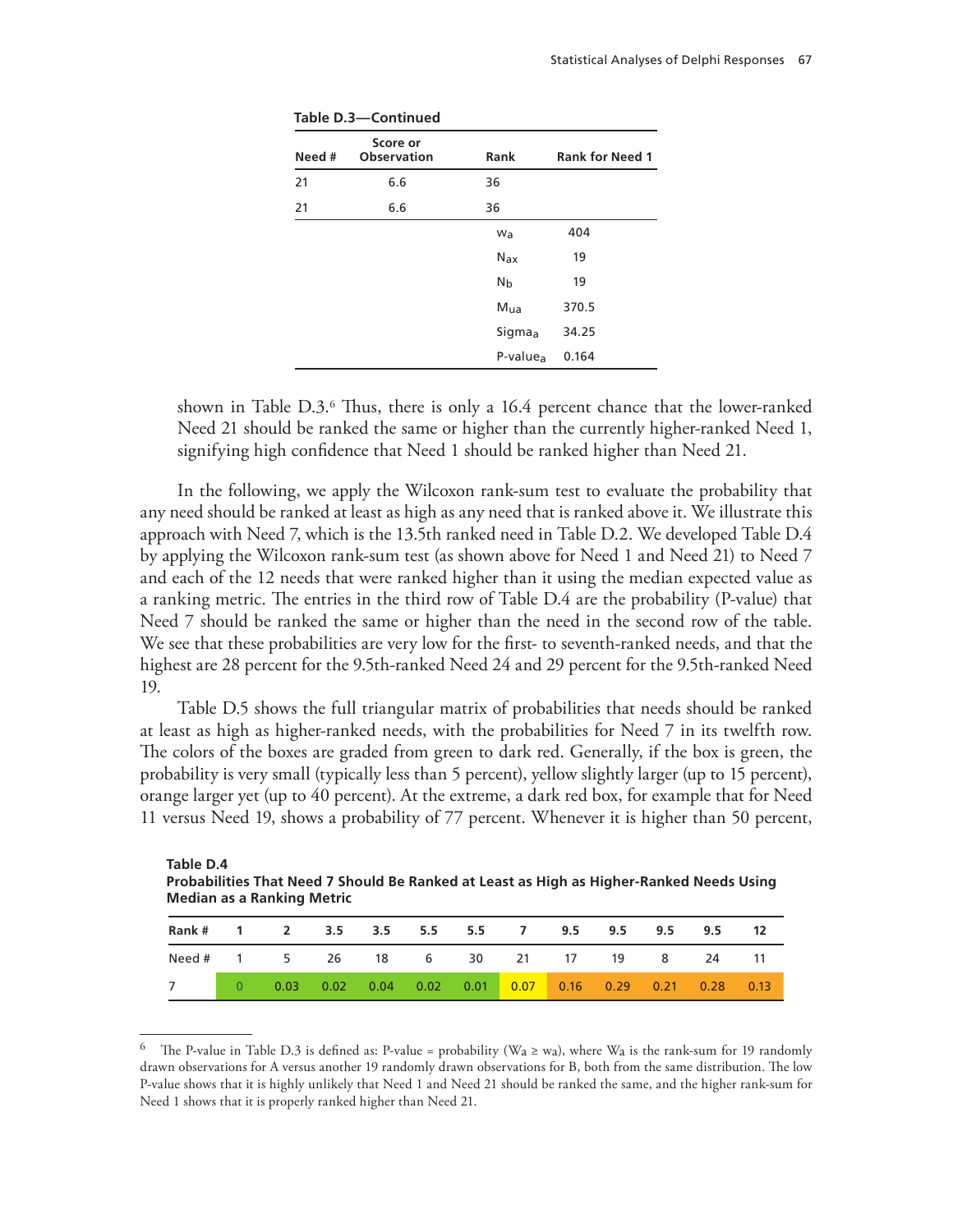| Rank # |                |                                                                                                                                                                      | 3.5 | 3.5 | 5.5 | 5.5 |    | 9.5 | 9.5 | 9.5 | 9.5 |    | 12 13.5            | 13.5                                                                                                          | 15.5         | 15.5 | 19                     | 19 | 19                                             | 19 | 19 | 22                           | 23.5         | 23.5                  | 25                                                                                 | 26.5 | 26.5                                                                                                                                                                    | 28                                                                                                                                                                               | 29 |
|--------|----------------|----------------------------------------------------------------------------------------------------------------------------------------------------------------------|-----|-----|-----|-----|----|-----|-----|-----|-----|----|--------------------|---------------------------------------------------------------------------------------------------------------|--------------|------|------------------------|----|------------------------------------------------|----|----|------------------------------|--------------|-----------------------|------------------------------------------------------------------------------------|------|-------------------------------------------------------------------------------------------------------------------------------------------------------------------------|----------------------------------------------------------------------------------------------------------------------------------------------------------------------------------|----|
| Need # | $\mathbf{1}$   | 5                                                                                                                                                                    | 26  | 18  | 6   | 30  | 21 | 17  | 19  | 8   | 24  | 11 |                    | 14                                                                                                            | $\mathbf{R}$ | 27   | 13                     | 28 | 20                                             | 22 | 29 | 12                           | $\mathbf{q}$ | $\overline{a}$        | 2                                                                                  | 16   | 15                                                                                                                                                                      | 10                                                                                                                                                                               | 23 |
|        | 5 0.187        |                                                                                                                                                                      |     |     |     |     |    |     |     |     |     |    |                    |                                                                                                               |              |      |                        |    |                                                |    |    |                              |              |                       |                                                                                    |      |                                                                                                                                                                         |                                                                                                                                                                                  |    |
|        | 26 0.295 0.637 |                                                                                                                                                                      |     |     |     |     |    |     |     |     |     |    |                    |                                                                                                               |              |      |                        |    |                                                |    |    |                              |              |                       |                                                                                    |      |                                                                                                                                                                         |                                                                                                                                                                                  |    |
|        |                | 18 0.211 0.448 0.369                                                                                                                                                 |     |     |     |     |    |     |     |     |     |    |                    |                                                                                                               |              |      |                        |    |                                                |    |    |                              |              |                       |                                                                                    |      |                                                                                                                                                                         |                                                                                                                                                                                  |    |
|        |                | 0.29 0.592 0.523 0.535                                                                                                                                               |     |     |     |     |    |     |     |     |     |    |                    |                                                                                                               |              |      |                        |    |                                                |    |    |                              |              |                       |                                                                                    |      |                                                                                                                                                                         |                                                                                                                                                                                  |    |
|        |                | 30 0.336 0.735 0.558 0.598 0.512                                                                                                                                     |     |     |     |     |    |     |     |     |     |    |                    |                                                                                                               |              |      |                        |    |                                                |    |    |                              |              |                       |                                                                                    |      |                                                                                                                                                                         |                                                                                                                                                                                  |    |
|        |                | 21 0.164 0.535 0.315 0.413 0.295 0.285                                                                                                                               |     |     |     |     |    |     |     |     |     |    |                    |                                                                                                               |              |      |                        |    |                                                |    |    |                              |              |                       |                                                                                    |      |                                                                                                                                                                         |                                                                                                                                                                                  |    |
|        |                | 17 0.024 0.16 0.099 0.164 0.102 0.063 0.233                                                                                                                          |     |     |     |     |    |     |     |     |     |    |                    |                                                                                                               |              |      |                        |    |                                                |    |    |                              |              |                       |                                                                                    |      |                                                                                                                                                                         |                                                                                                                                                                                  |    |
|        |                | 19 0.007 0.064 0.039 0.074 0.03 0.024 0.157 0.347                                                                                                                    |     |     |     |     |    |     |     |     |     |    |                    |                                                                                                               |              |      |                        |    |                                                |    |    |                              |              |                       |                                                                                    |      |                                                                                                                                                                         |                                                                                                                                                                                  |    |
|        |                | 8 0.021 0.175 0.099 0.131 0.061 0.051 0.224 0.43 0.512                                                                                                               |     |     |     |     |    |     |     |     |     |    |                    |                                                                                                               |              |      |                        |    |                                                |    |    |                              |              |                       |                                                                                    |      |                                                                                                                                                                         |                                                                                                                                                                                  |    |
|        |                | 24 0.002 0.035 0.083 0.024 0.047 0.007 0.061 0.392 0.452 0.452                                                                                                       |     |     |     |     |    |     |     |     |     |    |                    |                                                                                                               |              |      |                        |    |                                                |    |    |                              |              |                       |                                                                                    |      |                                                                                                                                                                         |                                                                                                                                                                                  |    |
|        |                | 11 0.078 0.305 0.203 0.363 0.22 0.16 0.413 0.604 0.772 0.68 0.703                                                                                                    |     |     |     |     |    |     |     |     |     |    |                    |                                                                                                               |              |      |                        |    |                                                |    |    |                              |              |                       |                                                                                    |      |                                                                                                                                                                         |                                                                                                                                                                                  |    |
|        |                | 7 0.002 0.028 0.015 0.039 0.017 0.009 0.072 0.164 0.295 0.207 0.282 0.134                                                                                            |     |     |     |     |    |     |     |     |     |    |                    |                                                                                                               |              |      |                        |    |                                                |    |    |                              |              |                       |                                                                                    |      |                                                                                                                                                                         |                                                                                                                                                                                  |    |
|        |                | 14 0.025 0.113 0.061 0.143 0.074 0.051 0.168 0.425 0.517 0.477<br>3 0.009 0.048 0.039 0.063 0.048 0.031 0.134 0.27 0.43 0.396 0.41 0.168 0.598 0.374                 |     |     |     |     |    |     |     |     |     |    | $0.56$ 0.256 0.715 |                                                                                                               |              |      |                        |    |                                                |    |    |                              |              |                       |                                                                                    |      |                                                                                                                                                                         |                                                                                                                                                                                  |    |
|        |                | 27 0.002 0.033 0.009 0.028 0.007 0.002 0.03 0.099 0.15 0.116 0.173 0.068 0.32 0.233 0.246                                                                            |     |     |     |     |    |     |     |     |     |    |                    |                                                                                                               |              |      |                        |    |                                                |    |    |                              |              |                       |                                                                                    |      |                                                                                                                                                                         |                                                                                                                                                                                  |    |
|        |                | 13 0.003 0.022 0.021 0.061 0.041 0.015 0.097 0.22 0.448 0.305 0.392 0.191 0.637 0.315 0.558 0.725                                                                    |     |     |     |     |    |     |     |     |     |    |                    |                                                                                                               |              |      |                        |    |                                                |    |    |                              |              |                       |                                                                                    |      |                                                                                                                                                                         |                                                                                                                                                                                  |    |
|        |                | 28 0.027 0.147 0.087 0.16 0.059 0.036 0.157 0.358 0.592 0.402 0.512 0.251 0.715 0.626 0.581 0.785 0.653                                                              |     |     |     |     |    |     |     |     |     |    |                    |                                                                                                               |              |      |                        |    |                                                |    |    |                              |              |                       |                                                                                    |      |                                                                                                                                                                         |                                                                                                                                                                                  |    |
|        |                | 20 0.008 0.048 0.039 0.072 0.044 0.015 0.083 0.228 0.436 0.3 0.416 0.16 0.575 0.38 0.471 0.653 0.506 0.369                                                           |     |     |     |     |    |     |     |     |     |    |                    |                                                                                                               |              |      |                        |    |                                                |    |    |                              |              |                       |                                                                                    |      |                                                                                                                                                                         |                                                                                                                                                                                  |    |
|        |                | 22 0.009 0.047 0.029 0.078 0.048 0.024 0.116 0.224 0.402 0.285 0.392 0.137 0.541 0.336 0.465 0.642 0.436 0.341 0.477                                                 |     |     |     |     |    |     |     |     |     |    |                    |                                                                                                               |              |      |                        |    |                                                |    |    |                              |              |                       |                                                                                    |      |                                                                                                                                                                         |                                                                                                                                                                                  |    |
|        | 29 0.005       |                                                                                                                                                                      |     |     |     |     |    |     |     |     |     |    |                    | 0.05 0.02 0.061 0.02 0.008 0.057 0.134 0.207 0.14 0.202 0.099 0.408 0.275 0.325 0.483 0.396 0.246 0.385 0.391 |              |      |                        |    |                                                |    |    |                              |              |                       |                                                                                    |      |                                                                                                                                                                         |                                                                                                                                                                                  |    |
|        |                | 12 0.006 0.033 0.021 0.057                                                                                                                                           |     |     |     |     |    |     |     |     |     |    |                    | 0.02 0.012 0.085 0.15 0.32 0.211 0.341 0.107 0.459 0.38 0.385 0.581 0.369 0.28 0.369 0.408 0.581              |              |      |                        |    |                                                |    |    |                              |              |                       |                                                                                    |      |                                                                                                                                                                         |                                                                                                                                                                                  |    |
|        |                | 9 0.002 0.029 0.008 0.03 0.007 0.003 0.024 0.081 0.113 0.066 0.083 0.072 0.251 0.203 0.207 0.408 0.28 0.127 0.265                                                    |     |     |     |     |    |     |     |     |     |    |                    |                                                                                                               |              |      |                        |    |                                                |    |    | $0.29$ $0.358$ $0.265$       |              |                       |                                                                                    |      |                                                                                                                                                                         |                                                                                                                                                                                  |    |
|        |                | 4 1E-04 0.002 6E-04 0.002 6E-04 2E-04 0.003 0.009 0.008 0.011 0.021 0.005 0.036 0.022 0.037 0.105 0.032 0.028 0.059 0.044 0.134 0.066 0.22                           |     |     |     |     |    |     |     |     |     |    |                    |                                                                                                               |              |      |                        |    |                                                |    |    |                              |              |                       |                                                                                    |      |                                                                                                                                                                         |                                                                                                                                                                                  |    |
|        |                | 2 0.002 0.017 0.011 0.028 0.008 0.003 0.02 0.068 0.124 0.083 0.144 0.054 0.27 0.237 0.199                                                                            |     |     |     |     |    |     |     |     |     |    |                    |                                                                                                               |              |      | 0.31 0.275 0.121 0.211 |    |                                                |    |    | 0.27 0.347 0.325 0.483 0.763 |              |                       |                                                                                    |      |                                                                                                                                                                         |                                                                                                                                                                                  |    |
|        |                | 16 2E-04 0.002 9E-04 0.004 9E-04 3E-04 0.002 0.009 0.018 0.011 0.015 0.006 0.044 0.045 0.04 0.087 0.05 0.019 0.054 0.064 0.076 0.057                                 |     |     |     |     |    |     |     |     |     |    |                    |                                                                                                               |              |      |                        |    |                                                |    |    |                              |              | $0.14$ $0.336$ $0.15$ |                                                                                    |      |                                                                                                                                                                         |                                                                                                                                                                                  |    |
|        |                | 15 0.005 0.03 0.014 0.036 0.011 0.006 0.037 0.066 0.107 0.085 0.134 0.042 0.211 0.207 0.153                                                                          |     |     |     |     |    |     |     |     |     |    |                    |                                                                                                               |              |      |                        |    | 0.29 0.187 0.124 0.199 0.256 0.325 0.246 0.442 |    |    |                              |              |                       | $\begin{array}{ c c c c c c c c } \hline \quad & 0.74 & 0.442 & 0.785 \end{array}$ |      |                                                                                                                                                                         |                                                                                                                                                                                  |    |
|        |                | 10 2E-05 8E-05 5E-05 4E-04 4E-05 2E-05 4E-04 5E-04 0.001 1E-03 0.003 4E-04 0.004 0.004 0.002 0.006 0.003 7E-04 0.003 0.007 0.009 0.003 0.017 0.092 0.006 0.078 0.026 |     |     |     |     |    |     |     |     |     |    |                    |                                                                                                               |              |      |                        |    |                                                |    |    |                              |              |                       |                                                                                    |      |                                                                                                                                                                         |                                                                                                                                                                                  |    |
|        |                |                                                                                                                                                                      |     |     |     |     |    |     |     |     |     |    |                    |                                                                                                               |              |      |                        |    |                                                |    |    |                              |              |                       |                                                                                    |      | 23 4E-05 4E-04 2E-04 7E-04 2E-04 1E-04 0.001 0.002 0.002 0.003 0.005 0.001 0.01 0.004 0.01 0.023 0.006 0.004 0.01 0.013 0.024 0.008 0.056 0.168 0.026 0.242 0.066 0.581 |                                                                                                                                                                                  |    |
|        |                |                                                                                                                                                                      |     |     |     |     |    |     |     |     |     |    |                    |                                                                                                               |              |      |                        |    |                                                |    |    |                              |              |                       |                                                                                    |      |                                                                                                                                                                         | 25 6E-06 2E-05 1E-05 5E-05 7E-06 7E-06 7E-05 6E-05 9E-05 8E-05 3E-04 5E-04 4E-04 4E-04 2E-04 2E-04 1E-04 1E-04 3E-04 9E-04 0.001 5E-04 0.004 0.014 9E-04 0.012 0.003 0.121 0.078 |    |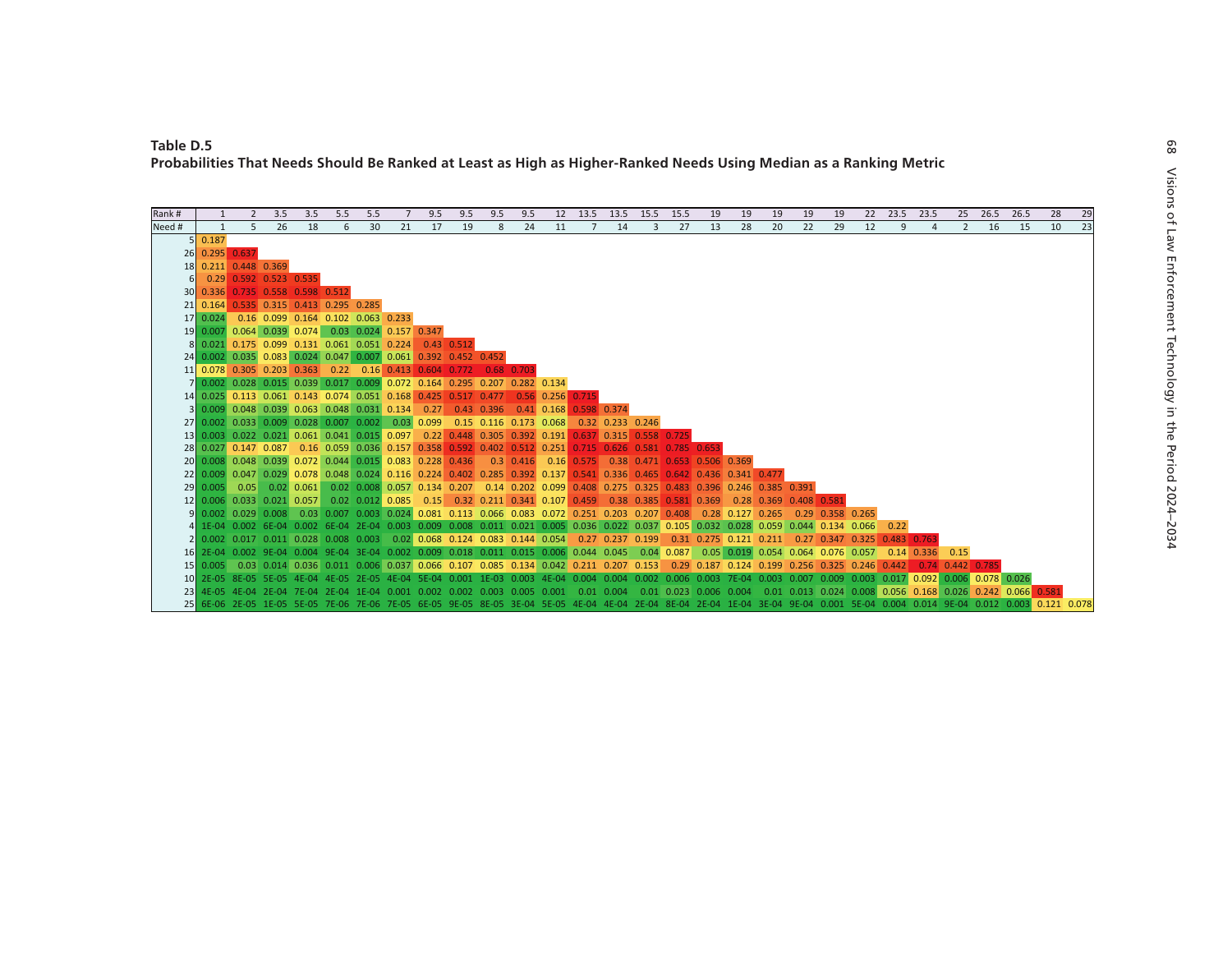the Wilcoxon rank-sum test indicates that the rankings should be reversed. Unfortunately, the test is only capable of comparing the relative rankings of two needs at a time, and there are numerous permutations of pairwise comparisons among 30 needs. Consequently, there are simply too many moving parts to use Table D.5 to rearrange the rankings of the 30 needs to yield a "best" set of rankings. While the test has this limitation, it is still highly useful in providing a measure of uncertainty in the ratings. For example, Table D.5 shows that the ranking difference or distance between needs is a key determinant for ranking confidence. For example, the seven top-ranked needs (#1, 5, 26, 18, 6, 30, and 21) form a reasonable top-ranked group, because needs below them have typically only a small chance to match or out-rank the top seven. Thus, Table D.5 provides a statistical basis for deciding which and how many needs should be in the top-ranked group, as well as other ranked groups. Even in cases with greater uncertainty, it is useful to characterize this uncertainty rather than to ignore it.

As noted previously, we ranked the needs using both median and average as the ranking metric. We now describe the ranking using average as the ranking metric, including the Wilcoxon rank-sum test to characterize the uncertainty in these rankings. Table D.6 shows the average of the individual participant expected value estimates and the rankings based on using the average as the ranking metric.

Table D.7 shows the triangular matrix of probabilities that any need should be ranked at least as high as the needs ranked above it, for the rankings using average as the ranking metric. Similarly to, but independently of, Table D.5, it shows that the probability of any need ranked below the seven top-ranked needs (#1, 30, 6, 26, 18, 21, and 5) to be properly ranked within the top seven is very small. Interestingly, while the rank order of the top seven needs based on median and average as the ranking metric is different, each group contains the same seven needs.

We have developed two quantitative metrics to compare the two ranking schemes. The first metric is called the Average Chance Up, which is the average of all the entries in Table D.7. This metric can be interpreted as the average chance for any of the 29 needs<sup>7</sup> to deserve to be ranked higher. Thus, the smaller this number, the better the ranking scheme. For example, if the Average Chance Up is zero, it means the ranking scheme is perfect, because all needs have no chance to be ranked higher. For the average-based ranking, the Average Chance Up is 0.15, which is the sum of all the entries (66.7) in Table D.7 divided by the number of cells (435). For the median-based ranking, the Average Chance Up is 0.17, which is the sum of all the entries (73.5) in Table D.5 divided by the number of cells (435). For this metric, the average-based ranking is slightly better because it has a lower Average Chance Up of 0.15, as opposed to 0.17. The Average Chance Up tells us that, on average, each need has a 15 percent to 17 percent chance to have the same ranking as, or a higher ranking than, any higher-ranked needs.

The second metric is called the Average Chance+1, which is the average chance for a need to match or exceed the ranking that is immediately above it or, more simply stated, the average chance of being ranked one position higher. For example, Table D.7 shows that the chance for Need 18 to move up one ranking to match Need 26 is 0.37, or 37 percent (see the row for Need 18 and the column for Need 26). Summing the cells along the diagonal and dividing the sum by the number of cells (29) yields the Average Chance+1. Both the average- and median-based ranking schemes give the same value for this metric, 0.42 (i.e., 12.1 for average and 12.3 for

 $7$  Since the top-ranked need cannot go any higher, only 29 of the 30 needs has a chance to move to a higher ranking.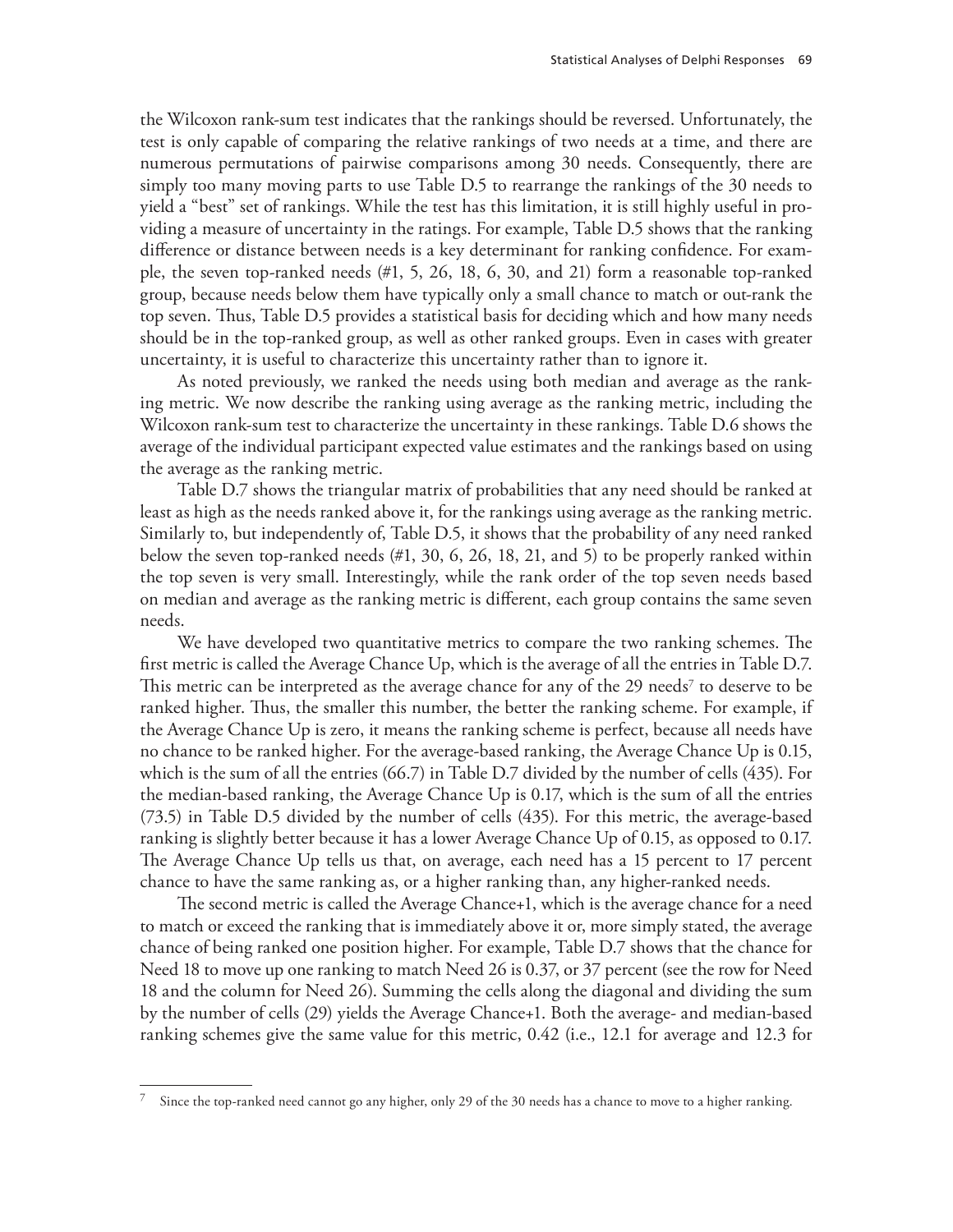| Need #         | <b>Short Description of Need</b>                                                                                                                                                                      | Average | Rank |
|----------------|-------------------------------------------------------------------------------------------------------------------------------------------------------------------------------------------------------|---------|------|
| $\mathbf{1}$   | Develop educational material on social media to better engage the public and<br>improve internal communications                                                                                       | 3.6     | 1    |
| 30             | Develop technologies and processes to support data sharing                                                                                                                                            | 3.3     | 2.5  |
| 6              | Improve training suitable for new technologies                                                                                                                                                        | 3.3     | 2.5  |
| 26             | Research on the use of tagging and tracking technologies                                                                                                                                              | 3.2     | 4    |
| 18             | Research on methods to disseminate innovative, promising practices across LE<br>agencies                                                                                                              | 3.1     | 5    |
| 21             | Research on recognizing and dealing with legal and policy constraints for<br>information sharing                                                                                                      | 3.0     | 6    |
| 5              | R&D on technologies to use information more effectively                                                                                                                                               | 2.9     | 7    |
| 11             | Technology to identify in the field when someone is under the influence from legal<br>and custom-made drugs                                                                                           | 2.8     | 8    |
| 17             | Improved translation technologies                                                                                                                                                                     | 2.5     | 9    |
| 8              | Update LE agency recruiting practices                                                                                                                                                                 | 2.4     | 11   |
| 24             | Methods to permit LE personnel to create and use artificial identities                                                                                                                                | 2.4     | 11   |
| 28             | Research on rules and procedures for going undercover in virtual worlds                                                                                                                               | 2.4     | 11   |
| 14             | Identify and adapt business models that will facilitate LE agencies' recognizing new<br>needs and updating and using technologies effectively                                                         | 2.3     | 13   |
| 3              | Improve technologies for safely defusing or disabling people, groups, and vehicles                                                                                                                    | 2.2     | 14.5 |
| 19             | More R&D on ethics development                                                                                                                                                                        | 2.2     | 14.5 |
| 20             | Research on social aspects of improving information sharing and collaboration                                                                                                                         | 2.1     | 17.5 |
| 22             | Develop collaborations with CDC and other public health agencies to prepare for<br>public health crises                                                                                               | 2.1     | 17.5 |
| 12             | Research on leadership and leadership development suited for the network-enabled<br>era                                                                                                               | 2.1     | 17.5 |
| 13             | Identify LE resource needs and roles emerging from new technologies and uses by<br>criminals and the public                                                                                           | 2.1     | 17.5 |
| 29             | Develop "super HR" systems that can track details about law enforcement<br>personnel's training, certification, record, etc.                                                                          | 2.0     | 20   |
| 15             | Technology to assist in the assessment of potential problems for LE personnel from<br>exposure to violent situations and images                                                                       | 1.9     | 21.5 |
| 7              | Develop means for measuring public and criminal uses of technology and<br>countermeasures to LE uses of technology                                                                                    | 1.9     | 21.5 |
| 27             | Research on technologies that can "see" or sense threats at a distance                                                                                                                                | 1.8     | 24   |
| $\overline{2}$ | Research on providing "honest brokers" to assess performance of technological<br>systems and disseminate the results                                                                                  | 1.8     | 24   |
| 9              | Capabilities to exploit a wide range of robotics/autonomy technologies                                                                                                                                | 1.8     | 24   |
| 16             | Research on virtual/holographic remote presence technologies                                                                                                                                          | 1.3     | 26.5 |
| 4              | Best practices to exploit emerging technologies and practices from the military,<br>while also mitigate negative consequences of using military technologies                                          | 1.3     | 26.5 |
| 23             | Develop "opt-in and opt-out" sensors for public areas that allow people to have<br>more control over the data collected on them, along with security provisions to<br>ensure protection of the public | 1.1     | 28   |
| 10             | Improve understanding of how LE can use emerging cognitive technologies                                                                                                                               | 0.9     | 29   |
| 25             | Understand state of research and LE implications and needs for "brain bots"                                                                                                                           | 0.6     | 30   |

| Table D.6                                                 |  |
|-----------------------------------------------------------|--|
| <b>Ranking of Needs Using Average as a Ranking Metric</b> |  |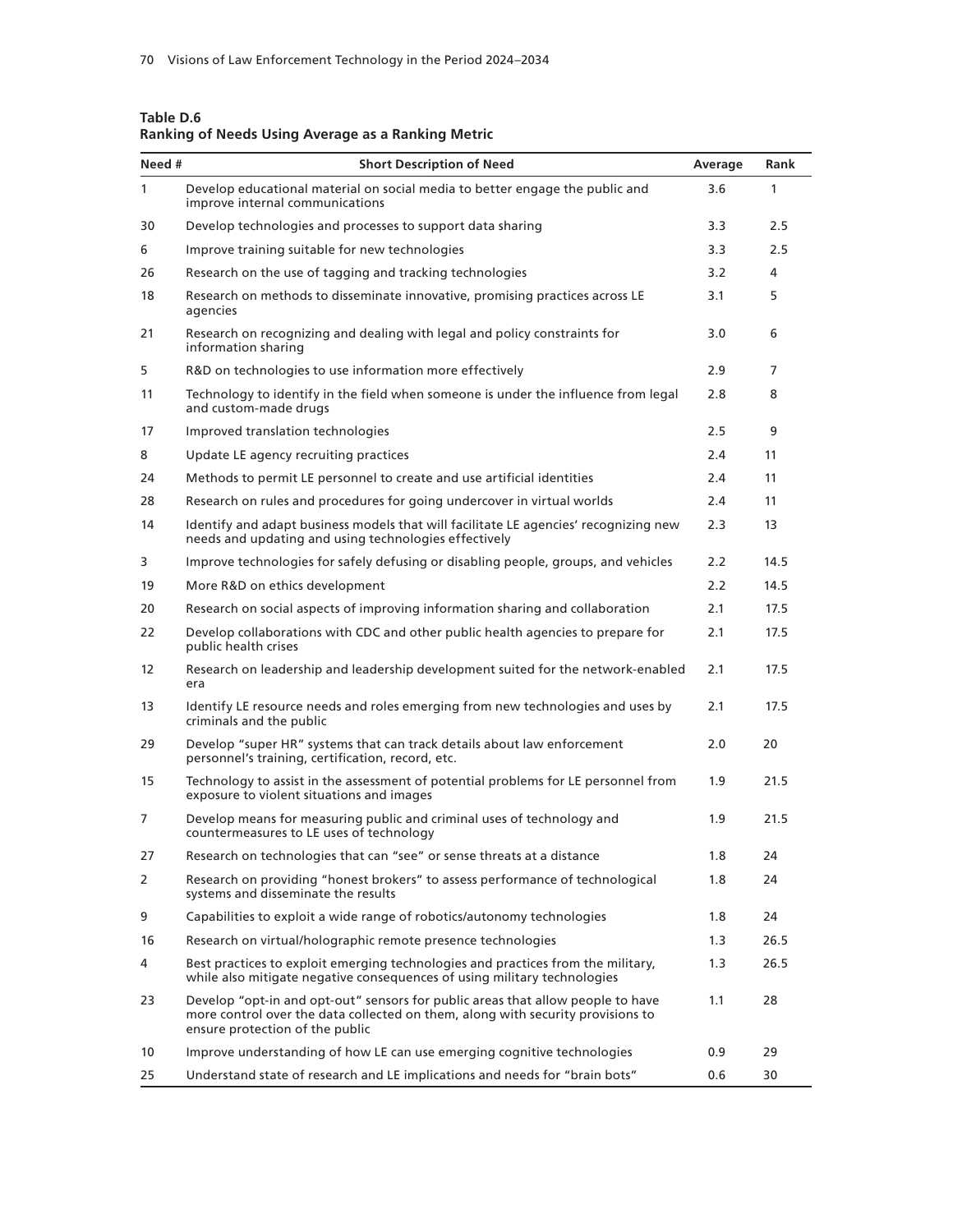median, the sum of all diagonal cell entries, divided by 29 cells). This Average Chance+1 says that, on average, a need has a 42 percent chance to be ranked the same or higher than the need ranked immediately above it. Thus, the uncertainty of the ranking is relatively large, especially between closely ranked needs. We can also generalize this to Average Chance+n to see how the chance declines as n or ranking distance increases. Based on the comparison in the above two paragraphs and the uncertainties in our rankings observed in Tables D.5 and D.7, we find that the rankings using median and average as the ranking metric perform equally well.

 Table D.8 shows the rankings using both metrics. As noted above, the top seven needs are the same using both metrics, and could thus form a top tier. At the other end of the rankings, Needs 25, 23, 10, 16, 2, 4, and 9 are ranked lowest using both metrics, and could thus form a bottom tier.8 So one possible set of priority tiers would be the top seven in Tier 1, the bottom seven (perhaps plus Need 15) in Tier 3, and the remaining 15 or 16 needs in Tier 2.

An alternative set of priority tiers can be based on the observation above that the median and average metrics provide equally valid rankings, according to the Wilcoxon rank-sum test analysis. In this case, we would include in Tier 1 all the needs ranked in the top ten using either metric (shaded yellow in Table D.8), which would be the top seven, plus Needs 17, 19, 24, 8, and 11. Tier 3 would consist of all those needs ranked lower than twentieth using both median and average metrics, which would be identical to that of the previous paragraph, including Need 15. The remaining ten needs (shaded blue in Table D.8) would constitute Tier 2. The only difference between the two assignments to priority tiers is that five needs (17, 19, 8, 24, and 11) from Tier 2 in the first case would be promoted to Tier 1 in the second. Examination of Tables D.5 and D.7 supports including these five needs in Tier 1. Need 17 is ranked in the top ten by both methods; Needs 24 and 8 both have probabilities greater than 40 percent and close to 50 percent for moving up in both tables; Need 11 was ranked eighth using the average as ranking metric; and Need 19 was ranked 9.5th using the median as ranking metric.

Need 15 is a borderline case. It is in the bottom group of eight according to Table D.2 based on medians, but is two rankings (or one since the two rankings are equal) higher than those in the bottom group of eight according to Table D.6. However, Table D.7 shows more than a 50 percent probability that two of the needs in the bottom group of eight, Need 2 and Need 9, should be ranked above Need 15.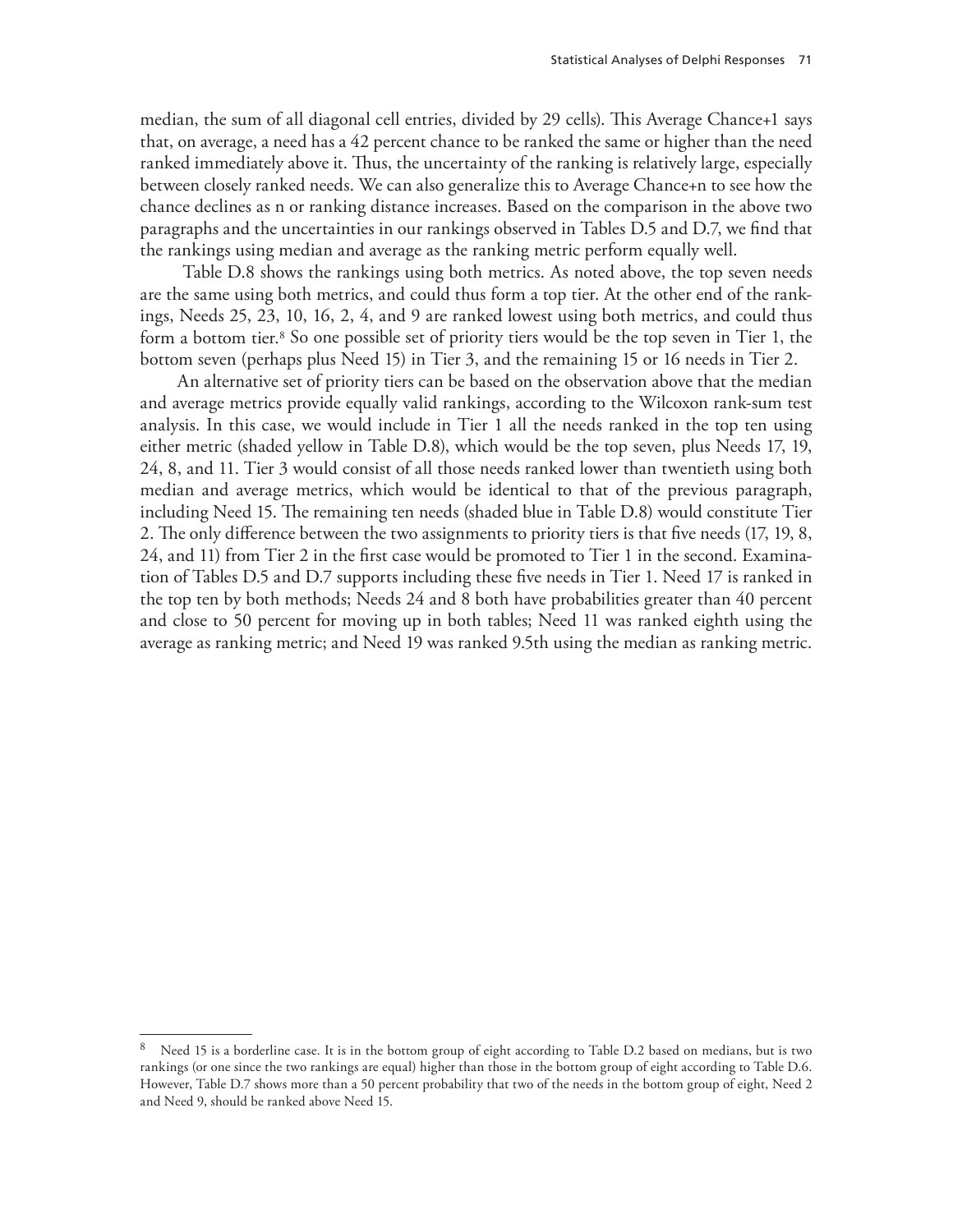| Rank#  |              | 2.5                  | 2.5                                               | 4  | 5  | 6  |   | 8           | 9                                                                                                                                                                                | 11                                                                                                                                               | 11 | 11 | 13 | 14.5                             | 14.5 |    | 17.5 17.5 | 17.5 | 17.5                                                                                                                                    |             | 20 21.5            | 21.5 | 24            | 24                                                                                                                                             | 24          | 26.5              | 26.5                                                                                                                                                                       | 28 | 29 |
|--------|--------------|----------------------|---------------------------------------------------|----|----|----|---|-------------|----------------------------------------------------------------------------------------------------------------------------------------------------------------------------------|--------------------------------------------------------------------------------------------------------------------------------------------------|----|----|----|----------------------------------|------|----|-----------|------|-----------------------------------------------------------------------------------------------------------------------------------------|-------------|--------------------|------|---------------|------------------------------------------------------------------------------------------------------------------------------------------------|-------------|-------------------|----------------------------------------------------------------------------------------------------------------------------------------------------------------------------|----|----|
| Need # | $\mathbf{1}$ | 30                   | 6                                                 | 26 | 18 | 21 | 5 | 11          | 17                                                                                                                                                                               | 8                                                                                                                                                | 24 | 28 | 14 | 3                                | 19   | 20 | 22        | 12   | 13                                                                                                                                      | 29          | 15                 | 7    | 27            | $\overline{2}$                                                                                                                                 | 9           | 16                | $\overline{a}$                                                                                                                                                             | 23 | 10 |
|        | 30   0.336   |                      |                                                   |    |    |    |   |             |                                                                                                                                                                                  |                                                                                                                                                  |    |    |    |                                  |      |    |           |      |                                                                                                                                         |             |                    |      |               |                                                                                                                                                |             |                   |                                                                                                                                                                            |    |    |
|        |              | $0.29$ 0.488         |                                                   |    |    |    |   |             |                                                                                                                                                                                  |                                                                                                                                                  |    |    |    |                                  |      |    |           |      |                                                                                                                                         |             |                    |      |               |                                                                                                                                                |             |                   |                                                                                                                                                                            |    |    |
|        |              | 26 0.295 0.442 0.477 |                                                   |    |    |    |   |             |                                                                                                                                                                                  |                                                                                                                                                  |    |    |    |                                  |      |    |           |      |                                                                                                                                         |             |                    |      |               |                                                                                                                                                |             |                   |                                                                                                                                                                            |    |    |
|        |              |                      | 18 0.211 0.402 0.465 0.369                        |    |    |    |   |             |                                                                                                                                                                                  |                                                                                                                                                  |    |    |    |                                  |      |    |           |      |                                                                                                                                         |             |                    |      |               |                                                                                                                                                |             |                   |                                                                                                                                                                            |    |    |
|        |              |                      | 21 0.164 0.285 0.295 0.315 0.413                  |    |    |    |   |             |                                                                                                                                                                                  |                                                                                                                                                  |    |    |    |                                  |      |    |           |      |                                                                                                                                         |             |                    |      |               |                                                                                                                                                |             |                   |                                                                                                                                                                            |    |    |
|        |              |                      | $0.187$ $0.265$ $0.408$ $0.363$ $0.552$ $0.465$   |    |    |    |   |             |                                                                                                                                                                                  |                                                                                                                                                  |    |    |    |                                  |      |    |           |      |                                                                                                                                         |             |                    |      |               |                                                                                                                                                |             |                   |                                                                                                                                                                            |    |    |
|        |              |                      | 11 0.078 0.16 0.22 0.203 0.363 0.413 0.305        |    |    |    |   |             |                                                                                                                                                                                  |                                                                                                                                                  |    |    |    |                                  |      |    |           |      |                                                                                                                                         |             |                    |      |               |                                                                                                                                                |             |                   |                                                                                                                                                                            |    |    |
|        |              |                      | 17 0.024 0.063 0.102 0.099 0.164 0.233 0.16 0.396 |    |    |    |   |             |                                                                                                                                                                                  |                                                                                                                                                  |    |    |    |                                  |      |    |           |      |                                                                                                                                         |             |                    |      |               |                                                                                                                                                |             |                   |                                                                                                                                                                            |    |    |
|        |              |                      | 8 0.021 0.051 0.061 0.099 0.131 0.224 0.175       |    |    |    |   | $0.32$ 0.43 |                                                                                                                                                                                  |                                                                                                                                                  |    |    |    |                                  |      |    |           |      |                                                                                                                                         |             |                    |      |               |                                                                                                                                                |             |                   |                                                                                                                                                                            |    |    |
|        |              |                      |                                                   |    |    |    |   |             | 24 0.002 0.007 0.047 0.083 0.024 0.061 0.035 0.297 0.392 0.452                                                                                                                   |                                                                                                                                                  |    |    |    |                                  |      |    |           |      |                                                                                                                                         |             |                    |      |               |                                                                                                                                                |             |                   |                                                                                                                                                                            |    |    |
|        |              |                      |                                                   |    |    |    |   |             |                                                                                                                                                                                  | 28 0.027 0.036 0.059 0.087 0.16 0.157 0.147 0.251 0.358 0.402 0.512<br>14 0.025 0.051 0.074 0.061 0.143 0.168 0.113 0.256 0.425 0.477 0.56 0.374 |    |    |    |                                  |      |    |           |      |                                                                                                                                         |             |                    |      |               |                                                                                                                                                |             |                   |                                                                                                                                                                            |    |    |
|        |              |                      |                                                   |    |    |    |   |             |                                                                                                                                                                                  | 3 0.009 0.031 0.048 0.039 0.063 0.134 0.048 0.168 0.27 0.396 0.41 0.419 0.374                                                                    |    |    |    |                                  |      |    |           |      |                                                                                                                                         |             |                    |      |               |                                                                                                                                                |             |                   |                                                                                                                                                                            |    |    |
|        |              |                      |                                                   |    |    |    |   |             |                                                                                                                                                                                  | 19 0.007 0.024 0.03 0.039 0.074 0.157 0.064 0.228 0.347 0.488 0.548 0.408 0.483                                                                  |    |    |    |                                  |      |    |           |      |                                                                                                                                         |             |                    |      |               |                                                                                                                                                |             |                   |                                                                                                                                                                            |    |    |
|        |              |                      |                                                   |    |    |    |   |             | 20 0.008 0.015 0.044 0.039 0.072 0.083 0.048 0.16 0.228                                                                                                                          |                                                                                                                                                  |    |    |    | 0.3 0.416 0.369 0.38 0.471 0.436 |      |    |           |      |                                                                                                                                         |             |                    |      |               |                                                                                                                                                |             |                   |                                                                                                                                                                            |    |    |
|        |              |                      |                                                   |    |    |    |   |             |                                                                                                                                                                                  | 22 0.009 0.024 0.048 0.029 0.078 0.116 0.047 0.137 0.224 0.285 0.392 0.341 0.336 0.465 0.402 0.477                                               |    |    |    |                                  |      |    |           |      |                                                                                                                                         |             |                    |      |               |                                                                                                                                                |             |                   |                                                                                                                                                                            |    |    |
|        |              |                      |                                                   |    |    |    |   |             |                                                                                                                                                                                  | 12 0.006 0.012 0.02 0.021 0.057 0.085 0.033 0.107 0.15 0.211 0.341 0.28 0.38 0.385 0.32 0.369 0.408                                              |    |    |    |                                  |      |    |           |      |                                                                                                                                         |             |                    |      |               |                                                                                                                                                |             |                   |                                                                                                                                                                            |    |    |
|        |              |                      |                                                   |    |    |    |   |             |                                                                                                                                                                                  | 13 0.003 0.015 0.041 0.021 0.061 0.097 0.022 0.191 0.22 0.305 0.392 0.347 0.315 0.558 0.448 0.494 0.564 0.631                                    |    |    |    |                                  |      |    |           |      |                                                                                                                                         |             |                    |      |               |                                                                                                                                                |             |                   |                                                                                                                                                                            |    |    |
|        |              |                      |                                                   |    |    |    |   |             |                                                                                                                                                                                  | 29 0.005 0.008 0.02 0.02 0.061 0.057 0.05 0.099 0.134 0.14 0.202 0.246 0.275 0.325 0.207 0.385 0.391 0.419 0.396                                 |    |    |    |                                  |      |    |           |      |                                                                                                                                         |             |                    |      |               |                                                                                                                                                |             |                   |                                                                                                                                                                            |    |    |
|        |              |                      |                                                   |    |    |    |   |             |                                                                                                                                                                                  |                                                                                                                                                  |    |    |    |                                  |      |    |           |      | 15 0.005 0.006 0.011 0.014 0.036 0.037 0.03 0.042 0.066 0.085 0.134 0.124 0.207 0.153 0.107 0.199 0.256 0.246 0.187 0.325               |             |                    |      |               |                                                                                                                                                |             |                   |                                                                                                                                                                            |    |    |
|        |              |                      |                                                   |    |    |    |   |             |                                                                                                                                                                                  | 7 0.002 0.009 0.017 0.015 0.039 0.072 0.028 0.134 0.164 0.207 0.282 0.285 0.285 0.402 0.295 0.425 0.459 0.541 0.363                              |    |    |    |                                  |      |    |           |      |                                                                                                                                         | 0.592 0.789 |                    |      |               |                                                                                                                                                |             |                   |                                                                                                                                                                            |    |    |
|        |              |                      |                                                   |    |    |    |   |             |                                                                                                                                                                                  |                                                                                                                                                  |    |    |    |                                  |      |    |           |      | 0.002 0.002 0.007 0.009 0.028 0.03 0.033 0.068 0.099 0.116 0.173 0.215 0.233 0.246 0.15 0.347 0.358 0.419 0.275 0.517                   |             | 0.71               | 0.32 |               |                                                                                                                                                |             |                   |                                                                                                                                                                            |    |    |
|        |              |                      |                                                   |    |    |    |   |             |                                                                                                                                                                                  |                                                                                                                                                  |    |    |    |                                  |      |    |           |      | 0.002 0.003 0.008 0.011 0.028 0.02 0.017 0.054 0.068 0.083 0.144 0.121 0.237 0.199 0.124 0.211 0.27 0.325 0.275 0.347                   |             | 0.558              |      | $0.27$ 0.31   |                                                                                                                                                |             |                   |                                                                                                                                                                            |    |    |
|        |              |                      |                                                   |    |    |    |   |             |                                                                                                                                                                                  | 0.002 0.003 0.007 0.008 0.03 0.024 0.029 0.072 0.081 0.066 0.083 0.127 0.203 0.207 0.113 0.265 0.29 0.265                                        |    |    |    |                                  |      |    |           |      |                                                                                                                                         |             | $0.28$ 0.358 0.558 |      | $0.251$ 0.408 | 0.517                                                                                                                                          |             |                   |                                                                                                                                                                            |    |    |
|        |              |                      |                                                   |    |    |    |   |             |                                                                                                                                                                                  |                                                                                                                                                  |    |    |    |                                  |      |    |           |      | 2E-04 3E-04 9E-04 9E-04 0.004 0.002 0.002 0.006 0.009 0.011 0.015 0.019 0.045 0.04 0.018 0.054 0.064 0.057 0.05 0.076 0.215 0.044 0.087 |             |                    |      |               |                                                                                                                                                | $0.15$ 0.14 |                   |                                                                                                                                                                            |    |    |
|        |              |                      |                                                   |    |    |    |   |             |                                                                                                                                                                                  |                                                                                                                                                  |    |    |    |                                  |      |    |           |      |                                                                                                                                         |             |                    |      |               | 1E-04 2E-04 6E-04 6E-04 0.002 0.003 0.002 0.005 0.009 0.011 0.021 0.028 0.022 0.037 0.008 0.059 0.044 0.066 0.032 0.134 0.26 0.036 0.105 0.237 |             | $0.22 \mid 0.664$ |                                                                                                                                                                            |    |    |
|        |              |                      |                                                   |    |    |    |   |             |                                                                                                                                                                                  |                                                                                                                                                  |    |    |    |                                  |      |    |           |      | 4E-05 1E-04 2E-04 2E-04 7E-04 0.001 4E-04 0.001 0.002 0.003 0.005 0.004 0.004 0.01 0.002 0.01 0.013 0.008 0.006 0.024 0.066             |             |                    |      |               | 0.01 0.023 0.026 0.056 0.242 0.168                                                                                                             |             |                   |                                                                                                                                                                            |    |    |
|        |              |                      |                                                   |    |    |    |   |             |                                                                                                                                                                                  |                                                                                                                                                  |    |    |    |                                  |      |    |           |      |                                                                                                                                         |             |                    |      |               |                                                                                                                                                |             |                   | 10 2E-05 2E-05 4E-05 5E-05 4E-04 4E-04 8E-05 4E-04 5E-04 1E-03 0.003 7E-04 0.004 0.002 0.001 0.003 0.007 0.003 0.003 0.009 0.026 0.004 0.006 0.006 0.017 0.078 0.092 0.419 |    |    |
|        |              |                      |                                                   |    |    |    |   |             | 25 6E-06 7E-06 7E-06 1E-05 5E-05 7E-05 2E-05 5E-05 6E-05 8E-05 3E-04 1E-04 4E-04 2E-04 9E-04 9E-04 5E-04 2E-04 2E-04 0.001 0.003 4E-04 8E-04 9E-04 0.004 0.012 0.014 0.078 0.121 |                                                                                                                                                  |    |    |    |                                  |      |    |           |      |                                                                                                                                         |             |                    |      |               |                                                                                                                                                |             |                   |                                                                                                                                                                            |    |    |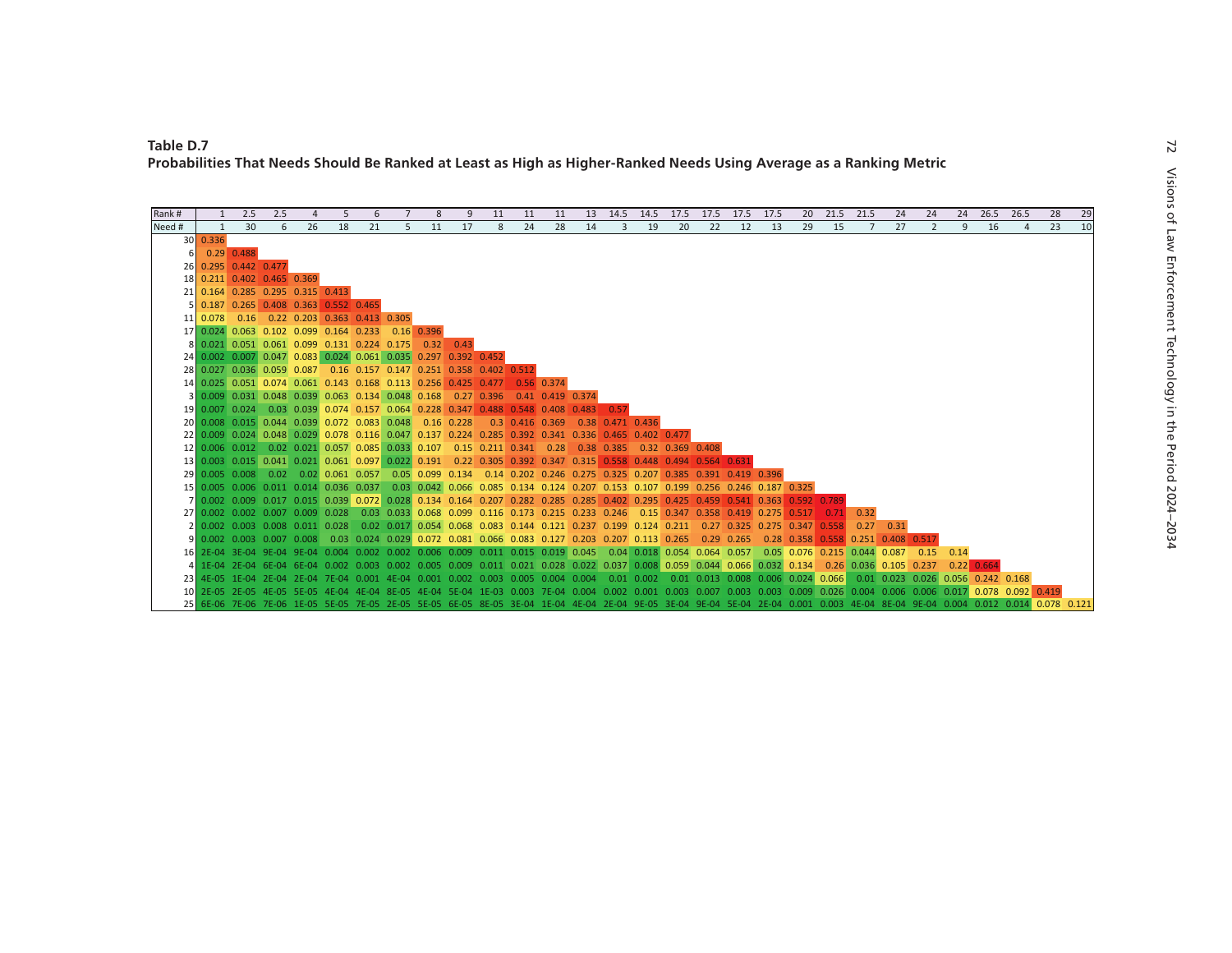| Table D.8                                             |  |
|-------------------------------------------------------|--|
| Ranking of Needs by Median and Average Expected Value |  |

| Need #            | <b>Short Description of Need</b>                                                                                                                 |     | Median Average | <b>Ranked</b><br>by<br>Median | <b>Ranked</b><br>by<br>Average |
|-------------------|--------------------------------------------------------------------------------------------------------------------------------------------------|-----|----------------|-------------------------------|--------------------------------|
| $\mathbf{1}$      | Develop educational material on social media to better engage<br>the public and improve internal communications                                  | 3.9 | 3.6            | $\mathbf{1}$                  | $\mathbf{1}$                   |
| 5                 | R&D on technologies to use information more effectively                                                                                          | 3.6 | 2.9            | $\overline{2}$                | $\overline{7}$                 |
| 26                | Research on the use of tagging and tracking technologies                                                                                         | 3.5 | 3.2            | 3.5                           | 4                              |
| 18                | Research on methods to disseminate innovative, promising<br>practices across LE agencies                                                         | 3.5 | 3.1            | 3.5                           | 5                              |
| 6                 | Improve training suitable for new technologies                                                                                                   | 3.1 | 3.3            | 5.5                           | 2.5                            |
| 30                | Develop technologies and processes to support data sharing                                                                                       | 3.1 | 3.3            | 5.5                           | 2.5                            |
| 21                | Research on recognizing and dealing with legal and policy<br>constraints for information sharing                                                 | 2.7 | 3.0            | $\overline{7}$                | 6                              |
| 17                | Improved translation technologies                                                                                                                | 2.3 | 2.5            | 9.5                           | 9                              |
| 19                | More R&D on ethics development                                                                                                                   | 2.3 | 2.2            | 9.5                           | 14.5                           |
| 8                 | Update LE agency recruiting practices                                                                                                            | 2.3 | 2.4            | 9.5                           | 11                             |
| 24                | Methods to permit LE personnel to create and use artificial<br>identities                                                                        | 2.3 | 2.4            | 9.5                           | 11                             |
| 11                | Technology to identify in the field when someone is under the<br>influence from legal and custom-made drugs                                      | 2.1 | 2.8            | 12 <sup>2</sup>               | 8                              |
| $\overline{7}$    | Develop means for measuring public and criminal uses of<br>technology and countermeasures to LE uses of technology                               | 2.0 | 1.9            | 13.5                          | 21.5                           |
| 14                | Identify and adapt business models that will facilitate LE<br>agencies' recognizing new needs and updating and using<br>technologies effectively | 2.0 | 2.3            | 13.5                          | 13                             |
| 3                 | Improve technologies for safely defusing or disabling people,<br>groups, and vehicles                                                            | 1.8 | 2.2            | 15.5                          | 14.5                           |
| 27                | Research on technologies that can "see" or sense threats at a<br>distance                                                                        | 1.8 | 1.8            | 15.5                          | 24                             |
| 13                | Identify LE resource needs and roles emerging from new<br>technologies and uses by criminals and the public                                      | 1.7 | 2.1            | 19                            | 17.5                           |
| 28                | Research on rules and procedures for going undercover in<br>virtual worlds                                                                       | 1.7 | 2.4            | 19                            | 11                             |
| 20                | Research on social aspects of improving information sharing and<br>collaboration                                                                 | 1.7 | 2.1            | 19                            | 17.5                           |
| 22                | Develop collaborations with CDC and other public health<br>agencies to prepare for public health crises                                          | 1.7 | 2.1            | 19                            | 17.5                           |
| 29                | Develop "super HR" systems that can track details about law<br>enforcement personnel's training, certification, record, etc.                     | 1.7 | 2.0            | 19                            | 20                             |
| $12 \overline{ }$ | Research on leadership and leadership development suited for<br>the network-enabled era                                                          | 1.6 | 2.1            | 22                            | 17.5                           |
| 9                 | Capabilities to exploit a wide range of robotics/autonomy<br>technologies                                                                        | 1.5 | 1.8            | 23.5                          | 24                             |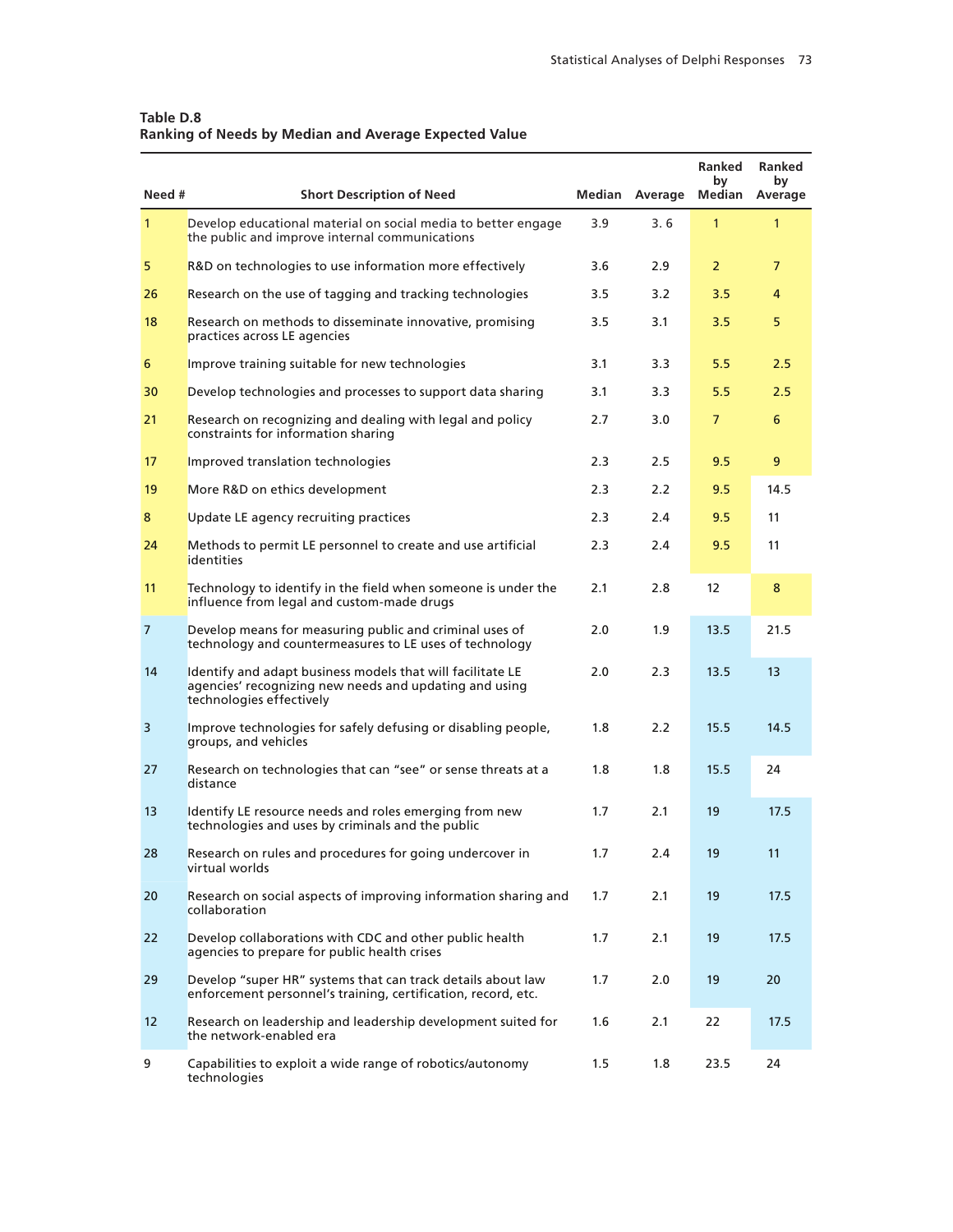#### **Table D.8—Continued**

| Need # | <b>Short Description of Need</b>                                                                                                                                                                      |         | Median Average | Ranked<br>bv<br>Median | Ranked<br>by<br>Average |
|--------|-------------------------------------------------------------------------------------------------------------------------------------------------------------------------------------------------------|---------|----------------|------------------------|-------------------------|
| 4      | Best practices to exploit emerging technologies and practices<br>from the military, while also mitigate negative consequences of<br>using military technologies                                       | $1.5\,$ | 1.3            | 23.5                   | 26.5                    |
| 2      | Research on providing "honest brokers" to assess performance<br>of technological systems and disseminate the results                                                                                  | 1.4     | 1.8            | 25                     | 24                      |
| 16     | Research on virtual/holographic remote presence technologies                                                                                                                                          | 1.3     | 1.3            | 26.5                   | 26.5                    |
| 15     | Technology to assist in the assessment of potential problems for<br>LE personnel from exposure to violent situations and images                                                                       | 1.3     | 1.9            | 26.5                   | 21.5                    |
| 10     | Improve understanding of how LE can use emerging cognitive<br>technologies                                                                                                                            | 0.8     | 0.9            | 28                     | 29                      |
| 23     | Develop "opt-in and opt-out" sensors for public areas that allow<br>people to have more control over the data collected on them.<br>along with security provisions to ensure protection of the public | 0.7     | 1.1            | 29                     | 28                      |
| 25     | Understand state of research and LE implications and needs for<br>"brain bots"                                                                                                                        | 0.4     | 0.6            | 30                     | 30                      |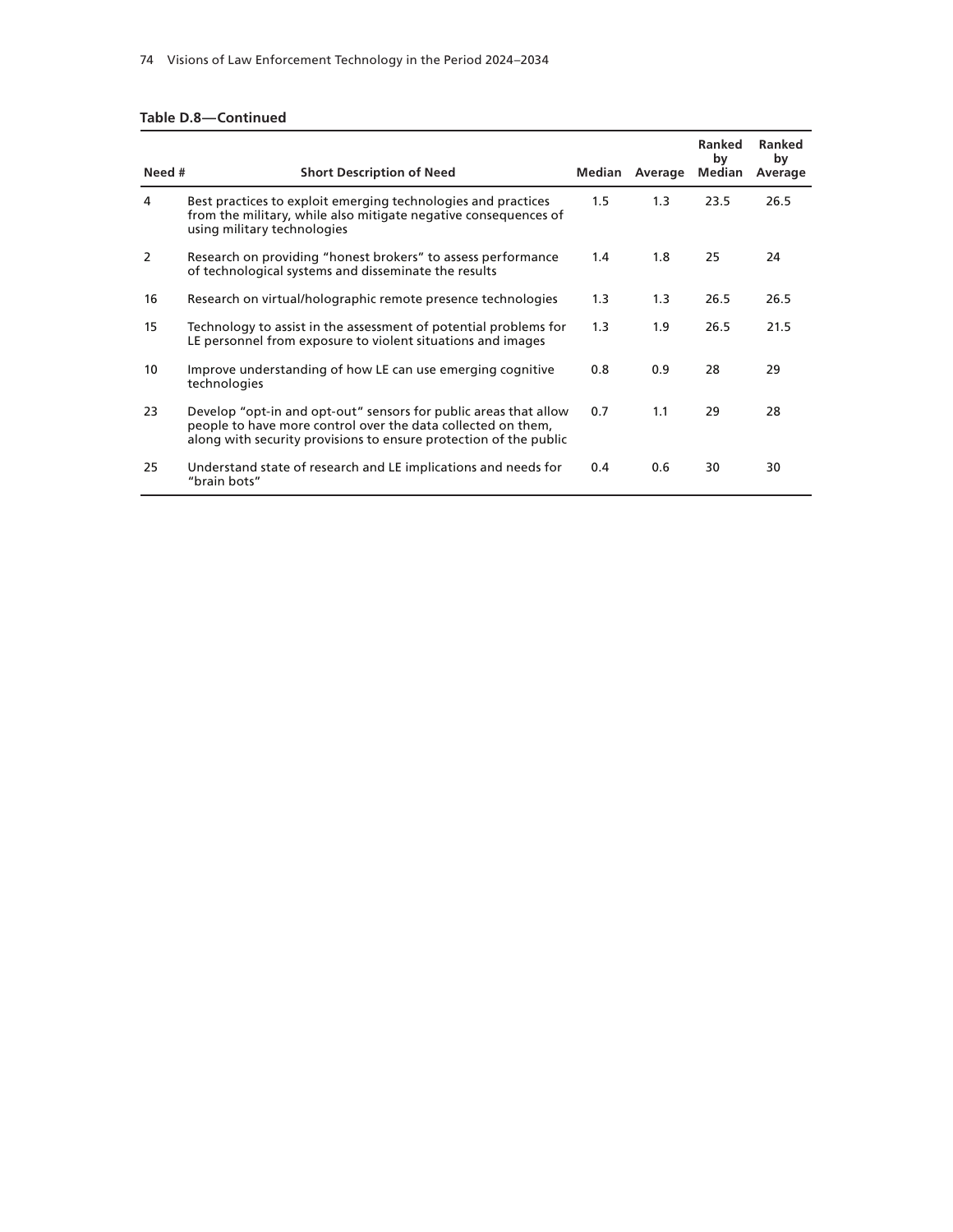### **Abbreviations**

| $\bigcirc \mathop{\rm DC}\nolimits$ | Centers for Disease Control and Prevention                 |
|-------------------------------------|------------------------------------------------------------|
| EV                                  | expected value                                             |
| <b>GPS</b>                          | Global Positioning System                                  |
| <b>HR</b>                           | Human Resources                                            |
| IT                                  | information technology                                     |
| LE                                  | law enforcement                                            |
| <b>MRAP</b>                         | Mine Resistant Ambush Protected                            |
| NIJ                                 | National Institute of Justice                              |
| <b>NLECTC</b>                       | National Law Enforcement and Corrections Technology Center |
| R&D                                 | research and development                                   |
| <b>RFID</b>                         | radio frequency identification                             |
| UAS                                 | unmanned aerial system                                     |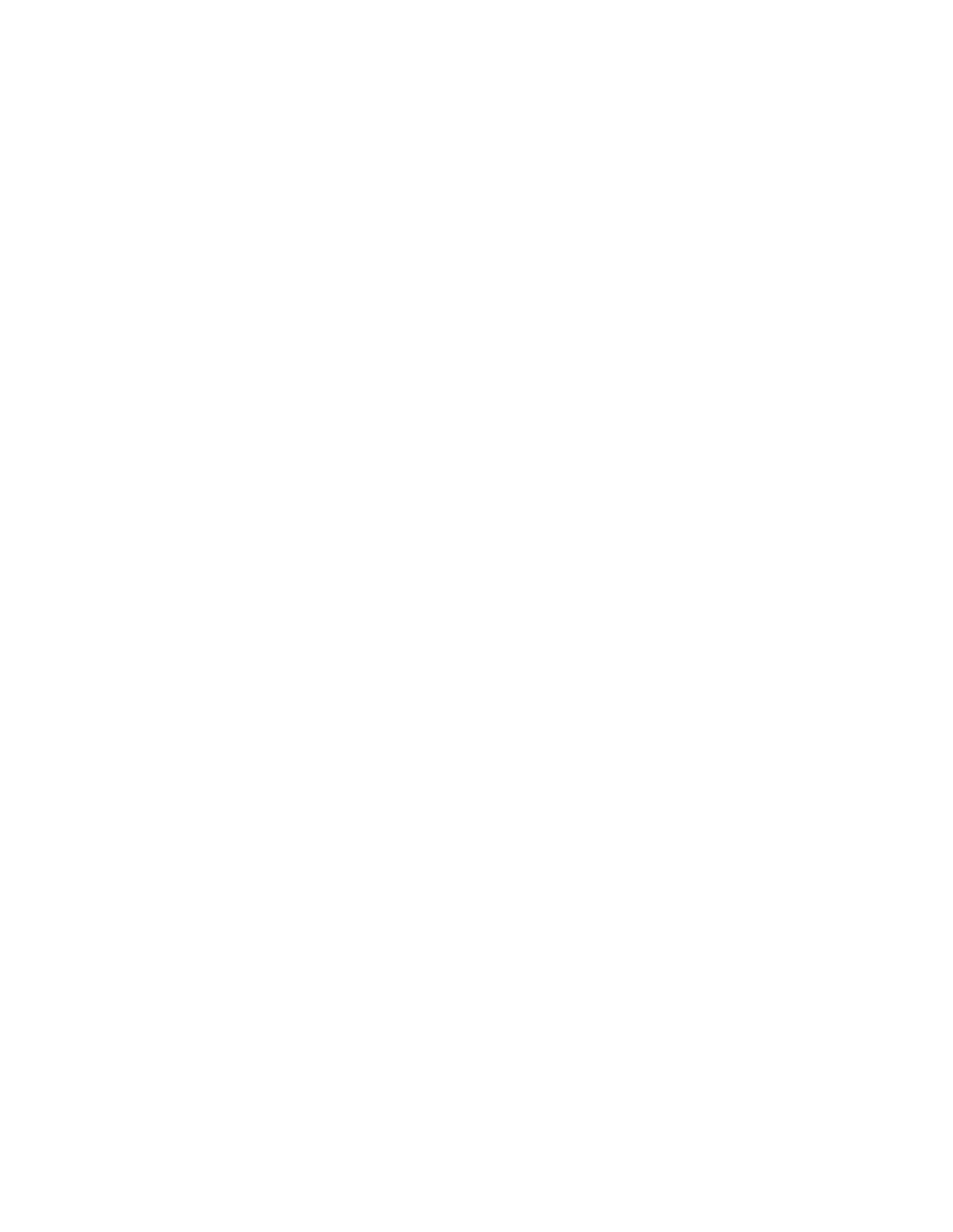### **Bibliography**

*2013 Social Media Survey Results*, International Association of Chiefs of Police, 2013.

Aitchison, J., and J. A. C. Brown, *The Lognormal Distribution*, Cambridge, UK: Cambridge University Press, 1957.

Anderson, Chris, *Makers: The New Industrial Revolution*, New York: Crown Business, 2012.

Batts, Anthony W., Sean Michael Smoot, and Ellen Scrivner, *Police Leadership Challenges in a Changing World*, New Perspectives in Policing Bulletin, Washington, D.C.: U.S. Department of Justice, National Institute of Justice, July 2012.

Baum, Matthew A., and Tim Groeling, "New Media and the Polarization of American Political Discourse," *Political Communication,* Vol. 25, November 2008, pp. 345–365.

Berman, Dennis K., "Daddy, What Was a Truck Driver? Over the Next Two Decades, the Machines Themselves Will Take Over the Driving," *Wall Street Journal*, July 23, 2013. As of January 16, 2015: <http://online.wsj.com/news/articles/SB10001424127887324144304578624221804774116>

Bishop, Bill, *The Big Sort: Why the Clustering of Like-Minded America is Tearing Us Apart*, New York: Mariner Books, 2009.

Boyer, Brian, Justin W. Cook, and Marco Steinberg, *In Studio: Recipes for Systemic Change*, Helsinki Design Lab (powered by Sitra), undated. As of January 16, 2015: <http://www.helsinkidesignlab.org/instudio/>

Bradfield, Ron, George Wright, George Burt, George Cairns, and Kees van der Heijden, "The Origins and Evolution of Scenario Techniques in Long Range Business Planning," *Futures*, Vol. 37, 2005, pp. 795–812.

Brin, David, *The Transparent Society: Will Technology Force Us to Choose Between Privacy and Freedom?* Reading, Mass.: Addison-Wesley, 1998.

Buerger, Michael, "Futures Orientation in Police Decision-Making Practices," *FBI Law Enforcement Bulletin,*  Vol. 79, No. 4, April 2010, pp. 14–18.

———, "Street Crime in a Cashless Economy," *Future Challenges of Cybercrime: Volume 5 of the Proceedings of the Futures Working Group*, Quantico, Va., November 2010. As of January 16, 2015: <http://futuresworkinggroup.cos.ucf.edu/docs/Volume%205/BuergerV5.pdf>

Buerger, Michael E., Karen E. Gardner, Bernard H. Levin, and John A. Jackson, "Incorporating Local Police Agencies into a National Intelligence Network," *Futures Working Group White Paper*, Vol. 1, No. 1, Quantico, Va., July 2008.

Celock, John, "Article V Convention to Amend Constitution Pushed by Several States," *Huffington Post*, March 26, 2013. As of January 16, 2015: [http://www.huffingtonpost.com/2013/03/25/article-v-convention\\_n\\_2951027.html](http://www.huffingtonpost.com/2013/03/25/article-v-convention_n_2951027.html)

Chow, Brian G., Richard Silberglitt, and Scott Hiromoto, *Toward Affordable Systems: Portfolio Analysis and Management for Army Science and Technology Programs*, Santa Monica, Calif.: RAND Corporation, MG-761-A, 2009. As of January 16, 2015:

<http://www.rand.org/pubs/monographs/MG761.html>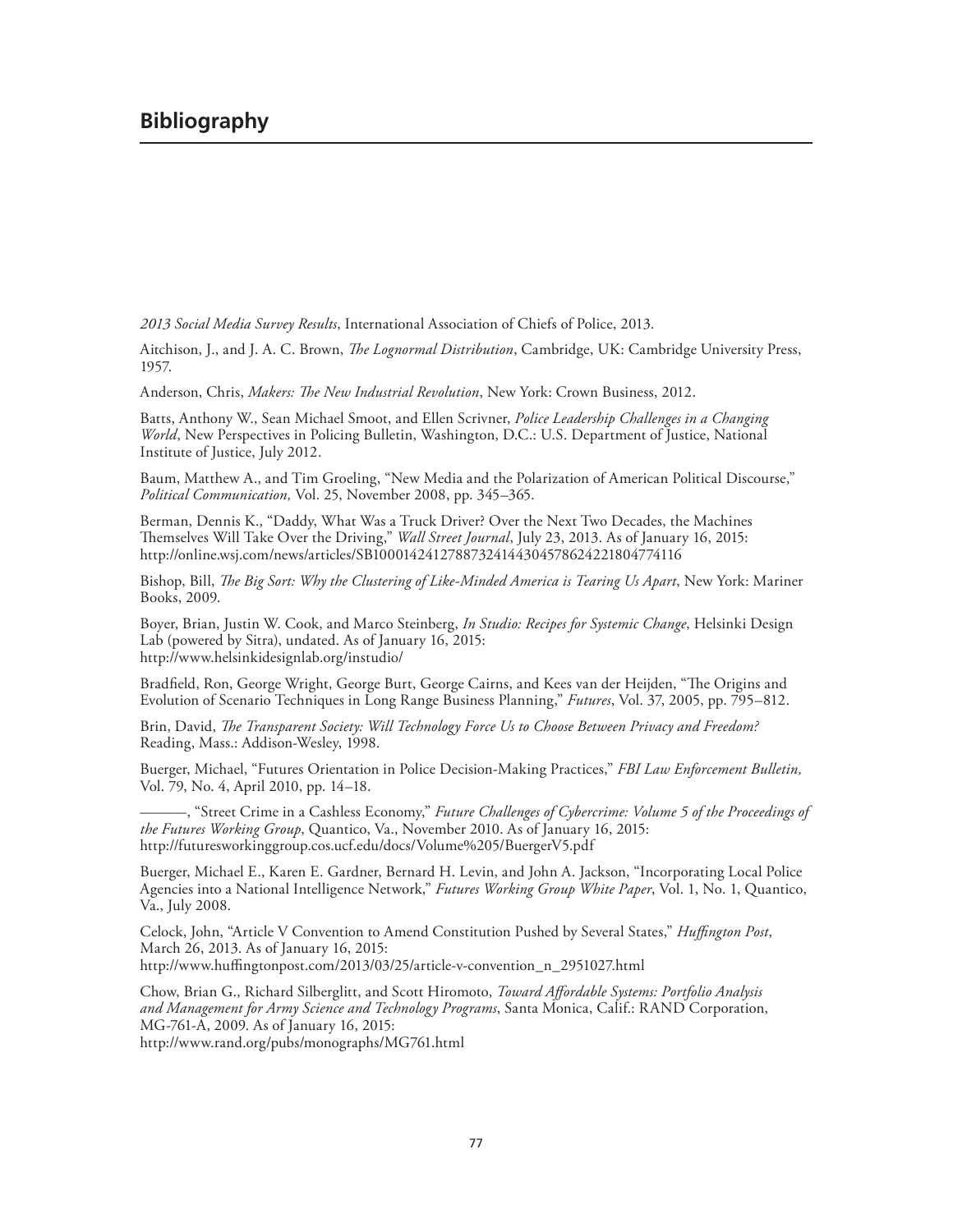Clark, Mark, "Are You Ready for the Future of Policing?" *Police: The Law Enforcement Magazine*, December 30, 2013. As of January 16, 2015: [http://www.policemag.com/blog/technology/story/2013/12/](http://www.policemag.com/blog/technology/story/2013/12/future-trends-in-accelerating-technology-conference.aspx) future-trends-in-accelerating-technology-conference.aspx

Coates, Crawford, "A Look Ahead," *Law Officer*, May 20, 2013. As of January 16, 2015: <http://www.lawofficer.com/article/technology-and-communications/look-ahead>

Coates, Joseph F., "Scenario Planning," *Technological Forecasting and Social Change*, Vol. 65, 2000, pp. 115–123.

Coldren, James R., Jr., Alissa Huntoon, and Michael Medaris, "Introducing Smart Policing: Foundations, Principles, and Practice," *Police Quarterly,* Vol. 16, September 2013, pp. 275–286.

Cowper, Thomas J., "Molecular Manufacturing and 21st Century Policing," *Nanotechnology Perceptions: A Review of Ultraprecision Engineering and Nanotechnology,* Vol. 2, No. 1, March 27, 2006, pp. 7–14.

———, "Network Centric Policing: Alternative or Augmentation to the Neighborhood-Driven Policing (NDP) Model?" *Neighborhood-Driven Policing: Volume 1 of the Proceedings of the Futures Working Group*, Quantico, Va., September 5, 2007. As of January 16, 2015: <http://fwg.cos.ucf.edu/docs/Volume%201/vol1Cowper.pdf>

Cowper, Thomas J., and Michael E. Buerger, *Improving Our View of the World: Police and Augmented Reality Technology*, Futures Working Group, Quantico, Va., 2003.

Crane, Bill, "Digital Forensics: What's to Come?" *Police: The Law Enforcement Magazine*, November 25, 2013. As of January 16, 2015:

<http://www.policemag.com/blog/technology/story/2013/11/digital-forensics-what-s-to-come.aspx>

Curry, Andrew, and Anthony Hodgson, "Seeing in Multiple Horizons: Connecting Futures to Strategy," *Journal of Futures Studies*, Vol. 13, No. 1, 2008.

Custers, Bart, "Technology in Policing: Experiences, Obstacles and Police Needs," *Computer Law & Security Review*, Vol. 28, No. 1, 2012, pp. 62–68.

Dalkey, Norman Crolee, *The Delphi Method: An Experimental Study of Group Opinion*, Santa Monica, Calif.: RAND Corporation, RM-5888-PR, 1969. As of January 16, 2015: [http://www.rand.org/pubs/research\\_memoranda/RM5888.html](http://www.rand.org/pubs/research_memoranda/RM5888.html)

Daly, Ger, "Embracing the Police Force of the Future," *CNN*, September 19, 2013. As of January 16, 2015: <http://www.cnn.com/2013/09/18/tech/innovation/police-future-technology/>

Davis, Brett, and Don Roby, "Unmanned Aircraft Systems: All the Boxes Checked, but Challenges Remain," *The Police Chief,* Vol. 80, No. 6, June 2013, pp. 60–63.

Dees, Tim, "2012 in Review: Top Trends in Police Technology," *PoliceOne.com*, December 18, 2012. As of January 16, 2015:

http://www.policeone.com/police-products/body-armor/ [articles/6068413-2012-in-Review-Top-trends-in-police-technology/](http://www.policeone.com/police-products/body-armor/articles/6068413-2012-in-Review-Top-trends-in-police-technology/)

———, "2013 in Review: Tech Gifts for your police officer friends," *PoliceOne.com*, December 17, 2013. As of January 16, 2015:

http://www.policeone.com/police-products/police-technology/ [articles/6678598-2013-in-Review-Tech-gifts-for-your-police-officer-friends/](http://www.policeone.com/police-products/police-technology/articles/6678598-2013-in-Review-Tech-gifts-for-your-police-officer-friends/) 

*The Economist*, "Third-Party Dreaming: You Can Go Your Own Way," *Democracy in America* blog, October 2, 2013. As of January 16, 2015:

<http://www.economist.com/blogs/democracyinamerica/2013/10/third-party-dreaming>

Fernández-Güell, José Miguel, "Future Scenarios for the Spanish Sustainable Development Model," EFP, Foresight Brief No. 172, 2010.

Finnie, Toby M., "Policing The Digital Environment," *Future Challenges of Cybercrime: Volume 5 of the Proceedings of the Futures Working Group*, Quantico, Va., November 2010. As of January 16, 2015: <http://futuresworkinggroup.cos.ucf.edu/docs/Volume%205/FinnieV5.pdf>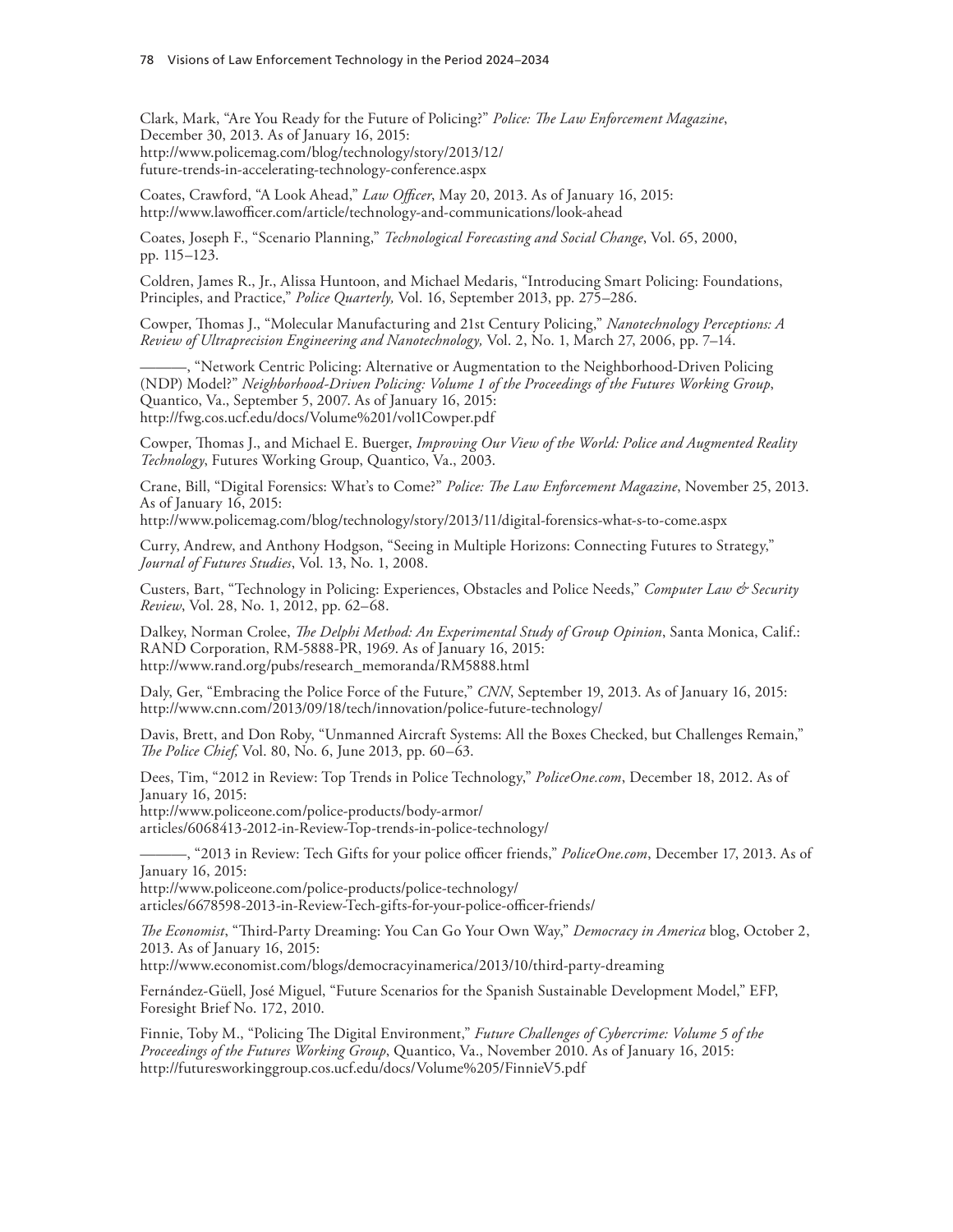Frey, Carl Benedikt, and Michael A. Osborne, "The Future of Employment: How Susceptible Are Jobs to Computerisation?" Oxford Martin School Working Paper, September 2013. As of January 16, 2015: <http://www.oxfordmartin.ox.ac.uk/publications/view/1314>

Fukuyama, Francis, "America in Decay: The Sources of Political Dysfunction," *Foreign Affairs*, September– October 2014. As of January 16, 2015:

<http://www.foreignaffairs.com/articles/141729/francis-fukuyama/america-in-decay>

Gallego, Dolores, and Salvador Bueno, "Exploring the Application of the Delphi Method as a Forecasting Tool in Information Systems and Technologies Research," *Technology Analysis & Strategic Management,* Vol. 26, No. 9, 2014, pp. 987–999.

Galvin, Robert, "Speed Detection Systems Get Smart," *Officer.com*, October 15, 2013. As of January 16, 2015: <http://www.officer.com/article/11148028/speed-detection-systems-get-smart>

Garrett, Ronnie, "At the Scene: Analyze Devices Faster and Get Results," *Officer.com*, July 16, 2013. As of January 16, 2015:

<http://www.officer.com/article/10958272/dumping-digital-evidence-at-the-department>

Geoghegan, Susan, "The Latest in Mobile Digital Video," *Law & Order,* Vol. 61, No. 6, June 2013, pp. 20–26.

———, "Mobile Biometrics: Fingerprints," *Law & Order,* Vol. 61, No. 9, September 2013, pp. 20–23.

———, "Biometrics: Mobile Iris Recognition," *Law & Order,* Vol. 61, No. 10, October 2013, pp. 74–77.

———, "Biometrics: Facial Recognition," *Law & Order,* Vol. 61, No. 11, November 2013, pp. 56–59.

Gerstein, Josh, "House Votes to Ban Purchase of License-Plate Cameras with Federal Funds," *Politico*, June 10, 2014. As of January 16, 2015:

http://www.politico.com/blogs/under-the-radar/2014/06/

[house-votes-to-ban-purchase-of-licenseplate-cameras-190127.html](http://www.politico.com/blogs/under-the-radar/2014/06/house-votes-to-ban-purchase-of-licenseplate-cameras-190127.html)

Gordon, Theodore J., "The Delphi Method," in Jerome C. Glenn and Theodore J. Gordon, eds., *Futures Research Methodology, Version 3.0*, The Millennium Project, 2009. As of January 23, 2015: <http://www.millennium-project.org/millennium/publications.html>

Greenberg, Andy, "That \$1,200 Machine for Making Untraceable Guns Just Sold Out in 36 Hours," *Wired*, October 2, 2014. As of January 16, 2015:

<http://www.wired.com/2014/10/1200-machine-making-untraceable-guns-just-sold-36-hours/>

Greengard, Samuel, "Policing the Future," *Communications of the ACM,* Vol. 55, No. 3, March 2012, pp. 19–21.

Griffith, David, and Paul Clinton, "IACP 2013: Both Sides of Today's Police Products," *Police: The Law Enforcement Magazine*, December 23, 2013. As of January 16, 2015: [http://www.policemag.com/channel/patrol/articles/2013/12/](http://www.policemag.com/channel/patrol/articles/2013/12/iacp-2013-both-sides-of-today-s-police-products.aspx) iacp-2013-both-sides-of-today-s-police-products.aspx

Grigoriadis, Vanessa "Travels in the New Psychedelic Bazaar," *New York Magazine*, April 7, 2013. As of January 20, 2015:

<http://nymag.com/news/features/synthetic-drugs-2013-4/>

Gutmann, Amy, and Dennis Thompson, "The Case for Compromise: Continuous Campaigning and Gridlocked Governing in American Politics," *Harvard Magazine*, July–August 2012. As of January 16, 2015: <http://harvardmagazine.com/2012/07/the-case-for-compromise>

Harris, Scott, "Product Feature: Mobile Computers," *The Police Chief,* Vol. 80, No. 6, June 2013, pp. 56–59.

Heal, Charles "Sid," Thomas Cowper, and Andreas Olligschlaeger, "Law Enforcement Technology 2015," *Homeland Security, 2015: Volume 2 of the Proceedings of the Futures Working Group*, Quantico, Va., September 2007. As of January 16, 2015:

<http://futuresworkinggroup.cos.ucf.edu/docs/Volume%202/vol2HealCowper&Olli.pdf>

Heal, Sid, "Emergency Communications: Mashups or Mishaps," *The Police and the Military: Future Challenges and Opportunities in Public Safety: Volume 4 of the Proceedings of the Futures Working Group*, Quantico, Va., December 2008. As of January 16, 2015:

<http://futuresworkinggroup.cos.ucf.edu/docs/Volume%204/vol4Heal.pdf>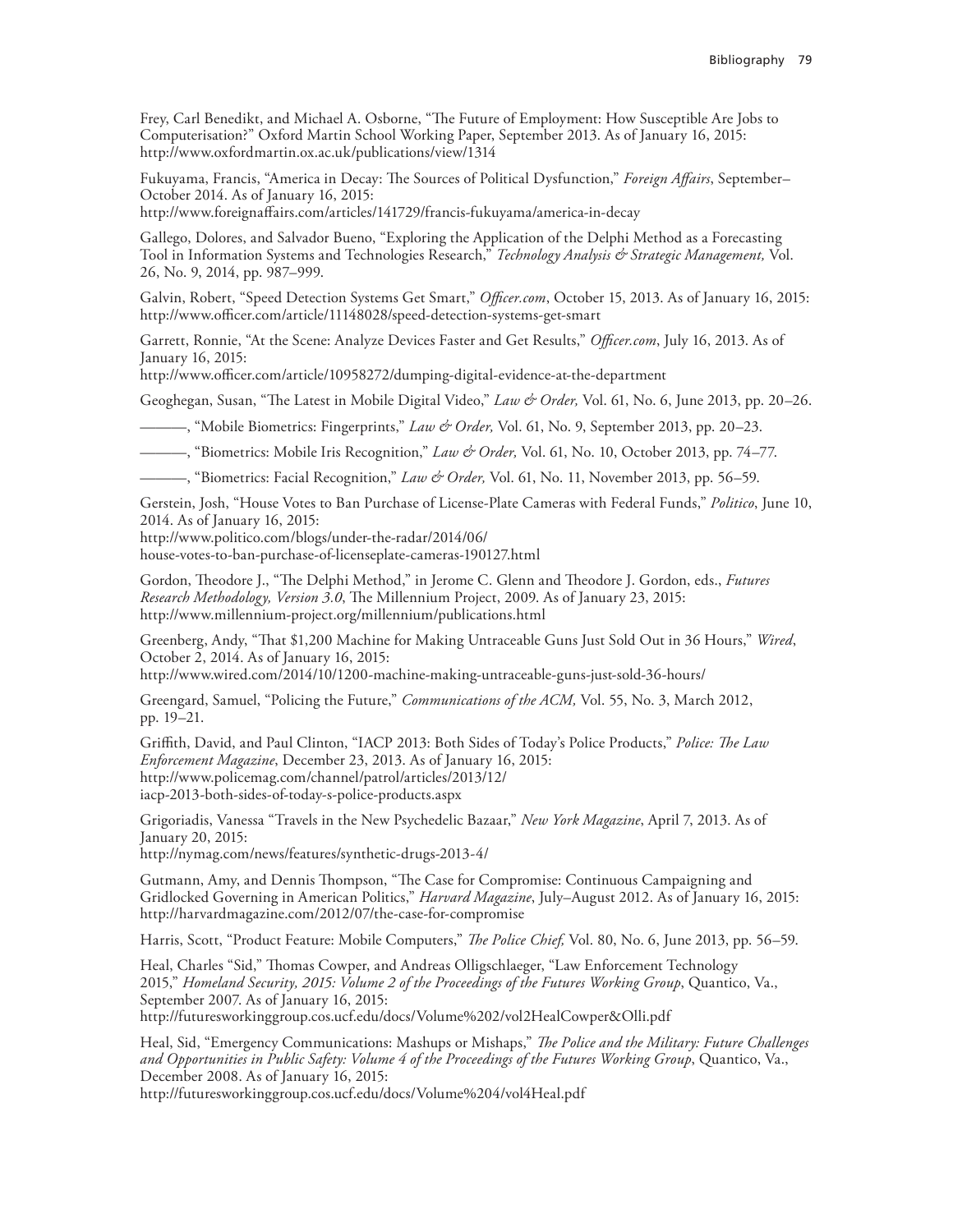Heck, Ben, "Arduino 101 Tutorial: Everything You Need to Know to Start Using Microcontrollers!" *Revision3*, December 30, 2012. As of January 16, 2015:

[https://archive.org/details/The\\_Ben\\_Heck\\_Show\\_61/](https://archive.org/details/The_Ben_Heck_Show_61/)

Hock, Lindsay, "3-D Printing Builds Up Architecture," *Laboratory Design*, August 13, 2014. As of January 16, 2015:

<http://www.labdesignnews.com/articles/2014/08/3-d-printing-builds-architecture>

Hollywood, John S., John E. Boon, Jr., Richard Silberglitt, Brian G. Chow, and Brian A. Jackson, *High Priority Information Technology Needs for Law Enforcement,* Santa Monica, Calif.: RAND Corporation, RR-737-NIJ, 2015. As of January 19, 2015: [http://www.rand.org/pubs/research\\_reports/RR737.html](http://www.rand.org/pubs/research_reports/RR737.html)

Huss, William R., "A Move Toward Scenario Analysis," *International Journal of Forecasting*, Vol. 4, 1988, pp. 377–388.

Inayatullah, S., "The Futures of Policing: Going Beyond the Thin Blue Line," *Futures,* Vol. 49, 2013, pp. 1–8.

Jackson, John, and Bud Levin, "Sociology of the Internet: Effects of Social Technology on Policing," *Future Challenges of Cybercrime: Volume 5 of the Proceedings of the Futures Working Group*, Quantico, Va., November 2010. As of January 22, 2014:

<http://futuresworkinggroup.cos.ucf.edu/docs/Volume%205/JacksonV5.pdf>

Jackson, John, Richard Myers, and Thomas Cowper, "Leadership in the Net‐Centric Organization," *Advancing Police Leadership: Considerations, Lessons Learned, and Preferable Futures: Volume 6 of the Proceedings of the Futures Working Group*, Quantico, Va., March 2010. As of January 16, 2015: <http://futuresworkinggroup.cos.ucf.edu/docs/Volume%206/vol6JacksonMyers&Cowper.pdf>

Jones, Jeffrey M., "Congressional Job Approval Stays Near Historical Low: Thirteen Percent of Americans Approve, 83% Disapprove," *Gallup Politics*, August 12, 2014a. As of January 16, 2015: <http://www.gallup.com/poll/174806/congressional-job-approval-stays-near-historical-low.aspx>

———, "U.S. Satisfaction Generally Stable at 22%: Would Tie 2010 as Lowest Midterm Election Reading," *Gallup Politics*, August 15, 2014b. As of January 16, 2015: <http://www.gallup.com/poll/174917/satisfaction-generally-stable.aspx>

Keenan, Vernon M., Dawn Diedrich, and Bradley Martin, "Developing Policy on Using Social Media for Intelligence and Investigations," *The Police Chief,* Vol. 80, No. 6, June 2013, pp. 28–30.

Konkler, Gerald, "Partnering with Others to Address Cybercrime," *Future Challenges of Cybercrime: Volume 5 of the Proceedings of the Futures Working Group*, Quantico, Va., November 2010. As of January 16, 2015: <http://futuresworkinggroup.cos.ucf.edu/docs/Volume%205/KonklerV5.pdf>

Kunkle, Joseph, "Social Media and the Homegrown Terrorist Threat," *The Police Chief,* Vol. 79, No. 6, June 2012, pp. 22–28.

Landree, Eric, Richard Silberglitt, Brian G. Chow, Lance Sherry, and Michael S. Tseng, *A Delicate Balance: Portfolio Analysis and Management for Intelligence Information Dissemination Programs, Santa Monica, Calif.:* RAND Corporation, MG-939-NSA, 2009. As of January 16, 2015: <http://www.rand.org/pubs/monographs/MG939.html>

Lee, Timothy B., "How Private Are Bitcoin Transactions?" *Forbes*, July 14, 2011. As of October 9, 2014: <http://www.forbes.com/sites/timothylee/2011/07/14/how-private-are-bitcoin-transactions/>

Levin, Bernard H., and Carl J. Jensen III, "The Electronic Donut Shop: Networking in the Information Age," Futures Working Group, Quantico, Va., 2005. As of January 16, 2015: <http://futuresworkinggroup.cos.ucf.edu/publications/2005%20donut%20shop.Final.pdf>

Long, Greg, and Butler Newman, "Speed to Market: Increasing Knowledge Velocity," *Chief Learning Officer*, October 2010. As of January 16, 2015:

http://www.cedma-europe.org/newsletter%20articles/Clomedia/

[Speed%20to%20Market%20-%20Increasing%20Knowledge%20Velocity%20\(Oct%2010\).pdf](http://www.cedma-europe.org/newsletter%20articles/Clomedia/Speed%20to%20Market%20-%20Increasing%20Knowledge%20Velocity%20(Oct%2010).pdf)

McCullough, Debra R. Cohen, and Deborah L. Spence, eds., *American Policing 2022: Essays on the Future of a Profession*, Washington, D.C.: U.S. Department of Justice, Office of Community Oriented Policing Services, September 2012.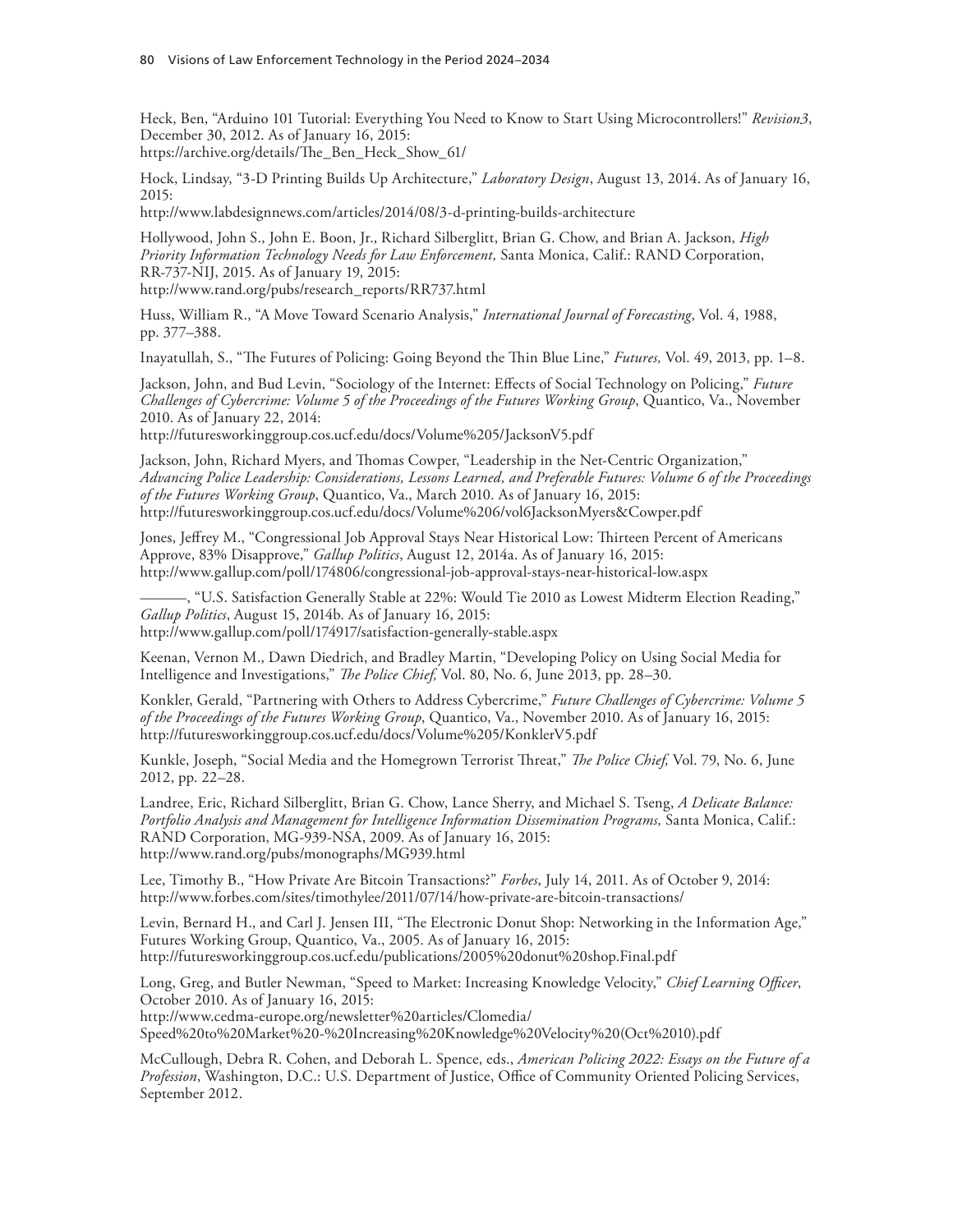McLeod, Mike, "NASA's JPL Develops Multi-Metal 3D Printing Process," *Design Engineering*, July 31, 2014. As of January 16, 2015:

<http://www.design-engineering.com/general/nasas-jpl-develops-multi-metal-3d-printing-process-132113>

McShane, Owen, and Anne Dowling, "A Practical Application: Facial Recognition Technology," *The Police Chief,* Vol. 80, No. 6, June 2013, pp. 42–44.

Meade, Eric, "Scanning the Future of Law Enforcement: A Trend Analysis," *Futurist,* Vol. 44, No. 4, July–August 2010, pp. 22–25.

Mietzner, Diana, and Guido Reger, "Advantages and Disadvantages of Scenario Approaches for Strategic Foresight," *International Journal of Technology Intelligence and Planning*, Vol. 1, No. 2, 2005, pp. 220–239.

Moore, Carole, "2013: A Law Enforcement Odyssey," *Officer.com*, June 12, 2013. As of January 16, 2015: <http://www.officer.com/article/10938942/2013-a-law-enforcement-odyssey>

Moulton, Earl, "The Future of Cybercrime," *Future Challenges of Cybercrime: Volume 5 of the Proceedings of the Futures Working Group*, Quantico, Va., November 2010. As of January 16, 2015: <http://futuresworkinggroup.cos.ucf.edu/docs/Volume%205/MoultonV5.pdf>

Myers, Richard, Joseph Schafer, and Bernard H. Levin, "Police Decision-Making: A Futures Perspective," *Futures Working Group White Paper,* Vol. 1, No. 2, Quantico, Va., September 2010.

National Conference of State Legislatures, "2013 Unmanned Aircraft Systems (UAS) Legislation," *NCSL.org*, 2013. As of January 16, 2015:

<http://www.ncsl.org/research/civil-and-criminal-justice/unmanned-aerial-vehicles.aspx>

O'Connor, Daniel, "One in Six Active U.S. Patents Pertain to the Smartphone," *Disruptive Competition Project*, October 17, 2012. As of January 16, 2015:

<http://www.project-disco.org/intellectual-property/one-in-six-active-u-s-patents-pertain-to-the-smartphone/>

Ohnsman, Alan, "Nissan Sets Goal of Introducing First Self-Driving Cars by 2020," *Bloomberg*, August 27, 2013. As of January 16, 2015:

http://www.bloomberg.com/news/2013-08-27/

[nissan-sets-goal-of-bringing-first-self-driving-cars-by-2020.html](http://www.bloomberg.com/news/2013-08-27/nissan-sets-goal-of-bringing-first-self-driving-cars-by-2020.html)

Peet, Dale, "Fighting Crime Using Geospatial Analytics," *The Police Chief,* Vol. 79, No. 6, June 2012, pp. 46–48.

———, "Viewpoint: Five Law Enforcement Trends for 2013," *The American City & County*, December 19, 2012

Perez, Juan, "East Chicago Police Offer Up Their Lobby, Parking Lot for Craigslist Transactions," *Chicago Tribune*, May 1, 2014. As of January 16, 2015:

[http://articles.chicagotribune.com/2014-05-01/news/chi-east-chicago-police-offer-up-their-lobby-parking-lot](http://articles.chicagotribune.com/2014-05-01/news/chi-east-chicago-police-offer-up-their-lobby-parking-lot-for-craigslist-transactions-20140501_1_craigslist-transactions-becker-lobby)for-craigslist-transactions-20140501\_1\_craigslist-transactions-becker-lobby

Petee, Thomas A., Jay Corzine, Lin Huff-Corzine, Janice Clifford, and Greg Weaver, "Defining 'Cyber-Crime': Issues in Determining the Nature and Scope of Computer-Related Offenses," *Future Challenges of Cybercrime: Volume 5 of the Proceedings of the Futures Working Group*, Quantico, Va., November 2010. As of January 16, 2015:

<http://futuresworkinggroup.cos.ucf.edu/docs/Volume%205/PeteeV5.pdf>

Pharmaceutical Research and Manufacturers Association, "Can a Nasal Spray Curb Social Anxiety? Six Innovations in the Fight Against Mental Illness," *Talking Points Memo* (sponsored message), June 18, 2014. As of January 16, 2015:

<http://talkingpointsmemo.com/idealab-impact/nasal-spray-social-anxiety>

Police Executive Research Forum, *How Are Innovations in Technology Transforming Policing?* Washington, D.C., January 2012.

———, *Compstat: Its Origins, Evolution, and Future in Law Enforcement Agencies*, Washington, D.C.: Bureau of Justice Assistance, 2013.

Popper, Rafael, "Foresight Methodology," in Luke Georghiou et al., eds., *The Handbook of Technology Foresight: Concepts and Practice*, Cheltenham, UK: Edward Elgar, 2008, pp. 44–88.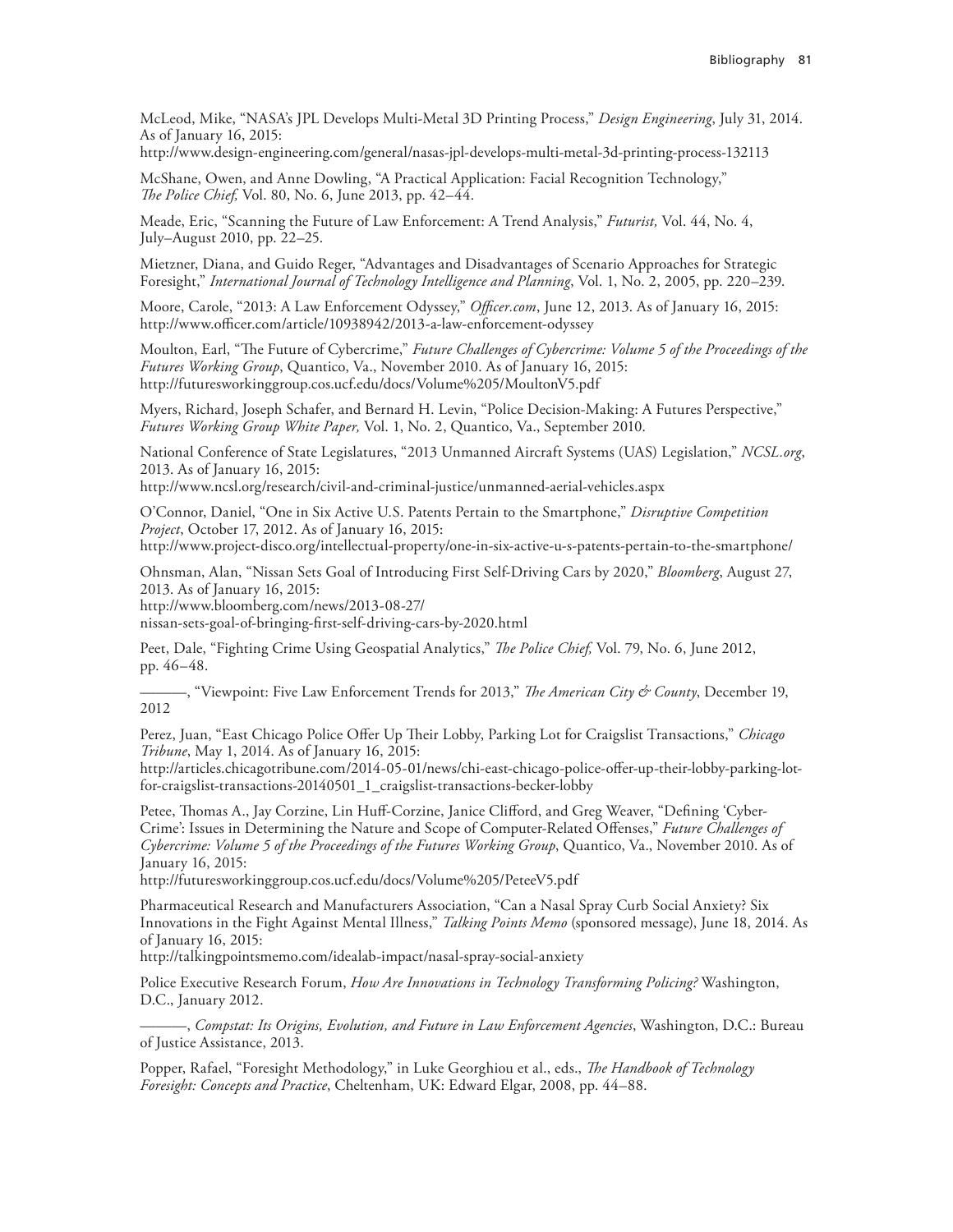Reed, Ben, Jr., "Future Technology in Law Enforcement," *FBI Law Enforcement Bulletin*, Vol. 77, No. 5, May 2008, pp. 15–21.

Rickman, Stephen, *Crime Trends and Implications of 21st Century Policing*, Alexandria, Va.: CNA Analysis & Solutions, February 2013.

Rickman, Stephen, James Stewart, and Erica Dimitrov, *Smart Policing: Addressing the Twenty-First Century Need for a New Paradigm in Policing*, Alexandria, Va.: CNA Analysis & Solutions, 2011.

Roberts, David J., "Cloud Computing in Law Enforcement: Survey Results and Guiding Principles," *The Police Chief,* Vol. 80, No. 3, March 2013, pp. 56–58.

Robertson, Adi, "Can You Still Be a Stranger When Everyone Is Wearing Google Glass?" *The Verge*, April 7, 2014. As of January 16, 2015:

<http://www.theverge.com/2014/4/7/5589940/google-glass-and-the-specter-of-instant-facial-recognition>

Rosenthal, Danny, "Assessing Digital Preemption (and the Future of Law Enforcement?)," *New Criminal Law Review,* Vol. 14, No. 4, Fall 2011, pp. 576–610.

Roufa, Timothy, "Technologies That Are Changing the Way Police Do Business," *About.com*, undated. As of January 16, 2015:

http://criminologycareers.about.com/od/Career\_Trends/a/ [Technologies-That-Are-Changing-the-Way-Police-Do-Business.htm](http://criminologycareers.about.com/od/Career_Trends/a/Technologies-That-Are-Changing-the-Way-Police-Do-Business.htm) 

Sabato, Larry J., *A More Perfect Constitution*, New York: Walker & Company, 2008.

Schafer, Joseph A., ed., *Policing 2020: Exploring the Future of Crime, Communities, and Policing*, Futures Working Group, Quantico, Va., 2007.

Schafer, Joseph A., and David L. Carter, "The Future of Law Enforcement Intelligence," Futures Working Group, Quantico, Va., October 2007. As of January 16, 2015: <http://futuresworkinggroup.cos.ucf.edu/publications/futureoflaw.pdf>

Scherer, J. Amber, and John P. Jarvis, eds., *The Future of Law Enforcement: A Consideration of Potential Allies and Adversaries*, *Volume 7 of the Proceedings of the Futures Working Group*, Quantico, Va., 2012. As of January 16, 2015:

[http://futuresworkinggroup.cos.ucf.edu/VOLUME%207\\_Allies%20and%20Adversaries\\_FINAL.pdf](http://futuresworkinggroup.cos.ucf.edu/VOLUME%207_Allies%20and%20Adversaries_FINAL.pdf) 

Schwartz, Peter, *The Art of the Long View: Planning for the Future in an Uncertain World*, New York: Currency Doubleday, 1991.

Shoemaker, Paul J. H., "When and How to Use Scenario Planning: A Heuristic Approach with Illustration," *Journal of Forecasting*, Vol. 10, No. 6, 1991, pp. 549–564.

Silberglitt, Richard, and Lance Sherry, *A Decision Framework for Prioritizing Industrial Materials Research and Development*, Santa Monica, Calif.: RAND Corporation MR-1558-NREL, 2002. As of January 16, 2015: [http://www.rand.org/pubs/monograph\\_reports/MR1558.html](http://www.rand.org/pubs/monograph_reports/MR1558.html)

Silberglitt, Richard, Lance Sherry, Carolyn Wong, Michael S. Tseng, Emile Ettedgui, Aaron Watts, Geoffrey Stothard, *Portfolio Analysis and Management for Naval Research and Development*, Santa Monica, Calif.: RAND Corporation, MG-271-NAVY, 2004. As of January 16, 2015: <http://www.rand.org/pubs/monographs/MG271.html>

Statt, Nick, "This Crime-Predicting Robot Aims to Patrol Our Streets by 2015," *CNet*, December 5, 2013. As of January 16, 2015:

<http://www.cnet.com/news/this-crime-predicting-robot-aims-to-patrol-our-streets-by-2015/>

Stephens, Gene, "Cybercrime in the Year 2025," *Future Challenges of Cybercrime: Volume 5 of the Proceedings of the Futures Working Group*, Quantico, Va., November 2010. As of January 16, 2015: <http://futuresworkinggroup.cos.ucf.edu/docs/Volume%205/StephensV5.pdf>

———, "Crime in the Year 2030," *Futurist,* Vol. 47, No. 1, January–February 2013, pp. 27–32.

Stone, Christopher, and Jeremy Travis, "Toward a New Professionalism in Policing," *New Perspectives in Policing, Harvard Kennedy School*, March 2011.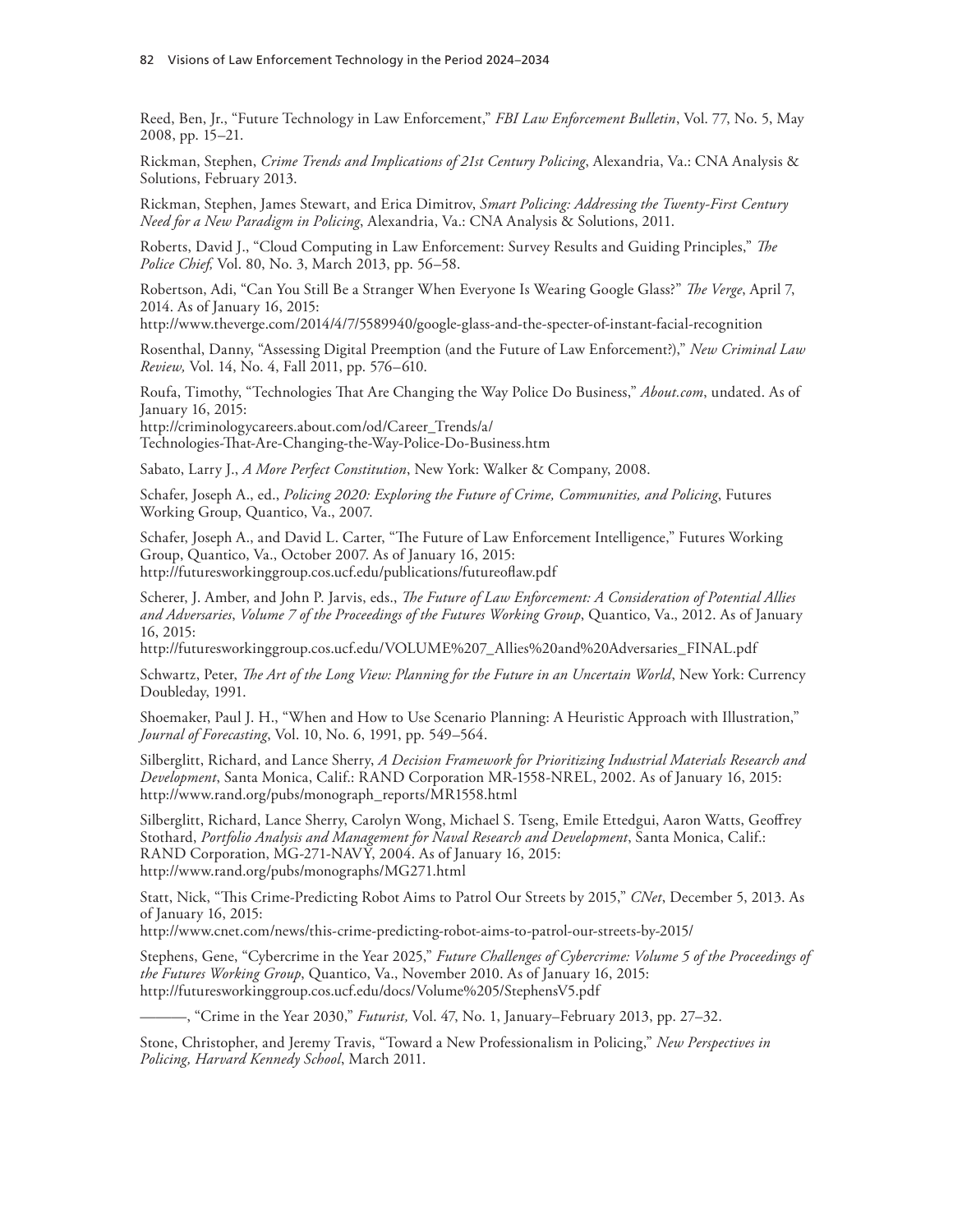Tyler, Tom R., "Enhancing Police Legitimacy," *The Annals of the American Society of Political and Social Science*, Vol. 593, No. 1, May 2004, pp. 84–99.

U.S. Department of Health and Human Services, Administration for Community Living, "Aging Statistics," 2014. As of January 16, 2015: [http://www.aoa.acl.gov/Aging\\_Statistics/index.aspx](http://www.aoa.acl.gov/Aging_Statistics/index.aspx) 

U.S. Office of National Drug Control Policy, "Marijuana Resource Center: State Laws Related to Marijuana,"

2013. As of January 16, 2015: <http://www.whitehouse.gov/ondcp/state-laws-related-to-marijuana>

VandeHei, James, Presentation to the Campagna Center, Alexandria, Va., June 24, 2014.

Vander Veen, Chad, "Top Law Enforcement Officials to Convene Over Latest in Police Technology," in *Government Technology*, September 4, 2013. As of January 16, 2015: http://www.govtech.com/public-safety/ [Top-Law-Enforcement-Officials-to-Convene-Over-Latest-in-Police-Technology.html](http://www.govtech.com/public-safety/Top-Law-Enforcement-Officials-to-Convene-Over-Latest-in-Police-Technology.html) 

Ware, Bryan, "Terrorism and the Technology Gap," *The Police Chief,* Vol. 80, No. 6, June 2013, pp. 18–19.

Weaver, Greg S., "Open Source Intelligence (OSINT)," *The Police and the Military: Future Challenges and Opportunities in Public Safety: Volume 4 of the Proceedings of the Futures Working Group*, Quantico, Va., December 2008. As of January 16, 2015:

<http://futuresworkinggroup.cos.ucf.edu/docs/Volume%204/vol4Weaver.pdf>

Weiss, Todd R., "Cool Cop Tech: 5 New Technologies Helping Police Fight Crime," *Computerworld*, February 16, 2012. As of January 16, 2015: http://www.computerworld.com/article/2501178/government-it/ [cool-cop-tech--5-new-technologies-helping-police-fight-crime.html](http://www.computerworld.com/article/2501178/government-it/cool-cop-tech--5-new-technologies-helping-police-fight-crime.html)

Wild, Chris, and George Seber, "The Wilcoxon Rank-Sum Test," Chapter 10 in *Chance Encounters: A First Course in Data Analysis and Inference*, New York: Wiley & Sons, 1999.

Yumin, Wang, "Forecasting the 'Futures' of the Evolving Police Operation: A Theoretical Note," *Police Journal*, Vol. 80, No. 1, March 2007, pp. 79–90.

Zetter, Kim, "How the Feds Took Down the Silk Road Drug Wonderland," *Wired*, November 18, 2013. As of January 16, 2015:

<http://www.wired.com/2013/11/silk-road/>